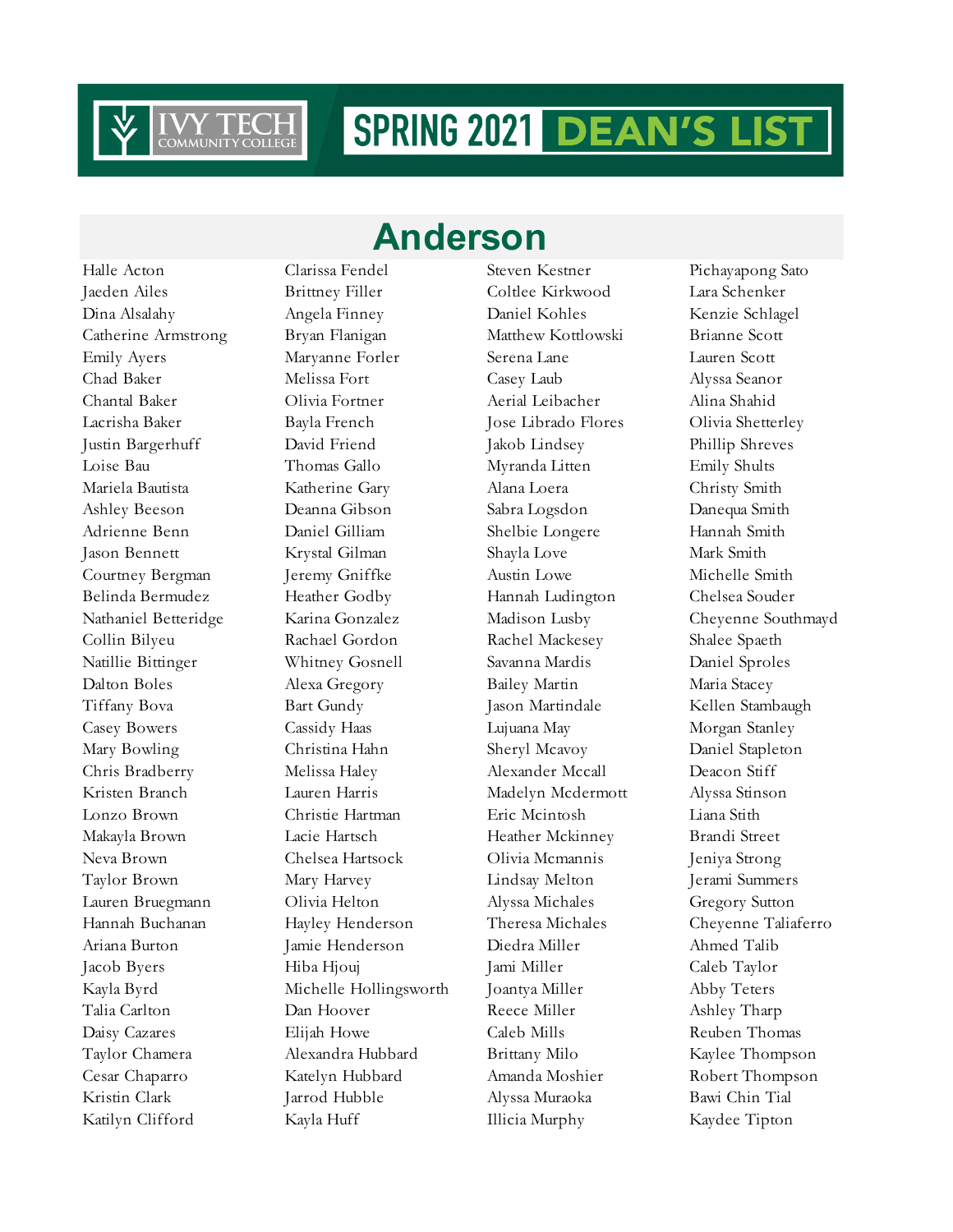

Abby Coffman Melanie Hummer Pierce Odom Keegan Tutrow Mackenzie Copeland Alexis Humphrey Patricia Officer Ross Vaughn Thomas Copeland Taylor Humphries Erika Oliva Rodriguez Kelly Walker Brittany Cowles Denyse Hurt Mary Owens Maeghan Walls Nicole Crisp Jacob Hutson Alissa Parish Victoria Walser Dakota Davis Bobby Jackson Sarah Pate Patrick Ward Katrina Davis Yoonah Jang Flora Perez Parys Weaver Ryker Davisson Jasmine Jett Kayla Philbert Amanda Webb Aquaria Dayton Nadia Johns Loni Plack Cole Webster Laci Delmolino Brittney Johnson Kymberlynn Poland Rebecca Welborn Grace Dent Cheyenne Johnson Kyrie Powless Brittany Welch Allison Diaz Clinton Johnson Caitlyn Richardson Taylor Wells Allison Dickey Katrina Johnson Jacob Richwine Sheila West Kinsey Dilley Adam Jones Kayla Riddell Jama Wilber Aaron Ditsworth Ashley Jones Larissa Rigas Carrigan Wilcher Parker Douglas Jennifer Jones Maribel Rivera Brittany Wild Bryce Dowell Stacey Jones Cody Robinson Matthew Wildridge Selina Driver-Pantaleon Emily Jordan Lora Rodriguez Frank Wilkerson Hannah Dupree Gabriella Jordan Sherry Rogers Joshua Willis Jacob Eddington Perry Joslin Kourtney Rottinghaus Brittany Wolfal Taylor Eiland Vitaly Kapishnikov Ryan Rutledge Aileen Wolken Carol Emmert Aaron Karr Matthew Sadgebury Alysia Xavier Brittney Farmer Ravendeep Kaur Shelby Sampley Ian Yockey Madisyn Farmer Amanda Kelley Brittany Sanders Donna Zagrovich Aaron Faulk

Patricia Cobb Raymond Hull Brooke North Lindsey Tubbs

### **Batesville**

Catherine Gunter

Megan Asher Nicholas Hampson Bradley Lunsford Taylor Sebastian Whitney Banks Laura Harper Hope Mcclure Erin Siefert Luke Bowling Lillian Hilton Beau Mckinney Curtis Smith Sarah Calkins Natasha Kellerman Bailey Meyer Michael Stuecher Riley Callahan Melinda Keppler Nancy Meyer Sarah Taylor Brennika Debus Alyssa Krekeler Ava Ralston Grace Truesdell Taylor Gramman Mckenzie Laker Kayla Robertson Trevor Turner Cecilia Grigsby William Love Shaiann Schmeltz Nicholas Zigan

Tyler Deamron Mitchell Ketcham Emmalee Morris Madison Thompson

### **Bloomington**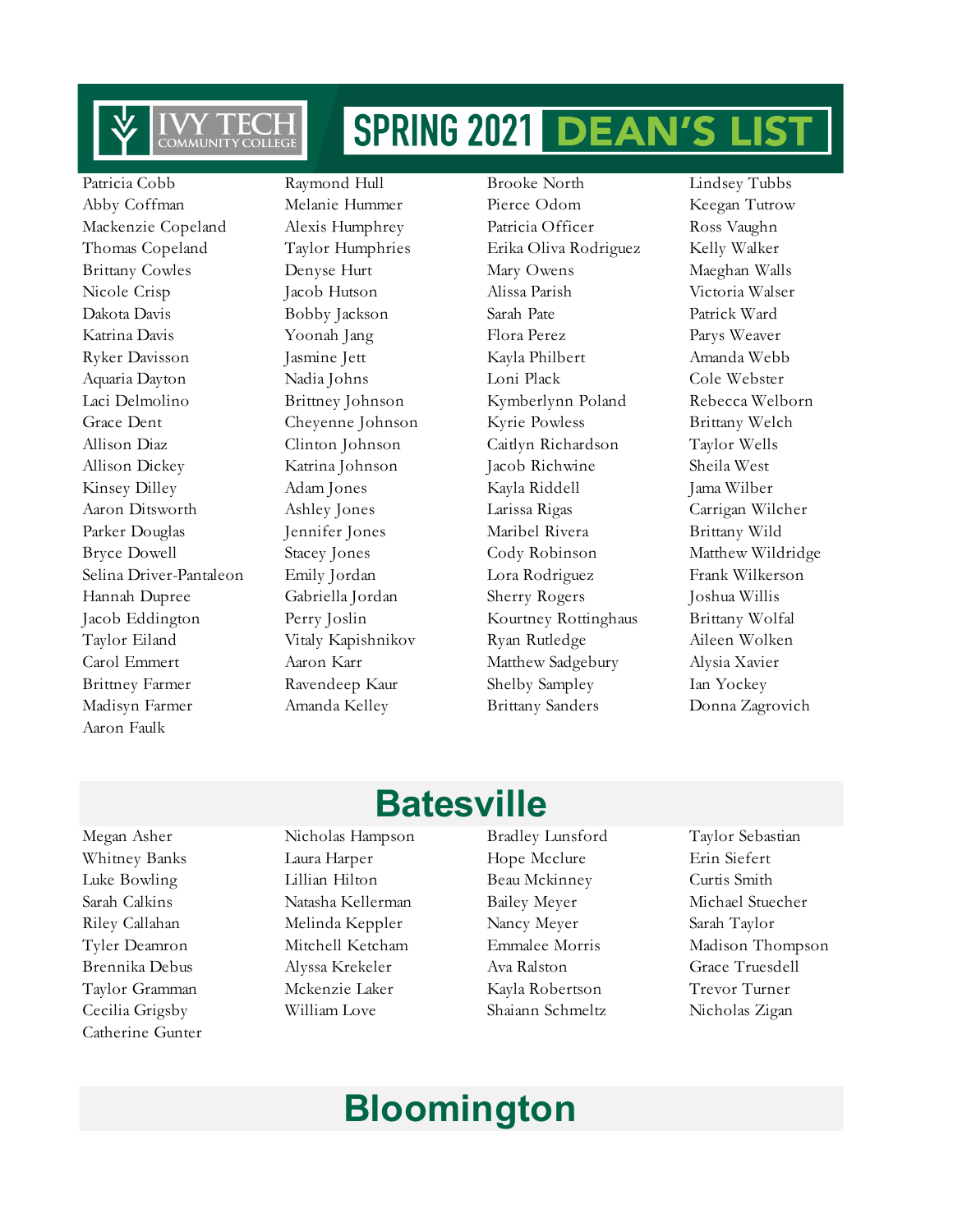

### Allison Abshier Tabitha Duvall Max Litwin Jennifer Schatz Yazan Abuseini Thomas Duwelius Emma Livingston Olivia Scherschel Jessie Ackley Taylor Dwigans Gage Livingston Whitney Scherschel Isabella Addis Elijah Eads Daniel Lloyd Alik Schmidt Mostafa Ahmed Jaylei Eads Courtney Logue Drew Schneider Kayode Akinwatimi Sarah Edie Emili Longardner Suzannah Schofner Stefany Alabbadi Jessica Eggleston Beverly Louima April Schooley Lisa Alcorn Wyatt Eldridge Tyler Lowe Kyah Schraub Mackenzie Aliff **Richard Elgar** Aimee Lower Jason Schunn Alexis Allcock Josiah Elliott Katherine Lubben Lily Schunn Elizabeth Allen Allison Ellis Ryanne Lucas Brook Schutte Joshua Allen Jonathan Ellis Andrew Luettgen Dalton Scott Charles Allgood Brigit Emerick Tiffany Lukowski Lilian Seals Saleh Aloufi Taylor England Sarah Maier Samantha Sergent Chloe Amar Tori Engler Viktor Maksimov Rhonda Sexton Zane Amick Preslee English Thomas Mangia Elizabeth Sharp Adrienne Anderson Maxim Enow Leanne Marchand Hanna Shaw Samantha Andrade Charlie Erekson Elijah Martin Megan Shaw Micaela Anthony Bethan Evans Taylor Martin Hannah Sheese Allison Antilla Brittany Evans Nicolas Martinez Shelby Shelton Kelsie Archer Darian Evans Evan Masten Briana Shields Bethany Argenbright Reed Evans Jacquelyn Mathis Alisha Shillings Monica Arismendi Mary Everett Nicolas Mauries Hernandez Latonya Shimkus Sarah Ariyanfar Shania Ewert Ian May Meranda Shipley Anthony Arnett Melinda Fair Nicholas May Yasmeen Shohatee Graceson Arthur Levi Farlee Aerial Mccarty Tyson Shoopman Luke Arthur Bethany Ferguson Kadee Mccloud Kacey Short Brendan Aung Ross Ferguson Tessa Mcconnell Cassandra Shrum Bryan Ayala Sheila Ferguson Kristin Mcintosh Jacob Shrum Sareh Azizi Scott Fleck Regan Mckim Molly Simmerman Cristina Back Jacob Flinn Natalie Mckinney Fitz Simmons Rebekah Bajari Kasey Fondren Christina Mckowen Marybeth Simon Alexia Baker Tetiana Ford Kaileigh Mcmillan Gurbinder Singh Haven Baker Joel Foust Morgan Mcmillan Prabin Singh Galilea Ballines Bethany Franklin Megan Mcmonigle Randy Skeen Casey Bancroft Garrett Franklin Alysha Mcphearson Erin Slusher Darcie Barnes Susan Fratianni Thomas Mcquade Kurt Smiley Tyann Barrentine Caleb Freeman Carolina Meadows Anabelle Smith Mackenzie Barrow Haley Freeman Angel Meece Ashley Smith Kain Bates David Frew Samantha Mehay Danielle Smith Adam Baugh Audrey Frye Brook Melton Glorelyn Smith Amy Beck Bruce Furr Malissa Merrick Arnold Jacob Smith

# Btseti Abraham Hayden Duvall Tien Linton Zachary Sasser Ramona Beck Edie Fyffe Stephanie Michael Joseph Smith

### SPRING 2021 DEAN'S LIST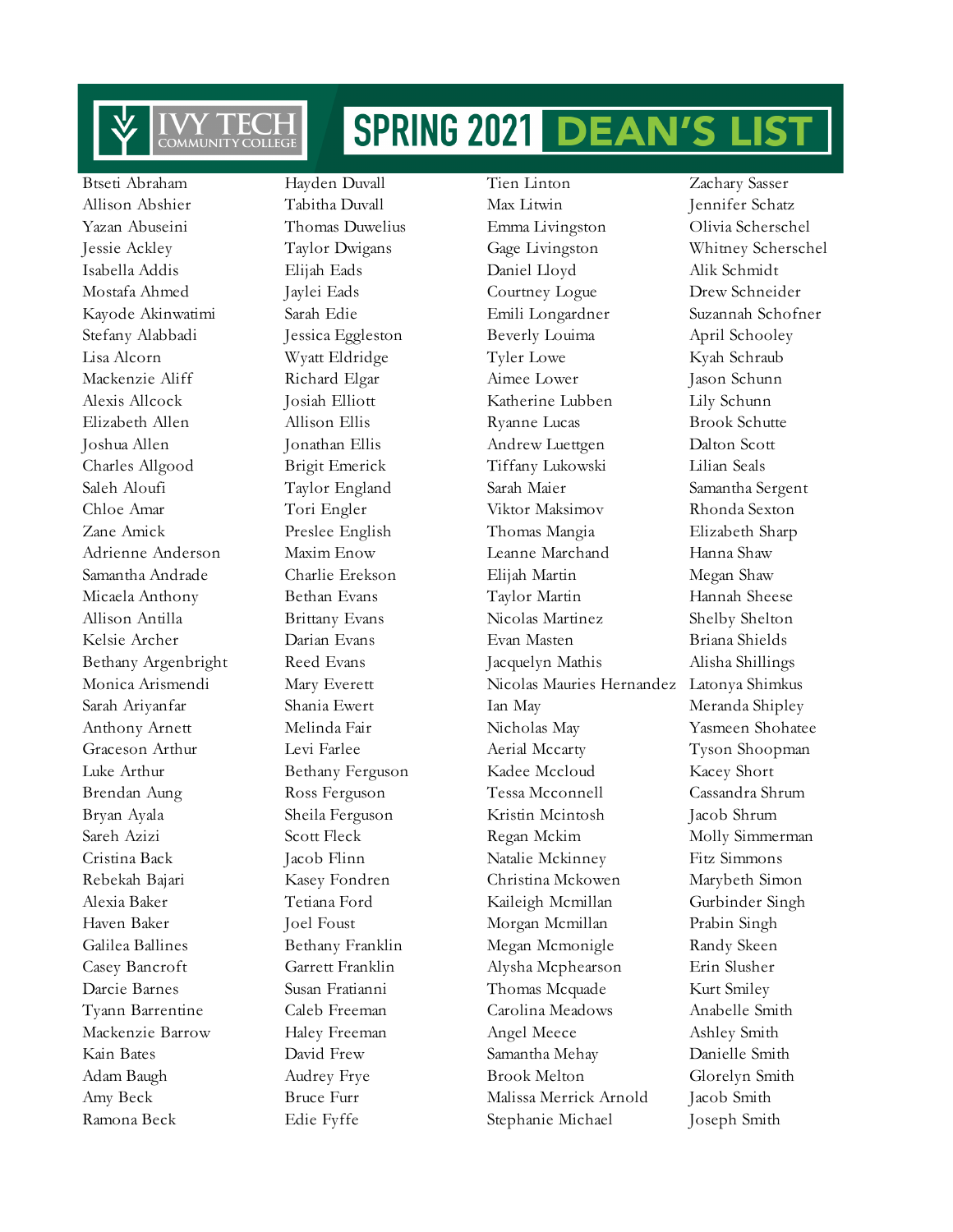

# Jona Beczkiewicz Katarina Gabhart Savannah Mick Katherine Smith

Brandy Behymer Amrit Gakhal Ross Miller Kegan Smith Joshua Belcher Joshua Gall Mackenzie Milner Stephanie Smith Jaylin Benton George Garavito Cody Mitchell Tessa Smith Tejaskumar Bhatt Taylor Gardner Tricia Mitchell Keaton Snow Carrie Biddle Alysha Garmon Melanie Miter Benjamin Southern Sarah Bilyeu Anna Garst Katie Moore Alisa Sowder Kelsie Blackwell Tandi Gates Samuel Moore Dezaree Sparks Larissa Blackwell Eleanor Gatewood Jennifer Moos Shane Sparks Jasmine Blais Felicia Gentry Abby Morris Molly Staggs Mark Blessing Jennifer Gillman Ambrosia Morris Seth Staggs Vincent Bodkins Hannah Goodell Autumn Morrow Angela Stamm Faith Boelter Shawn Gooslin Christopher Morrow Donell Stephens Justin Boenitz William Grafton Madison Morrow Johnna Stepler Emma Bolin Sydnie Graves Matthew Muncie Jason Sterrett Daniella Bond Carter Greenawald Hunter Myers Molly Stevens Sandra Bonsib Brianna Gregory Jessica Myers Taeha Stieglitz Makayla Booker Isabel Greiner Micah Nally Daniel Stirm Niwadee Boonsuk Dakota Grier Sooyoun Nam Amanda Stravers Jeremy Borders Tanner Griffith Jeffrey Nanny Jillian Stumpf Abigail Borst Raisa Grissom Kalynn Nanny Montana Sullivan James Boswell Clayton Grubbs Winfred Ndungu Amy Summers Brian Boucher Shylah Guffey Grace Neal Nicholas Summers Rachel Bourkland William Hall Megan Needler Linlin Sun Bryce Bower Consuela Hallal Ann Neely Morgan Suter Derek Bowles Abigail Hamilton Anna Newberry Dylan Swaby Courtney Bowman Addison Hamilton Thomas Nicholson Jonathan Swiatek Nicholas Boyd Jeff Hammer Michael Niemi Violet Sylvester Leah Bradley Nikki Hammock Julia Norman Daniel Taflinger Evan Bradshaw Kelly Hammond Katrina Nunez Hiral Tailor Brittany Branam Harley Hampton Zachary O'Connor Samuel Taken Claire Breaux Alexa Hankins Kelsey O'Hair Benjamin Tapp Kimberly Briner Sarah Hansen Omotola Ogunsemore Sarah Taranto Kari Britt Jesse Hardin Kevin Oliver Michelle Tarr Taylor Britton Cordelia Harlow Bethany Olson Savannah Taylor Jonnathan Brown Shelby Harrison Andrew Orisich Lyndsey Tegnell Kenna Brown Cortney Hart Allyson Oveson Vivien Teo Sophia Bryant Kara Hatton Amanda Owens Lori Terrell Autumn Buchanan Jaelynn Hawkins Soham Oza Nicholas Terrio Sean Bucklin Lainey Hawkins Josephine Pace Sarah Terry Ashley Buford Denise Hayashi Kira Padgett Tara Thatcher April Burkett Quincy Hearth Amber Painter Diana Thomas

SPRING 2021 DEAN'S LIST

Grace Brown **Amy Harris-Smith** Matthew Olson Tanya Tegmeyer-Rodriguez Talan Bullock Julie Hays Sarah Pain Mariema Thioune Sambe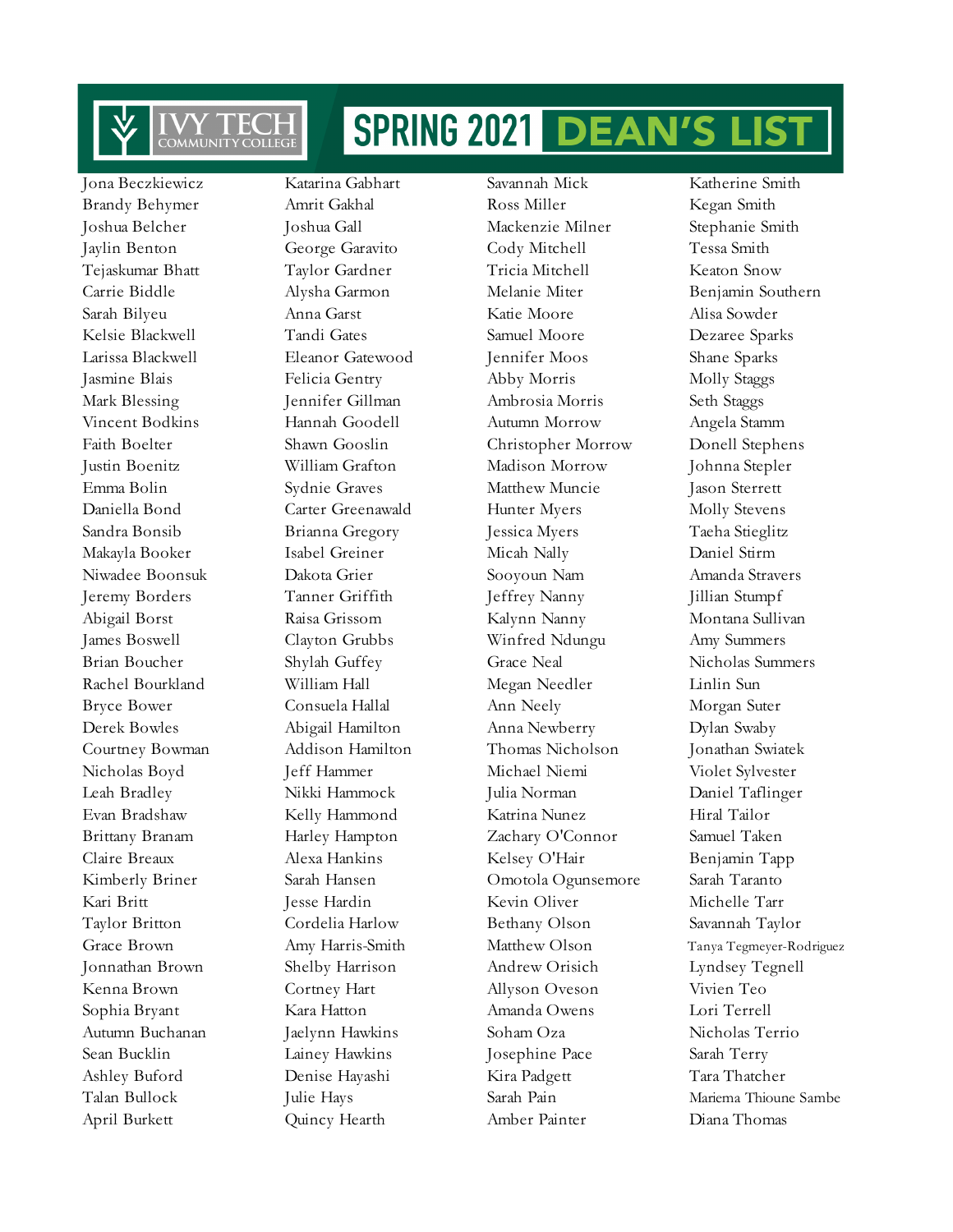

Gabriel Burkhardt Austin Heckman Xiuqi Pan Jordan Thomas Bobbi Burkhart Ryan Heimlich Bruce Parrott Christopher Thompson Joseph Burns Tiffany Hendricks Kasey Parrott Mikayla Thompson Cloey Burris Patricia Herald Evonnie Payne Miranda Tillett Marjorie Cain Olivia Herbst Owen Payton Kaitlyn Ting Alexis Carmichael Leigha Herendeen Jason Pearce Christine Titus Amber Carmichael Lexona Herendeen Alexander Pelle Christopher Tiwari Elizibeth Carmichael Alaina Hershberger Kristen Pemberton Emily Toney Trevor Carson Felicia Hershman Madelyn Pence Cassandra Toth Annie Carter Benjamin Hertel Kevin Penley Makayla Toth Ryan Caslin Joseph Hettinger Jose Perez Paz Trinity Tracy Kathryn Cassidy Justin Hicks Ian Pfeiffer Henry Treff Meloni Cassidy Rylee Hiles Jacob Pfeiffer Liubov Tretyuk Alexandra Chabes Maria Hillenburg Trina Pham Brittany Tritle Michelle Chambers Bailey Hillock Skyler Phillips-Grubb Taylor True Danielle Chastain Andrea Himes Sophia Pirozek Hue Truong Candice Chasteen Kaitlin Himes Amee Pittman Allison Tucker Kiersten Childress Phu Hoang Cinnamon Plaza Jayson Tucker Angela Christianson Rylee Hobbs Nathon Polich Rhonda Tuggle Brianna Christman Laurel Hodgson Debbie Poling Melanie Turner Brook Christy Jacob Hollars Allisa Polley Mylea Tussey Forrest Christy Luke Hook Kevin Polster Lauren Umpleby Heather Christy Paris Hornor Lucas Porter Jessica Underwood Elizabeth Church Theresa Hudson Megan Porter Ashley Valentine Amy Cieslik Elysa Huffman Taylor Porter Kirstin Vaughn Kori Clark Michelle Huffman Brook Potts Claire Vesyoly Taylor Clemons Beth Hunter Jezebel Powers Garrett Viewegh Kirsten Cleveland Sarah Hunter James Price Liliana Wagner Abigail Cline Evan Hutchinson Kayla Pritchett Logan Waldon Briannah Clouse Kaelyn Hutchinson Patrick Province William Walen Brandon Coffman Sarah Hutchison Luke Przybyla Claire Walker Connie Cohenour Riley Hutson Whitney Pulley Esters Joshua Walker Samantha Coley Derek Hyser Robert Purtlebaugh Victoria Walker Mary Collier Joseph Ianigro Madison Qualkenbush Joe Walls Stephanie Conklin Megan Immerzeel-Davis William Quesenberry Sarah Wanchic Maxwell Cook Sabrina Isom Alexandria Quinlan Jeremy Warner Zachary Cook Anna Janssen Sara Rader Tyler Warner Emily Corcoran Madison Jean Joshua Ragsdale Kathryn Warren Hannah Cornwell Brock Jenkins Samuel Ragsdale Megan Webster Katelynn Couch Brenden Johnson Haleem Ramdoum Britain Weddle Hannah Covert Christopher Johnson Neil Ramey Stacey Weddle Mckenna Covert Melinda Johnson Gloria Ransdell David Welch Lance Cowan Alexandra Jones Julie Ranz Kyla Welch Jacob Cox Allison Jones Angela Raper Jason Weng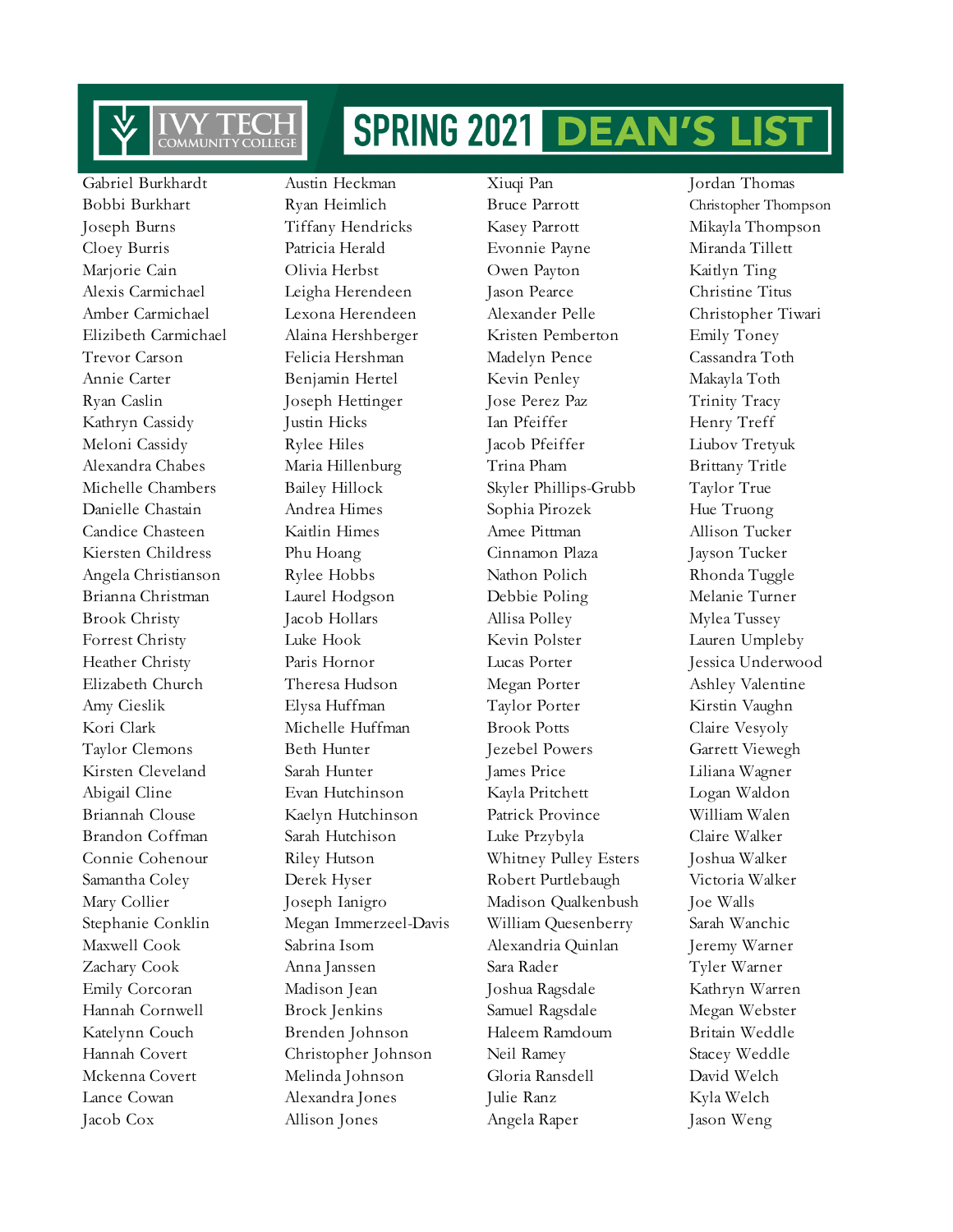

### Julia Crane Justin Jones Merideth Ray Zamantha Whayne Jackson Crantford Alaric Juhl Leah Rayl Christopher Whitaker Alan Crenshaw Brian Kaufman Aquira Reed Olivia White Sarah Crespo Christian Kelley Briana Reeve January Whittaker Adam Crotzer Cassandra Kelly Peyton Rhoden Caitlin Wigginton Emma Culbertson Robert Kern Dorothy Rhodes Daisha Wilcoxson Matthew Cunningham Aaron Keselich Login Richardson Amber Williams Graham Curtis Matthew Kimmel Aryel Richter Jeremy Williams Tonya Dagostino Shayla Kimmel Tianna Ricketts Renate Wiltfong James Dalton Kyle Kingsbury Hunter Riebl Megan Winters Claire Dannelley Lucas Kintz Kodi Riffle Victoria Wiseman Ashley Davis Mark Kirby Danielle Rigdon Min Jae Wkak Lauryn Davis Jennifer Kline Dylan Riley Amanda Wolfe Tammy Davis Carissa Knight Mickey Riney Anthony Work Madison Decarlo Diandra Knight Heath Ritchie Elizabeth Wray Caleb Deckard Lauryn Knox Emily Rizor Jolie Wright Kennedy Deckard Evgeniia Kolesnikova Ethan Robbins Laureen Wright Michael Deckard Natasha Komoda Reanna Robertson Richard Wright Jodie Deem Jacquelyn Krieger Kerstin Robinson Sherry Wright Ezra Dehner Zoey Lafever Brooklyn Robison Veronica Wright Alexander Delgman Katherine Lampke Oriane Robison Nathaniel Wyatt Alyse Deller Loretta Lane Alayna Rogers Yuwen Xie Sharonda Denney Brandi Langley Heather Root Amanda Xu Derek Derflinger Tanner Lankford Francisco Ruiz Lemus Holly Noel Yeung Jacob Desmond Sarah Lanman Bradley Rumsey Ting Yeung Brandy Dewees Adeline Lantrip Alex Runyon Margery Yoder Grace Dile Michael Lantz Sarah Rusin Olivia Yon Austin Dixon Alexis Laughlin Morgan Rusk Patric York Krystal-Ann Domaratius Daphne Law Clifford Russell Patrick York Lena Donajkowski Brandon Leech Jackson Russell Brandon Yother Jeffrey Doris Andrew Leek Chris Rutledge Amy Young Chelsea Douglas Ethan Lefaure Alyssa Ryan Kevin Young Dakota Downing Tonya Leppert Shalee Rybolt Laurie Young Elizabeth Doyle Carlee Levasseur Donavan Sage Lance Youtsey Alyssa Duncan Danielle Levingston Jonathan Salisbury Abigail Zagel Amy Duncan Haley Lewis Elliott Samons Yuexin Zeng Shara Duncan Trisha Lewis Qiuyan Sanders Xiaohan Zhou Stacie Durbin Amy Lindell Victoria Sanders Angela Zulli Daniel Dutcher

SPRING 2021 DEAN'S LIST

### **Columbus**

Vijaya Acharya Tina Darling Jennifer Laraway Megan Ritz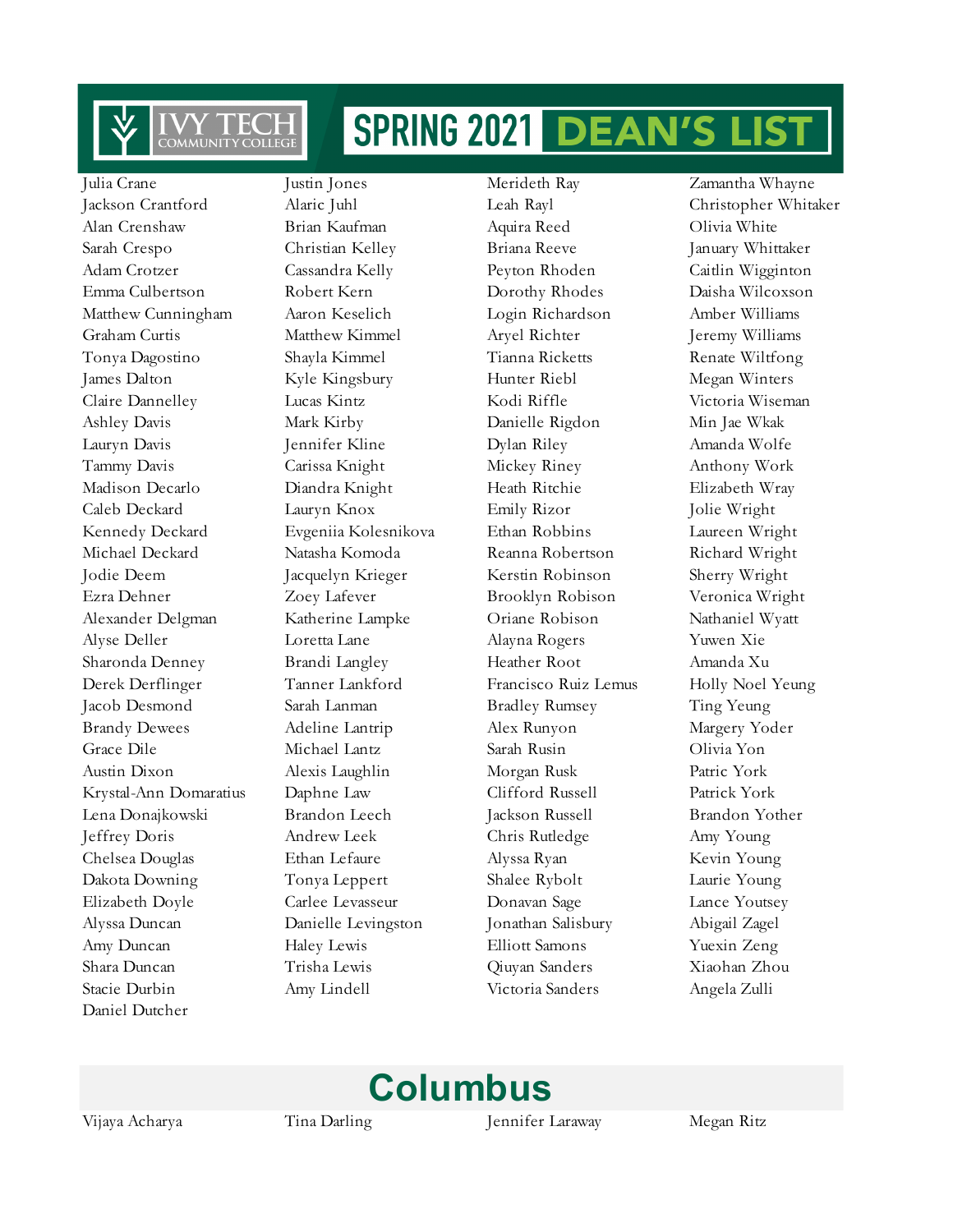

### SPRING 2021 DEAN'S LIST

Jada Aldridge Marc David Benjamin Laver Camille Robertson Nathaniel Allen Robert Davis Tracy Leap Kaitlyn Robinson Bryce Allison Benjamin Dawson Trace Leapley Jason Rocker Karen Almaraz Rivera Ashley Dezarn Kaysia Lee Makayla Roney Karen Alvis Nathaniel Dieckmann Dakota Lemaire Abbi-Daile Rooks Star Anderson Lucie Downing Sara Leszcynski Leah Root Md Ragib Arefin Taylor Dronkers Gary Lewis Dax Rosales-Lemus Jennafer Armuth Eveland Amy Dryden Sarah Linville Taylor Roy Elinor Arterburn Paula Elsner Courtney Litchfield Carissa Rusin Christopher Arthur Sarah Engleman Caleb Litmer Josey Rutan Lindsey Asher Katrina Erickson Tyler Logsdon Robert Sallee Tara Atkins Melyssa Faulkner Tazwell Long Janel Sanders David Atkinson Clayton Ferguson Emmalynne Lopez Olivia Sanders Maryrose Augsburger Bayleigh Fields Evelyn Lopez David Santiago Sarah Ayers Julia Fields Eric Lowe Miyuki Sato Mckenzie Bailey **Emily Fischer Adam Lucas** Zachary Schroer Cayton Bailiff Adam Fogg Richard Lucas Nikia Schwering Evelyn Baker Avery Foist Sydni Lucas Connor Scifres Nikita Baker Dennis Forney Casey Luckado Kimberly Screwvala Taylor Baker Travis Foster Robert Luecke Leticia Sea Mason Ball Renee Fowler Samantha Luedeman Michael Seaton Doyle Ballard Francisco Francisco Isaac Lynch Nakecia Shafer Jordan Balser Sierra Franks Kari Macklin Wendy Sharp Chrishonna Barkes Bryce Fredericksen Tyler Madsen Katina Shepherd Sophia Barrett Victoria Freese Mercedes Majors Erin Shoaf Joel Beck Samantha Fritsche Bryce Malan Bambina Shoemaker Christopher Benyon Vickie Gallagher Shivani Mane Autumn Short Angela Bessom Kyndal Gary Macy Margraf Aleigha Simerly Cecilia Betancourt Laura Geilker-Dingess Mariana Martinez Clarissa Simmermeyer Mollie Betzler Joseph Gelozin Karen Mascola Gwynne Simmons Elise Beverly Michaela George Benjamin Matheny Donna Sims Christopher Bidwell Rachel George Matt Maurer Charly Skirvin Louis Bienaime Josh Giddings Beverly Mcfarland Alison Slane Brandy Black Ashleigh Gill Hanna Mcintosh Kelly Slattery Brock Blackwell April Gobel Justine Mckillips Dawson Smith Elizabeth Blair Brianna Gonzalez Madison Mckinney Josie Smith Kennedy Blankman Amanda Gorbett Trevin Melton Lonnie Smith Shawna Boas Evan Graham Kyle Menkedick Madeline Smith Jacob Borntreger Garrett Graham Aaron Mentz Julie Snyder Kelly Bowers Alyson Grantham Glenn Meredith Claire Soendlin Zachary Bowers Cortney Gray Joseph Meyer Stephanie Spicer Allison Bowling Yan Gurgel Darreyn Michael Brendan Spiker Skyla Bowling Lauren Guyer Silvia Miguel Hanna Spradlin

Maribel Brand Michaela Halley Joshua Miliner Julie St Clair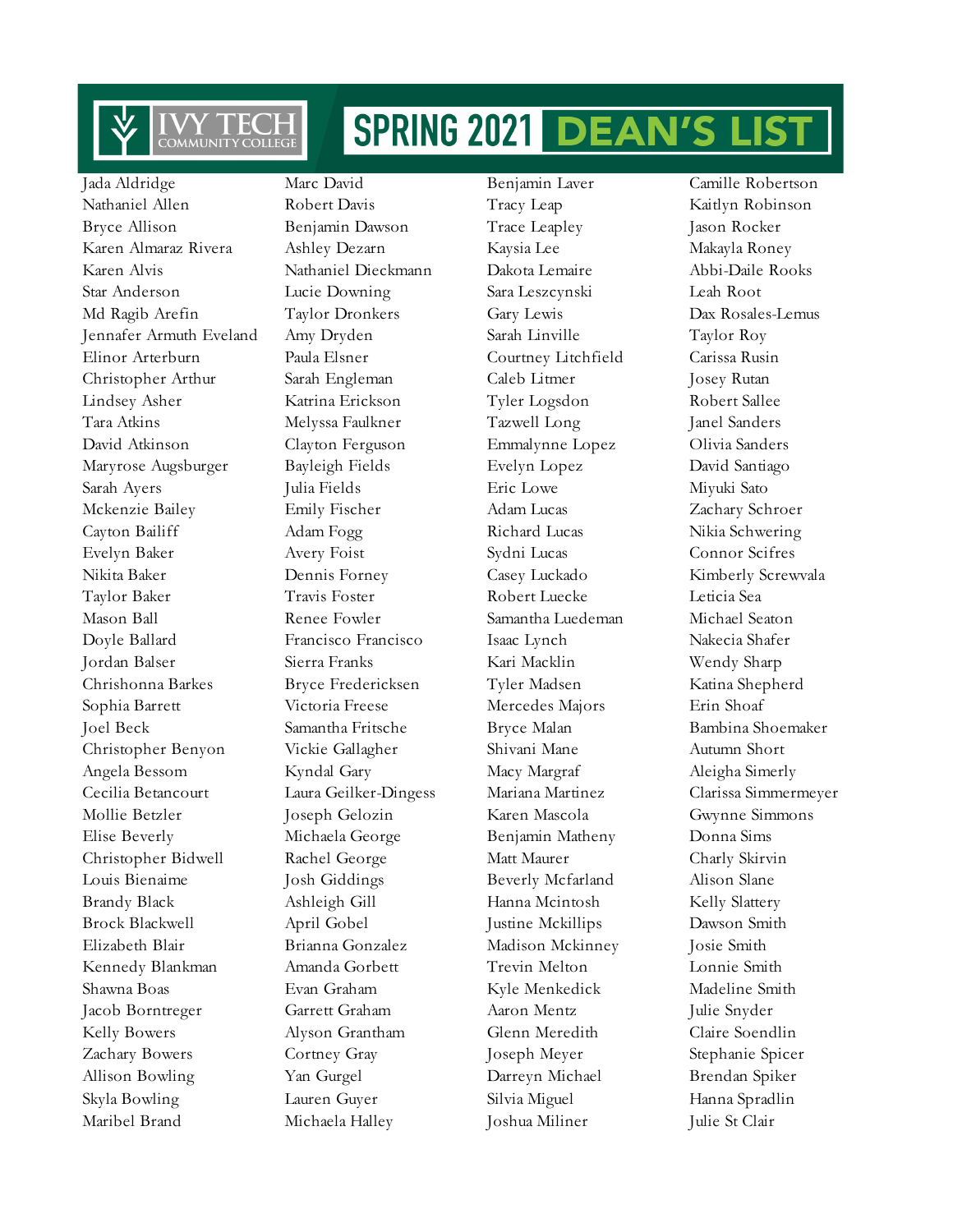

Morgan Braun Silas Halley Austin Miller Catey Staggs Caitlyn Bridgewater Michael Hancock Steven Miller Cortney Steinkamp Tanner Briggs Eric Harper Elyssa Mills Madison Stormer Chelsea Brooks Taylor Hart Daren Mitchner Alexa Streeval Alexandria Brown Angelique Hasert Cole Moore Jacob Talkington Amme Brown Anna Haste Ethan Morrison Benjamin Taylor Lindsey Brown Marissa Hatchett Lesley Moss Judy Tekulve Lynnette Brown Payton Haus Nicole Mossman Rhett Thomas Veronica Buckland Heather Hawkins Susana Munoz-Sanchez Emma Thompson Justin Buffington Heather Hayes Megan Myers Michaela Thompson William Burden Nicholas Hayes Madelyn Napier Ashley Thrasher Garrett Burge Keria Hendrickson Hung Nguyen Christopher Tibbs Britt Burgmeier Hector Hendrix Ana Nieto Gomez Jordan Tichenor Nicholi Burkholder Katrina Henry Jarrett Noel Logan Tindell-Hageman Virginia Burks Jeffrey Hermann Rachael Noel Carlos Torres Kathy Burton Jake Hicks Joseph Nolley Lori Travis Ralyssa Burton Liam Hill Mary Nolley Summer Tukey Brandon Busselberg Christian Hirstein Kyle Nordholt Nicholas Tumey Brian Buterbaugh Julie Hirtzel Savana Norman Nathan Vandeventer Robert Caddell Morgan Hixson Amanda Nott Jennifer Vanlandeghem Kalub Caffee Alexa Hoene Desong Ouyang Jessica Vansickle Reagan Calaway Adam Hollenbaugh Katherine Parker Sheeba Varghese Haley Carver Katrina Holley Nicole Parker Matthew Vaughn Christy Casey Kourtney Holman Maharshi Patel James Vlchek Austin Chambers Kimberly Holzbog Michelle Pauli Lydia Voland Jordan Champion John Hoskinson Katharine Penix Jonathan Wade Sam Chapman Kaitlan Hudson Daniel Perry Kimberly Wadholm Gina Chase Aaron Hull Jo Petro Brett Wagner Idali Chavez Pacheco Travis Hurd Krystie Petro Joseph Warren Kayla Cheek Anakarina Hurtado Tyler Petro Jaelah Weaver Kristie Christiansen Michelle Hutchinson Jason Pheral Shane Weedman Jesus Cid-Campos Megan Ingram Jordan Philips Courtney Wentworth Tanya Ciesiolka Logan Jackson Danielle Phillips Noah Werner Jackson Clark Vijay Jampa Veronica Phillips Jana Wheeler Nicole Clark Md Wasif Jamy Dustin Ping Glenda White Raymon Clark Gabrielle Jeffries Samantha Pitzen Noah Wichman Whitney Clark Hunter Jenkins Nicholas Ploeger Karen Wilcox Taylor Clarkston Candice Jent Amber Price Jacob Wilcoxon Sydney Cockerham Bruce Johnson James Pruett Jasmine Williams Kyle Collins Cora Johnson Carmen Pumphrey Sarah Williams Dustin Collman Lisa Johnson Kaitlin Quattrocchi Travis Williams Michelle Combs Olivia Johnson Cody Rains Tyler Wilson Aaron Compton Zachary Johnson Noah Rashid Lucis Wimberly

Chassidy Cook Joshua Jones Bernard Reen Leanna Wiseman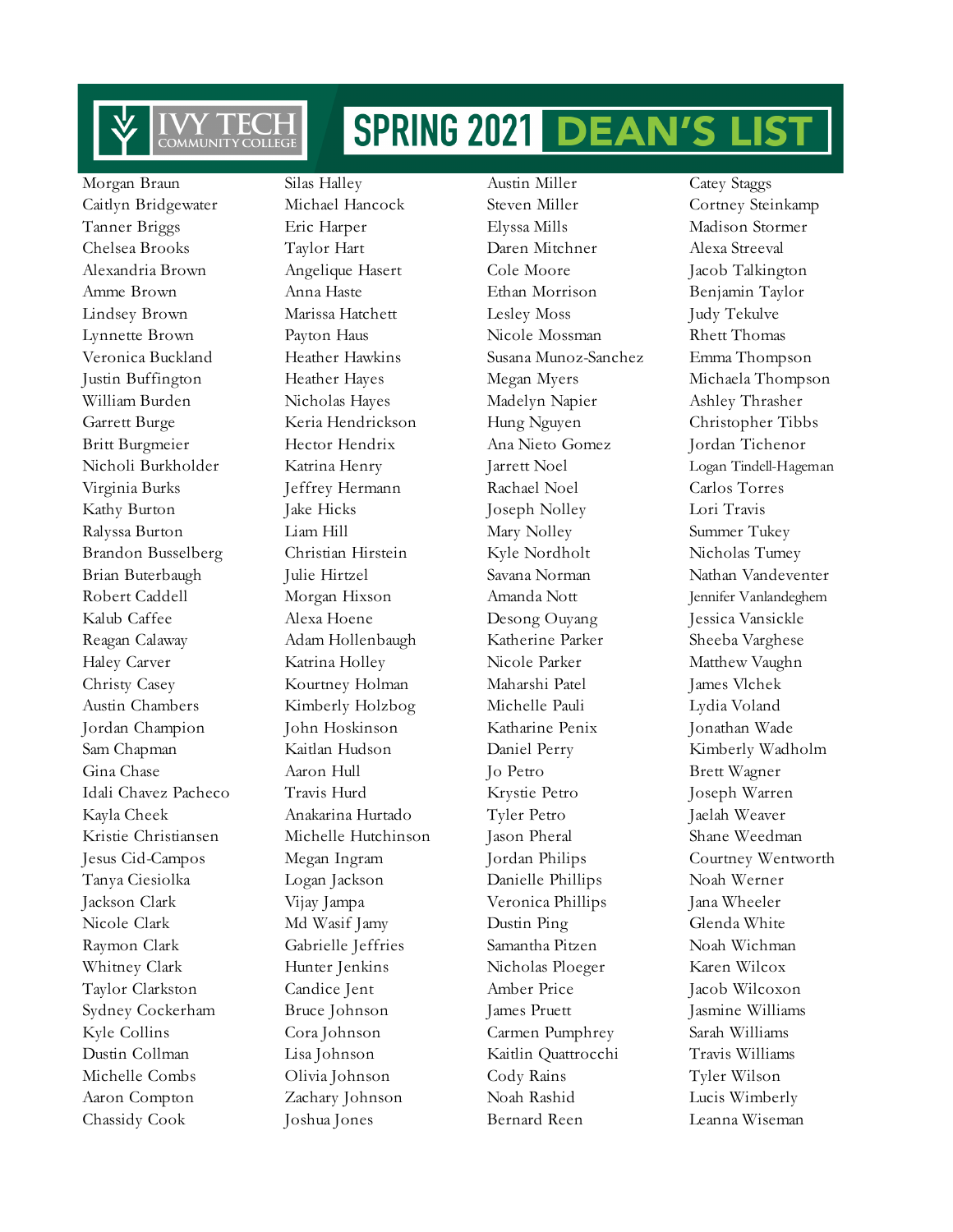

Allan Carpenter Jeanna Gnade

### Kennedy Cross Peyton Kussman Rachel Rigby

Ashley Coomer Stephanie Jones Marie Reeves Andrew Wolff Allison Coppess Mike Juntunen Ronald Reid Noah Woodard Clayton Covert Adam Kilgas Chayton Rexroat Bethany Workman Megan Cowan Justin King Dustin Reynolds David Yang Hannah Craft Luna Kinsella Courtney Rhoades Brooklyn Young Stephen Craig Ella Kirk Joel Richardson Taylor Zakrzewski Jamison Crockett Jennifer Kramer Landra Rigby Ricky Zink

SPRING 2021 DEAN'S LIST

Emily Cornett Smita Kesti Zackary Reising Russell Woodhouse

### **Connersville**

Lori Bolser Austin Clay Phillip Waskewich Logan Woods

### **Distance Apprenticeship**

Gary Kameehonua

### **Evansville**

Giselle Acosta Jamie Dorris Thomas Krause Logan Risse Leslie Addis Eric Dotson Michael Kucharzyk Kaitilyn Rittel Samuel Allega Aaron Droste Kris Kuebler Melissa Robb Brady Allen Casey Dudas Kristen Lamar Madison Robey Ollie Allen Rachel Dudley David Lambert Hannah Robinson Rejan Allen Mitchell Dugas Michael Lambert Renee Romig Collin Almquist Zachariah Duggins Brent Lamey Aimee Rosell Eresha Amarasekara Ashley Duke Kendra Lamm Jonathan Rudd Kershanea Anderson Phillip Duke Jaron Lazo Luke Rusher Katherine Andrews Amber Dukes Rae Lehmkuhler Jacob Rusk Margaret Angermeier Tanner Duran Sonya Leist Megan Ryan Ashley Anguish Miranda Durnil Kristina Lenfers Shannon Ryan Haley Archer Dillon Eagan Amanda Lewis Taylor Saalwaechter Aaliyah Arthur Ellie Eaton Lauren Lewis Tricia Sanders Will Ashby Emma Eaton Lauren Liberman Erin Sawyer Bailey Ausbrook Brad Eger Sabrina Lindy Candice Schaefer Elizabeth Axsom Austin Elpers Bethany Lintzenich Jaime Scheller Cody Ayers Danielle Emberton Robert Litkenhus Laura Schepers Mackenzie Baber Erin Emery Garrett Livingston Sonya Schiff Samuel Baggett Gregory Englert Carrie Loeffler Emily Schmitt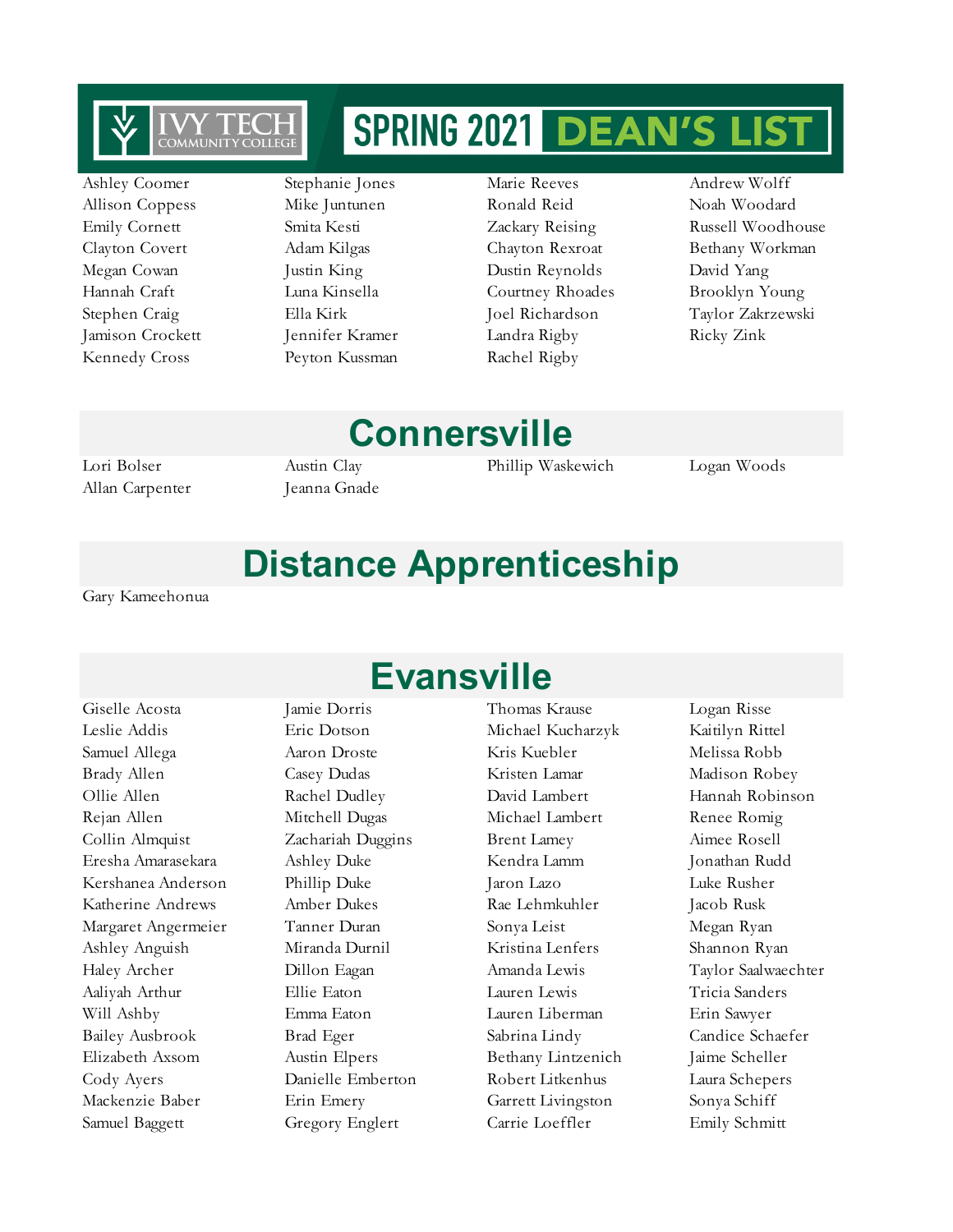

### Nathaniel Bailey Larry Ennis Chessie Loewen Adam Schofield Chelsea Bainbridge Andrew Ensor Harley Long Neil Schoolfield Aaron Baldwin Emerson Erwin Robert Loos Sophia Schulz Nicholas Bander Paloma Evia Ashley Lopez Lisa Schurmeier Nathaniel Banks Molly Fahrlander Peter Lowe Kathryn Schutmaat Hannah Barber James Fenwick Douglas Ludwig Paul Schutte Juana Barber Bo Ferriell Dana Lyons Jerrod Schutz Steven Basham Alfredo Ferruzquia Haley Machen Noah Schweizer Chairrity Bass Jacob Fireline Taylor Maes Johnathon Scott Kelly Bates Samuel Fischer Rachel Magary Natalie Scott Olivia Bays Shelby Fischer Elfren Malave Katelynn Seib Amanda Beasley Cameron Fisher Erin Mand Haley Settle Andrea Becker Felicitie Flemmings Joshua Mann Holly Shartle Charles Becker Christopher Follis Wesley Mann Mary Sheetz Taylor Bell Allison Folz Leigh Manners Janel Sheridan Joshua Bender Shawna Ford Todd Marino Hunter Sherman Zachary Bender Richard Fowler Joshua Marksberry Bralyn Shripka Keith Bennett Joel Fralick Christina Martin Jocelyn Simmons Eoyn Berry Kathryn Frederick Lauren Martin Devin Singer Patrick Berryhill Riley Frymire Sydney Martin Joseph Sinnett Derek Bevil Michael Fulkerson Erin Marvel Jacob Dale Slinkard Gary Bevil Nicholas Fulling Brianna Marx Eric Slygh Dillon Blackwell Andres Garcia Julie Mason Collin Smith Thomas Blair Skyler Garred Kathryn Mason Dava Smith Alicia Blubaum Isaiah Garrett Quinn Mathew Erin Smith Amanda Bogan Julia Gary Joshua Mcbride Emilee Sorensen Saleena-Rose Bolen Britni Gates Zachary Mccallister Jillian Sorensen Mitzi Bolin Lee Gates Michelle Mccarty Linda Sorrell Danielle Boren Tiffany Gessler Ambur Mcdaniel Jessica Spurlock Allie Bosacker Isaac Gibbs Jordyn Mcdaniel Virginia Stallman Micah Boyd Ashley Gibson Michael Mcgill Anne Statz Jason Boyle Brittney Gibson Jenna Mclain Sally Steffens Joshua Boze Phylicia Gill Todd Mcnulty Alisha Stephens Christina Brantley Connor Gilliam Britni Mcstay Lisa Stephens Mitchell Bretz Gabriella Gilligan Jessica Mcwilliams David Stephenson Emily Brinkmeyer Ashley Gray Houston Medcalf James Stewart Bryan Brown Natalie Gray Alex Medvedev Susan Storckman Cody Brown Nicholas Gray Shannon Melton Madeline Strange David Brown Kelsey Greenwell Jaylyn Messic Rachel Strickland Jacob Brown Ryan Gribben Jerry Miles Rebecca Sturgis Jordan Brown Casey Grimm Madison Miles Kristen Sugg Joshua Brown Barbara Gubrud Daniel Miller Jarrod Sullivan

Ryan Brown Erica Guthrie Dustin Miller Hannah Supplee Scott Brown Kristen Guynn Ethan Miller Kyla Sutt

SPRING 2021 DEAN'S LIST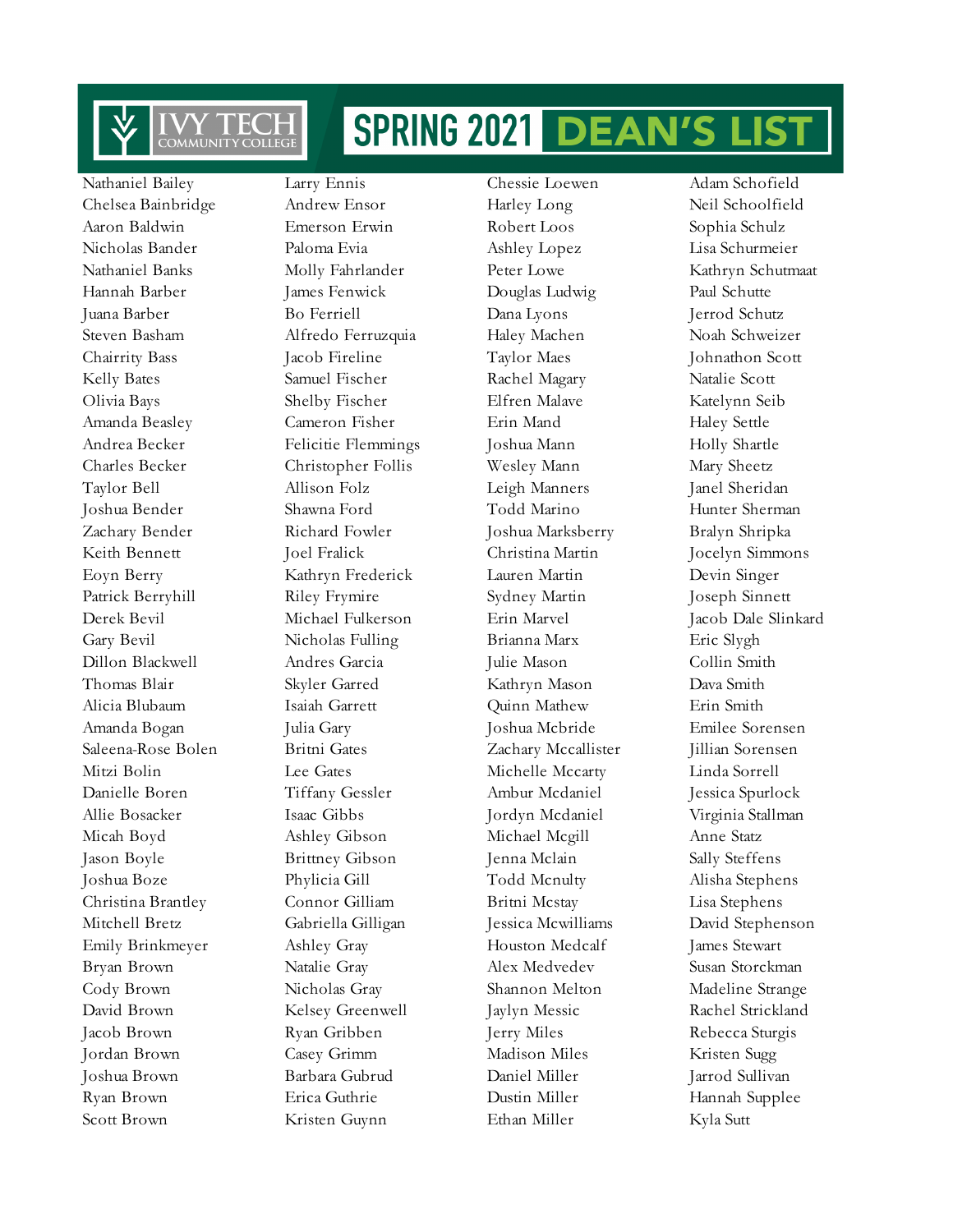

Hailye Buchanan Daisha Halmon Erin Millsaps Nicholas Sutton Jamison Buck Sasha Haltom Taylor Minnette Lindsey Suver Caci Budde Julie Hanes Nautica Mockobee Curtis Swearer Kristina Buedel John Hansen Tia Mockobee Shayla Sweeney Jack Bulcher Lillian Hansen Sam Modlin Paul Sylvester Abigail Bulleit Shantel Harden Maxwell Mooney Mariia Sysoliatina Brittany Burch Brandon Hardin Catherine Moore Stephanie Taber Dana Burkes Jana Harper Jeremy Moore Casey Tapley Kamille Burrowes Robin Harvey Areyona Morales Christa Tapp Grace Bushrod Kelby Hash Brittney Morales Chris Taylor Justus Butler Luke Hatfield Kevin Morgan Kyle Taylor Madison Byers Steven Hatfield Tiara Morgan Ashley Tenbarge Whittney Byrd Hannah Hayden Hannah Morris Cameron Tepool Tiffany Byrns Lily Hayden Madison Morris Nikita Thomas Jose Calderon Shelby Haynes Shannon Morrow Tracy Thomas Michael Camp Monalita Hedgpeth Christina Mount Haley Thorne Elliot Cantu Margaret Henderson Ryan Murray Samuel Thuerbach Dylan Carpenter Morgan Henderson Makayla Myers Brandon Tran Wyatt Carter Jordan Hendrigsman Thomas Nalley Siany Travis Cory Cartwright Jaylin Henson Kyle Nau William Travis Jalen Cartwright Linsey Hermann Cassie Neidige Tansy Troup Deann Carver Felicia Hernandez Jodi Neighbors Megan Troy Aja Casper Daniel Hernly Amanda Nellis Clay Tungate Dylan Cates Zane Higdon Ethan New Dennis Turner Ronald Cates Ellison Hill Isidore Ngefac Brandon Tussey Clay Cazel John Hillyard Liraz Nickalls Deleciah Tyler Kevin Cessna Mark Hillyer Jordan Niemeier Joshua Uduehi Kristian Chaddick Brittany Hirschbuhl Shawn Nobles Destinee Utley Johnathon Chaffin Brad Holder Megan Norman Lauren Valier Alexandria Charlton Christian Holder Ashley Nousiadis John Van Vorst Lydia-Anne Chord William Holly Michael O'Brien Haylee Vaupel Daniel Christison Jessica Hornby Shaynah O'Dell Lynndred Vertein Kaylene Chumley Alexia Horswood Emily Oeding Evan Vibbert Melissa Claridge Tristan Hotz Brylee Oldham Sarah Virgo Cody Clements Kaci Houchin Ryan Oligher Nguyen Vy Chase Cline Stephanie Houghton Teresa Opel Toni Waddell Amanda Coleman Adam Howe Stephanie Orth Jess Wagner Katie Conley Jami Hoy Joshua Owen Taylor Wagner Sarah Conn Ondrea Hubner Avery Packer Leah Walker

Jacob Conner Nicholas Hull Morgan Palstring Jared Walsh

Sierra Bruggeman Sara Hackle Jessica Miller Lisa Sutton

Mary Callahan Jacob Hazelip Diana Morse Donald Thombleson Dustin Choate Mckayla Holland Scot Nurrenbern Brandon Vanwormer Brandon Connaway Kaitlyn Huff Bradley Padgett Mariah Walrath-Williams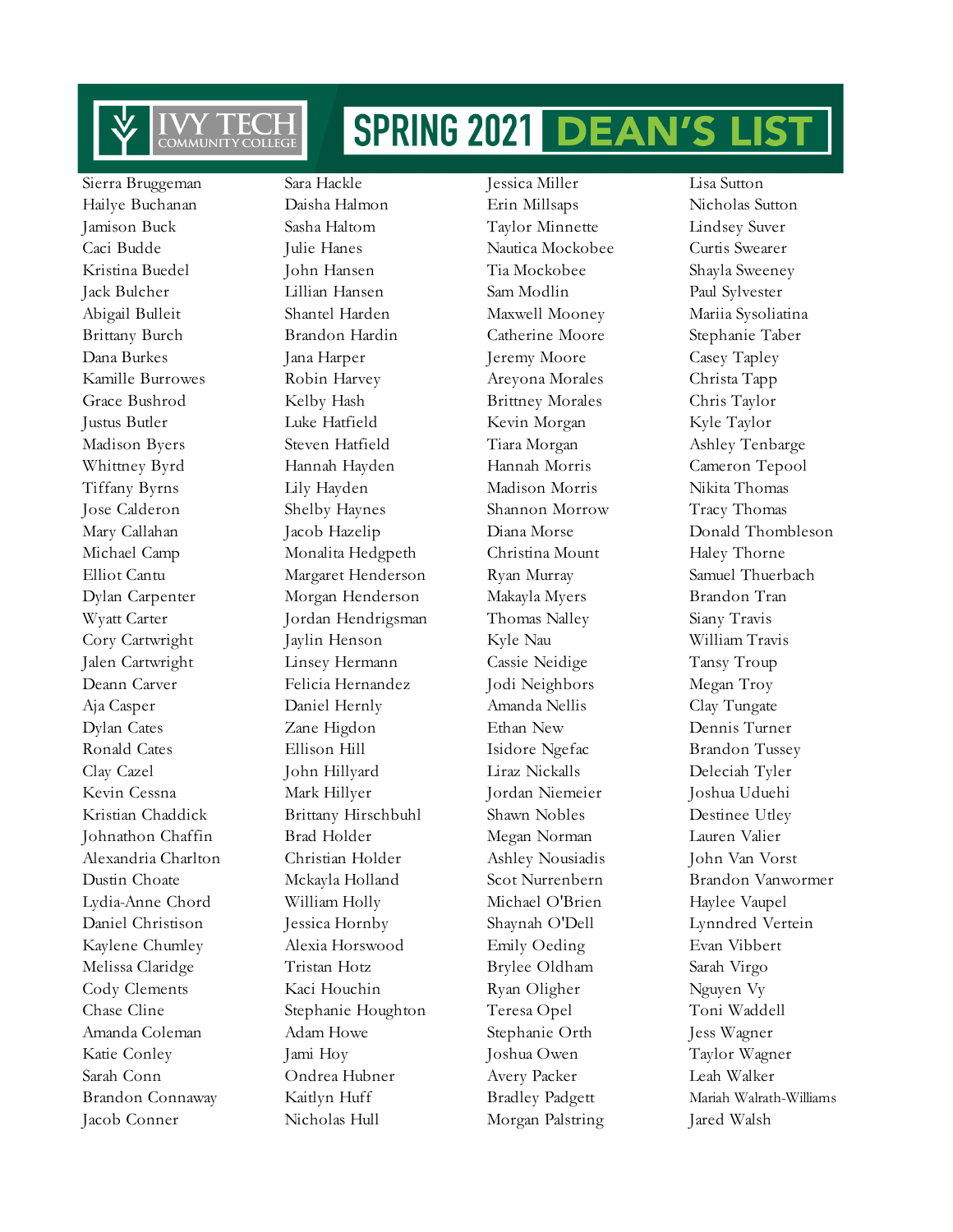

### TECH<sup></sup>

### SPRING 2021 DEAN'S LIST

Kevin Conover Harlen Humes Kristen Parks Miriah Walters Keith Doerner Kendall Koberstein

Johnathan Cook Erika Hunter Kay Parra Mendez Velma Walton Bernard Cooper Jamie Hyatt Brooke Pate Luke Wargel Monique Copeland Kevin Jacks Jaiminkumar Patel Evan Wasson Julia Cox Danish Jaffery Paul Patterson Tanner Wathen Michelle Cox Justin Jagielski Chase Patton Cecilia Watson Whitney Cranick Michael Jake Jenna Pauli Shawn Weber Beverly Crawford Jennifer James Benjamin Paulson Kylie Wells Madison Culp Eric Joest Daniel Payne James Wescott Kelsey Cummings Danielle Johnson Shellie Pearl Emily Westrich Tricia Cundiff Jennifer Johnson Rodel Pearson Terry Weyer Jef Cunningham Stevie Johnson Benjamin Pennington Kaylor Wharton Hope Curry **State Library Series Upon Accord Flora Perkins** Whitney White Heaven D'Angelo Jennifer Jones Hope Peters Shayla Whitten Kayla Daman Joey Jones April Peterson Dallas Wickstrom Charles Davis John Jordan Ethan Petrig Jacey Wiley Kasandra Davis Jaihier Jordon Dane Phillips Jonathan Wilkinson Lauren Davis Kyle Kaeck Kaeyoni Phillips Aaron Wilks Phyllip Davis Andrew Kaiser Thomas Pierson Mary Williams Danielle Day Brian Kalinsky Danielle Ping Melissa Williams Danielle Day Catherine Katz Kyle Pitlick Brandon Wilsman Kierstyn Day Timothy Keelin Nicole Pointer Robert Wilson Makaylah Day Samuel Kell Laura Polen Bradee Wilzbacher Steven Day Torrez Kelly Christan Poulson Brock Wilzbacher Yesenia De Leon Morgan Kemp Jessica Powell Kayla Wolfe Eric Deckard Ariah Kennady Hannah Prow Justin Wood Marshall Deckard Matt Kern Casey Pullen Benjamin Woodard Rachel Decker Makayla Ketchem Mariah Pyke Hannah Woolsey Jack Deer Robert Key Megan Raleigh Hayden Wright Kati Dehaven Kyle Kiefer Laura Ralston Zhongshen Yang Amber Deisher Conner Kierstead Connor Rausch Caroline Yoder Tyler Delgado Eric Kieser Anthony Rawley Laura Yoder Kathrine Deller Hanna Kiger Autumn Relleke Micah Yoder Courtney Delong Corey Kimball Alixandria Revell Seth Yoder Andra Deshon Maxwell King Amy Revlett April Zeller Noel Devonshire Lindsay Kirk Brent Ricketts Brian Zinn Dannielle Dillon Emily Kisellus Brock Ricketts Shannon Zobott Mercadise Ditler Justin Klaiber Jessica Ridener Shyann Zwiefka Kameryn Dix Travis Knowlton Sammy Rigdon Amanda Zwingelberg

### **Fort Wayne**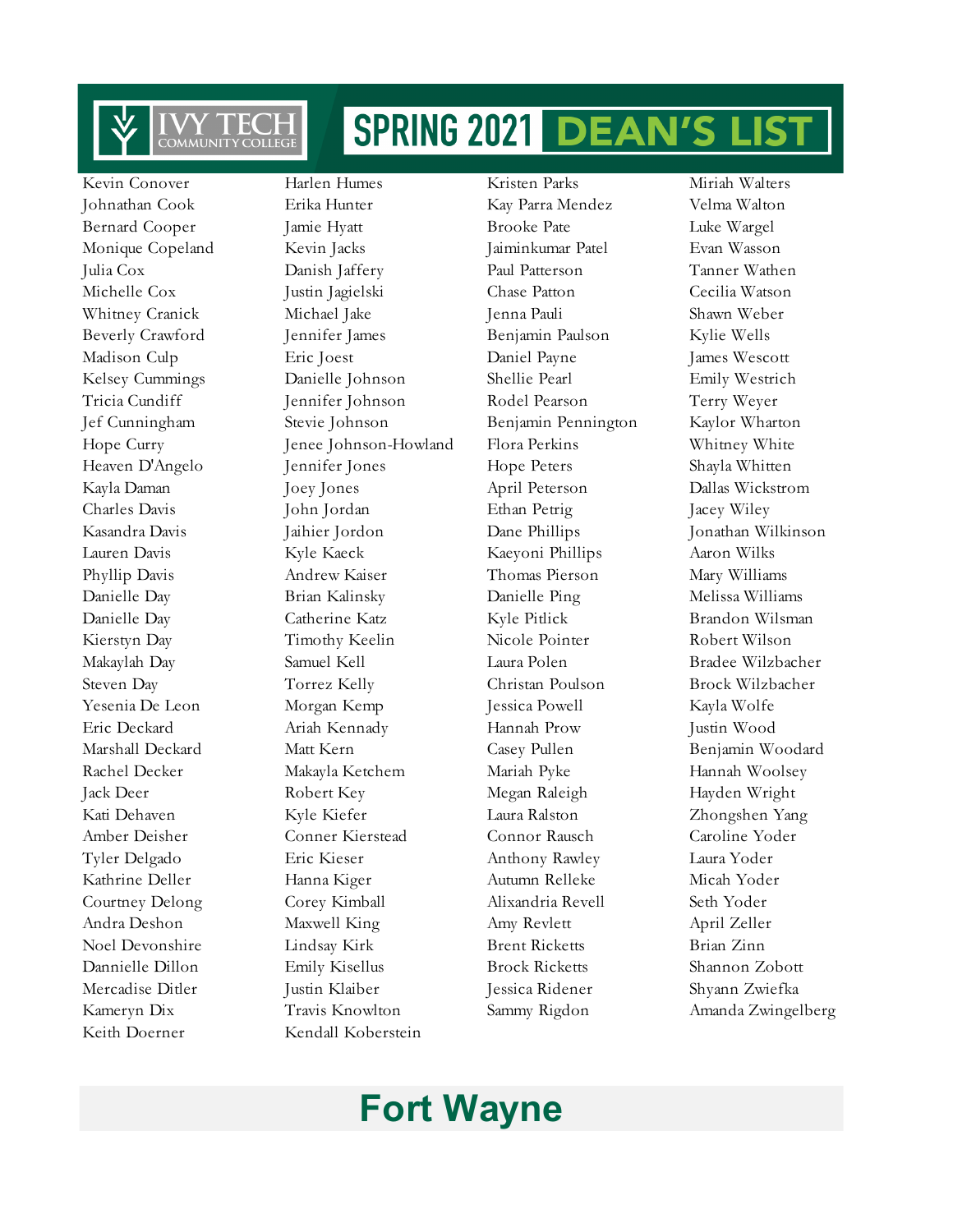

Luqman Abdallah Ricky Francies Rosemary Lowe Andrew Rybolt Mai Abdellatif Todd Franks Ryan Lowry Janique Sain Noor Muhammad Abdul HasyimAudra Fravel Amber Luce Sanajda Sakanovic Ty Abner Katrina Freeman Ethan Luma Melanie Sakran Chioma Abraham Kellie Fry Jade Lusher Abdulla Salem Fauzia Achayo Shaun Fry Melissa Machado William Sallee Kelly Achenbach Tristan Frye Sophia Machall Gabrielle Salmond Lauren Ackerman Leesa Fuelling Eunice Macharia Morgan Sanchez Rebecca Adams Taryn Fugate Christopher Mack Ursula Sanchez Gabriel Aguilar Holdyn Funk Quenjule Mackenzie Julio Sandoval Simran Ahmed Brandon Gajewsky Hamzah Majid Victor Sandoval Amy Aird Joel Gallagher Majed Maktari Lorena Santiago Casey Aldrin Jacob Gallmeier Ethan Mann Nai Sar Oshion Alexander Lea Gamble Marcus Mann Vincent Sargent Adel Alkhulaki Lakeesha Ganaway Natalie Mansoori Nathaniel Saucedo Kelly Allcock Cynthia Garcia Na Mar Jonathan Saxton Taeler Allen Galilea Garcia Adam Margrif Adam Saylor Anson Allseitz Nadia Garcia Jason Marker Grace Schaefer Ibrahim Alsalahi Cayla Garrett Taylor Marks Anthony Schafer Jennifer Alston Dwayne Garrett Kierra Maroney Saige Scheitlin Jessica Alvarenga Michael Garrett Trevor Marple Felicia Scheumann Sammantha Alvarez Anita Garrison Trista Marsden Joseph Scheumann Scott Amos Carson Gates Jarrett Marsh Timothy Schiek Jennifer Anderson Jeff Gaunt Anniah Marshall Ian Schilling Travis Anderson Richard Gensch Alexander Martin Benjamin Schlatter Adolph Anguiano Kyra Gerber Christina Martin Morgan Schmidt Veronica Angulo Nicolette Gerber Tyler Martin Brian Schnelker Karen Arambula Carrasco Anthony Gerbers Pedro Martinez Justin Schoeff Jocelyn Arbogast Megan Gibson Taylor Martinez Nicholas Schoeff Zach Archer Samantha Gibson Zachary Massman Madeleine Schulenberg Andrew Arnett Daniel Gill Amber Masterson Abigail Schumm Lacy Arnold Tiffany Gillison Brittany Mathias-Heard Matt Scott Libby Asher Alyssa Gingerich Teresa Maxson Rafe Scott Nicolas Austin Julia Giron Katelin Mcbride Michele Sewell Beth Avila Mason Goddard Dillon Mccann Tessa Sewell Lazaro Ayala Stephanie Gomez Andrew Mcclanahan Charlie Sexton Anna Ba Jose Gomez Marquez Macy Mcclane Sherra Sexton Jamie Back Brooke Gothan Kalie Mccormick Stephen Shadbolt Jareem Bailey Dominique Grady Quinton Mccormick Dustin Shafer Karisa Bailey Nickolas Gray Nicolas Mccullough Katelynn Shambaugh Chantey Baker Donna Greeno Megan Mcdonald Brian Shank Hijiri Baker Isaiah Griggs Ryan Mcdonough Amber Shannon Kristen Baker Kyle Grizzle Annijah Mcgraw Caleb Shannon Ryan Baney Letishia Grizzle Kiera Mcgraw Owen Sharpe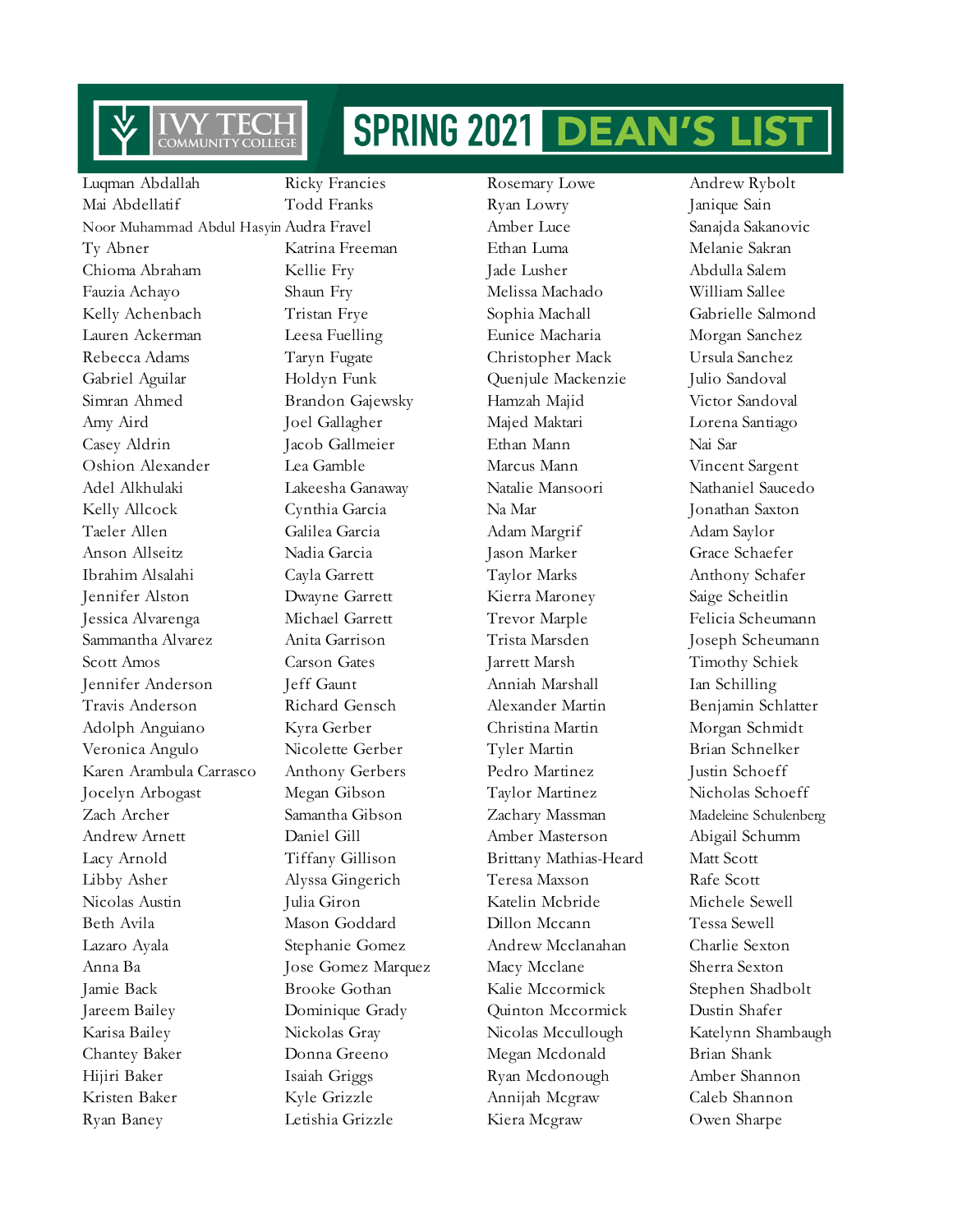

Aarika Billingsley Mackenzie Hartig Jeffery Moeller Elijah Solis

Zachary Banks Cain Grogg Joseph Mcgwin Salina Sharudin Patricia Banter Kowen Grogg Sarah Mcintire Nicole Shaw Jonathan Barcza Michelle Groh Megan Mckeever Chloe Sheets Renee Barnets Grant Gronkiewicz Dillen Mckenzie Keri Sheets Kristina Barnett Zoie Grossnickle Cassie Mckinley Boone Shellman Aura Barrera Glenn Gruny Daniel Mclellan Joel Shepherd Erin Barrett Sabrina Guerin Erin Mcmillen Matthew Shepperd Logan Bartles Derek Gunter San Medevielle Jacob Sherwin Kelsie Bartrom Bryan Guzman Kyla Medford Brian Shines Heather Batalis Vanessa Guzman Elizabeth Meinzen Sydney Short Travis Bauer Charles Hacker Elian Mejia Jolie Shrock Danielle Baum Charles Hagerman Josue Mendoza Kent Shrock Sa La Ma Be Jennie Haiflich Katherine Menez Tyler Shroyer Lourdes Beard Courtney Haines Tiffany Meredith Maka Shu Ransom Beard Jacob Hall Jake Mersing Theresa Shuck Conner Beatty Jeremiah Hall Sunshine Metz Leah Shultz Rosalyn Beaty Lakeisha Hall Jessica Metzger Melissa Shuman Ivy Becher Mariah Hall Brandon Metzler Amanda Silva Andrew Beck Aundrea Hamilton Logan Meyer Ashley Silva Brandon Becker Gregory Hamilton Rebecca Meyer Rebekah Simon Maggie Becraft Mackenzie Hamilton Danielle Meyer-Vonbank Meagan Simpson Paul Becraft Michelle Hamilton Lane Michel Samantha Sincler Zachary Becraft Kyle Hamm Skyler Michel Caleb Sinn Christopher Behnke Mikayla Hamm Amy Miller Teca Slone Luke Behringer Ryan Hampton Carrie Miller Tyler Smekens Rita Beiswenger Keith Hamrick Clancy Miller Natalie Smeltzley Ronald Bennett Steven Hanford Courtney Miller Allen Smith Shyrah Bennett Dylan Hannah Dawn Miller Dawn Smith Christina Benson Jeffery Hanshaw Elizabeth Miller Gabrielle Smith Abby Benya Abigail Hantz Jennifer Miller Natasha Smith Matthew Berg Cole Hapner Kelly Miller Nicholas Smith Taylor Berghoff Andrew Hare Lara Miller Olivia Smith Madalyn Bergman Samantha Harig Ryan Miller Patrick Smith Joseph Berndt Cory Harmon Samuel Miller Payne Smith Jamie Berrum Samantha Harpenau Heather Minick Royce Smith Jacob Berry Melissa Harper Amber Minnick Ryan Smith Megan Berry Nicole Harriman Claudia Minor Stephanie Smith Hannah Berz Matthew Harris Haley Minor Terry Smith Isabella Biagiotti Lahla Harris-Arzate Amber Minton Troy Smith Ashley Bice Ryan Harrison Claudia Miranda Krista Smothermon Triceten Bickford Jennifer Harry Jose Miranda Colin Zebulun Snodgrass Cassidy Bigelow Aron Harshbarger Douglas Mitchell Shyanne Snowden Lindsay Bill Ryan Hart Chevelleanne Moeller Khaing Soe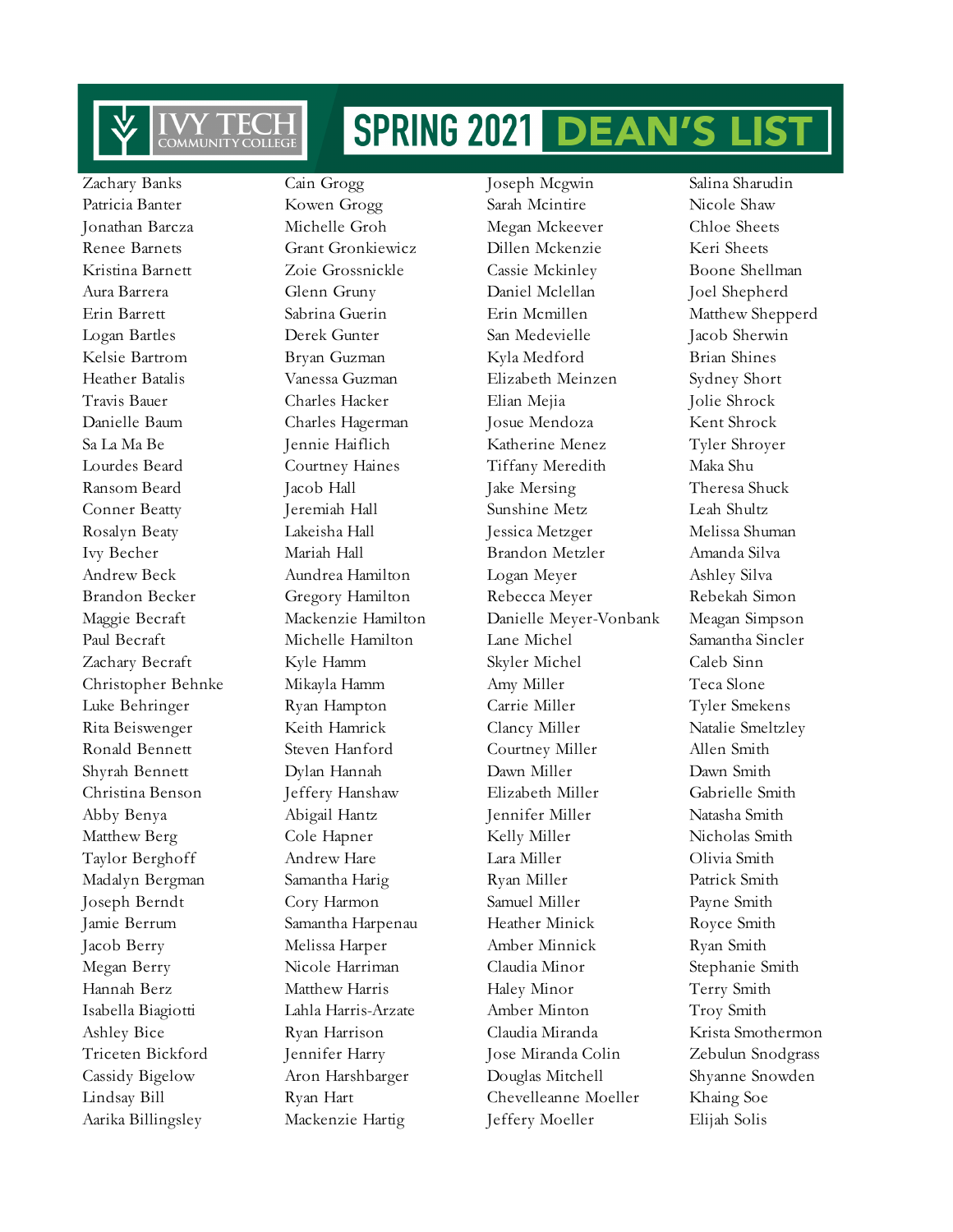

Shantel Billingsley Payton Hastings Danish Mohamad Noor-Sham Carlos Solorzano Lacey Blackburn Emilie Hatton Alexandra Mojica Moriah Sordelet Caitlin Blair Photini Hatzidafni Marbin Molina Guerrero Kaitlyn Sorg Kaylei Blair Zachary Hauter Hannah Monnier Tina Sorg Jasmine Blanchette Allen Hawkins Dinma Monyei Susana Soto Joseph Bleakney Adrian Head Meredith Moon John Sproat Peyton Blinn **Rylee Heal** Andrew Moore Kelly Stabler Amber Blue-Ruby Ashlyn Heckman Katherine Moore Evan Stafford Heath Bodkin Karen Heckman Katie Moore Spencer Stafford Aislinn Boettcher Preston Hees Penny Moore Gregory Starks Corbin Bolding Joshua Heffelfinger Tony Moree Paige Starr Cameron Bond Daniel Heflin Veronica Morehous Levi Steffen Beteselam Bonka Jennifer Heimann Alicia Morgan Codey Stevens Jocelyne Bordallo Alexis Helbert Brianna Morgan Ashton Stevenson Lauren Border Hannah Heller Christina Morgan Kaycee Steward Lakota Bostian Brittany Henderson Jeffrey Morrell Hope Stewart Noah Boszor Sarah Hendricks Mary Morris-Reed Janette Stilson Abby Botts Maciah Henley Ellen Morrow Destiny Stinson Ayden Bowers Haley Henline Whitney Morrow Christopher Stiver Kyle Boyd Adriana Henry Yardale Moses Jerrilyn Stocker Alanna Braden Abygail Herman Samantha Mrak Carly Stoffel Hannah Brames Robin Herrberg Thelma Mulberger Emmy Stoiche Ashly Brancfield Cristina Herrera Jaclyn Mullins Jacob Storer Gabrielle Branning Ashley Herrick Verlon Murkey Alysha Storie Ashley Braun Brittany Herring Aliza Murphy Ethan Storms Claire Braun Harley Herring Leah Murphy Brooklynn Stotlar Selina Brewer Kaleb Herron Sharon Musch Noah Stovall Robert Bridegam Benjamin Hicks Marie Chantal Mushagalusa Jordan Straessle Ryan Bridgewater Damian Hicks Melisa Music Owen Strahm Melinda Bright Dain Hillis Chase Myers Molly Street Jacob Britton Jillian Hilton Jacob Myers Grant Strobel Allison Brooks Bertha Hilty Jay Myers Sawyer Strong Kimberley Brooks Jana Hirschy Lucas Myers Nathaniel Stroud Nolan Brooks Drake Hitchcock Nathan Myers John Stuber Austin Brown Tyler Hix Esther Myint Thad Study Brett Brown Nicole Hobson Amanda Naatz Garrett Stueber Timothy Brown Faith Hodges Rachel Nally Miguel Suarez Riley Browning Corey Hoff Sherrie Napier Nathan Suddarth Sarah Browning Britni Hoffman Aaron Paul Naranjo Barbara Sullivan Emily Brudney Ambyr Hogue John Nash Jayla Sullivan Samantha Brumbaugh Richard Holbrook Chelsie Neibert Thomas Summerville Rose Brunjes Laura Holcombe Jaclyn Neiger Litany Surbaugh Danielle Brunson Emily Holdeman Kathleen Nelson Monica Sweigert Mirannda Bry Aaron Holdgreve Mary Newell Kattia Tarnow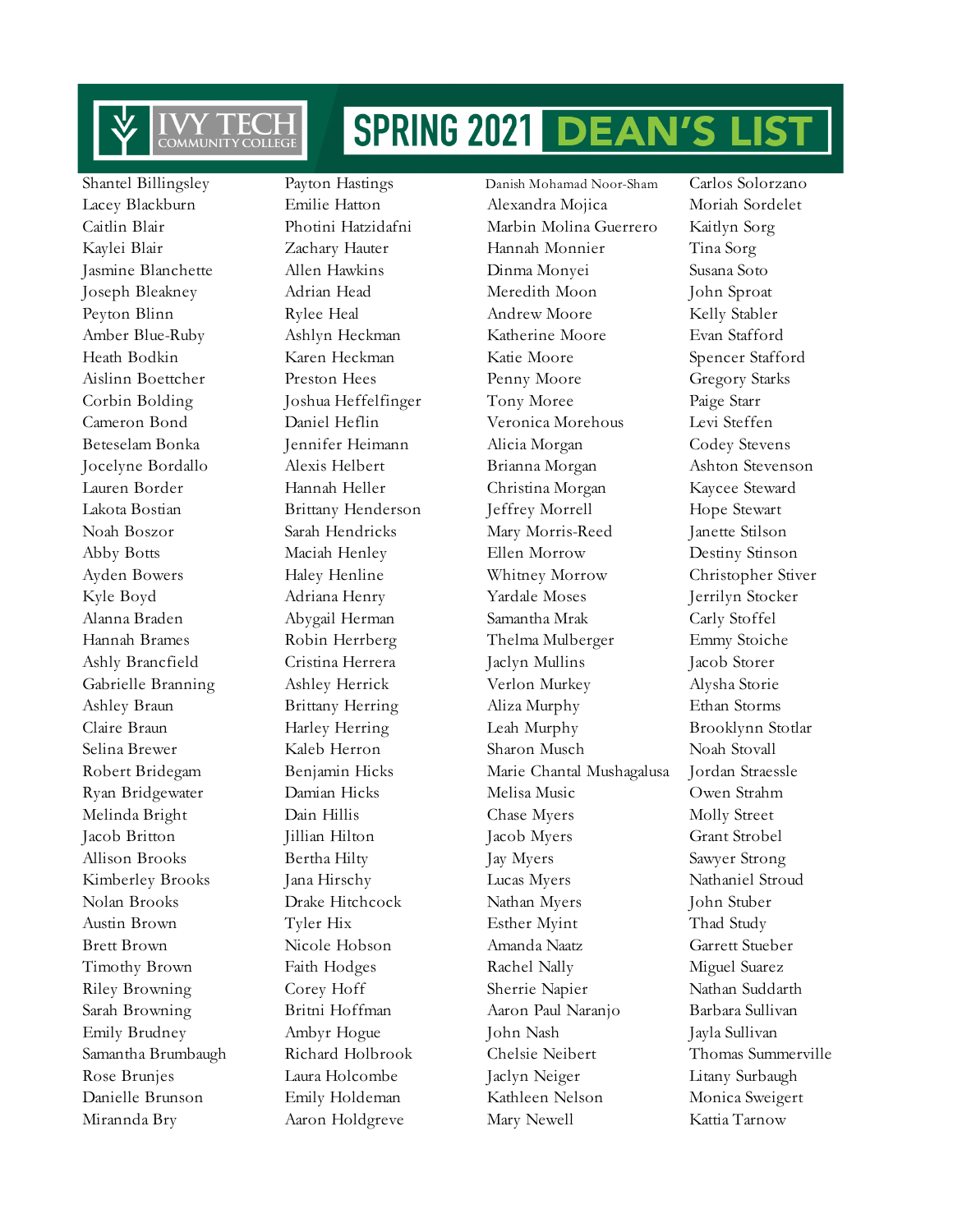

Ashley Bryan Ashleigh Holiday Chad Newman Amy Taylor Cierra Bryant Isaac Holly Cody Newman Chisa Taylor Alexandria Buchan Terry Hontz Nia Newson Emily Taylor Kierstyn Buchan Brendan Hooper Sarah Newton Moriah Taylor Brandy Budd Athena Hoover Anh Nguyen Madison Teague Brandon Bultemeier Shaya Hormann Quynh Nguyen Stacy Tecaxco Linda Burch Paul Horne James Nguyen-Tran David Teeple Dawn Burke Jordan Howell Ruth Niccum Emma Terrill Richard Burns Brooke Hoyt Zacchaeus Niccum Tanner Theriot Shaunaleah Burns Kai Doh Htoo Crystal Nichols Kacie Thieme Jessica Burress Lay Htoo Madesyn Niswonger Kandis Thieme Todd Bury Shun Htun Devon Noe Krista Thieme Angel Bustillos Lillian Huber Amy Noel Jordan Thomas Drew Byerly Christopher Huckeriede Caden Noel Octavia Thomas Marissa Cacioppo Hanna Huffman Samson Nofzinger Scott Thomas Alexander Cafolla Rebekah Hughes Abdiaziz Noor Tinisha Thomas Andrew Calloway Dillon Hunt Rocio Nunez Alyssa Thompson Cesar Calvo Natasha Hunt Raphael Nwosu Jacob Thompson Ashley Campbell Vaniza Hunt Fred Nyaribo Jonathan Thompson Benjamin Carboni Camden Hurley Patricia Ocampo Kevin Thompson Carson Carney Michael Hurraw Rebecca Odiwuor Richard Thurman Jyaire Carr Hannah Hyde Christina Oehmcke Abigail Tippmann Eric Carranza Keyton Irick Es Ola Brenna Tippmann Justin Carrico Schaneil Irish Kenna Olney Madison Tipton Francisco Carrizales Madelyn Isch Alysia Olson Brianna Todd Austin Carroll Gillian Jackson Taylor Olson Jordan Torres Troy Carte Ruth Jacoby Gamal Omar Marissa Torres Storm Cartwright Hannah Jacquay Hammad Omar Hien Tran Alexis Carwile Ivana Janjanin Elizabeth Oppel Melinda Tran Michael Cassaday Dorothy Janovyak Jordan Oren Montana Treesh Lorena Ceballos Ariyana Jarvis Melissa Ormsby Basle Trimmer Nico Cerceo Elizabeth Jenkins Andrew Orwig Julie Trok Bethany Chase Nicole Jennings Megan Osborn Nicole Trout Elizabeth Chase Sarah Johns David Oviatt Alexandra Tsilibes Chris Chavez Abigail Johnson Breiana Packer Shakim Tubbs Lonnie Cheatham Alexandra Johnson Griffin Painter Andrew Tucci Scott Chordas Bradley Johnson Alexandra Pancoast Megan Tungate Christian Cisneros Cammi Johnson Andrea Paniagua Trevor Turk Makayla Clark Denise Johnson Sean Park Hannah Turnbull Shanterri Clopton Dennis Johnson Jacob Parker Caleb Tuttle Michelle Coburn Haley Johnson Aaron Parkinson Jessica Updike Gary Coker Shawne Johnson Kira Pattee Kristina Valle Alissa Compton Patrick Johnston Tammy Paul Russell Van Pelt

SPRING 2021 DEAN'S LIST

Mattie Collins Shianna Johnson Haley Paul Christopher Van Pelt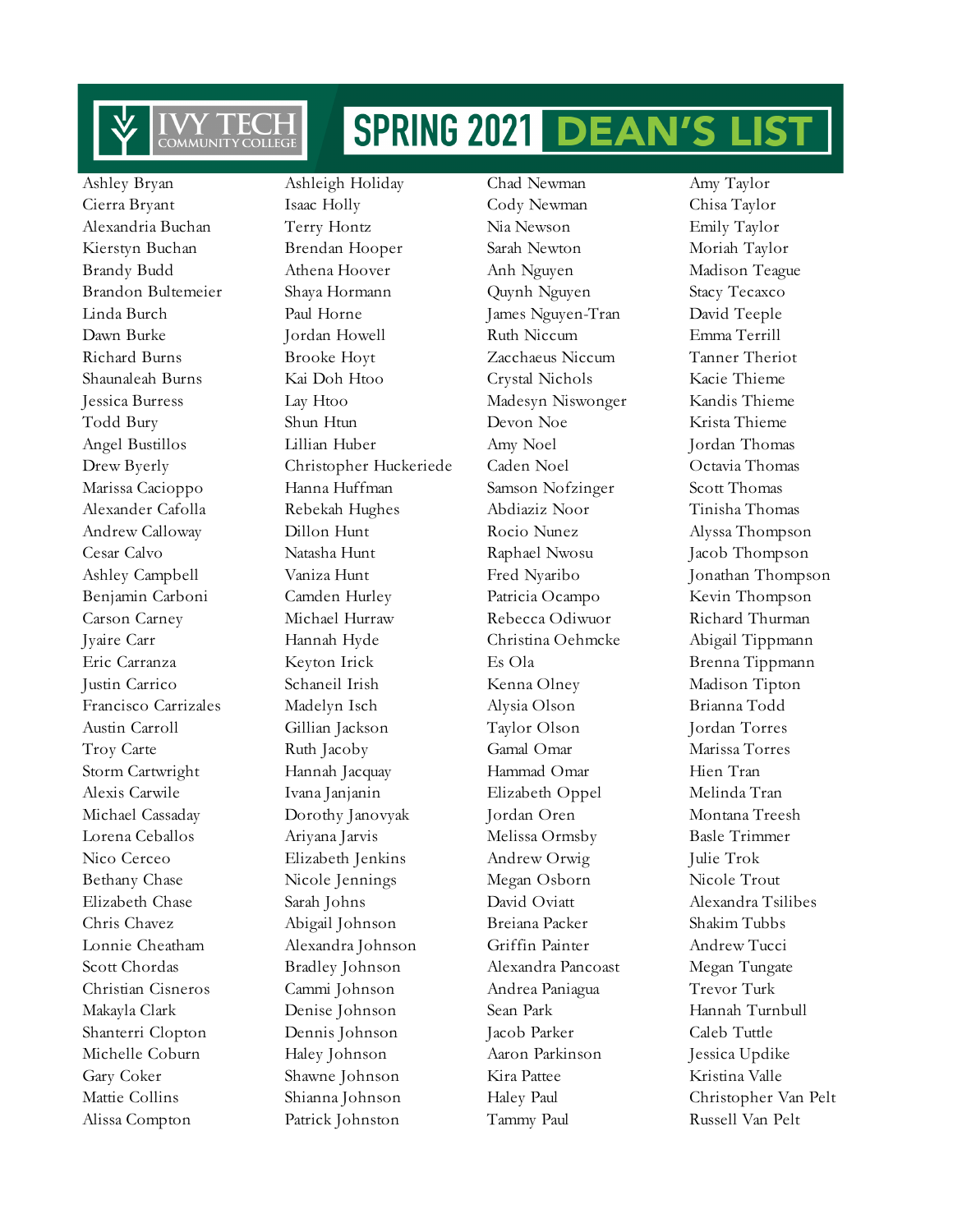

Alivia Conrad Austin Jones Terrence Paul Emilee Vance

Olivia Conrad Emily Jones Leah Payne Matthew Vance Briana Cook Jael Jones Logan Peachee Andrew Vandekeere Haylee Cook Kassidi Jones Brian Peirce Jennifer Vanderpool Cynthia Cooley Sophia Jones Katherine Penland Destiny Vanover Stephanie Cooper Taylor Jones Jeremy Penrod Evan Vansumeren Toni Correll Angelica Jordan Kaycee Pepple Maria Vargas Michaela Cottrell Marlena Joslin Jacob Perry Ania Vasquez Deborah Coty Abraham Juarez Vazquez Zoe Perry Rebecca Vaughn Connor Counceller Joana Juarez-Jimenez Sydney Petersen Anna Vavra Donald Cox Elizabeth Jungk Stefanie Pettigrew Isai Velazquez Elaina Cox Lauren Jur Lloyd Pinnock Kayla Vergara Jessianna Cox Jason Kahn Regeana Pinnock Gage Verschure Ricky Crager Brittany Kaminski Nicole Pitcher Emira Veseli Daesha Craig Darius Karami Christina Platt Sulejman Veseli Brenna Crase Jerrica Kart Eva Pocock Betsaida Villalobos Logan Cronk Brandon Kasinger Aaron Pollock Bianca Villalobos Brooklynn Cross Simranjeet Kaur Nathan Pomeroy Joseph Vincent James Crumley Jill Kaye Leidy Ponton Erika Virag Richard Crunk Emily Kazman Jamey Pontzius Marie Virnich Aldo Cruz Joshua Keel Jason Potter Tiffany Vogts Kathi Cubellis Mary Keelean Catherine Powell Jennifer Voigt Andrew Curley Kevin Kell Katie Pratt Michael Wadkins Austin Curry Shannon Kelley Bonnie Priest Brian Waggoner Kasia Custer Michael Kelly Tracie Prosser Emily Wagoner Suzana Da Silva Scott Kern Christopher Puckett Charles Wainscott Jessica Dain Jayme Kersey Brandy Pulley Elshadai Wakjira Joshua Danals Thomas Kettleborough Rachel Quick Gina Waldrop Kaley Darr Eh Kha Lauren Quinn Ezekiel Waldschmidt Dakota Daugherty Don Kiel Stacy Quinn Amber Walker Keith Daugherty Grace Kiess Aaliyah Quinn-Pesina Carolyn Walker Mary Davies Andualem Kifetew Jeremias Quintanilla Joseph Walker Landon Davis Kayla Kimberlin Jered Raber Nicole Walter Madeline Davis Adrianna King Erik Ramer David Walters Sterling Davison Erica King Payton Ray Shelby Walz Melissa Dembickie Joshua King Jennifer Recker Scarlet Warner Mhiret Demisse Kristen King Brendon Reed Mindy Warney Leah Dennison Patricia King Laurie Reed Constance Washington Lilia Diaz Leann Kinney Simeon Reed Teresa Waterman Cody Dietz Tyler Kinslow Claudia Reger Elizabeth Waters Ellen Disler Jasmine Klinker Elisabeth Rehak Zachary Weaver Chandlier Diven Rachelle Klotz Tracy Reincke Kortney Webb Alexander Doege Connor Knoblauch Isaac Reinhart Michael Webb Madison Doege Mark Koehl Jacob Reinhart Hailee Weber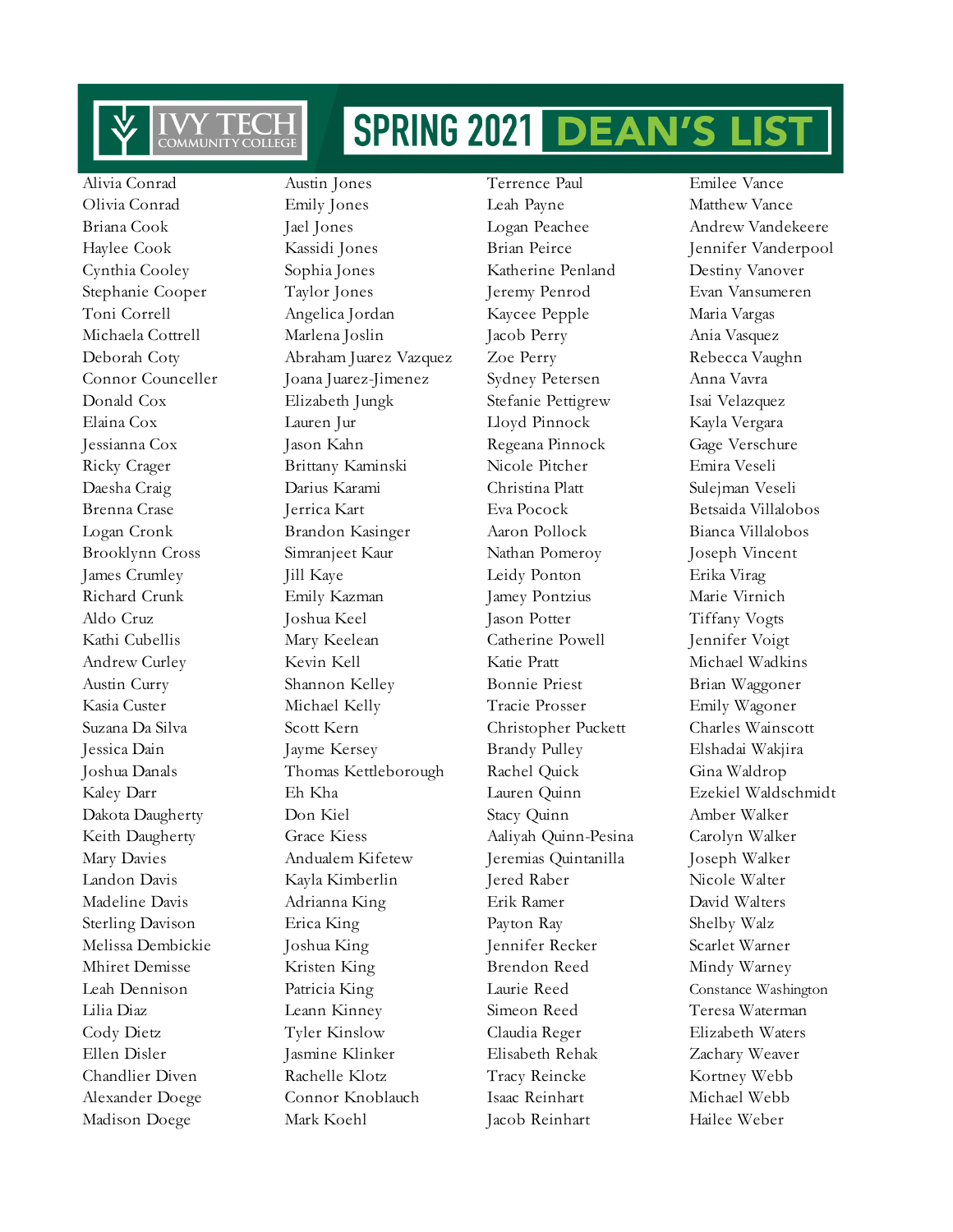

Lindy Doster Kyle Koning Brandi Reis Hunter Weber Austin Doty Angela Konold Oksana Remenyuk Stephanie Webster Gavin Dove Arwen Kramer Gerald Reneau Tabitha Weems Joshua Downing Kirstin Kreischer Braydon Renner Jace Welborn Alexander Drabik Roy Krouse Vance Renninger Micah Weller Michelle Drayer Katelyn Krueckeberg Makayla Rentfrow Keiera Westfield Nicholas Drew Camden Krueger Marissa Renz Codi Wetzel Julie Dufault Mary Kuria Calib Resor Ashley White Caleb Dugan Emily Kwolek Amanda Reuille Kassie Whitright Amber Dunten Austin Kyger Jonathon Rhoad Andrea Wietfeldt Barbara Duran Ka Le Lot La Ashley Rhoades Gwendolyn Wilder Erik Duran Alena Lahey Elisabeth Rian Kristin Wilder Sherry Dutkiewicz Cailey Lahrman Katelyn Rice Jeffrey Wilhelm Desirae Dworak Tammy Lahrman Melanie Rice Hannah Willger Rylee Dwyer Megan Lambert Nathalia Richards Hannah Williams Kara Eberts Drew Landgrave Tiffany Richey Kecia Williams Jared Eby Alexis Landis Sarah Riddle Leigh Williams Keith Eby Garrett Lantz Thanh Riehm Renee Williams Michelle Eckert Kylie Lantz Preston Rigby Taylor Willis San Thinzar Ei Thomas Laperle Virginia Ritchie Keondre Wilson Jason Eisenmann Anthony Larner Joy Rittmeyer Nicholas Wilson Mohamed El Araari Abigail Larrison Lezlie Rivera Shannon Wilson Jeffrey Elliott Christopher Larson Mauricio Rivera Fabian Witte Mason Elliott Grant Lashure Maddox Rjasko Steven Witte Elisabeth Ely Kierston Lavy Robert Roberts Johnny Wogomon Noah Emerick Sydni Lawson Ryan Roberts Matthew Wolf Heather Enyeart Madison Lecroy Asia Robinson Melody Wolf Andrew Estep Jonathon Lederman David Rock Thomas Wolf Celena Estrada Ram Lee Patricia Rodemich Alexzandria Wolfe Elizabeth Evans Robert Lee Allison Rodkey Anderson Wonderly Laila Evans Krista Lehman Ashley Rodriguez Spencer Woodiwiss Trevor Faull Kyle Lehman Alexis Rodriguez-Miranda Lucy Worth Autumn Felix Luzviminda Lehrman Andrew Rogers Austin Wunderlich Catrina Ferguson Roxanna Lemke Keith Rogers Adam Wyatt Jenna Ferguson Kristie Lenz Khristina Rolleston John Wyatt Brian Fiebig Ousmar Leon-Hernandez Marcos Romero Keidrik Wyatt Sonsuray Fields Paul Lester Katelyn Rondeau Kayla Wyckoff Jessica Fike Dominic Leto Nicole Rosas Chelsea Yoder Yori Finley Stefanie Lewis Joshua Roseberry Joshua Yoder Cheyne Fischer Herson Lexima Dreshawn Ross Zachary Yoder Paul Fischer Brenda Liechty Cody Rostorfer Morgan Yoh Steven Fisher Riley Lill Andrew Roth Conor Yost Hanna Fitzpatrick Sheridan Lippi Douglas Roush Siara Youkey Allison Fleck Lisa Litchfield Jared Roy Angela Young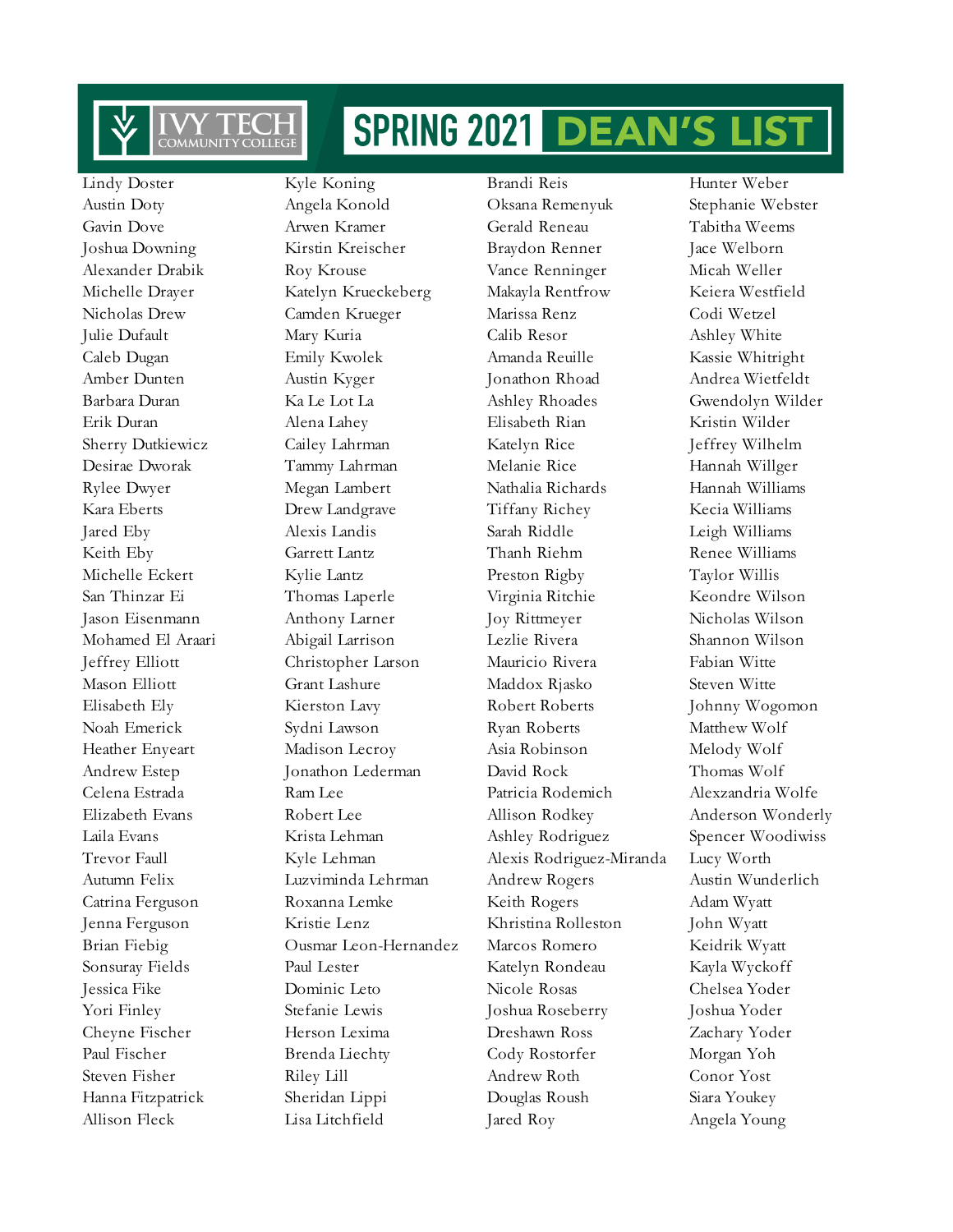

Nicholas Fox Kenneth Lowe Mason Ryans Riley Zoll Payton Fox

Drew Fletcher Silas Little Louis Roy D'Angelo Young Janet Flores Megan Llamas Meaghan Ruckman Hannah Young Santiago Flores **Richard Lonero** Kelly Rudny Megan Young Tristan Flynn Laura Long Cameron Ruhl Samuel Young Avery Foellinger Sunny Longberry Daisy Ruiz Sydney Young Eli Foote Jeffrey Longsworth Alexis Rumentzas Osman Yusof Ryan Fordeck Claire Lonsbury Jennifer Runkle Abisoye Yussuf Zaxai Foster Alicia Lopez Katelyn Russell Issac Zent Spencer Foust Coby Lough Hannah Rutigliano Juan Zepeda Sara Fowler Ian Loughner Daniele Ryan Alan Zheng

SPRING 2021 DEAN'S LIST

## Madison Foreman Samuel Lonsbury Annah Rusk Selena Zarate Garcia

### **Franklin**

Katelyn Abel Erynn Doan Ramanpreet Kaur Riley Ridpath

Josiah Abney Noah Drake Olivia Kello Wyatt Robey Rachel Abrams Maddie Durst Alison Kentros Ainsleigh Rund Jacob Adkins Aaron Eblen Klarissa Keown Alyssa Schmit Kaitlyn Albrecht Grace Etnier Joseph Kinney Colin Schmitz Alicia Alcazar Levi Fewell Hunter Kirk Dongyou She Corey Alford Justin Fletcher Hannah Kolliegbo Virginia Sievers Robert Allgood Drew Furgeson John Kreusch Susanne Smaxwell Jacob Anderson Jacob Galyean Sherri Lang Tammi Smith Sara Anderson Zoey Gatton David Lay Zane Smith Tim Anderson Brittney Gibson Cynthia Lenkey Logan Stephens Michael Aque Poline Githiru Cain Lewis Jonathan Sterling Grace Barbee Austin Given Dolan Lewis Kylie Storm Brittani Barger Taylor Goldsby Tristan Marcum Alivia Sutherland Emily Barto Anna Grantham Vionah Matu Samantha Talbert Everett Bassett Taylor Gray Nathan Mcbride Margaret Taylor Austin Bates Andrew Haase Kelsi Mccauley Trent Tomamichel Jashandeep Bhangu Kristen Hall Andrew Mcdaniel Anh Kiet Tran Patricia Blazek Li Hall Joseph Mcqueen Samuel Trout Kierstyn Boling Cody Haller Spencer Medcalf Paige Truelove Arik Bowen Alexandria Hannon Alexis Merchant Kameron Tucker Sophia Bowling Jill Hanson Aubrey Metzler Jennifer Turner Michael Breckler Llewellyn Harrington Dejan Milenkovic Richard Waddle Nicholas Brink Vanessa Hathaway Kaitlin Miller Amber Wallace Jessica Buker Kathryn Heasley-Sanchez Travis Mills Sarah Wallen Sarah Burns Lily Heffren Lyndsey Moffett Marah Watkins April Butler **Katherine Hernandez** Justice Moore Callie Watts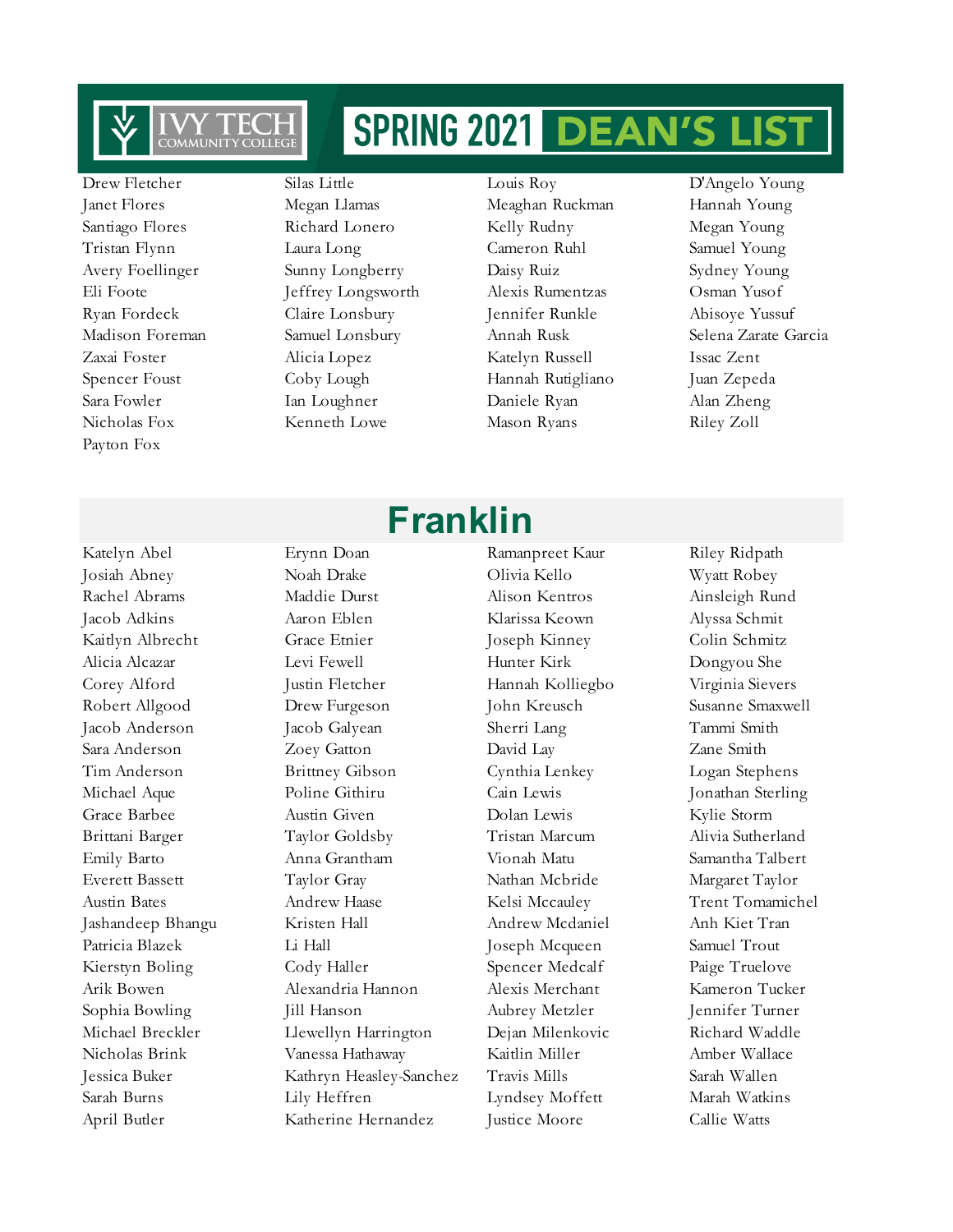

Brenda Canary Alexander Hill Kayla Moore Brooklyn Webber Brooke Clark Deanna Hill Gregory Murr Tessa Wechsler Quinlyn Clark Katelyn Hilligoss Jaspreet Nijjar Heather Welberry Jared Clay Benjamin Hoff Kathryn Nolting Taylor Whatley Brittany Clayton George Hoffman Baby Nungi Cameron Wheatley Kristina Coffey Jun Hong Jack Patterson Makayla Wildey Mason Coffey Kimberly Huddleson Kirsten Payne Alleigh Wilham Jasmine Cook Aidan Huffman Jacob Perry Destinie Wilkins Lakelyn Coppinger Michelle Hughes Kith Rattanak Allysen Williams Adalynn Couch Kaylee Hyatt Tekoa Rea-Hedrick Cierra Williams Josh Craig Kindyl Isley Alea Reed Michele Williams Caleb Cusson Travis Johnson Sean Reeves Jordan Wise Summer Dale Marcus Jones Phillip Reiboldt Timmy Wisniewski Peggy Deer Marian Jones Brannon Reisinger Chelsea Zweck Megan Dennis Patricia Jones Elizabeth Reynolds

- 
- 

### Thomas Gray Hayley Monroe

Grace Fry Darla Minartz Elizabeth Siddons Cassidy Walsh

Dylan Arnold Whitney Gray Ethan Myers - Spencer Dennis Simpson Brett Asher Stephanie Herrington Regina Neudeck Emily Stierwalt Mason Beard Reagan Hubbard Jocelyn Roberts Alexi Sweet Chloe Burgett Maci Jones Alexis Savage Wade Walker Sierra Dewees Cylie Long Taylor Schuch Cheyenne Walls

### **Hamilton County**

**Greencastle**

Zachary Abel Matthew Flanagan Ryan Lee Yusuf Saeedi Abimbola Adeniyi Devin Frame Cort Lenon Keyner Salas Elijah Ahmed Jacob Froetschner Jack Leonardi Shilah Sanchez Jared Alexander Mourin Gayed Matthew Lilek Bailey Schafer Dakota Ashby Dana Ginter Helen Lizano Herrera Grace Schermann Joseph Aviles Eden Godby Brandon Manworren Daniel Schultz Nicholas Baird Jacob Grillo Logan Masters Eric Schwieterman Kyleigh Barker Kierston Groet Christina Mathis Emily Seig Micah Beck Christopher Gutierrez Maressa Mcgee Marcus Self Alexandria Bevins Noah Hall Chloe Meeks Navdeep Sembhi Emma Birkbeck Hayley Hamby Jyothijaya Menon Kathrynne Shaw Jacob Bolt Benjamin Hamman Beau Meuris Kelsi Shaw Joshua Bowen Aubrey Hammes Laura Mills Kelly Smith Clayton Bowling Daniel Hays Caleb Moore Brandon Soler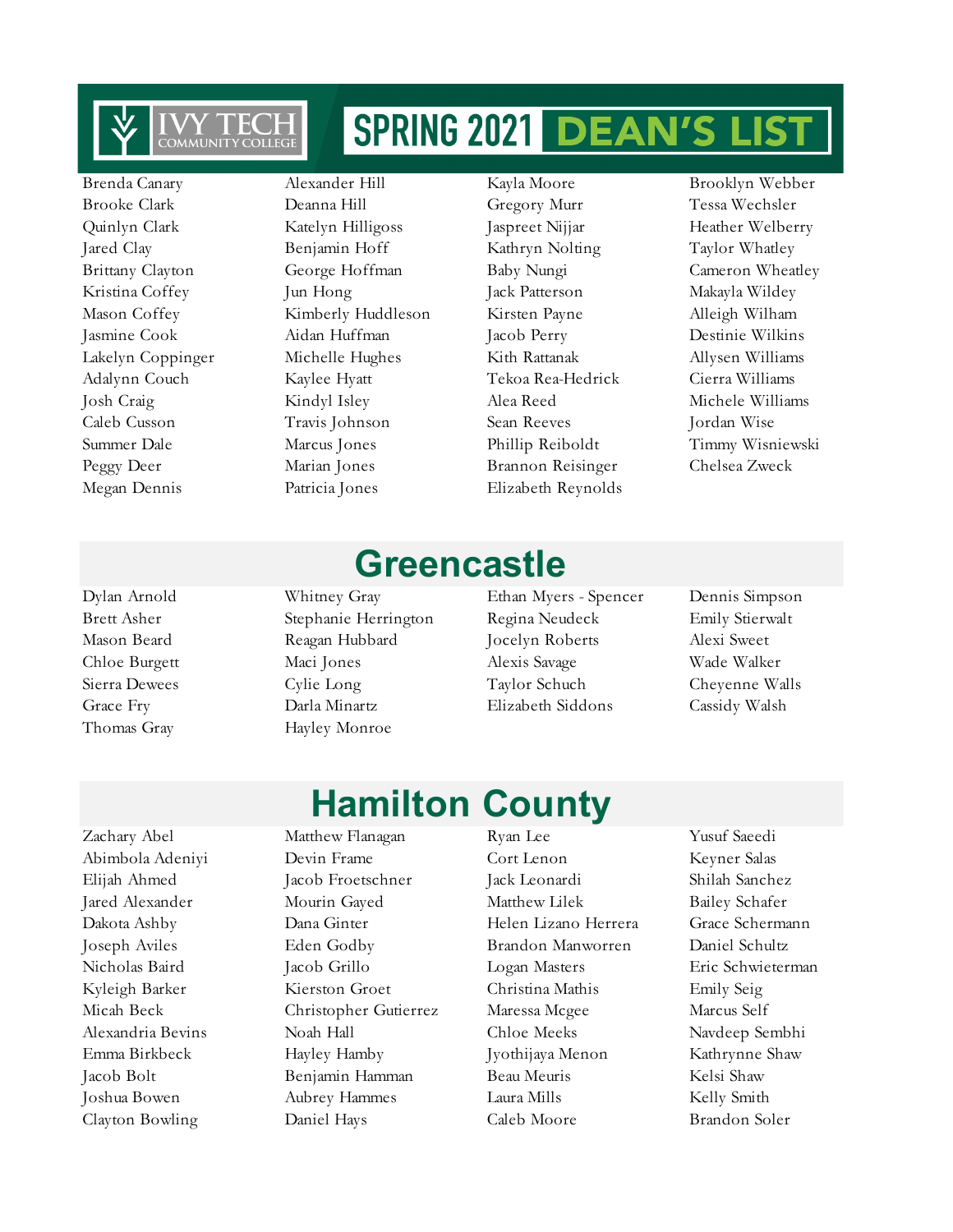

Jalen Brown Jia Liang He Jacob Munoz Marla Speer Shawna Carper Sarah Holba Lukeman Musa Natasha Spiech Jason Carter Grant Houck Jacqueline Navedo Mia Still Madeline Caughlan Noah Hunt Erika O'Brien Peyton Strawser Sean Clancey Michelle Hurdle Jacob Odle Brendan Tea Charles Clayton Tanner Jones Marina Ondrish Lyndzi Thomas Dejuan Cobb Trevor Joy Kirstey Pembleton Gagik Tonoyan Brian Coil Patricia Kadosh Adrianna Perez Alana Tucker Briton Condellone Olga Kelmanson Zachary Perkins Seth Vang Clay Cook Lisa Kemp Curtis Peters Pablo Veintimilla Joshua Copeland Zaareb Khan Sophia Pliquett Natalie Walters Luke Crawford Rachel Knight Logan Portwood Hunter Ward Ravneet Dhillon Anna Konstantynova Maria Prado Kamen Waters Ashley Dickey Colin Kreider Yusra Ramadan Karen Wentz Caleb Dowless Brandon Kriese Hayley Ramsey Troi Wharton Tyler Elks Alexandra Kupka Katelyn Richardson Lilli Wiley Hudson Ellis Andrew Kurniawan Benjamin Riggle Kennedy Williams Jewel Emery Jamie Lamaster Kristin Romano Tonya Yarusinsky Luke Evans Ryan Langford Eli Ross Claire Ziegler

### **Indianapolis/Lawrence/Plainfield**

Liulseged Abate Zainab Diallo Christopher Koczan Shonnah Roller Tinsae Abate Christopher Diaz Paige Koenig Shanice Romero Jessica Abbett Kenya Diaz Ocampo Alaina Kolb Talia Romero Zachary Abbitt Jessica Dieckman Jessica Koller Heather Romine Fatimah Abdul-Kareem Victoria Dilibe Garmai Koryan-Sorsor Corina Romo Yordanos Abera Baylee Dill Miralben Kothiya Alin Romonita Tolulope Abiodun Summer Dirroh-Jones Isabelle Kourany Morgan Roney Adedolapo Abiona Tabitha Ditch Michael Krause Chloe Rooney Victoria Abramov Garry Ditchley Patti Kroetz Tyler Rose Jessica Abrams Wiljones Djoutsop A Kristen Kunttu Rebekah Rosenbaum Layla Absalon Tien Do Carla L Pez G Mez Farrah Rosenkoetter Samuel Adamitis Gawain Doell Sherry Labib Mercedes Ross Kamia Adams Dayna Doerflein Claire Lacy Lauren Rossetti Shelby Adams Matthew Doll Lauren Laffoon Samantha Rossman Elizabeth Adebisi Luis Dominguez Emily Lagenour Nicole Rosstamian Adetunji Adebusuyi Holly Lynn Donaldson David Lakes Kolin Rottner Ngozi Adegbeminiyi Skye Donaldson Justin Lakes Matthew Rowe Adegbemisola Adegbite Robert Donica Daniel Lakin Wyatt Rowe Omolara Adegboye Dmytro Donoho Ngajo Lama Celena Rowser Adekemi Adegoke Matthew Dorsey Isabella Lamar Anna Roy

Olasunbo Adenuga Jim Doss Jesse Lamar Kody Roy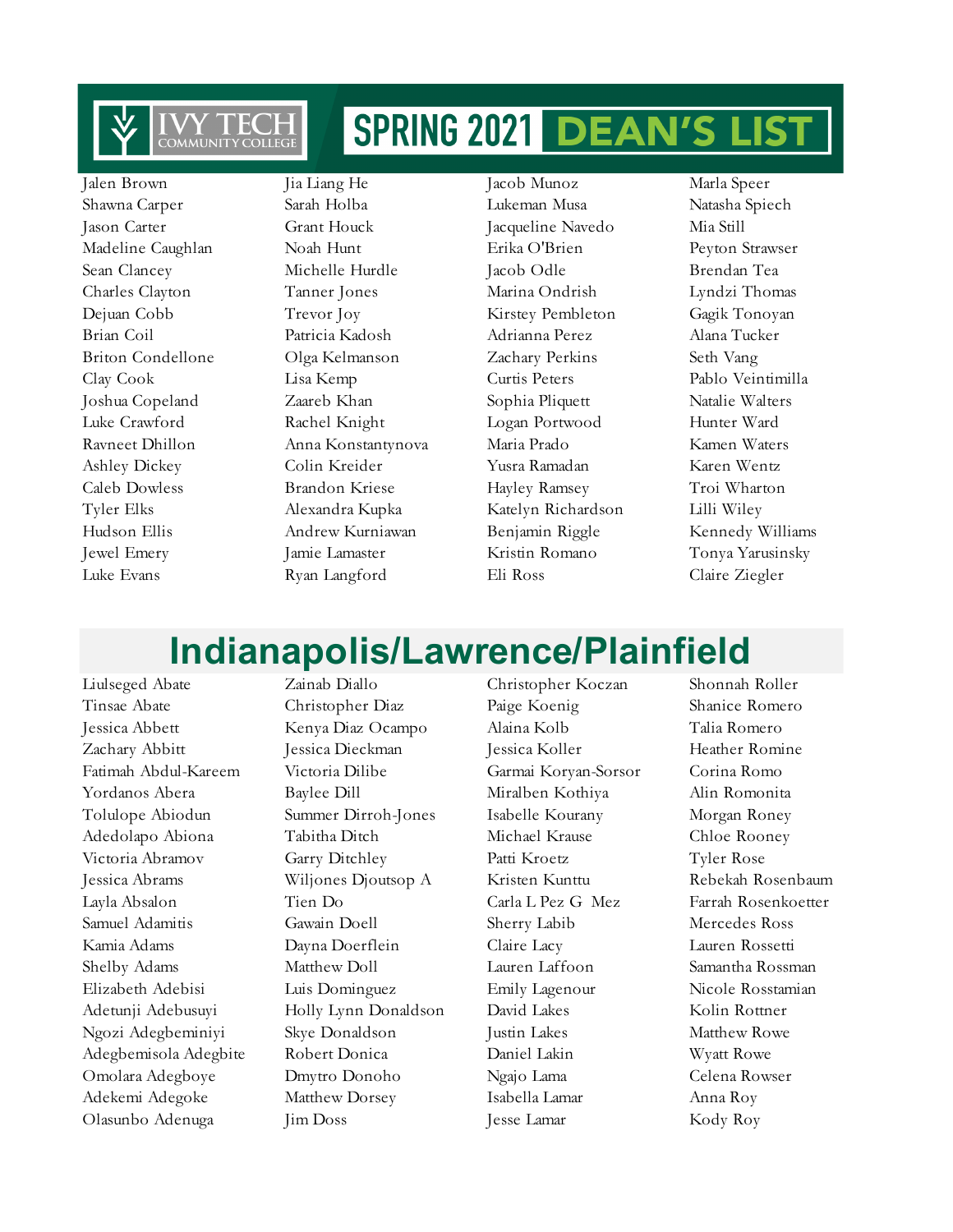

Fatimah Adeola Raymond Dotson Sydney Lamb Crystal Royal Sharon Aderinwale Alisha Doty Benedict Lamey Alyssa Roydes Chohibou Aderomou Alexandra Dougherty Alexa Landaker Viktoryia Rudzinskaya Samuel Adesagba Bryan Dougherty Karre Landers Benjamin Ruiz Adedeji Adesina William Doughtie Clifford Lane Joshua Ruiz Kehinde Adesola Jackie Doughty Cameron Lang Mariela Ruiz-Flores Taiwo Adesola Dexter Douglas Karen Langdon Jose Ruiz-Monroy Ayobami Adewole Quincy Douglas Sierra Lange Maci Runkel Faith Adewunmi Sara Douglas Perry Langley Melissa Runyan Babatunde Adeyemo Colleen Downey Eric Lankford Andrew Rusk Caroline Adie Jametrius Drain Lisa Lankford Christopher Russell Sharon Adjei Travis Drake Jessica Lanning Nolan Russell Diana Adkins C'Erah Drane Jessica Lara Marykay Rutherford Ernest Adu Anna Droste-Glowinski Portia Larbi Angela Salazar Olajumoke Adubiaro Jonathon Drumwright Jacob Larsen Javier Salazar Ayline Aguilar Jordyn Duboise Tamika Lasley James Sale Bryan Aguilar Nicholas Duchane Andrew Lasniewski Kayla Sallee Elian Aguilar Lindsay Duncan Nawng Lat Lindsey Salley Maria Aguilar Abigail Dunham Carol Latham Jonathon Salter Kayla Aguirre Tregail Dunlap Ashley Lattz Emerson Salyers Michael Aguirre Stephanie Dunning Jacob Lauer Franklin Salyers Ibrahim Ahmad Patrick Dunson-Taylor Isabel Laut Paul Salyers Nazarinne Ahmed Tyler Durbin Nadiath Laye Lawani Sasha Sample Valeed Ahmed Tycen Durham Dallas Lawson Stephanie Sample Franco Aigba Bethany Dusseau Dinh Le Brandy Sampson Oussama Aireche Tanner Dyson Jonathan Le Vay Hana Sampson Gift Ajayi Nino Dzhinoriia Joshua Leathers Jeffrey Sampson Juliet Ajayi Alexandra Dzula Jose Lebron Lugo Elizabeth Sams Oyinkansola Ajayi Dailyn Eades Dylan Lechleidner Hannah Sams Funminiyi Ajekigbe Clarissa Eagan Lauren Ledbetter Eric Sanchez Bolanle Ajibade Michaela Eakle Tyler Ledbetter Kimberly Sanchez Reyes Olubunmi Ajibise Leonna Eason Demi Lee Paola Sanchez-Diaz Bukola Ajibobola Juhmal Eastland Kiara Lee Brittney Sanders Odunayo Akinbi Danielle Eaton Robert Lee Cherise Sanders Roseline Akinbobola Aniseh Ebbini Kiersten Leigh Eunita Sanders Yetunde Akinbode Matthew Eberhart James Leo Tiffani Sanders Ruth Akinfisoye Andrew Ebeyer Shea Leonard Matthew Sandlin Oluwabukola Akingbola Angel Echevarria Zeb Lepley Kham Sang Oluwabukola Akinkunmi Andrew Edgington Jesse Lessley Chaniea Sargent Nurudeen Akinpelu Rachel Edmonds Andrew Lester Hannah Saunders Alisha Akins Taylor Edwards Jonathan Leverenz Donald Savoy Kehinde Akinsanmiju Jennifer Egan Clifford Lewis Baylee Sawyer Akinwale Akintolayo Abiemwense Egharevba Jakobe Lewis Than Say

Zenab Akram Sierra Ehlinger Jasiman Lewis Marissa Saylor

SPRING 2021 DEAN'S LIST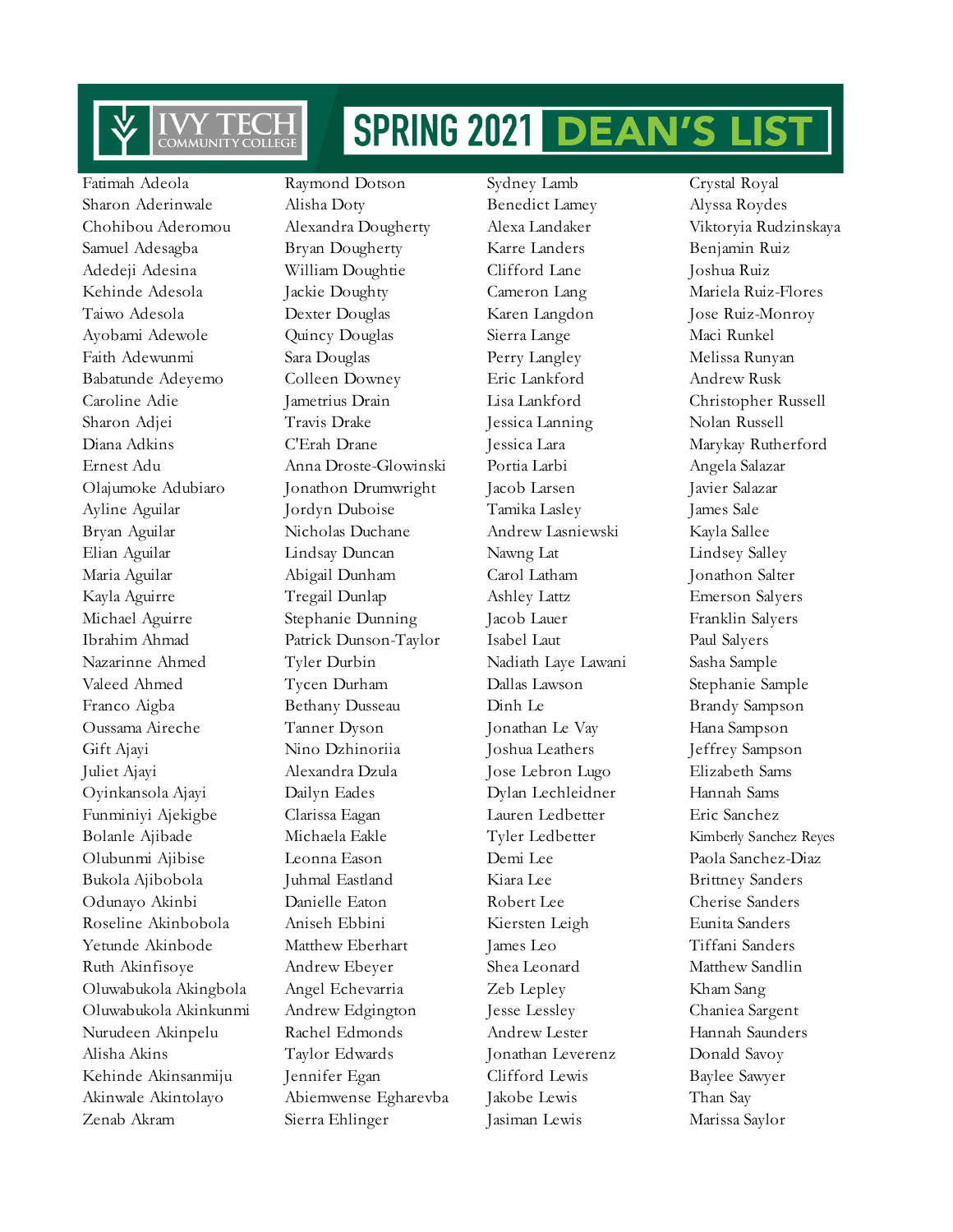

### SPRING 2021 DEAN'S LIST

Maryam Al-Jaibachi Adetola Eko Rachel Lewis Jessica Scheid Mohammad Al-Khazaali Bayleigh El Barassi Ryan Lewis Jeremy Schertz Mohammad Al-Madmouj Noha El Masri Shakira Lewis Phoenix Schlebecker Belkis Alam Keia Elam Alexis Lewman Kaitlynn Schlitt Rodiat Alase-Makanjuola Amira Elamri Sokhna Leye Jannette Schmidt Danielle Albores Banegas Kelsi Eldridge Candy Li Logan Schmucker Zainab Albujasim Olivia Eli Bawi Lian Monica Schmutte Kiran Alby Tomoh Elimam Chu Lian Christina Schneider Azeb Alemu Austin Elliott Cunghlei Lian Rachel Schneider Peyton Alexander Daniel Ellis Navdeep Lidher Sarah Schneider Dalal Alhamallawi Takara Ellison Dawn Lindsey Theresa Schott Maha Ali Patricia Ells Gretchen Lineback Bailey Schroeder Nadav Alkaslassy Aeman Emamsh Sara Link Sarah Schroeder-Mohr Abdallah Alkhatib Alexander Emerton Lorenzo Literal William Schultz Amanda Allen Jasmine Emmons Stephanie Livengood Amanda Schwartz Brennen Allen Todd Emmons Marcus Lloyd Henry Schwartz Briana Allen Seth Engle Glenn Lockett Bradley Scott Danny Allen Kaliegh Epley Alexa Lockhart Elizabeth Scott Jennifer Allen Oritsetsemaye Erikpara Haley Logan John Scott Kathryn Allen Ryan Ernsting Jacqueline Logan Jonathan Scott Samaria Allen Alexis Ervin Aislynn Loggins Kaisi Scott Lindsey Allison Jaelyn Ervin Rena Logue Ryan Scott Djamel Almabouada Taylor Eshbaugh Eliyomi Loko Sharla Scott Katherine Alonzo Andreina Espinosa De Los Mon Ryan Long Sheri Scott Sara Alqubaisi Ashley Espy Samuel Long Vernon Scott Shala Alred Karla Estrada Jennifer Longfellow Samantha Scranton Yahya Alrobaie Amanda Etienne Ricardo Loperena Charles Seacat Deisy Alvarado-Hernandez Emily Evans Patricia Lopes Brittney Seal Anabel Alvarez Erika Eversman Ana Lopez January Sears Margarita Alvarez Ubald Fagnon Cecilia Lopez Philip Sears Steve Alvarez Michelle Fahnestock Viviana Lopez Emmaleigh Sedam Xanath Alvarez Kyle Fairley Lilian Lopez-Hernandez Jeremy Seehaver Mariana Alvarez-Nunez Genessa Faitelson Michael Lord Zackary Sell Samantha Alvarez-Seves Abiodun Falodun Henry Lorenz Edward Senff Caitlyn Alvey Bisola Famakinde Sophia Lorenz Emily Sexton Kira Amani Omowumi Famakinwa Briana Losche Roukoubana Seydou Joshua Ammerman Alexis Fannin Cayden Loschiavo Hascall Shaffer Ophelia Amoah Naomi Farkass Rebekah Loss Negin Shahin Kayla Amonett Jayden Farris Tibasaga Lossi Laiba Shakil Jacob Amonette Mohamed Fatih Leah Lott Brenna Shannon Deonna Anako Brooke Faulkner Katlyn Love Emilee Shannon Alexis Anderson Tanner Faulkner Carly Lovett Jessica Shannon Chelseay Anderson J Faust Miguel Lozano Michael Sharp

Muslim Al Daraji Stephanie Eichman Mariah Lewis Tyler Scales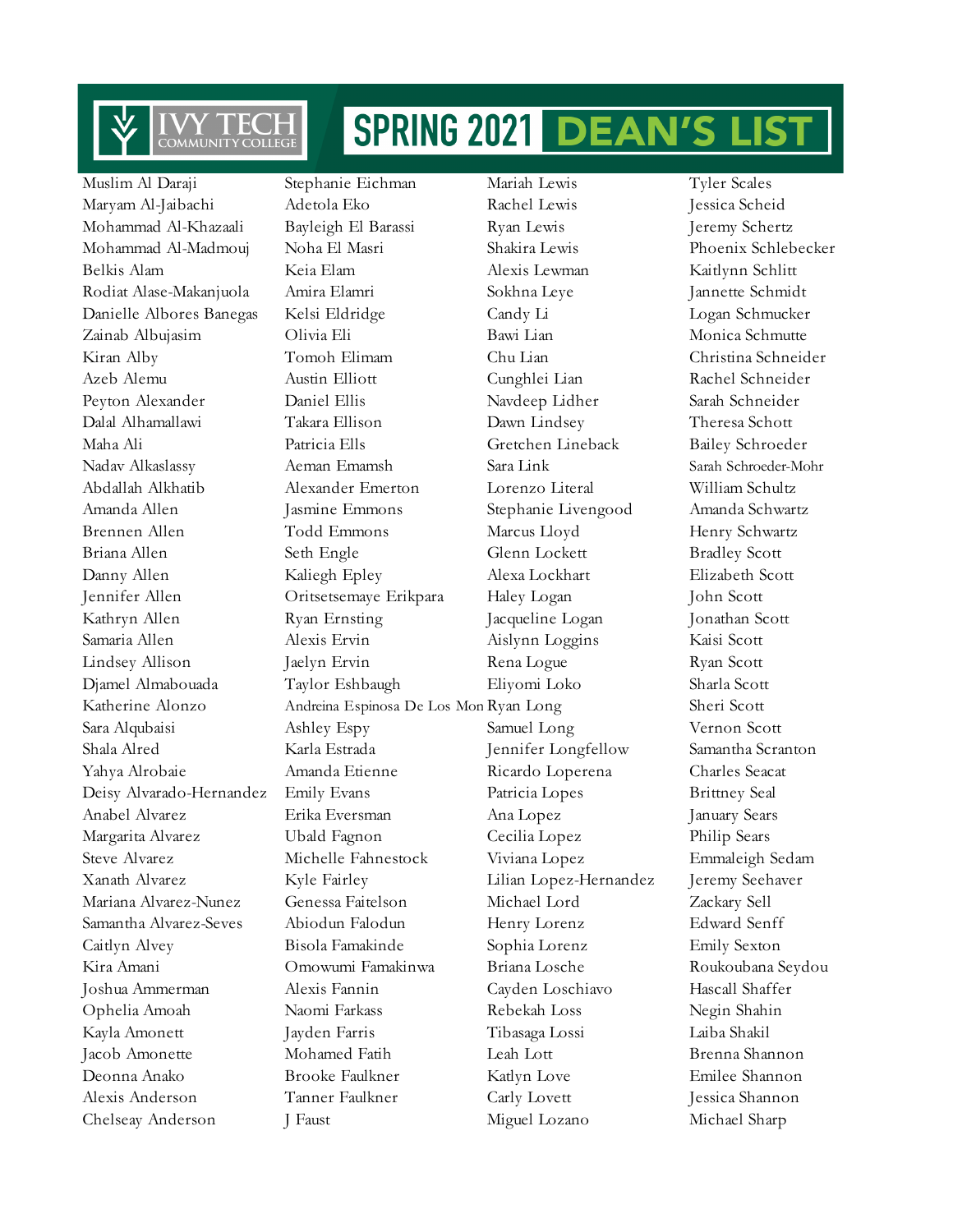

### SPRING 2021 DEAN'S LIST

Courtney Anderson Linnea Favel Kris Lucas Landon Shay

Kenya Anderson Diana Fearrin Allison Luellen Maisha Shayree Angunae Andrews Jeremy Fears Maria Lugo Alexia Sheets Nicholas Andrews Dorothy Federspiel Chloe Luke Catherine Sheldon Lillie Anez Brian Felts Alice Luker Alisha Shelton Izmene Angeles Tangela Feltz Ernesto Luna April Shelton Folajimi Anifowose Katherine Ferguson Kaylin Lunk Brendon Shelton Brandon Anthony Mackenzie Ferguson Linh Luu Jeremie Sheneman Katy Anthony Sarah Ferguson Christina Lyman Isaac Shepeard Folasade Apaguntan Robert Ferry Macey Lynn Charles Shepherd Elizabeth Apaleokhai Alex Ficalora Erica Lyons Aminda Sheppard German Apolaya Landon Fields Sabrina Lyons Jeanette Sheppard Austin Apple Mariah Fields Victoria Mack Soliman Sherkawi Veronica Apple Lionel Fiemena Nguefack Michael Madden Michayla Shields Adedeji Arasanyin Megan Fillenwarth Maxwell Maglinte Trevor Shields Norma Arce Vega Kebra Fischer Alicia Mahadeo Zachary Shimanek Roxxan Archibold Allan Fish Nikolas Mahaffey Tyler Shirey Michael Arimoro Christopher Fisher Ahmed Mahdi Joseph Shofner Kenneth Armour Maria Fisher Alisia Mahuiz Phillip Shonkwiler Charis Armstroff Megan Fisher Terryn Mais Eniola Shonubi Joseph Armstroff Steven Fisher Samantha Majercik James Shook Cassady Arnett Thomas Fitzpatrick Chad Major Kai Shore Bayley Arnold Jaylynne Flannagan Leonida Makori Shakila Shrestha Miah Arnold Gabriel Fleck Chileshe Malama Joshua Shryock Jazmin Arriaza Chad Fleming Nicole Maldonado Medina Zoe Shugart Amanda Arterburn Barbara Fletcher Leena Mallichow Amos Sibanda Jocelyn Arthur Mackenzie Fletcher Shae Mallory Samuel Sibhatu Lindsay Arthur Marie Fletcher Naing Mana Zaharaou Sidikou Tasia Artis Nathan Fletcher Katelyn Manes Kiana Sieben Kyairra Arwani Joshua Flook Jesse Manning Noah Sieferman Shaylin Arwani Alesha Flores John Manning Shawnise Simmons Emily Asbury Michael Flores Rodriguez Miracle Manyfield Ginger Simonson-Kendall Tammy Asbury Gustavo Flores-Sanchez Carol-Ann Marbach Jonathan Simpkins Libby Ashbaugh Leandra Flowers Steven Marcum Alan Simpkiss Michael Ashburn Colin Flynn Andrea Marcus Coby Simpson Ivory Ashley Sean Flynn Dawn Marie Jennifer Simpson Oluwatoyin Asimiyu Stephen Flynn Mykia Marion Alexandria Sinclair Chance Ates Jennifer Fogel Kirsten Markey Courtney Singh David Atkinson Alexander Foland Catherine Marriott Gagandeep Singh Carolyn Aughe Jada Folden Curt Marsh Gurpreet Singh Olivier Augustin Krista Foor David Marshall Jason Singh Ladonna Ausbrooks Dalice Ford Lillian Marshall Kimberly Singh Lauren Austermiller Emily Ford Asha Martin Bridget Sisson Kiall Averitte Natalie Ford Dwayne Martin Kelly Sizemore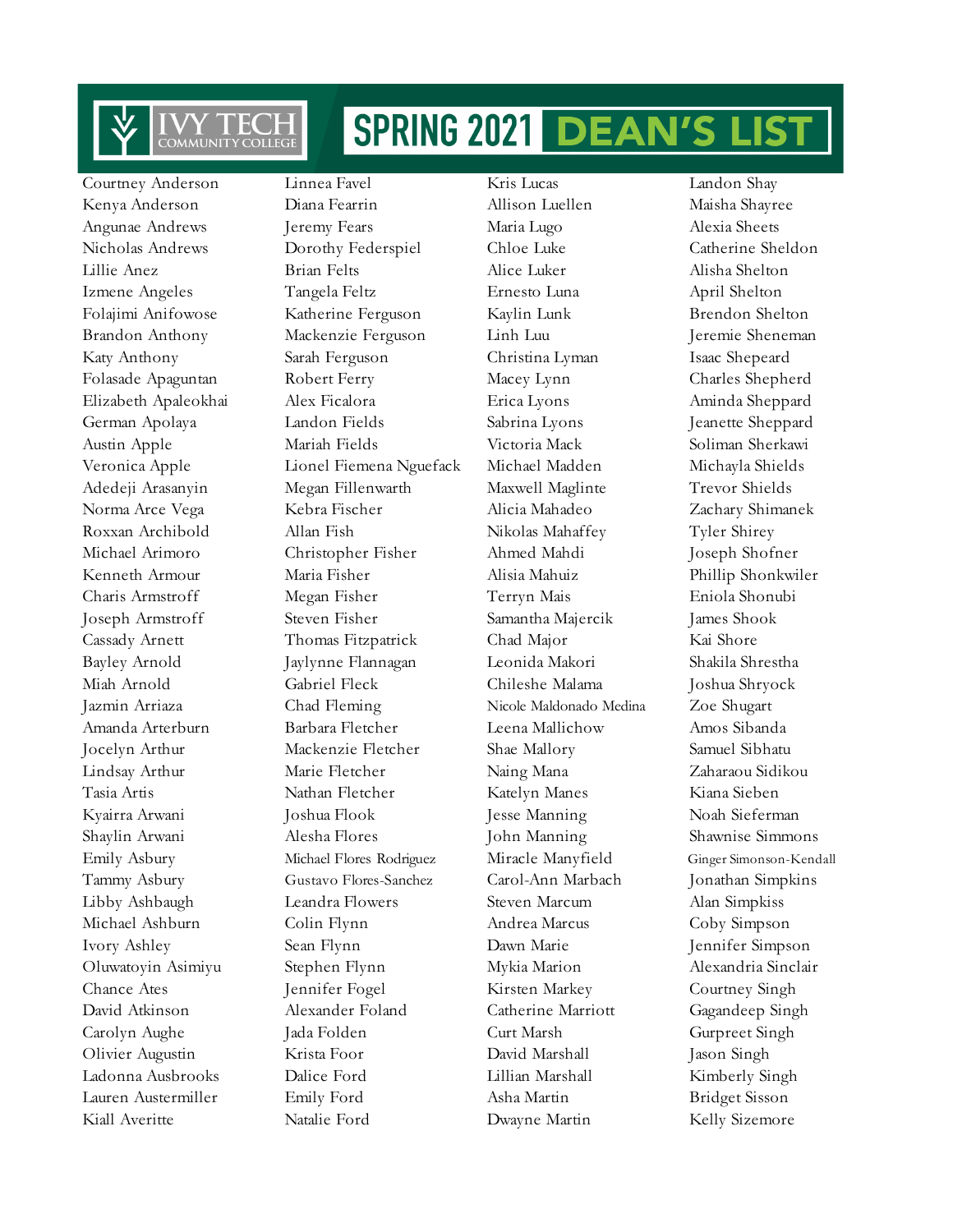

Lydia Avery Santoy Ford Jared Martin Heather Skaggs

Aaron Barnett Lee Garner Keith Mcgavock Justin Sollars

Rodney Avery Mary Foreman Lacey Martin Angela Skehan Sheriff Awokunle Jeremy Fosnight Malik Martin Madison Slade Marlon Ayala Andrea Foster Natalie Martin Danielle Slauter Philip Ayala Miranda Foster Jorge Martinez Claire Slaven Mai Aye Cassie Fowler Manuel Martinez Zahraa Slayet Nureni Ayinla David Foxworthy Richard Martinez David Smekens Adefunke Ayodeji Nathan Fraley Sarah Martinez Cervera Rebecca Smiley Evangeline Ayodele Chasity Frank Miriam Martinez-Barco Allison Smith Kathy Baca Jack Frank Rhoda Martins-Thomas Barbara Smith Matthew Baca Kasandra Franklin Bobbie Martz Daniel Smith Ambika Bachoo-Smith Mariah Franklin Bryan Mason Dashon Smith Ryan Bacon Nathan Franklin Kenyon Mason Deborah Smith Avery Badalaty **Anita Fredrick** Kyle Mason **Drew Smith** Ahmed Badawi Mathew Freedman Arezki Massout Jacque Smith Kendrick Baden Kennedy Freeman Adam Masters Jacquelyn Smith Omolayo Badmus Alexandria French Blevins Sharon Mathews Jerome Smith Yury Bahdanovich Maria Fuentes Mariethea Matthews Kerry Smith Latifu Bakare Kyler Fugate Elora Matuszak Kiara Smith Carrie Baker Jonathan Fulkerson Mery Maura-Bonilla Latonia Smith Kimber Baker Jorden Fuller Rachel Mawi Lauren Smith Madison Baker Victoria Fuller Sui Mawi Mark Smith Nicole Baker Samantha Fults Danielle May Megan Smith Stephanie Baker Mitchell Funk Jody May Megan Smith Taiyesha Baker Tiffany Funk Sarah May Michael Smith Christian Balboa Brandon Gabriel Allen Mayer Rashuna Smith Ava Baldridge Jaqueline Gaeta Steven Mayes Shawn Smith Kevin Baldwin Angelina Gagliano Tyler Mays Stacy Smith Michelle Baldwin Alexus Gaines Darly Mazariegos Amantecatl Steven Smith Sharon Balengu Julie Gaines Susan Mcbrady Thomas Smith Dhruv Bali Derek Galbreath Rebecca Mccabe Wilson Smith Elliot Ball Naomi Gale Zoey Mccann Whitney Smither Emily Ball Garry Galloway Roger Mccarthy Saadoon Smoqi Brian Ballard Gregory Galyean Stephanie Mcconnell Madison Smotherman Abimbola Balogun Rachel Gambrel Carl Mccrae Kaitlyn Snellenbarger Caterin Banegas Raegan Gandolph Leanne Mccree Winter Snow Travis Banks Clayton Gangstad Katie Mccullough Jay Snyder Esther Barakat Kevin Garcia Denise Mcdaniel Kehinde Sobiyi Jessica Barcus Mckinsey Garcia Devon Mcdonald Isabella Socorro Suzanne Barillo Damian Garcia-Herrera Ethan Mcdonald Olasunkanmi Sodunke Leah Barnekow David Garibay Ronald Mcdonald Jose Solano-Lopez Jeffrey Barnes Jacob Garland James Mcelroy Jessie Solinski Michael Barnes Enola Garner Reuben Mcfarland Jose Solis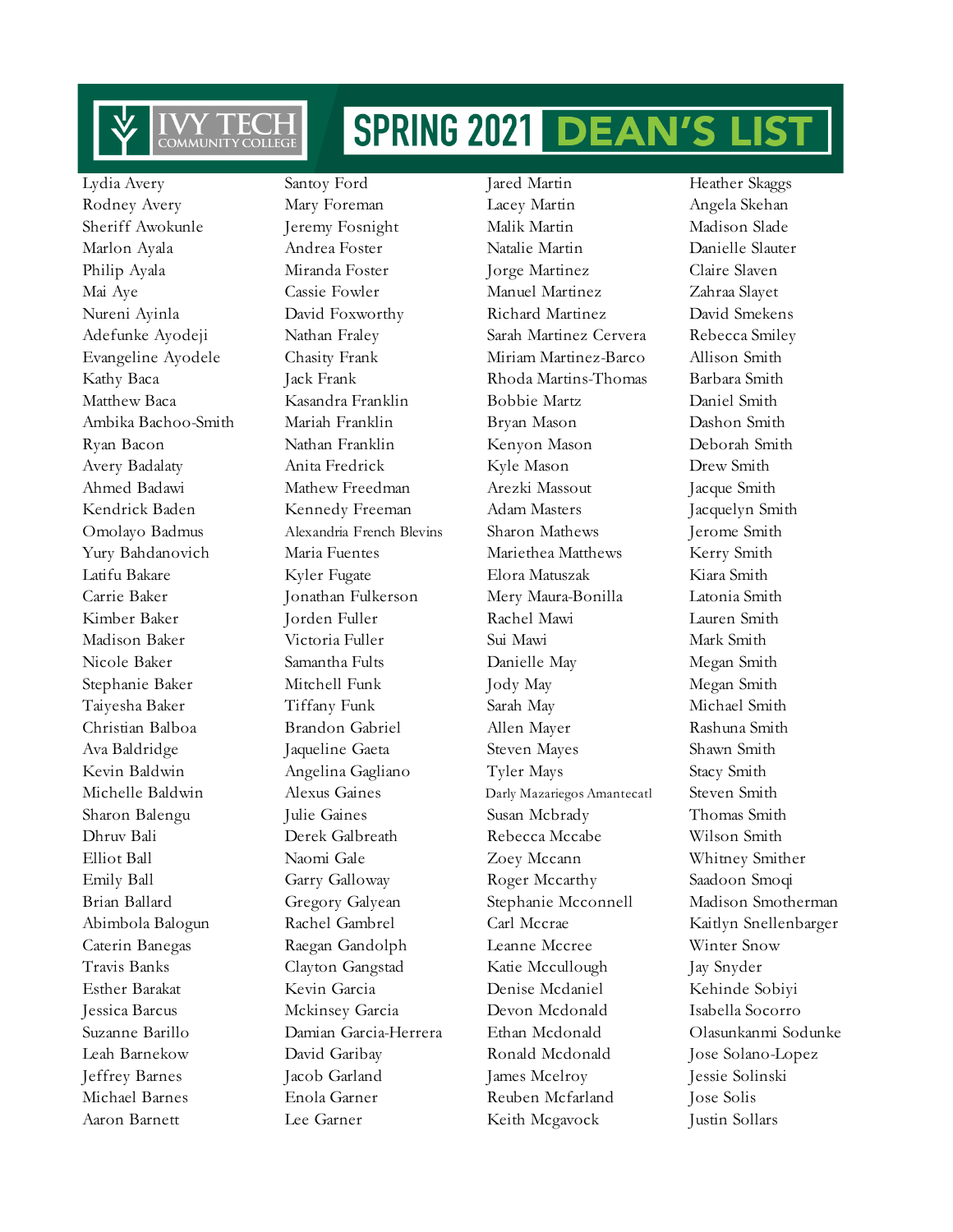

# Aspen Barnett Michael Garrett Aaron Mcgraw Carly Sommers

### Samantha Barnett Tracy Garrett Brendon Mcgrayel Sijibomi Sonowo Sara Barnett Travis Garwood Leighann Mcgregor Harpreet Sooch Sarena Barnett Leundra Gates Zachary Mchone Paola Soriano Lyndsae Barnwell Katie Gauthier Carolyn Mchugh Maria Sorto Coleen Barron Madison Gavin Hayley Mckee Hector Sosa Aissatou Barry Alicia Gay Taylor Mckee Rafika Soualhi Michelle Bass Titilope Gbenro Ethan Mckenzie Jessica Spall Roxie Bastida Adiam Gebrai Madisyn Mckinley Tyler Sparger Michelle Batchelor Bereket Gebreyes Joshua Mckinney Jonah Sparks Hilary Bauer Hope Geiger Karis Mckinney Rebecca Spaulding Jesalina Bautista Casey Gellenbeck Kyle Mckinney Tia Spaulding Bawivel Bawihrin Kevin Gerbracht Nathan Mcknight Emily Spears Taylor Bayer Sara Gerety Taylor Mclaughlin Zachary Speas Ian Bays Alexander Germany Christopher Mcmanus Madeline Speer Tyler Beach Shana Ghooray Madeleine Mcnair Nichole Spells Morgan Beal Austin Gibbs Madeline Mcnamara Dillon Spencer Tyler Beaman Samantha Gibson Brandon Mcneely Stella Spengler Brian Beauchman Toby Gibson Alyssa Mcneil Grayson Spicer Dillon Beaudry Samantha Gigax Amanda Mcnicholas Ashton Spiker Erika Becker Paige Gil Devon Mcpeak Triniti Spurgeon Luke Beckman Cole Gilbert Nicole Mcquilkin Antoinette Squire Saadia Beg Darius Gill Kayla Mcquiller Naomi St. Andr Natalie Bell Emily Gill Ashley Mcshay Alichia St.Myer Savannah Bell Brittany Gillam Patrick Meadors Rachel Stabler Jonathan Bendel Cameron Gillaspie Lennon Mech Lonnie Stacy Oliver Benedict Derek Gillespie Megan Mechling Zackery Stahl Allison Benge Treven Girard Marco Medina Segura Raeleigh Stallsworth Alena Benkert Marc Girgis Diana Medlen Randal Stamper Ahmed Benmouaz Oluwatomisin Giwamogorewa Natalie Medlen Laura Stanfill Erica Bennett Andrew Gleason Jennifer Meehan-Mills Julia Stanley Rebecca Bennett Ashlea Gleason Shane Meer Augusta Starkey Candice Benslay Alexis Glidden Anshu Mehra Emma Starks Megan Benson Rodney Goble Juan Mejia Kelsea Starks Sara Bernal Hernandez Alexa Godwin Hannah Melick Alexander Stash Crystal Bernard Sammy Goetz Ashlynn Melton Matthew Staton Robert Bernd Quintin Goldman Elizabeth Mena Morgan Steele Michael Berry Raina Goldman Elizabeth Mendez Lopez Taras Stefyuk Sierra Berry Jose Gonzalez Marilyn Mendez-Arroyo Blake Stephens Taylor Berry Karianna Gonzalez Hannah Menjivar Jada Stephens Alexis Bertel Maribelen Gonzalez Luke Menser Brandon Stewart Ashley Bertram Nicolas Gonzalez Grace Merrell Gwynllian Stewart

Shannon Besore Shannon Goodall Andrew Merris Presley Stewart Ceejay Bethard Robert Gooding Buffy Merryman Tyler Stewart

SPRING 2021 DEAN'S LIST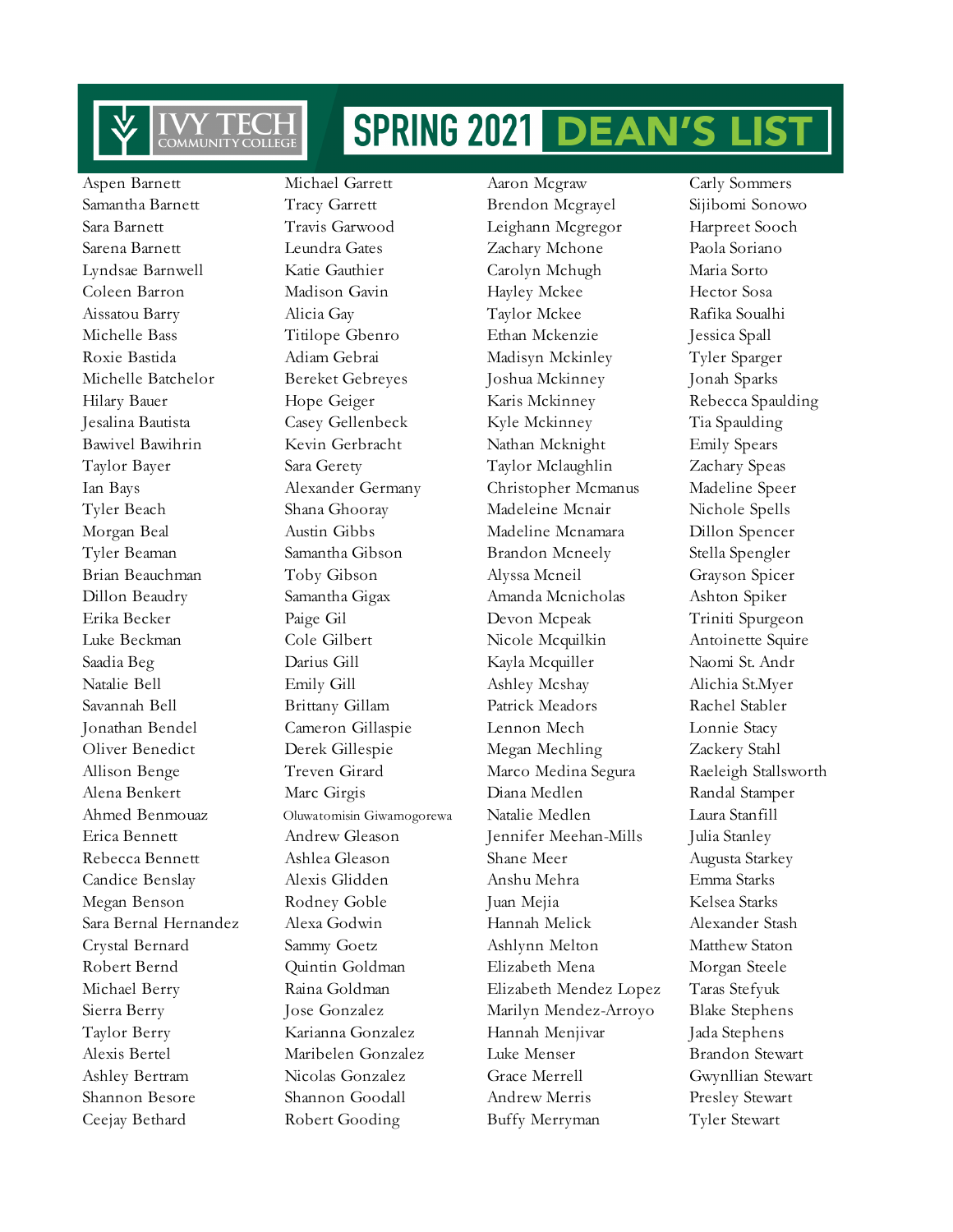

Shelbie Bowman Nyinyi Gwa Isabelle Moore Tanzim Tai

Jasmin Bethea Elisa Goodman Jonathan Mershon Jordan Stillinger Rory Beyer Charles Goolsby Tinei Mesi Tiarra Stokes Tluang Bia Muchineripi Edgar Gora Ashton Messer Valerie Stokes Umit Bicim Zachery Gorman Brittany Meyer Elizabeth Stolz Lyndsay Bilbrey Craig Gorsline Kathleen Meyer Eve Stone Daltrina Billings Zachary Goss Lauren Meyer Lenesha Stone Carrie Bilyou Jonathan Gosselin Gina Michael Lisa Stone Marlene Birdsong Austin Gossett Jenna Millard Zachery Stout Mary Birt Elizabeth Gottschalk Allison Miller Tj Strait Samantha Birt Marie Goundeke Breanne Miller Jacob Stratton Hailey Black Alexandria Grady Darcy Miller Tyauwn Stricklen Joseph Black Bayla Graham Ivy Miller Jiya Stroder Kylie Black Ishtareth Graham Jayla Miller Ericka Struchen Alyssa Blair Nathan Graham Nicole Miller Hannah Stufflebeam Jennifer Blake Trevor Gravengaard Racheal Miller Astrid Suazo Tanner Blanchard Richard Graves Tracey Miller Marley Suda Phillip Bledsoe Isabelle Gray Waverly Miller Moin Ahmed Suleman Batatawala Richard Blevins Eleanor Green Jeffrey Mills Alexander Sullivan Taylor Block Gina Green Zachary Mills Clara Sullivan Jacob Blockson Cameron Gregory Sara Mims Valerie Sullivan Jason Sebastian Bocade Emily Griffee Becky Mitchell Jesmin Sultana Tina Boehman Michael Griffin Daulton Mitchell Kameron Sumlin Tanisha Boekstaaf Molly Griggs Jerieann Mitchell Jordan Summers Tiffany Boggess Mckenna Grimmer Jonathon Mitchell Lovelace Summers Lori Bolduc Ashley Grindall Maureen Mitchell Miranda Summers Mason Bolduc Sadie Grout Tymya Mitchell Seavmey Sun Karl Boles Chasta Groves Brittany Mitrani Boi Sung Elysabeth Bonar Gabriella Groves Megan Miyesa Van Tha Sung Karen Bonilla Kaitlyn Groves Hafsa Mohamed Richard Sunkel Nayely Bonilla Lisa Groves Hector Molina Raymond Surratt Jason Bonn Joycellyn Grubbs Natalia Molina Escobar Nathan Sustaita Nathan Bonnell Elizabeth Guadiana Brianna Mollice Mackenzie Suter Alex Bonty Jose Guerrero Alexis Moment Lashay Sutton Trevian Booker Raul Guerrero Jade Monday Esther Svendsen Leslie Boone Stevie Guinn David Money Brittanie Swain Mauvene Borton Kelli Guldi Jennifer Montgomery Quincy Sweeney Vincent Bottomley April Gunsallus Tristan Montgomery Zachary Sweeney Amber Bow James Gurley Darius Moody Shannon Sweet Breanna Bowden Jesus Gutierrez Amber Moore Bing Swope Moriah Bowen Abigail Gutierrez Martin Andreana Moore Fatima Sylla Graham Bowles Valeria Gutierrez-Hernandez Candice Moore Adam Tabor Chelci Bowles-Glenn Stephanie Gutzweiler Felice Moore Mary Tackitt Joseph Bowman Anna Guz Hannah Moore Mohmadtalha Tai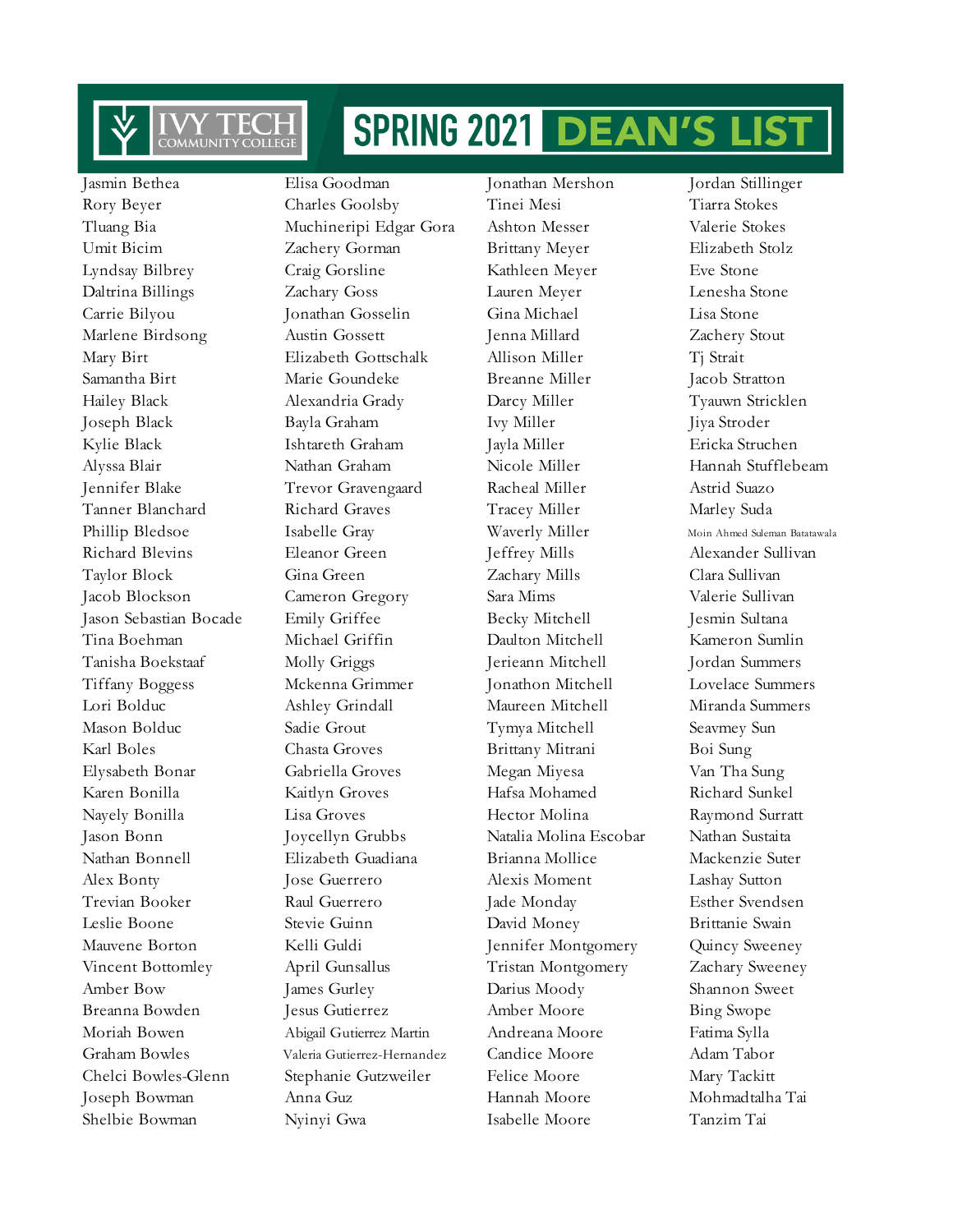

Katie Bullen Kyana Hayes Gavin Neal Madison Tidwell

Logan Boyce Baylee Gwyn Jason Moore Taufiq Tai Jolynn Boyle Katrina Haakenson Kimberly Moore Meriem Takdjout Alyssa Bradtmiller Cameron Hackleman Latoya Moore Margo Talbott James Brady Kendra Hackman Brandi Moran Feliciano Tamez Wisam Brahim Michaela Hahn Lemar Moreland Daiki Tamura Tracie Brame Awet Hailu Shona Moreland Jonathon Tarwater Austin Bramer Elvieanna Haines Mario Moreno Andrew Tatman Danielle Brandenburg Alex Hale Kara Morgan Alexander Taylor Jacob Brandon Brandon Hall Kennedy Morgan Ambar Taylor Jerri-Ann Branson Carmalita Hall Avery Morris Michelle Taylor Jack Braun Christopher Hall Sheila Morris Andrew Teepe Jocelyn Bravo-Perez Justin Hall Stephanie Morris Sandra Tello Stephanie Bredwell Natalie Hall Victoria Morrow Autumn Temple De'Lon Breedlove Riley Hall Meghan Morton Julius Terrell Aidan Brennan Nasser Hamama Riley Mosby Sharlette Terrell Payton Brewer Deanna Hammond Shannon Mosier Carrie Terveer William Brewer Bryce Hamrick Kashe Moss Shewit Tesfatsion Maria Bridges Elijah Hanania Armel M.B. Mougani Denah Thach Leah Brimmage Wade Haney Ntombizinhle Moyo Van Thang Katlin Bristow Lakiyah Hannah Lizwe Msikinya Rebecca Thar Andrew Brock Rebecca Hansen John Muhlhauser Maxwell Thesier Travis Brockley Eden Hany Haya Mujaddidi Lal Thluai Mark Broderick Andrew Harding Mohammed Mujaddidi Christopher Thomas Samuel Brooks Kiera Harlow Muriel Mukarage Cynthia Thomas Andrew Brown Holly Harmeyer Rahel Mulat Jared Thomas James Brown Deborah Harmon Joshua Mullens Justin Thomas Jeremiah Brown Jeffrey Harmon Melissa Mullikin Kane Thomas Kathleen Brown Rebecka Harney Michael Mullin Nakayla Thomas Latoya Brown Gwyneth Harp Chantal Murekio Samantha Thomas Timothy Brown Adreana Harper Jayda Murphy Shannon Thomas Cody Browning Emma Harrington Erika Murray Winston Thomas Bret Brumfield Trasundra Harris-Calhoun Jacob Musick Jaiya Thompkins Andru Bruning Jimmy Hart Alecia Myers Cameron Thompson Laura Brustolon Julia Hartley Kiana Myers Cody Thompson Rebecca Bryan Breonna Hasch Asha Nandam Dylan Thompson Taya Bryant Joshua Hatter Jason Napier Gracie Thompson Callie Buchanan Alexander Hauptmann Rebecca Napoleon Jessica Thompson Elena Buck Kaden Haviland Abigail Nault Scott Thompson Dustan Buckland Madelyn Hawkins Lauren Naum Trudi Thompson Matthew Buckley Mason Hawkins Sithulile Ncube Shelbi Throckmorton William Buckner Michael Hawkins James Ndagijimana Autumn Throop Carlos Bugarin Ryan Hawkins Tom Ndayishimiye Ruoqi Tian Ariana Bullard Haleigh Hayes Wendy Ndichu Chase Tidwell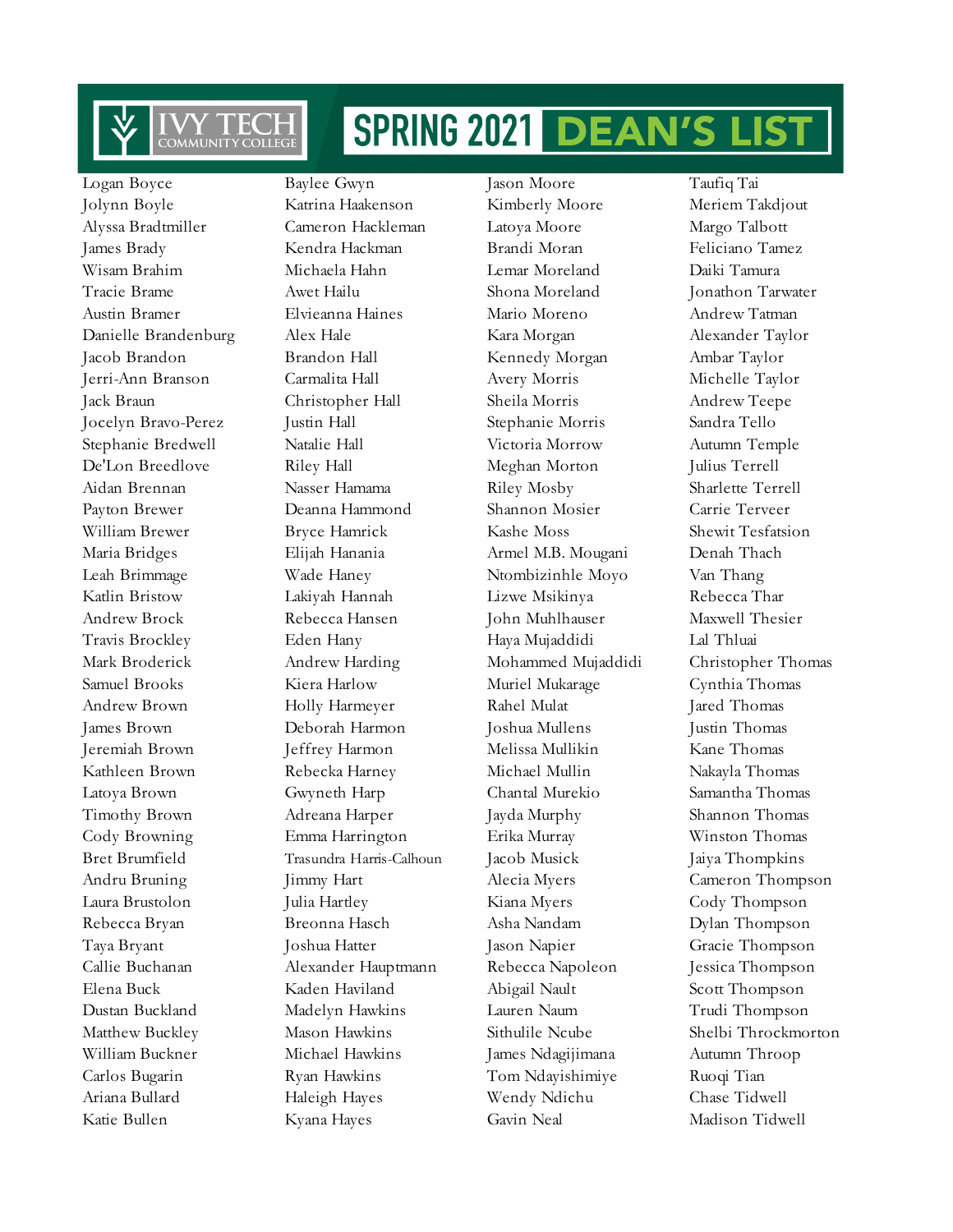

Hunter Burchett Sarah Haynes Ashlyn Neeb Stormy Tiede Brittni Burden Trevor Haynes Gerald Neel, Jr. Brooke Tindall Amber Burger Danielle Haywood Corinne Neidig Curtis Tinnin Laurel Burgess Andrew Hayworth Leah Nelson Madalyn Tinnin William Burgess Mikayla Hazelwood Mark Nelson Molly Tippett David Burkhalter Carly Hedlund Taylor Nelson Maritza Tlatoa Ocelotl Alexus Burkhead Jon Helpling Tyler Nelson Porsche Tobias Andrea Burnett-Sirch Abigail Hendershot Nicholas Newlin Amy Todd Robert Burns Anna Henderson Lonnie Newman Soedja Tohionon Lauren Burress Kevin Hendricks Hannah Newton Yewande Tokan-Lawal Mason Burress James Hendrix Anthony Nguyen Kelly Toliver Ashley Burris Allison Henninger Erik Nguyen Jessica Tolliver Michael Burwell Raymond Henry Huy Nguyen Cassidy Tomamichel Jessica Busche Rayden Hensley Sandy Nguyen Hannat Tomasiewicz Leonard Bush Anthony Henson Thi Nguyen Yahaya Tomasiewicz Kasey Bushfield Keely Henson Bruce Nichols Ryan Tomlin Hollie Bussler Yliyah Hephzibah Brandi Nichols-Templeton Kiley Tomlinson Nikolas Butler Agostina Heredia Raquel Nicholson Albert Torres Samuel Butler Brenda Hernandez Tayla Nidey Martha Torres Abigail Byrd Iris Hernandez Anthony Niemeyer Yuliana Torres Lucas Byrd Josue Hernandez Chaundra Nightengale Teta Toto Eli Cain Juan Hernandez Meredith Nisley Mohamed Toure Jamie Caldwell Yanine Hernandez Victoria Nix Doris Tran Tarah Calhoun Eliezer Hernandez-Hernandez Rose Norman Jonathon Trawick Charlotte Calnek Dayanara Hernandez-Reyes Amanda Northrop Alisha Trent Maria Calvillo Mariclaudia Herrera Liam Nowlin Tyler Trent Andrew Calvino Santiago Herrera Joshua Nunn Jill Triggol Naomi Cameron Austin Hess Kallie Nusbaum Brian Triplett Janina Campbell Kelsey Heuschkel Elena Nygra Caitlyn Trotter January Campbell Jackson Hiatt Kyle O'Brien Alexis Truax Jenna Campbell Vanessa Hidleburg Sydnee O'Bryant Yemane Tsegai Jesse Campbell Lynn Hildebrandt Sean O'Connell Lasheana Tucker Kelly Campbell Sharita Hill Gabriella Oakes Richard Tuite Madison Campbell Sierra Hill Ikponmwosa Obasuyi Samantha Tuley Amber Canfield Holli Hilt Grace Oberhausen David Tulkop Cody Cannaday Rebecca Hilt Ever Obispo Nicole Tunitis Artiest Cannady Zachary Hindman Omoniyi Odenusi Lacanza Tunstall Kaili Cannon Katelynn Hines Charlotte Odom Amber Turner Jose Caraballo Breanna Hinkle Paula Oesterle Casey Turner Chelsea Cardenas Davis Hobbs Kayode Ogunmakinwa Chanelle Turner Gabriella Cardenas Heather Hobbs Olivia Ohaja Christopher Turner Dana Cardoza Mea Hobbs Oladipupo Ojuolape Kaitlin Turner Wendy Carlin Kayla Hochgesang Tolulope Okanlawon Katherine Turner Kennadee Carlisle Julia Hodes Simret Okbe Laura Turner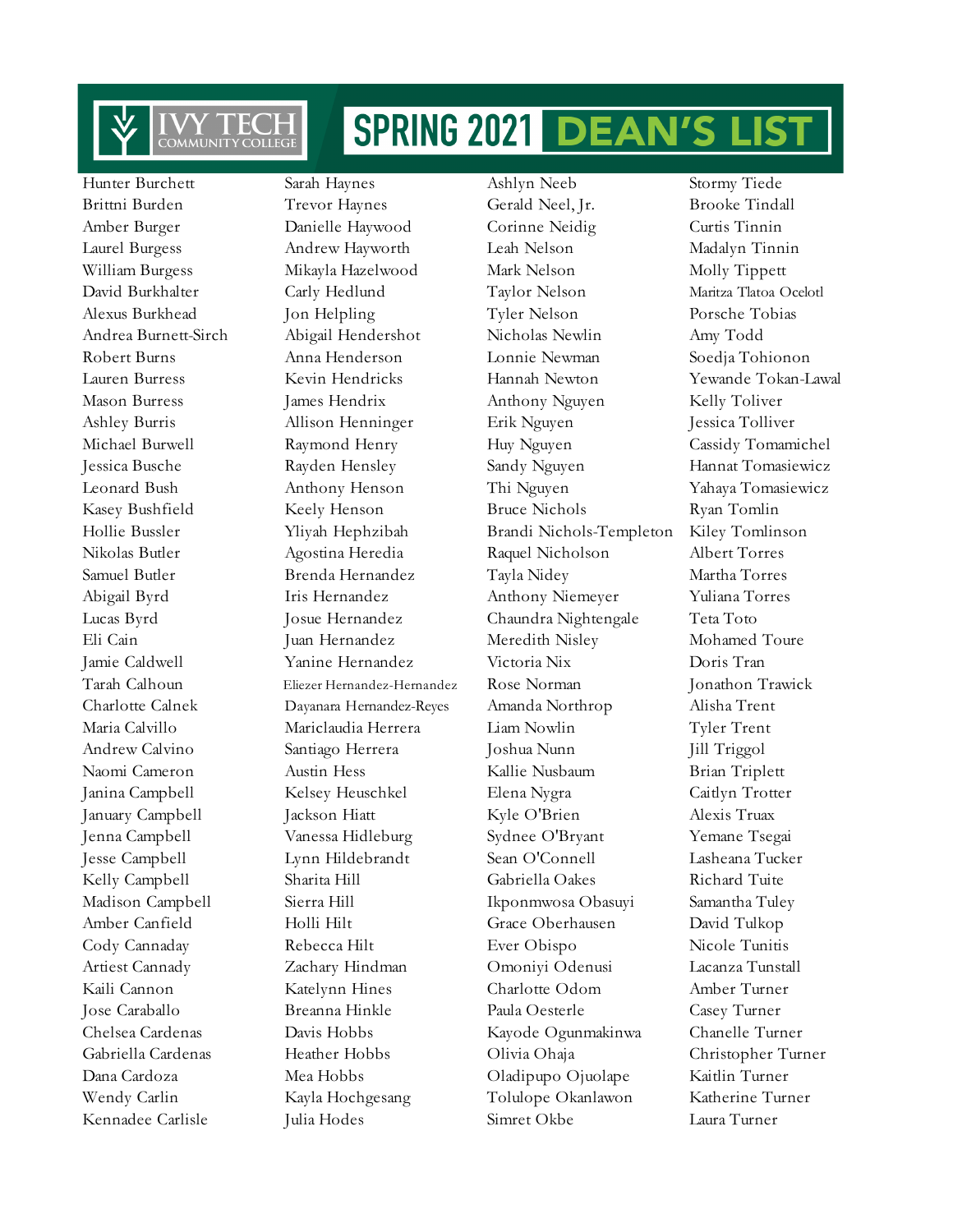

Junshen Chen Kreshana Hughley Shayna Palmer Brandi Waggoner

Cameron Carmack Mike Hoeing Treasure Okete Zoe Turner Vanessa Carman Keaton Hoffman Kofi Okrah Kimberly Turpin Amanda Carnell Adam Hokanson Elizabeth Okunade James Tutterrow Bobby Carney James Holder Oluwatosin Oladejo Faustin Tuyisenge Yadira Carrasco Lacrisha Hollins Joy Oladugbagbe Chelsey Umbreit Alexander Carrico Marilyn Honeycutt Olayinka Olalekan Jordan Underhill Taylor Carroll William Hoock Christianah Olaniyi Bryan Underwood Bethany Carter Kayla Hood Omobola Olaniyi Bradley Urbahns Nicole Carter Abigail Hoover Olugbenga Olatunji William Urick Sahauri Carter Anna Hoover Nicholas Ollis Pauline Uwimbabazi Sarah Cartner Patience Hore Andrew Olson Moyano Victoria Uwumarogie Laura Carver Alexander Horine Helen Olukotun Vincent Valde Andrea Casas Lopez Michael Horn Damilare Oluniran Manuel Valenzuela Lauren Casebolt Maxwell Horton Romilola Oluwasona Stefany Valladares Pineda Choi-Ha Cassell Crystal Hoskins Cynthia Oluwatoye Erika Vanderveen Emily Cassidy Aaron Hostetler Anela Omerasevic Tyler Vanderveen Jonathan Castaneda Isaac Hougland Eniola Omodele Clinton Vanfossam Camila Castillo Alexander Hounsou Ebunoluwa Omolafe Jena Vangundy Theresa Castillo Jocelyn House Makayla Onan Jackson Vanhorn Mary Catron Sabrina Houser Juanita Onochie Bryce Vanmeter Natalie Catron Rhonda Houston Erika Opperman Leah Vanmeter Holly Catt Dillon Howard Aisha Oral Trevor Vanoverberghe Lyndsey Caughel Hunter Howard Salvador Orozco Ramirez Monica Vargas Randy Caughel India Howard Xavier Ortega Lance Varnell Hunter Cavazos Ethan Howe Luis Ortiz David Vazquez Juan Celestino Sarah Howell Jonah Osborn Evan Vega Sophia Cenova Natalie Hoy Tiffany Osborn Alexis Vegas Isabelle Center Kendall Hoyle Erik Osborne Nelson Veirs Sahejpreet Chahil Michael Hrachovec Katherine Oskar Van Vel Isaac Chaifetz Dim Huai Aaron Ostertag Amber Vela Kudakwashe Chakaza Meifeng Huang Indira Otoo Beatriz Venegas Michael Chambers Yiwen Huang Dylan Ott Julio Vergara Beltran Faith Chandler Olivia Hubbard Eric Ott Karlee Vernon Janelle Chandler Tina Huddy Massinissa Oukaci Alvin Victoria Steven Chandler Devin Hudgins Lindsey Overstreet Maranda Viles Derrick Chaney Jessica Hudson Jack Overton Jason Vincent Abnash Channa James Huesman Jacob Owens Sara Vogel Jason Chapel Frances Huffer Regina Owusu Alexander Vogelsang Kristen Chapman Ashley Hughes Kathryn Pace Alexandria Vorhies Erik Charles Connor Hughes Faith Padgett Anastasiya Voznyuk Colton Chatman Jada Hughes Melissa Page Melissa Wachtel Frances Kohleen Chavente Jennifer Hughes Pablo Palafox Magallanes Jefferson Waddell Aukeviaah Chavers Payton Hughes Sabrina Palmer Nolan Wade

SPRING 2021 DEAN'S LIST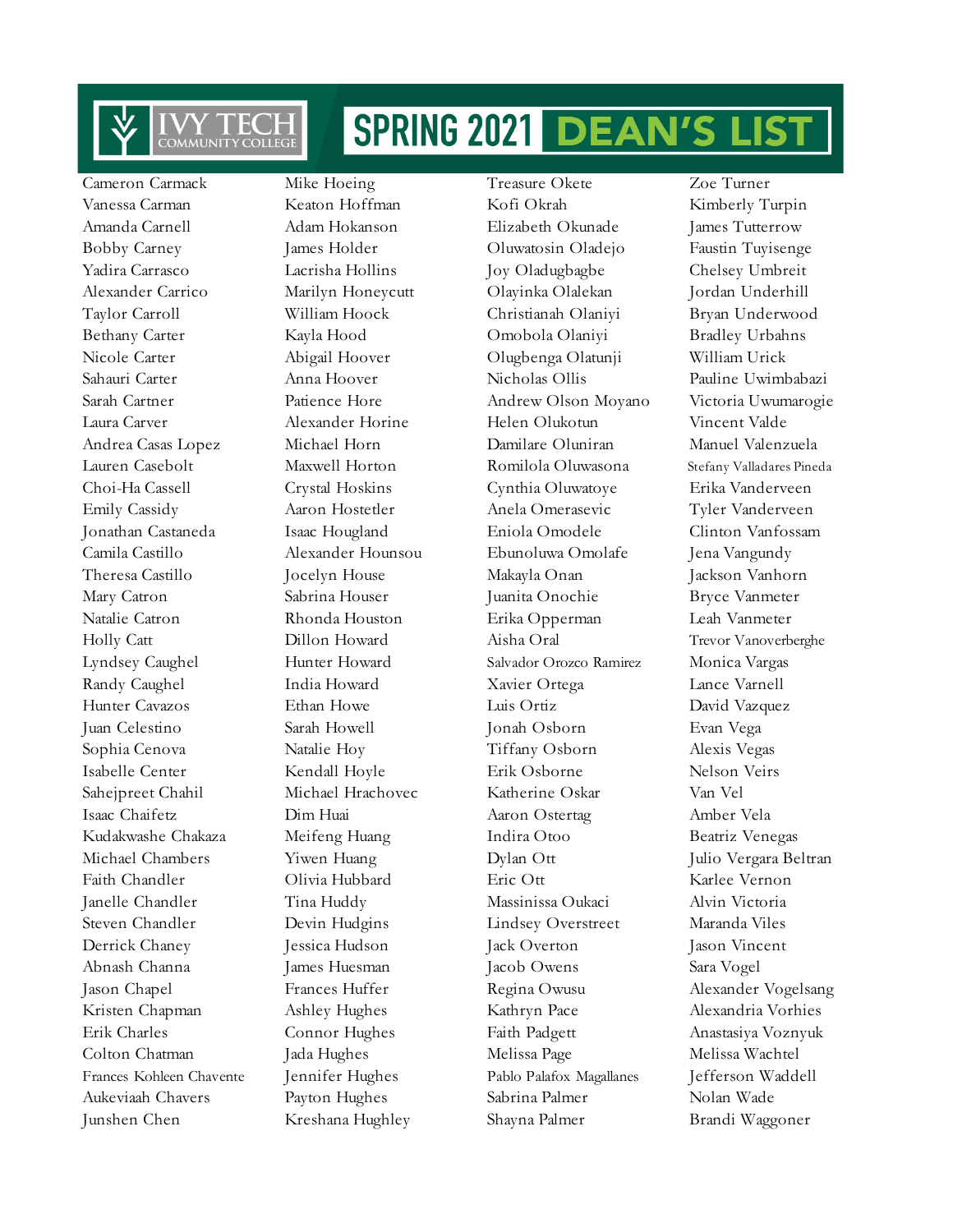

Nuo Chen William Huhta Dawt Par Benson Walker Fangzhou Cheng Ismaeel Hummeid Mai Par Brittany Walker Lillian Cherry Ethan Hunt Mary Par Caprice Walker Traci Cherry Maci Hurt Faith Paris Gloria Walker David Chester Hunter Huser Jasmine Park Kimberly Walker Logan Chesterfield Bao Huynh Yasemin Parker Mark-Eric Walker Joy Chikwendu Henry Huynh Brooklyn Parnell Miles Walker Patricia Childers Ben Hvidston Janice Parnell William Walker Taylor Chin Seth Hybarger Miqe'Lyn Parran Lisa Wall Shante Chinn Siang Iang Anna Parrish Jennifer Wallace Chukwunenye Chiotu Suihnem Iang Tosega Parrish Mariah Wallace Benjamin Christ Elijah Ibidayo Victor Parsons Ii Stephanie Wallace Christina Christian Oyedotun Ibiwoye Jeovanny Partida Taisha Waller Shelby Christian Nisreen Ibraheem Eric Pate Travis Walsman Robert Christmas Oluwatosin Idowu Kreena Patel Laura Walter Myra Church Temitope Ijimakinde Niyanti Patel Allison Walters San Ci Violet Ikwebe Christopher Patterson Jacob Walters Katie Circharo Holly Iles Eric Patterson Ashley Walton Matthew Clapper Jacob Imbro Henry Patterson Nicholas Ward Brittany Clark Elsa Ineza Kali Patterson Dametri Ware Dylan Clark Jeremy Inlow Nolan Patterson Michael Warmelink Joshua Clark Margaret Inman Amy Patton Hannah Warner Maria Clark Emily Ireland-Toal Alexis Patz Keitheaunna Washington Michael Clark Olivia Irvin Kara Paul Quentera Washington Tichina Clark Destiny Isaac Hayblu Paw Ryan Waters Eric Classen Steven Isaac Elisabeth Payne Abbigail Watson Jacob Clay Nobuaki Iwamoto Samantha Payne Brannon Watson Kevin Clay Francisco Izaguirre Simone Payton Eryn Watson Sydney Clay Abdullah Izhar Taylor Peace Michelle Watson Patricia Claywell Andrea Jackson Adam Pearish Erica Watts Austin Clement Emily Jackson Mackenzie Pearson Larry Watts Carly Clement Jessica Jackson Lauren Pease Hannah Wayman Rachel Clement Justine Jackson Justin Pebworth Jason Wayman Michael Clendenen Samuel Jackson Michael Peck Kathryn Weaver Makena Clinard Michael Jacob Michael Pedigo Bayleigh Webb Brooke Clodfelter Andres Jacobo Navarro Toyin Pedro James Webb Lisa Cloud-Belas Ian Jacobs Leslie Pell Andrea Weber Nicholas Cmehil Jill Jacobs Stacy Pena Justin Weber Kenneth Coats Benjamin James Kasey Penson Libby Webster Elizabeth Cobb Robert James Dazha Pepper Emily Weidman Gabrielle Cobb Ian Janke John Peresie Reece Weilhamer Ryan Coglianese Michael Janson Cynthia Perez Margaret Weir Melissa Colbert Summer Jarnagin Dennis Perez Zana Weismantel Mariah Cole Dustin Jarosinski Marisol Perez Emma Wellbaum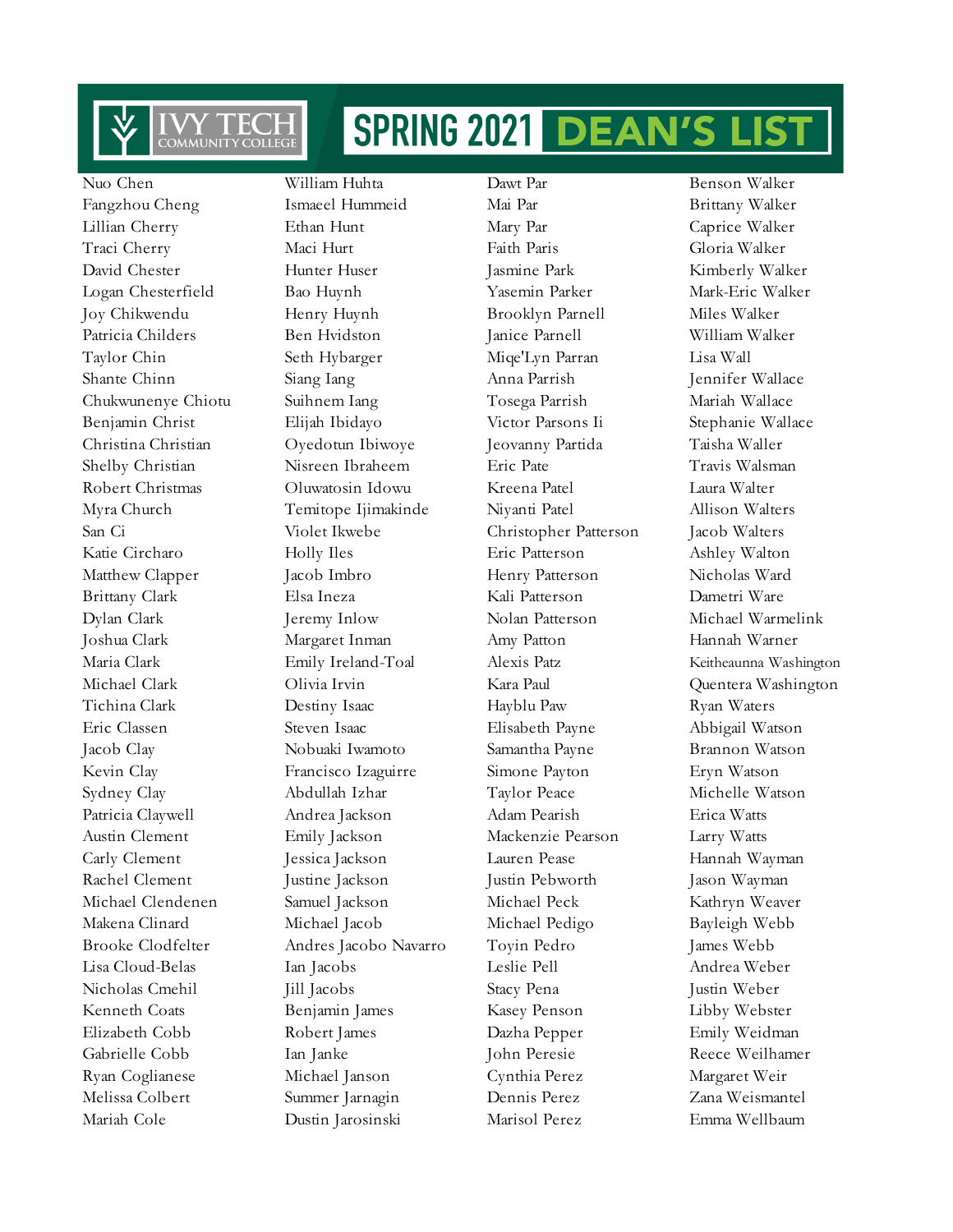

Tom Colestock Lacey Jarvis Chantal Perkins Jonathan Wennermark Christopher Collier Osamah Jawad Donald Perkins Ryan Wentzel Samuel Collier Vasty Jean Pierre Jacob Perkins Monica Werbil Paul Collins Andre Jefferson Jessica Perkins Bryce Wesseler Tiffany Collins Daivon Jefferson John Perkins Walter Westmoreland Zachary Colwell Nicholas Jeffery Larren Perkins Lynna Weston Diana Connett Eric Jennings Linda Perrin Bess Wheeler Joshua Connett Gabriela Jennings Shane Perrin Kayleigh Wheeler Trevor Conrad Sara Jennings Laura Perryman Kayla Whitaker Rashid Conteh Shannon Jennings Katelynn Persinger Brittaney White Caleb Cook Bryce Jenson Alexander Peruch David White Sydney Cook Julie Jenson Bethany Peters Heather White Kathleen Cookerly-Dietrich Daniel Jent Andy Pham Squire White Joshua Cooley Corey Jett Bryan Pham Joshua Whitehair Marsha Cooley Nadya Jibidar Huy Pham Ariel Whitfield Michelle Cooley Babatunde Jimoh Laci Phelps-Carlisle Brandon Whitfield James Cooper Adam Johns Louneda Philippe Issac Whitfield Jeffrey Cooper Tanner Johns Darlesha Phillips Dalynn Whitlow Jackson Lucas Cordeiro Machado Annabelle Johnson Olivia Pich Nicholas Whitlow Chrystal Corliss Bailey Johnson Jullian Pickett Todd Whitsit Ii Aaron Corns Desmond Johnson Shawn Pike Anthony Whittle Krystina Corona Jeremiah Johnson Lilliana Piovesan Riley Whittle Christopher Corsaro Jeremy Johnson Nicole Pirrello Jeremiah Whitus Mason Corwin Jerry Johnson Courtney Pitcher Logan Whitworth Daniela Costilla Kasper Johnson Logan Pitcher Chelsea Whyde Carl Cotter Kimberly Johnson Lakisha Pittman Hannah Wiechec Tajah Courtwright Krista Johnson Brian Pleasant Erin Wiedling Danielle Cowan Marquis Johnson Garret Plessinger Kylee Wierks Jennifer Cowell Martez Johnson Jade Plummer Justin Wildey Bailey Cox Michael Johnson Dustin Poe Brittni Wilkerson Elijah Cox Shawnie Johnson Logan Poe Matthew Wilkinson Lea Cox Timothy Johnson Rachel Polak Meredith Willen Natasha Cox Tobias Johnson Lauren Pollard Anna Willever Paula Cox Tyffani Johnson Mercedes Poole Michelle William Torran Cox Amanda Jones Brooke Porter Armon Williams Madison Craft Aria Jones Vickie Porter Caitlyn Williams Melissa Craft Benjamin Jones Joshua Porterfield Hannah Williams Gena Craig Evan Jones Faith Postma Kaitlyn Williams Mary Cramer Teffery Jones Scott Powers Kelsey Williams Dulce Crane Jocelyn Jones Steven Powers Kristen Williams Angelee Crawford Jordan Jones Tianna Powers Nicholas Williams Aonyea Crawford Joshua Jones Janette Powless Nikolas Williams Ellen Crawford Justin Jones Emily Poynter Quentessa Williams

Tabetha Coleman Erin Jarrett Rey Perez Parker Wells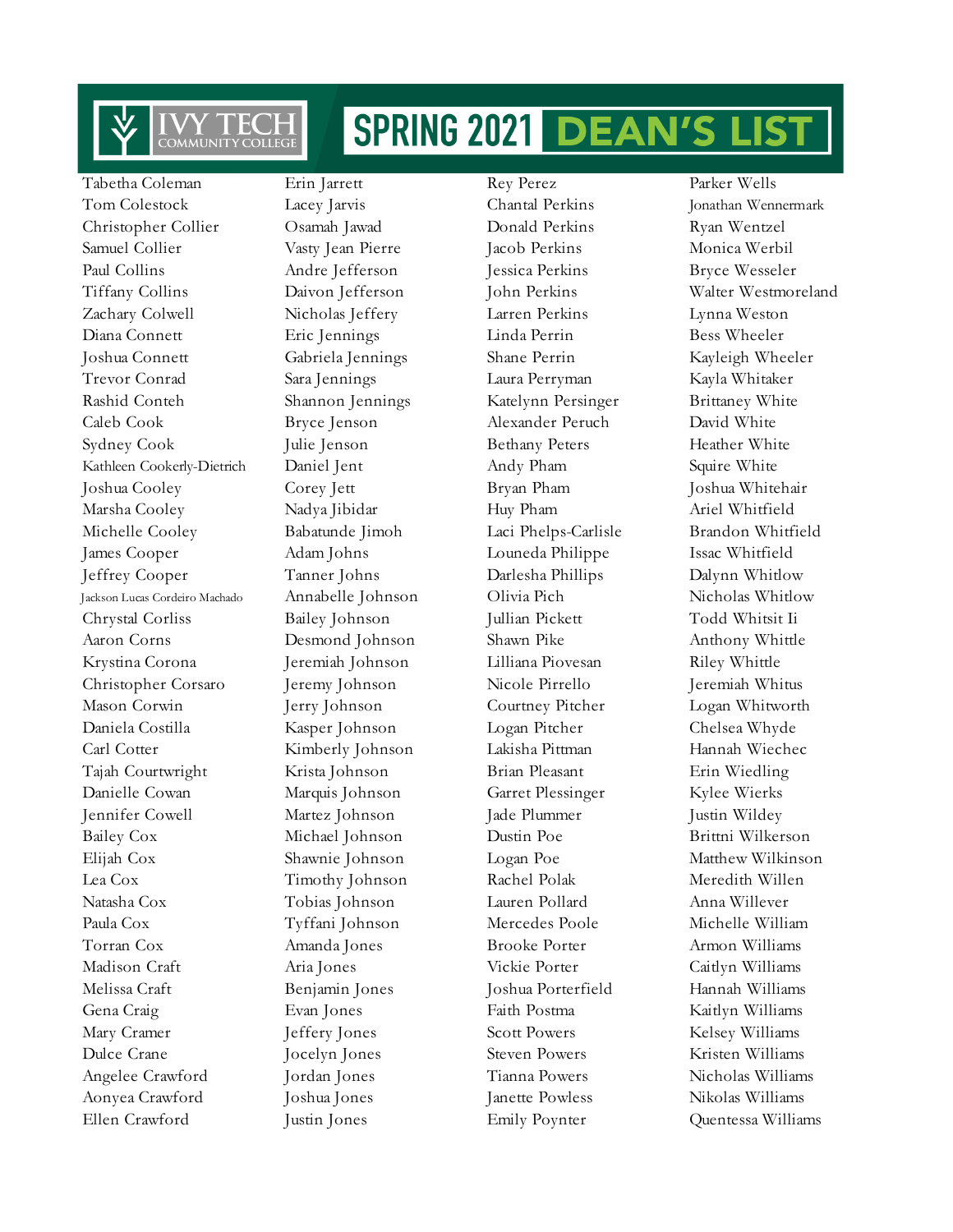

Erica Crawford Keira Jones Lauren Pratt Taylor Williamson Colten Creed Kevin Jones Jenna Preston John Willis

Jersee Crewes Lake Jones Christopher Price Parrish Willis Daniel Crisler Lyndsey Jones Esther Price Todd Willis Michael Crist Madison Jones Zach Pruitt Nathan Willman Jalisa Crockett Nadezhda Jones Brian Puente Brenna Wilson William Crockett Ashli Jones-Corlette Jose Puente Camara Wilson Maria Croddy Tyler Jones-Vest Lindsey Purvlicis Ebony Wilson Alexis Cromer Crystal Joseph Caleb Pyle Gabriel Wilson Abby Croney Wadkens Joseph Chrislee Pyles Ivana Wilson Holly Cropper Ishimwe Josiane Candice Qualls Jade Wilson Tara Crosby Jaskaran Jossan Chai Quarles James Wilson Ava Cross Pilar Juarez Paul Quay Joseph Wilson Allison Crouch Jorge Juarez Hernandez Angela Quiett Lane Wilson Synthia Crouch Connor Juday Natasha Quinn Phoenix Wilson Cassidie Crowder Jessica Julian Ryan Quinn Sabra Wilson Conrado Cruz Molly June Matthew Rabideau Samantha Wilson Johana Cruz Nicholas Jurich Jason Rader Sean Wilson Jaime Cuchcatla-Telez Samuel Justice Katie Raftery Thomas Wilson Carlos Cuevas Cadena Jacob Justus Ambriel Raine Trevor Wilson Evan Cullison Mohamed Kaba Joseline Ramirez Yasmin Wilson Rebeka Cullison Moussa Kadir Myranda Ramirez Ryan Wiltse Christa Cullivan Michael Kaim Hugo Ramirez Anaya Rachelle Winslow Madelynn Culp Amy Kaiser Dreama Randolph Kylee Wirth Carly Cummings Liliane Kalima Paula Raters Sydney Wise Chelsea Cummings Nicholas Kalinin Amber Ratz Eric Wiseman Doreen Cummins Beshoy Kamal Brianna Ravell Alexis Withem Elise Cummins Samuel Kamar Dylan Rayel Jennifer Wittkamp Brian Cunningham Mucella Kandemir Izel Recinos Joseph Witty Cayce Cunningham Bintou Kanyi Catriona Reddington Kibrom Wolday William Cunningham Zahra Karimi Razakani Brandon Reed Sean Wolf Kelsey Cupp Erika Karle Franklin Reed Taylor Wolf Jeffrey Curry Fantahun Kasahun Kincayd Reed Tabitha Wolfe Kimberly Curry **Ryan Kasemeyer** Kaylee Reeh Sasha Wolfla Caleb Curtis Tressie Kaufman Natalie Reever Jose Wong Zachary Czachura Anureet Kaur Emita Regis Evan Wood Aaron Czalbowski Daljit Kaur Christian Reindl Michelle Wood Joshua Dahlsten Harsimranjit Kaur Erin Reine Sarah Woodard Anja Dale Jasleen Kaur Morgan Remlinger Jodee Woodruff Tara Dale Heather Kays Rina Rennie Krista Woodruff Tracy Dallas Hunter Kays Victoria Rennier Amber Woods Alexis Dalton Ahzita Kazemi Christopher Renollet Daniel Woods Katrina Dalton Katelyn Keane Ivonne Rentschler Justin Woods Kristen Dalton Jakob Keck Margarita Rentschler Zachary Woods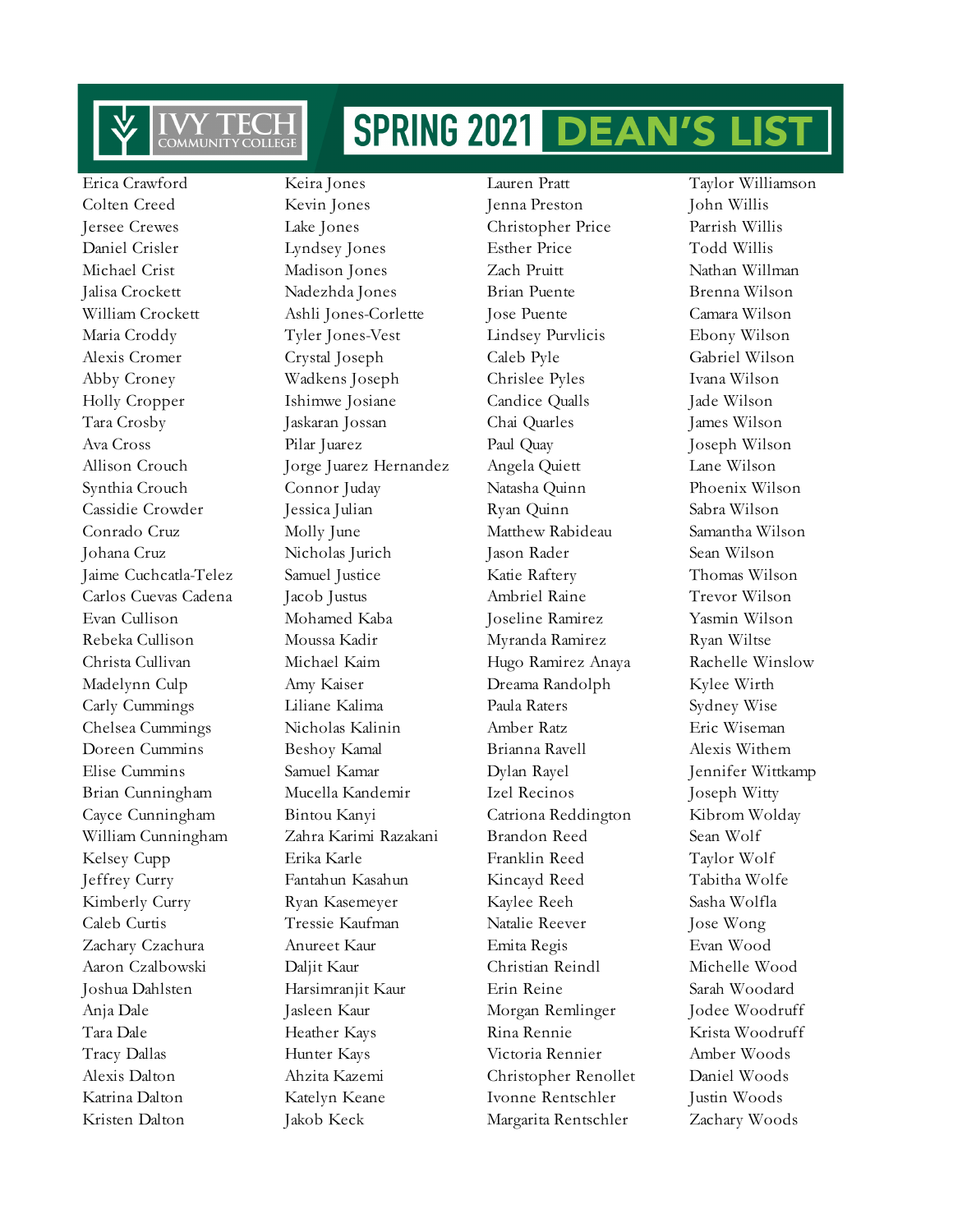

Alena Damer Sean Keefe Matthew Reske Carrie Woolf

Felicia Daniel Amber Keel Carson Retter Amanda Worland Lawrence Darrah Cory Keen Ashley Reyes Amber Wright Tori-Lyn Daugharty Preston Keen Madai Reyes Cheryl Wright William Daugherty Robert Keesling Denyse Reynolds Cory Wright Wilson Daugherty Ashlee Keets Matthew Reynolds Danielle Wright Zachary Davidson Nicholas Keffaber Melissa Reynolds Emily Wright Elliot Davies Kylee Keller Julie Rhea Qiana Wright Javanda Davila Brandy Kelley Nicolas Rhorer Victoria Wright Allison Davis Eric Kelly Alec Ricciardi Jasmine Wu Billie Davis **Bryen Kemp** Dane Rice Latashia Wyatt Christopher Davis Jonathan Kemp Cody Richardson Michael Wyatt Christopher Davis Lydia Kemp Joshua Richardson Matthew Yacone Davion Davis Elizabeth Ken-David Rhaven Richardson Haleh Yaghoubi Elizabeth Davis Kenton Kennedy Morgan Riddle Lanre Yakubu Jada Davis Cailey Keown Joshua Ridener Wilmer Yanez Johnnie Davis Calyssa Keown Jessica Rider Yihong Yang Scott Davis Payton Kerkhoff Alex Riester Lesline Yvana Yapdjou Kamdem Vivian Davis Tera Kern Olukemi Riley Jeanna Yates Xavier Davis Sing Khuma Joshua Rines Sakinatou Yawa Lydia Dawes Shervin Kiani Andrew Ristow Rorrie Yeisley Cassandra Dawkins Marcus Kight Isaiah Roach Linda Yemeli Djouda Taiwo Dawuda Kaleb Kile Abigail Robbins Vialli Yokhanis Jevon Dearman Jenny Kim Jade Robbins Hunter Yonts John Deckard Kevin Kimani Alice Robbins Huff Tayla Yost Muriah Dedeic Kaelie Kinder Christina Roberts Candace Young Emily Deely Romuald Kinfack Daguim Nakirra Robinson Clifton Young Cole Deford Nadine King Paige Robinson Jason Young Amanda Degroot Rachel King Wesley Robinson Jason Young John Delao Shabrea King William Robinson Jessa Young Michael Delarosa Travis King Brandy Robison Joel Young Marissa Della Villa David Kinkel Paul Robison Nathan Young Susan Deloach David Kinnard Kaylen Rodgers Christina Younger-Wilhite Jacob Delong Donald Kinton Brittany Rodriguez Keyf Yussuf Kendra Delph Janey Kirby Camila Rodriguez Leena Zaidi Richard Dennison Robin Kirby Nehemias Rodriguez Geeta Zakash Sheena Denson Stacie Kirby Marlene Rodriguez Cortes Roxanne Zbikowski Matthew Denton Christian Kjar Mark Roell Zaaheed Zebada Jeasline Deras Ryan Kleber, Jr Andy Rogers Selam Zelalem Casey Despain Madison Klingelhoefer Aviana Rogers Nassim Zerrouak Charles Devine Ian Klowetter Marisa Rogers Yufen Zhao Jeremy Devoss Kelsey Knapp Zachary Rogers Misty Zimmermann Michael Devries Jeremy Knight Benjamin Rohrer Thin Zin Amleen Dhot Travis Knoblett Jonah Roleson Sarah Zipoff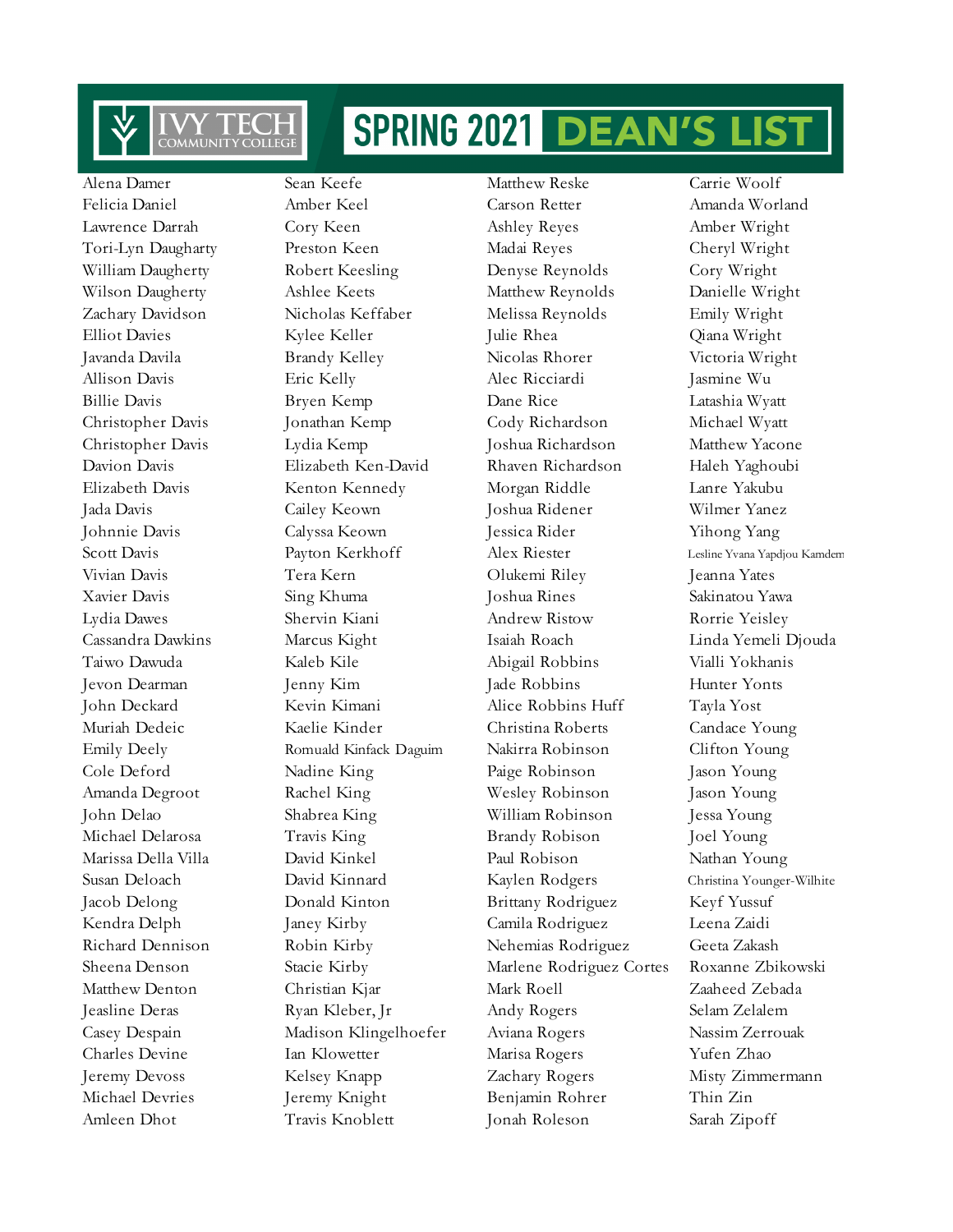

Rokia Diabate Whitney Knutsen Kacey Roll

### **Kokomo**

Jesus Aguilar Castro Greggory Farrell Gloria Keith Kassidy Rhinaman Steven Allen Drake Faull Allison Keller Jenna Richards Matthew Arnold Jon Ferguson Melissa Keller Michael Richards Jordann Arthur Kylee Fernung Angel Kidd Nabria Richardson Aaron Baber Martin Fincannon Autumn Kilgore Alex Ringeisen Tami Baker Molly Fivecoate Tristan Kizer Dylan Robbins William Baker Derek Fontes Gary Kleinknight Mackenzie Roberts Eliza Barkley Shanda Fowler Jayla Kremer Kaleb Robertson Kaitlyn Barrios Jenna Fridholm Cayla Lanning Lauren Robinson Cassandra Bartels Leslie Frost Shelby Larimore Taylor Robison Keenan Bates Austin Gallion Kylee Lindsey Anthony Rocchio Rachel Bates Elizabeth Garber Bryan Long Makenzie Rogers Amy Behny Stephanie Garland Yazmin Louck Trista Rose Jonah Benic Richard Gasaway Kaylinn Marsh Caleb Rosenberger Brittney Biggs Haleigh Ginder Melody Martin Savanah Rottet Alyssa Blackburn Hanna Glendenning Sheila Martin Kane Roush Caitlyn Blankenship Ariel Glover Lynae Mast Jada Row Andrew Blumm Jadrian Goodrid Marissa Matanich Joshua Rush Kelly Bolinger **Rashel Gray** Marcus Mcgee Tyler Sanders Jared Boone Amy Greathouse Ashly Mcgowan Katelyn Scott William Bornhorst Amber Grimaud Bailly Mcgrew Wesley Scott Adrea Boxell Emma Guldi Vyncent Mcilrath Damon Seifert Rebecca Braun Anna Guyer Carmen Meza Evan Servies Erin Bromberek Dustin Hamilton Caitlynn Midyette Cole Shane Mason Buffington Ryan Hanlon Amanda Miller Haseebullah Sharifi Taylor Bunce Antonio Haro Gaeta Hunter Miller Jacob Shelden Mackenzie Burke Caleb Harris Jessica Miller Stephen Sherman Adrienne Bush Matthew Harrison Wesley Miller Alicia Shields Clinton Byers Colin Hatton Katherine Mills Cody Shrader Kimberly Byers Jasmine Hawks Rebecca Mitchell Heather Sibert Ethan Byrum Sara Hawley Levi Mobolama Tasya Smith Joseph Cadwell Hunter Hays Anna Moore Taylor Smith Brodie Campbell Cole Henderson Jessica Moore Zachary Smith Kayla Campbell Brooke Hendricks Robert Morecraft Danielle Snyder Andrea Carrillo Jaeden Hero Kelsey Morgan Dawson Sparks

Roberta Cattin Tracy Herr Jacob Morris John Stanifer

Kayla Boggs Joseph Goodwin Samuel Mccoy Lorena Sanchez-Acosta Amanda Boldry Heather Gordon Rebecca Mcdonough Yaritza Sanchez-Flores Nancy Carlos Lucas Hendrickson Jasmine Morgan A'Mya Sparger-Withers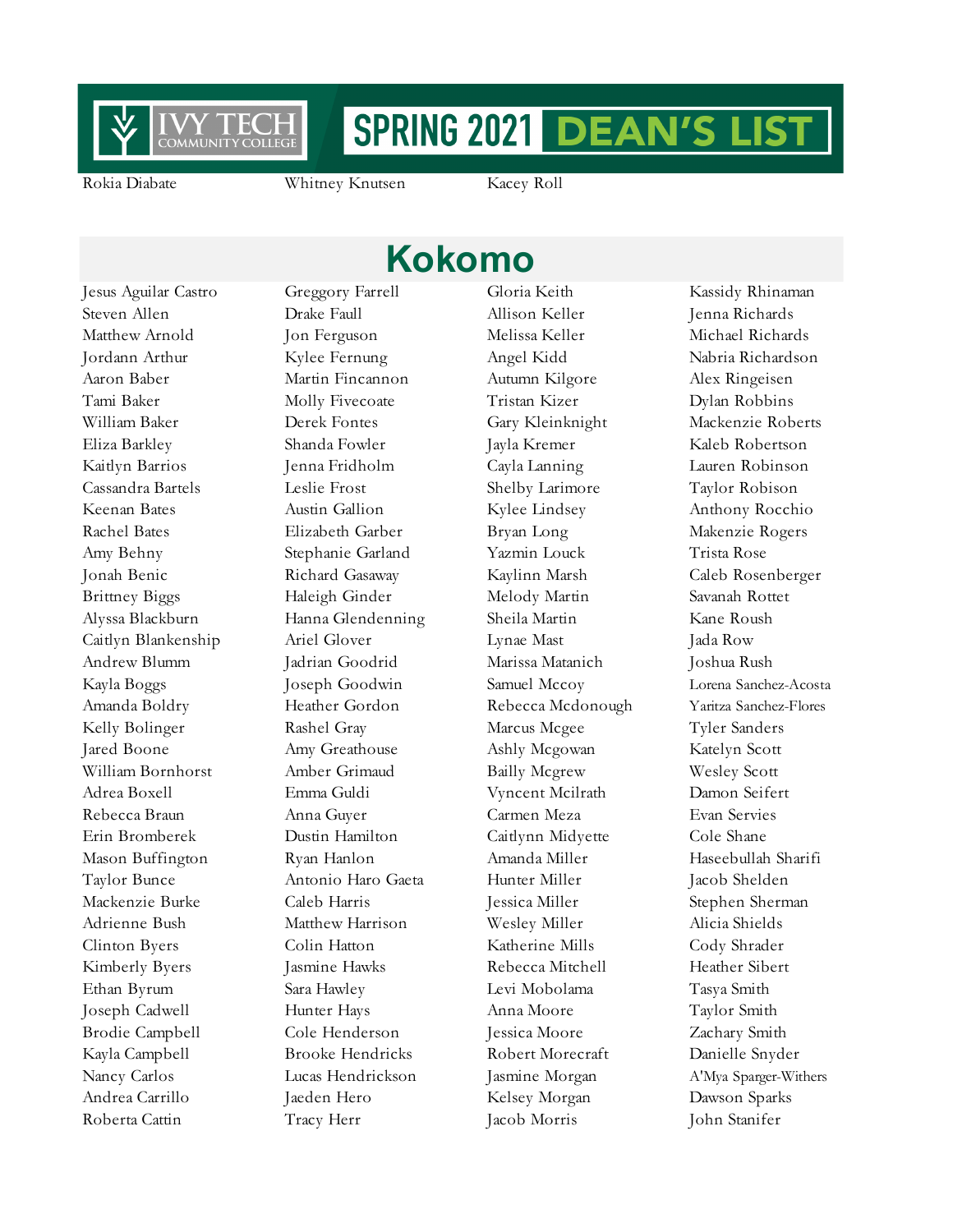

### Y TECH

### SPRING 2021 DEAN'S LIST

Marianne Christman Karina Hershberger James Moxley Alexander Stevens Julie Clabaugh Glaciea Hester Kellen Mullins Dallas Stevens James Clark Adam Heyerly Erica Mummert Matthew Steward Vance Clark Jean Hickman Samantha Myers David Stewart Dustina Clarkston Kobe Hicks Breanna Navarre Adam Stinger Laurin Cook Mark Hildebrandt Jennifer Neer Travis Stone Anthony Cooke **Emma Hintz** Marsha Neff Harold Stout Brianna Coombs Ashlynn Hochstedler Jessica Nester Mikayla Strik Katherine Copeland Sharon Hochstedler Tariro Ngorosha David Sunday Stephanie Copeland Jessica Honeycutt Sarah Norman Taylir Swain Steven Cottingham Bailey Howard Richard Nussbaum Shawn Taylor Anita Crago Brian Howay Lauren Odom Megan Tenwinkel Casey Croussore Rick Howe Aaron Offenberger Michael Thomas Autumn Crowe Chantel Howell Vonda Oldaker Shawn Tiggs Natasha Crowley Joshua Howell Daniesha Oliver Baylee Tigrett Jordan Culver Leigh Howell Joseph Outlaw Kaitlyn Toler Madison Dance Patience Hudkins Christopher Overby Kathryn Toler Mary Daulton Layne Huffman Ethan Page Ashley Tooley Chandra Davis Holly Hunter Madisson Parmeter Evan Vandevender Brittin Davison Arden Hutson Antonio Pena Stephen Vanneste Iscela De Paz Brittany Hyman Miguel Perez Nghi Vo Travis Decker Kevin Imel Alexandra Perkins Breannah Vogel Katelyn Deeds Nicholas Ingram Brianna Perrine Ethan Walls Katherine Diamond Bethany Isenberg William Pierce Anna Walters Tyler Donson Andy Ixba Tamara Piske Carly Watkins Jennifer Dronet Eddie Jackson Lori Pleskovitch Joe Watkins Keegan Duncan Kelly Jackson Heather Prescott Lauren Weaver Courtney Eaton Adam James Dakota Prilaman Christy Webb Elizabeth Edwards Jessie James Chloe Prince Logan Welker Nicole Edwards Garrett Jameson Sydney Querry Nikita White James Eller Walter Januszkiewicz Holly Ragan Ashley Wilcox Valerie Elliott Courtney Johnson Jeremy Raines Megan Wilkins Mitchell Eltzeroth Craig Johnson Bryce Ralston John Willett Arlene Emmert Garrett Johnson Jason Ramer Christine Wilson Marcus England Nolan Johnson Drew Randolph Morgan Wilson Elizabeth Ennis Branson Jones Julianne Ream Racquel Wilson Lydia Enos Jasmine Jones Serena Reed Brianna Woody Michael Erickson William Jones Marcy Reese Jennifer Young Joshua Evans Poe Kah Charise Remo Marlayna Young Arienna Ewing **Jordan Kain** Jennifer Ressett Monyae Young Ashley Fagel **Aubrey Kaufman** Brian Reyes-Abarca

Karah Chase Ryan Herrell Savannah Mosley Levi Stapleton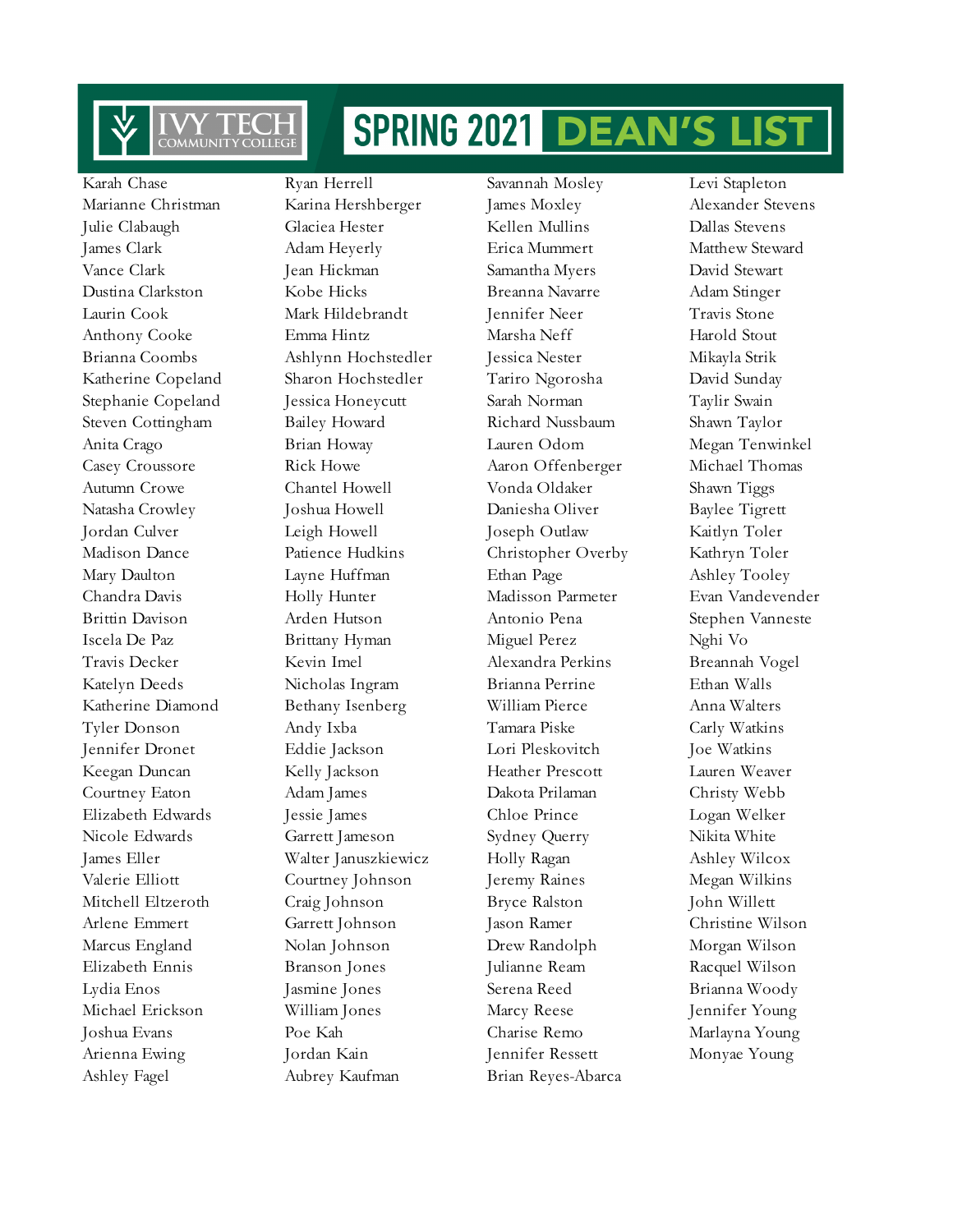

# **Lafayette**

Austin Adams Wesley Faulkner Britani Long Roberto Salazar Colin Adey Joshua Fennell Noah Long Oscar Salmeron Oluwatobi Ajuwon Mercedez Fidler Oliver Lopez-Mayorga April Sanchez Koreena Alden Holly Filbrun Sean Lowe Elizabeth Sanchez Ben Allbaugh Evan Flynn Jordan Lucas Jose Sanchez-Ruiz Gracia Amaizo Shelby Ford Andrew Lucius Sabrina Sanders-Hollowell Chris Anderson Alexus Fountain Krista Lynn Priscila Sandoval Partida Raven Anderson-Tahir Jessica Fowler Candace Lytle Mariela Santos Nolasco Kyle Andis Cody French Reed Maibach Holly Sargent Ana Andrade Castaneda Ava Frier Paras Malhotra Surej Sathya Sathianarayanan John Applegate Tiffany Fultz Guido Manolio Steven Scherer Angelica Arellano Richard Gaeta Chase Marinko Neil Schlichtenmyer Brian Arias Charles Galyen Cori Marinko Rylee Schneider Doralicia Arteaga Melissa Garber William Marlatt Nickolas Scholz Jamie Asher Aubrey Garcia Kevin Marsh Kate Schooler Angela Atwell Daniel Garcia Ethan Martin Brad Schug Brooke Bailey Patrick Garver Laura Martin Maquenzie Schultz Joshua Bailey Angel Gass-Munoz Olivia Martin Nolan Schultz Drake Baker Lillian Gastineau Abigail Martinez Adam Scott John Baker Kyleigh Gilbert John Martinez Sabrina Scott Maria Baldivieso De Mercado Jennifer Gillock Liliana Martinez Ramirez Tobe Scott Brandon Baldry Justin Gipson Lyndsay Mathewson Timothy Sebald Angelina Ball William Gish Brent Maxwell William Senefeld Dana Barnes Rebecca Glauner Kahley Mayotte Riley Shaner Stephanie Barnett Gabriela Gonzalez Bailie Mccall Marina Shano Yaneli Barrera Tommy Graham Emma Mccoy Vicki Shaw Lucas Barrett Matthew Grammer Grace Mccutcheon Carolyn Shedron Evan Beach Adam Gray Kayla Mcdaniel Shari Sheets Brittany Beaver Sara Gray Colby Mcdowell Kaitlyn Shepherd Lauren Beck Shaun Gray Emily Mcgirt Qiuyu Shi Aedan Beckman Maddi Greear Glen Mcgowen Alisha Shidler Kylie Beeler Jaida Greer Cade Mcilrath Chloe Shoaf Jacob Bell Trenton Gregory Jennifer Mckinney Noah Shoaf Haleigh Bennett Destiney Grider Stephanie Mcnorton Joseph Shockley Luis Berber Brielle Gritten Tamea Mcqueen Jennifer Shull Nathan Besse Scout Groves Kseniia Mendez Humza Siddiqui Brenda Biery Vanessa Guadalajara Jason Mershon Sarah Sieferman Linsey Bishop Zachary Guthrie Joelle Messenger Gabriel Sigman Hanna Blacker Andres Gutierrez Megan Messer Lindsey Sisk Makenzie Blahnik Daniel Gutierrez Grace Meyer Shawn Skelton Nicholas Blake Austin Haan Brian Meyers Abbey Smit

Mir Absaar Kelly Farren Brock Lombardo Michael Saine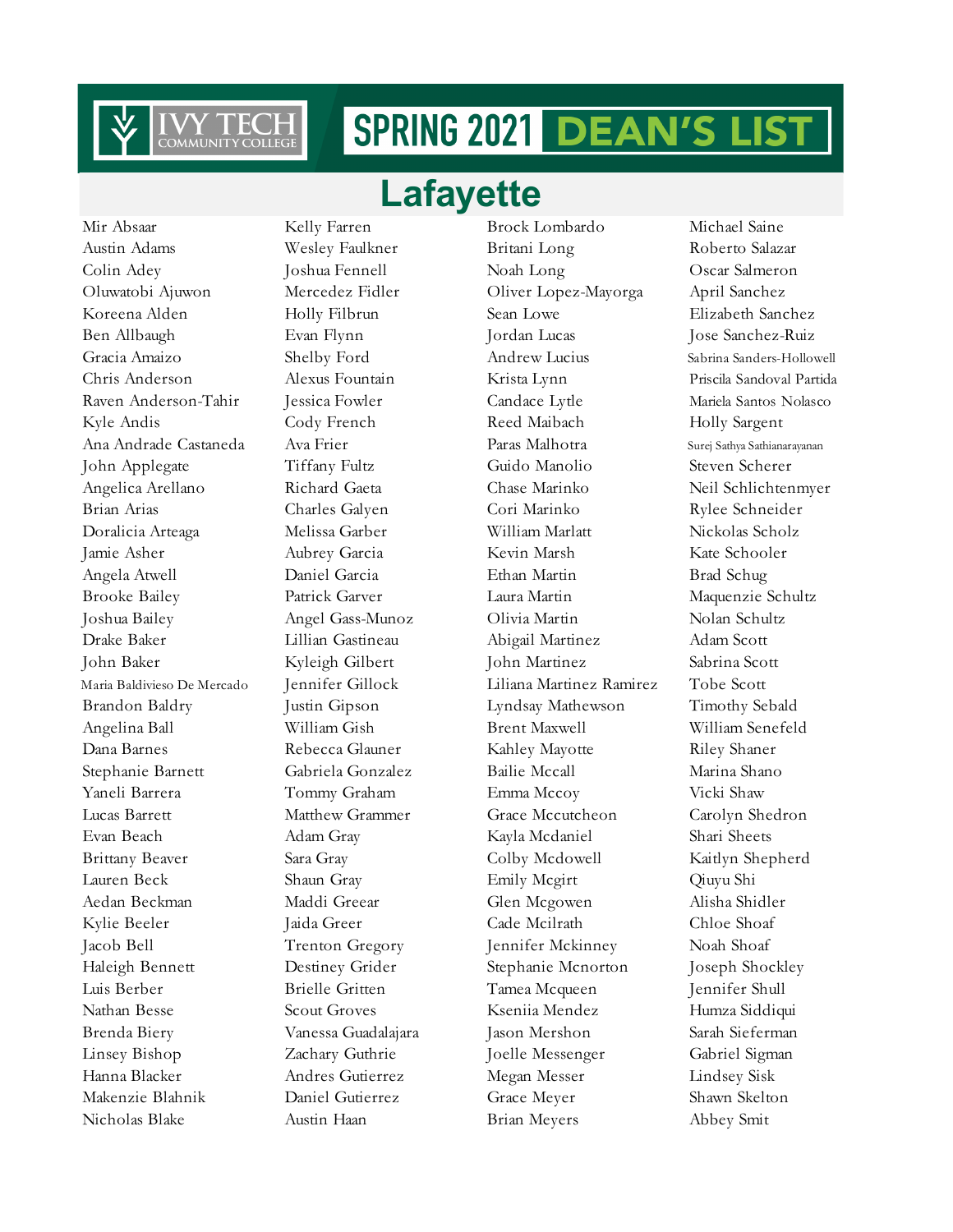

James Blanco Jared Haas Emily Meyers Cameron Smith Kyle Bleed **Logan Haddock** Emma Michal David Smith Morgan Boehm Alexandra Haddon Cory Miller Julia Smith Drew Bolt Paige Hageman Courtney Miller Katelyn Smith Kayla Bonner Jeff Hale Kalli Miller Leslie Anne Smith Jeffrey Boone Ashley Hall Victoria Miller Stephannie Smith Faith Borst Emily Hall Stacy Mills Chelsey Smith-Laduke Elizabeth Boston Jacob Halsema Jalen Mills-Wemlinger Cassidy Solomon Bradley Boyd David Hanley Madelyn Minns Ryland Southern Brianna Boyer Bailey Hanna Cassandra Mitchell Reagan Spangler Lillie Boyer Allen Hardebeck Caleb Mohler Alexa Spurgeon Will Bradley William Hargan Lauren Moody Roger Spurgeon Jessie Bradley-Trietsch Michaela Haringova Dallas Moore Stefanie Stair Catelyn Bragg Leonardo Haro Alexis Mora Kimberly Stalbaum Alexis Bridgham Jalyn Harrington Nayeli Mora Luke Standish Kurtis Broadstreet Renita Harris Emily Morales Evalyn Starkey Clinton Brocka Tora Harris Jaedyn-Rai' Morales Natalie Stelter Brooke Brooks Alyssa Hartman Brennae Morgan Jenise Sterrett Andrew Brown Haley Harvey Jeremy Morland Aubrey Stewart Elijah Brown Lauryn Hasemann Daryin Morris Joseph Stewart Kristin Brown Brandt Hasser Gwen Morris Lauren Stewart Matthew Brown Felicia Head Kari Morris Justin Stokes Leevi Bruens Michelle Headlee Emily Mosier Colleen Stone Lorne Brush Tamisha Heard Emily Mosson Katherine Stout Michele Bulington Nicole Heasley Kelly Moten Madison Stout Jordan Bullerdick Brett Heininger Jordan Mull Hunter Stover Paige Burris Brianna Hemphill-King Kourtney Mullen Tyler Strauch Shelby Butler Ivan Hernandez Pamela Murillo Adam Stump Jamie Butram Jesus Hernandez Vicario Lane Murray Lauren Sullivan Brian Butzen Karen Hernandez-Huesca Mervat Murshid Roberto Sumoza David Caddy Megan Herre Douglas Myers Chasity Surface Victoria Cade Kaitlynn Hess Megan Nagel Blake Sweat Melinda Caldwell Kirby Hess Ryan Ness Cassaundra Tackett Erika Camacho Titus Hess Ethan Newett Lixiang Tan Daniel Campbell Rose Hewitt Rongze Ni Cameron Taylor Zachariah Cannon Miranda Hicks Christina Norfleet James Taylor Trinity Cardwell Jordyn Hilbun Kelly Nufer James Terry Sophia Cardwell-Smith Austin Hileman Cassidy O'Connor Kala-Lynn Terry Logan Carey Sara Hill John O'Connor Taylor Terwilliger Cherokee Carlton Jennifer Hodge Isai Ogarrio Misty Tetzloff Matthew Carr Samuel Hodges Michael Olin Misty Tetzloff Rachel Carter Ashley Hoffman Rebecca Ortiz Crystal Thacker Steven Casada Katherine Hogan Macy Ostler Douglas Thomas

Levi Casey Jeffrey Holt Jinfeng Ouyang Emily Thompson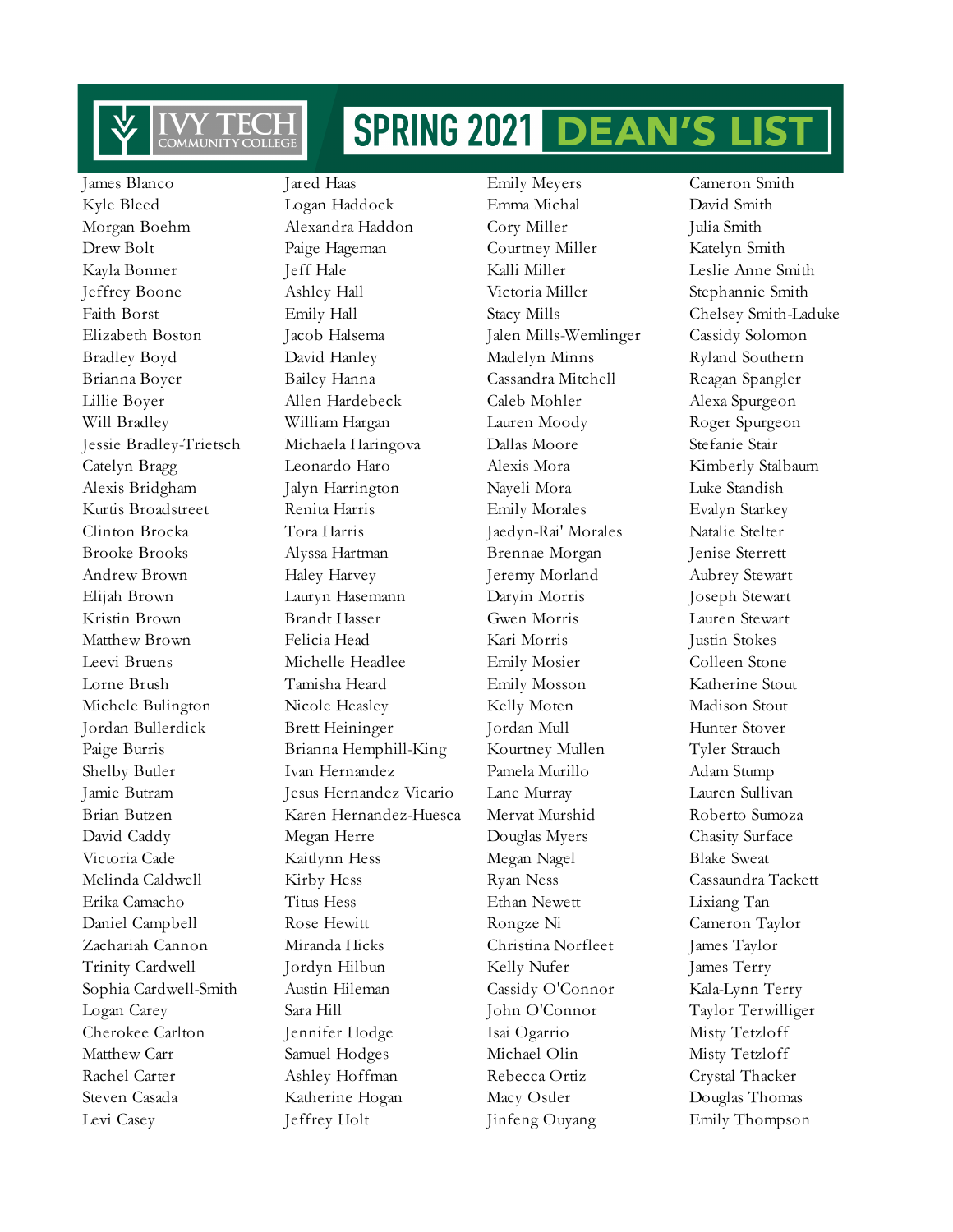

# Sandra Castilla Michael Holt Byung Chan Park Maquinn Thompson

Elizabeth Davidson Ian Kelly Kassidy Richardson Jacob Weldon

Joshua Caudill Gail Holzer Matthew Parker David Thornsbrough Daimarely Ceja Abigail Hooley Jacob Patenaude Ashley Timmons Angela Cervantes Arissa Hopkins Megan Paul Tara Tison Jasmin Chavez Shane Hord Luke Pavone Kane Todd Jingyang Chen Jesse Hortin William Peake Solita Torres Rojas Eun Joo Cho Heather Hosler Daasch Pearson Fani Tovar Bryce Chupp Jamie Hoversland Olivia Pell Marissa Townsend Joel Clampitt Justin Howard Clayton Pelsy Carmen Trapp Henry Clark Grace Huckstep Marvin Perez Matthew Tree Legacy Claussen Andrew Huddle Cody Perkins Yasmin Trenado Alanis Macy Clements Seager Hudson Mark Perko Destany Tubbs Nathan Clifford Emily Hughes Amanda Peters Charles Tucker Stacey Clinton Salvador Huizar Munoz James Peterson Tylyn Tull Ethan Clouser Angel Ibarra Nathaniel Pettifor Erikka Turpin Patrick Cobb Adekemi Idowu Cory Phifer Madisyn Twitty Annaliese Cochran Lauren Isaacson Ariel Phillips William Uglow Cindy Coffman Amber Jackson Crystal Phillips Ethan Underwood Aleigh Colgrove Parker Jackson Jeffrey Pickard Adrianna Valle Caleb Collins Mayte Jaimes Brandt Pierce Arabel Valle Amanda Combs Bryant James Cassidy Pierce Kimberly Vanhyfte Hannah Conklin Curtis James Amber Plumb Catherine Vasquez Makayla Cook David Jenkins Caleb Polston Jennifer Vaught Peter Cooksey Levi Jenkins Virmiklos Pomart Benjamin Velten Lauren Cooley Joshua Jenkinson Alexis Poznanski Brooke Vickers Michaela Cooper Alyssa Johnson Anapaulina Pozos Garcia Kaydence Villars Julisa Corado Emma Johnson Andrew Pucka Chelby Vincent Aubry Corbin Hannah Johnson Yiran Qiu Allison Voils Mia Corbin Katherine Johnson Keegan Quaife Bayleigh Wade Wesley Corbin Peyton Johnson Jacob Qualkenbush Timothy Wagenbach Nayelli Corona Lezama Zoe Johnson Rayce Quick Alexandra Wagner Sara Covarrubias Shawn Johnston Olivia Rabideau Sarah Walder Vidalia Cox Leon Jones Rafael Ramirez Joseph Waling Chad Crain Tabitha Jones Yoali Ramirez Raegan Wallace Caleb Crawl Gentry Jordan Magda Ramos Benjamin Wallpe Trista Crone Dalton Justice Rosa Ramos Jinyuan Wan Michel Culross Travis Kaluf Luke Randles Jacob Wash Autumn Cummings William Kane Crystal Rednour Caleb Wayman Jacob Cummings Jessica Karafin Kaitlyn Rednour Hailey Webb Molly Cunningham Bryan Keefe Cindy Reecer Eduardo Wedekind Erica Daniels Zachary Keesling Eliza Rees Allena Weida Stacie Daugherty Bryan Kehlenbrink Carly Resler Crystal Weigle Jenna Dave Cayleigh Kellar Chelsea Richard Blake Weiss

SPRING 2021 DEAN'S LIST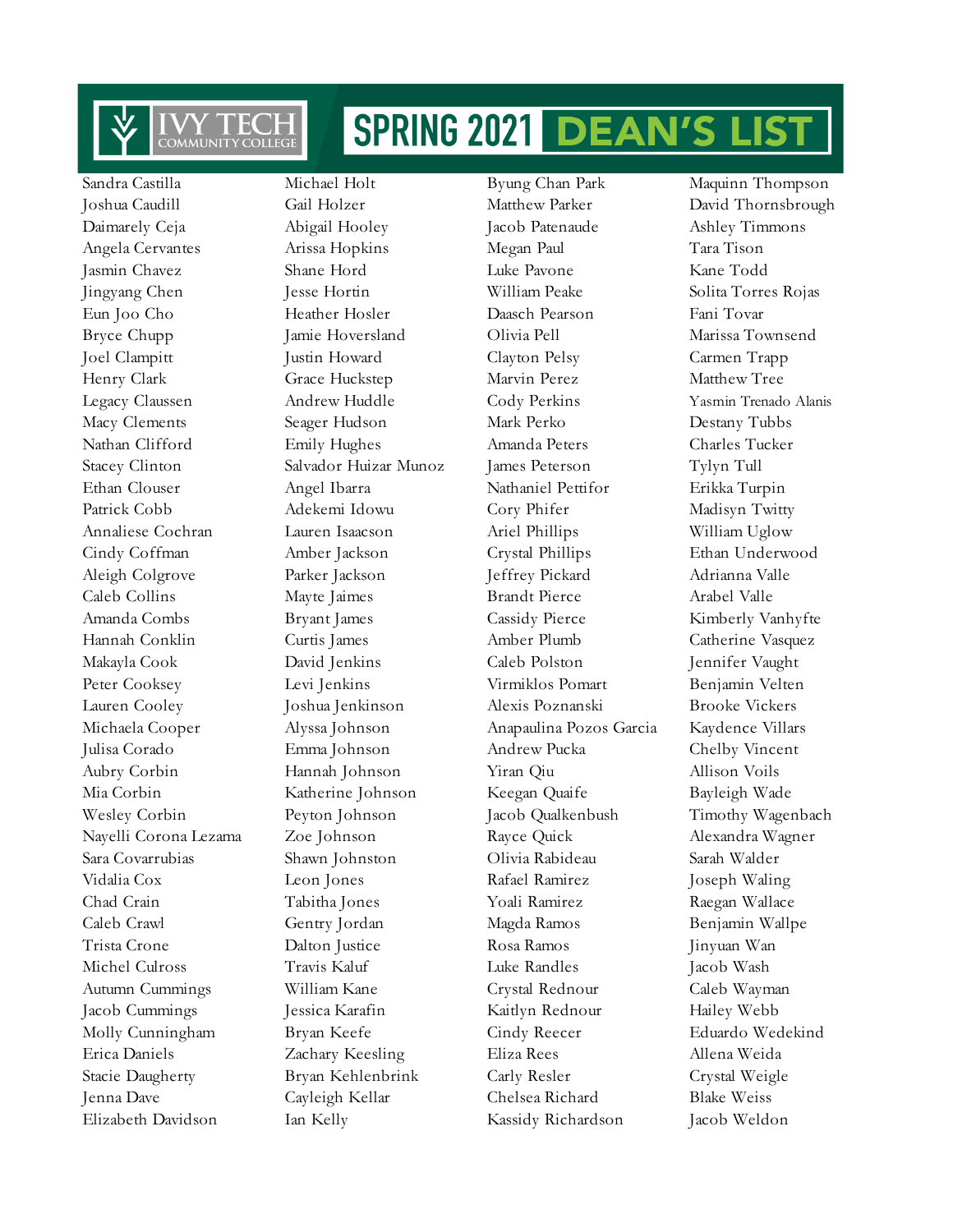

Darell Davis Emily Kennedy Jessica Rieser Lauren Wethington Meagan Davis Teresa Kennelly Tyteanna Riley Ashley Wheeler Kevin Deck Alan Kietzman Andrea Rios-Rodriguez Evan Whitford Shawn Deignan Drew Kietzman Scott Ripberger Dylan Wicker Jaime Del Real Morgan Killian Natasha Risley Kaylie Wienrank Celina Del Real Robles Taylor Kinderman Tanner Ritchie Mary Wilcox Kimberly Delp Macy King Joel Rivas Cherise Williams Rebekah Demoss Wendy King Marianna Roberson Havannah Williams Alexis Denham Shelby Kingery Clint Robertson Henry Williams David Devaney Angel Kizer Lee Robin Tanesha Williams Donald Dewitt Chezni Knight Hailie Robinson Jessica Williamson Kimberly Dice Mikayla Knoy Morgan Robinson Lucas Winebrenner Sarah Dickerson John Koellisch Hannah Robson Destynee Wireman James Doan Katlynd Kosnik Betsy Rodenbeck Natasha Wood Charles Dodd Wannetta Kressin Layne Rogers Kirsten Wooden Madison Dossett David Kuhn Sadi Rogers Tamra Woodruff Deanna Doyle Calista Kyburz Shannon Rogers Natalie Workman Timothy Drury Phoenix La Lopa Domingo Romero Caleb Wortman Azaria Dunston Ellen Laffoon Pedro Romero Alexis Wright Christopher Dupont Conner Lahr Erin Rooze Dustin Wrightsman Tobias Dvorak Nicole Lambert Siddanie Rosado Alexis Wuethrich Andrew Eaton Neil Lawless Abraham Rosales Nayahana Yates Elijah Eddy Broc Leap Michael Rosebraugh Kaylyn Young Hannah Egan Yunkyung Lee Tiffany Rosebrock Kamee Yoxtheimer Okechukwu Ekeigwe Nathan Leonard Austin Ross Astrit Zamarripa Kiefer Ekelund Taler Leonard Tanya Roudebush Heather Zarate Jamake Elkins Corey Letson Katelyn Rowe Nicklas Zeilenga Kenzie Elliott Nanci Lezama Jessica Ruiz Cortez Blanca Zermeno Nathan Emmert Selina Licona Johana Ruiz-Sanchez Holly Ziegler Emily Engler Michael Little Joshua Rush Benton Zink Joshua Enlow Samuel Logan Madeline Rush Olivia Zink Tyler Falls Lilly Loges Laura Ryker Gabriel Zull Austin Farnsworth Taylor Logsdon Minji Sa

Colby Davis Melissa Kendall Janessa Rieser Caleb Welk

Megan Adam Candace Durocher Brian Knight Helena Raptis Kristen Adams Hunter Duvall Kathryn Knight Tiffany Redar Renee Adams Casandra Echavarria Hannah Knoblich Dominique Reed Jemiece Adamson Jonathan Eckert Brittany Kohler Andrew Reiser Adesanya Ademokunwa Amanda Edge Aspen Koi Jamar Renfro

Saly Abulail Michelle Dunn Devan Kilgallon Morgan Ramsey

**Lake County**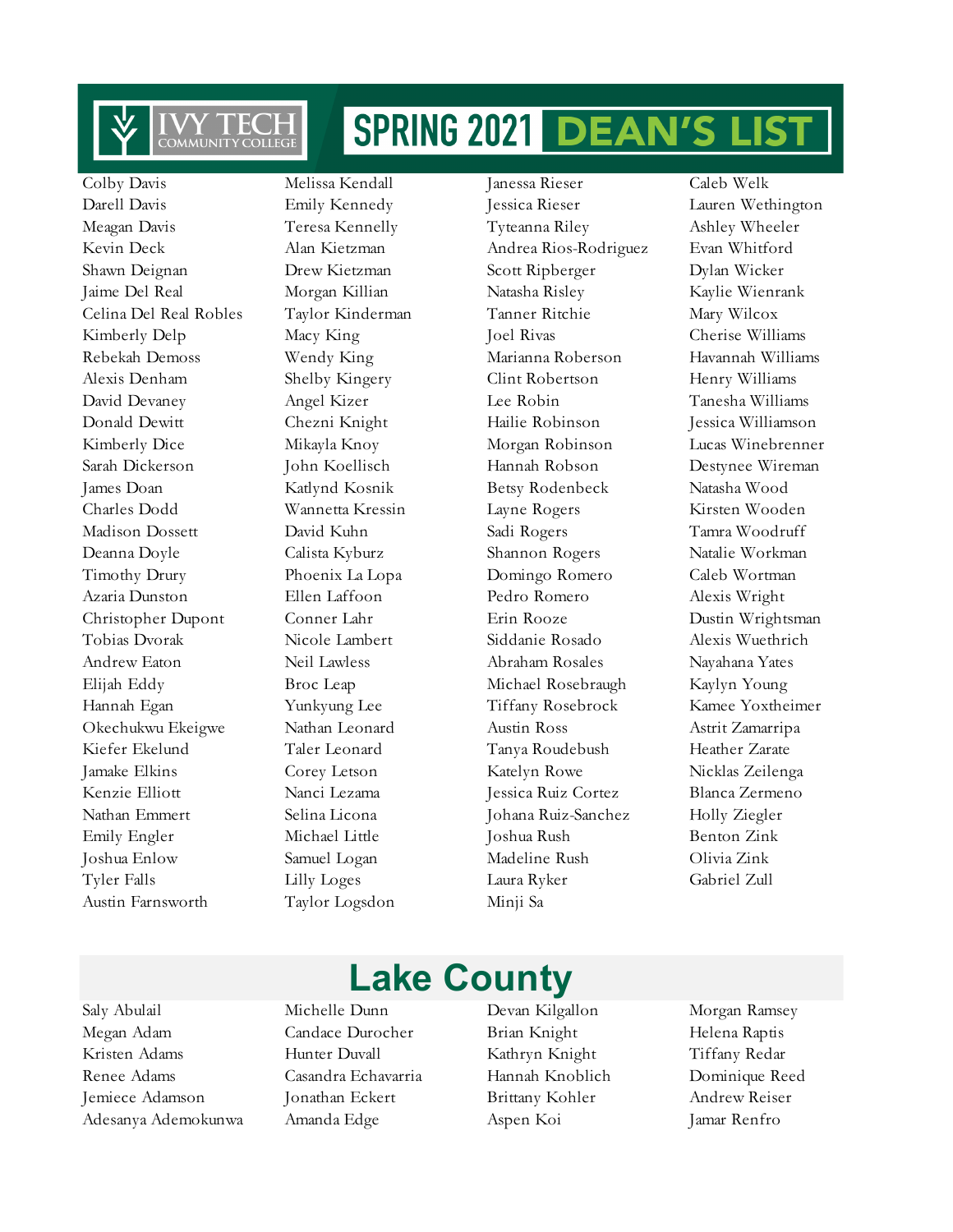

Samantha Bernal Jonathan Gonzalez Linda Mcclay Tyler Shireman

Joy Adenekan Isaiah Edmonds Kostas Kouskousakis Christina Rice Josephine Agheyisi Meagan Edwards Ryan Kozy Jonathan Richards Aurora Aguilar Ruben Elizondo Ellen Kranick Leona Riley Christina Ahlquist Kailey Eller Nicholas Krieger Kyle Ritenour Ghadeer Al-Abed Bryce Ervin Rosalyn Kruse Eddie Rivera Laura Alamo Jennifer Escoto Nicole Kuech Julie Rivera Kevin Albro Christen Eskridge Paige Kuiken Montez Rivera Shantell Alexander Miguel Espitia Ewelina Kus Diana Robertson John Alfaro Daniel Fabrici Melanie Latiak Lindsay Robertson Joseph Allison Chase Farmer Kiyah Lawrence Victoria Robinson Gina Almaraz Amanda Felke William Leavy Leticia Robles Abigail Almodovar Kathleen Ferlus Bianca Lee Adriana Rodriguez Marisa Alonso Jacob Ferrell Marin Leman Gabriella Rodriguez Nicole Alvarado Jake Fisher Trystan Lenover Nathan Rodriguez Jordan Alvarez Michael Florek Daniel Lewis Samantha Roggenkamp Madison Anaszewicz Mario Flores Sarahi Llinas Calvin Rogus Sara Anaya Heather Floutsis David Long Antonio Rojas Angelica Anderson Morgan Forbes Ariel Lopez Jose Roman Marion Anderson Aliah Ford Brandon Lopez Cathy Romero Nakea Anderson Nathan Foreman Cuauhtemoc Lopez Russell Rommelfanger Veniika Anderson Shawna Foreman Jenna Lopez Keyona Ross Jacqueline Andrade Julia Friedrich Lily Lopez Salome Roysdon Gavina Arce Javier Fuentes Miriam Lopez Bruno Ruiz Jazmine Armstrong Sandra Gaeta Kelsey Love Patricia Ruiz Yaa Asabere Heather Gamble Evica Lovin Courtney Runk Rachel Asplund Ramon Gandarilla Evelyn Lucas Carrie Russell Taylor Asztalos Maricela Garay Ana Luna Yasmeen Sabbah Delilah Austin Alicia Garcia Vy Luong Jacqueline Sacche Jesus Avila Brandon Garcia Evony Mabone Faten Salih Ammar Azzam Consasha Garcia Killian Macfeely Izabell Sanchez Miya Bailey Michelle Garcia Maci Mackiewicz Jasmyne Sandoval Bianca Baker Sebastian Garcia Daniela Madriz Leah Scartozzi Felipe Baquero Rodrigo Garcia Mayoral Ryan Manning Anthony Schneider Ameer Barksdale Elizabeth Geruska Marvella Manyfield Katelyn Schutz Antoinette Barner Dominic Giannini Cassandra Marsh De Ella Scott Abdullahi Bashir Abigail Gibson Angel Martinez Tanya Scott Arisella Bass Stevie Gill Carolina Martinez Kayla Serna Candace Batema Aaron Ginther Julia Martinez Brandon Sharp Markeisha Bates Peggy Glennie Patricia Martinez Jamie Sharp Christy Bautista Brooke Glover Amy Matlock Aaron Shebesh Ikima Beckwith Aaron Glueckert Sabastiano Matthews Faith Shelton Cristina Benko Jason Goins Emily Mayer Ashley Shepard Arianna Bermudez Jessica Gomes De Moura Almei Giancarlo Mazzocco Phillip Shikany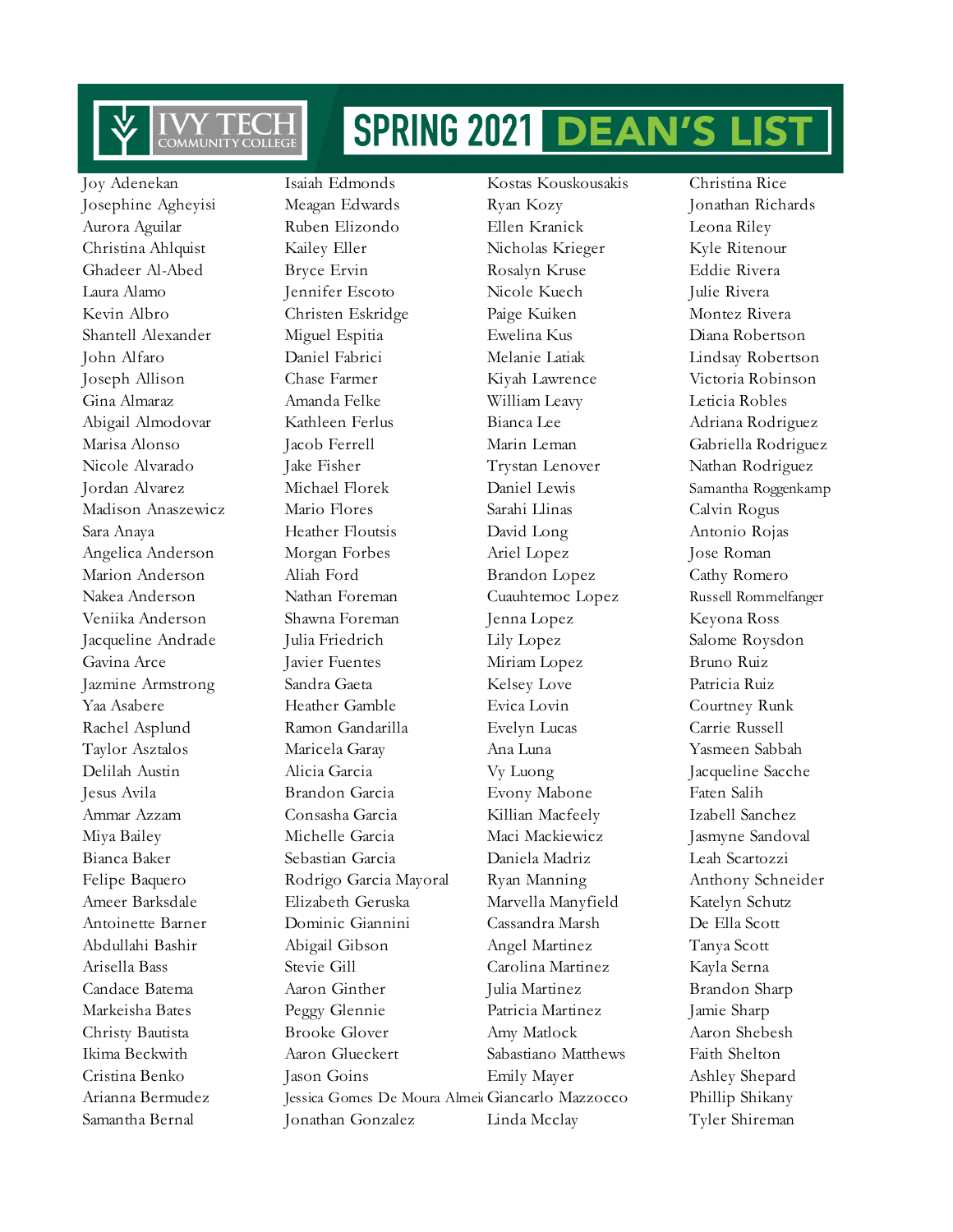

# SPRING 2021 DEAN'S LIST

Jessica Beverly Rebeca Gonzalez Mikella Mccoy Natalie Sims Minister Bey Vanessa Gonzalez Rebecka Mccoy Lisa Slavo Davonte Biddings Paris Christian Goodlow Heaven Mcghee Abigail Sluis Samuel Blackhurst Mackenzie Goodman Jack Mcneil Jennifer Smart Sherron Blacks Zachary Grace Matthew Mcpartlan Christopher Smith Victorica Bloede Charles Gresham Maria Medina Crystal Smith Halle Bloom Stacy Grider Steven Medina Danielle Smith Brittany Borgetti Imari Griffin Ashley Melcher Eboni Smith Nicole Bostic Kyle Grilli-Garriott Eric Mender Laura Smith Veronica Boutros Kera Griswold Edgar Mendez Daniel Snyder Lonye Bowman Tina Griswold Nicholas Mendez Angelika Sojka Dana Bozeman Rebecca Gruhlke Luz Mendieta Ralph Soto Ashley Breger Chantelexeres Gubatanga Corey Merrill Tori Spear Casey Brewster Adam Guerrero Victoria Metcalf Teresa St.Marie Andrew Bright Angel Guerrero Stephanie Metros Ty Stacy Rachael Bright Hunter Gulias Steve Miguel Douglas Stamper Sandra Britton Ashley Gunter Dalton Milbourn Mia Steen Nancy Brnicky Colleen Haage Michelle Miller Thomas Stenger Theresa Brooks Molly Hailey Julia Mimis Kyle Stewart De'Janarea Brunson Amy Hallenius Grant Minich Sheldon Stokes Dontaya Buckner Lisa Hamelin Tatiana Mireles Natalia Suazo Jade Buckner Tiffany Hampton Joi Mitchell Sophia Suleiman Jordan Buhse Justin Hansel Jaquelyn Mojica Sarah Sulek Rita Bunten Kenya Hardwick Deysi Yaquelin Molina Velate Sullivan Carrie Burditt Farrah Harper Leslie Montoya Gillian Suroviak De'Anae Burnett Dankira Harris Linda Moore Sherri Swank Lauren Burrell Erika Harris Yarlet Morales-Lozano Chuck Swanson Latora Cain Keisha Harris Winter Morris Jeffrey Swart Angelina Calinski Michael Harris Brittany Mosca Dimche Taneski Eddie Campbell Susan Harris Makayla Mueller Ashlynn Taylor Julie Campbell Tawnis Harris Tamika Muhammad Melissa Taylor Catalina Campos Ashley Harvey Damion Muniz Tasheonna Taylor Daniel Canning Temitope Hassan Itzel Munoz Breanna Thomas Gina Cardinale Anne Hatch Yesmeen Musleh John Thomas Tanya Carter Neeshay Hayes Iram Muzafar Gwendolyn Thompson Cedric Caschetta Molly Hayworth Amy Myers Ryan Thompson Ashley Casillas Kendall Heffner-Woodson Andrew Neal Haley Thoreson Melitza Castellanos Melinda Henderson Brittiny Nell Christopher Thurman Cortnie Castillo Emilia Hernandez Alexis Newton Alejandra Tinoco Samantha Cervantes Felicia Hernandez Nicholas Nichols Esteban Tinoco Jessica Chavarria Hector Hernandez Prabha Niroula Jennifer Tomaszewski Jerome Chester John Hesseltine Robert Nossem Iii Izabel Toro Michael Chism Danielle Hisaw Carmelita Nourse-Garland Cristian Torres Sonae Choate Jason Hisick Amy Nowdomski Donyetta Townsend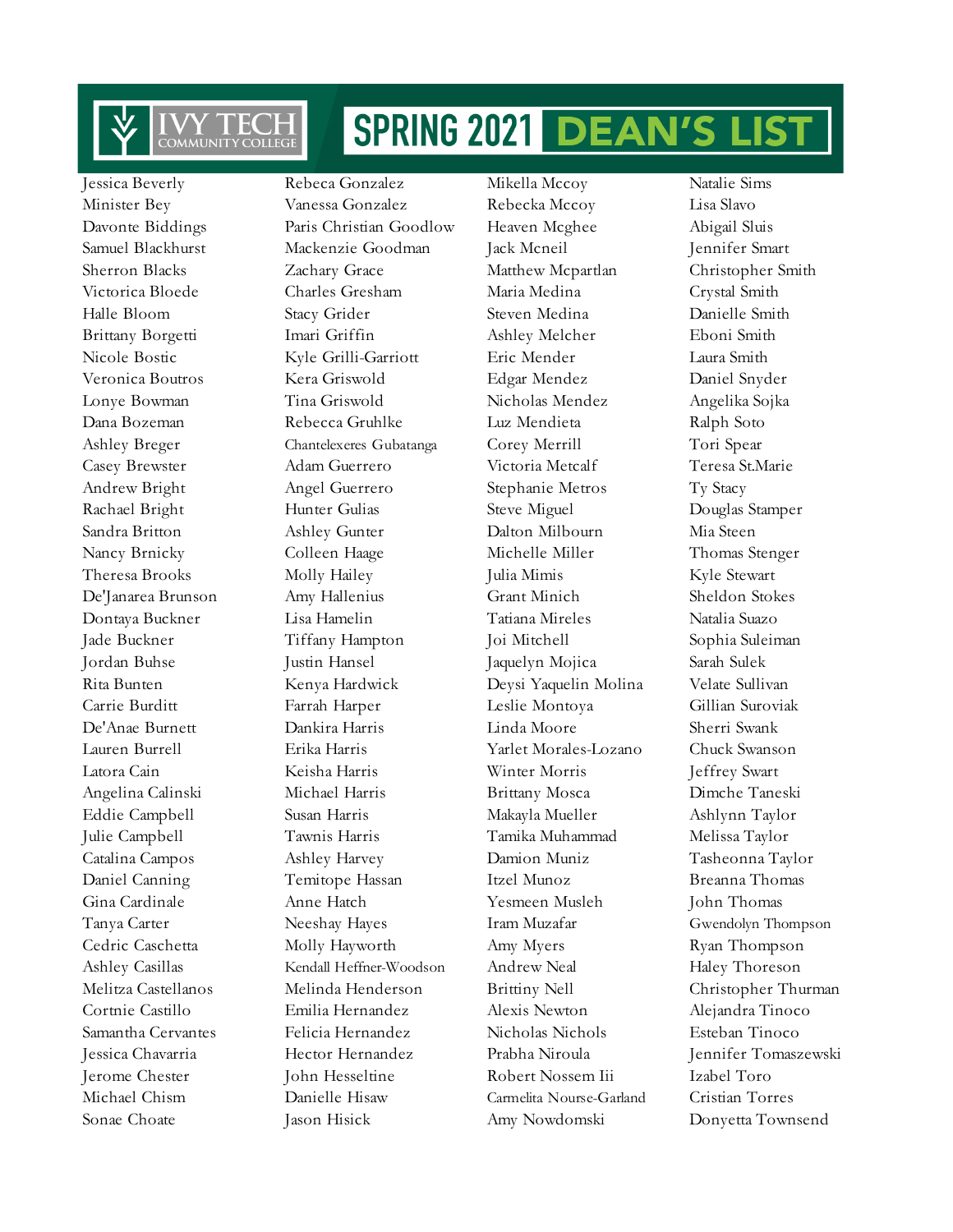

Samantha Cicillian Kasey Hokenson Sanmi Obe Mirabella Trujillo Andrew Clark John Holland Vanessa Ocanas Calvin Tukes Jasmine Clark Sheila Hon Matthew Oldenburg Dasia Tyler Timothy Claus Faith Hood Kimberly Olive Erica Valadez Caitlin Cloud Sheri Hooks Cristina Ortega Amanda Valtierra Marcella Cloud Tremond Horn Alyssa Ortiz Jacob Van Woert Brittany Colon Angela Horton Anissa Ortiz Shane Vanhook Jacob Conley Paige Howe Kayla Ortiz David Vargas Jennifer Constant Chaqueta Hudson Melanie Ortiz Jessica Vasquez Brent Cook Taneia Hughes Nancy Palmer Lisa Vazzano Sandra Cook Jamiya Hunter Jacob Papach Diana Vega La'Meisha Copeland Emily Hynek Dillon Parker Deneirio Velez Enedina Covarrubias Oluwaseun Ikuomola Lamaria Parker Philotite Verne Serina Cox Samih Issa Angela Pastrana Culyn Walden Tiara Creal Autumn Jalageas Natalie Paz Asha Walker Adam Cress Anjelia Jawor Pollyanna Pearce Sean Walsh Jacqueline Cruz Megan Jaworski Vanessa Pena Richard Walton Anthony Crylen Valarie Jennett David Penfold Angelina Warner Amy Cuevas Shannan Jerome Ariana Perez Dana Washington Tyjuan Culbreath Dayanara Jimenez David Perez Jacob Waszak Tiffany Cundiff Brittany Johansen Jennifer Peterson Armani Watson Brett Curry Alexes Johnson Toyra Pettaway Everett Watts Ebonie Cuthrell Alexus Johnson Kayla Phelps Jessica Weathersby Fairouz Dager-Zeter Edwina Johnson Jacob Pick Andrew West Kierra Daniels Hilary Johnson Jeffrey Piekarczyk Sanaaiya West Jessica Darnell Jasmine Johnson Christian Pierre Jessica Wheeler Angela Davis Jehmarius Johnson James Pierson James White Linda De Angelo Justin Johnson Victoria Pieters Alexis Whitescarver Andrew De Jong Ayanna Jones Kimberly Pinto-Avalos Crystal Williams Melody Deering Jordan Jones Josie Ponce Tasjae' Williams Maria Dejesus William Jones Athziry Ponce De Leon Dianna Wilson Xochitl Deleon Amber Jordan Mark Poplawski Mckenna Winders Brandon Demoff Amanda Joy Frances Portillo Ian Winstead Jacob Depung Taofik Kamilu Nicoll Powell Heather Witvoet Kimberly Derr Deena Katsepas Jeshua Pugh Melody Wroblewski Laney Detert Christopher Katz Luisana Pulido Christina Yost Iniko Dixon Valerie Keegan Daniel Puplava Hanin Younes Natalie Doell Urban Keilman Ana Quinones Dayna Young Taylor Donald Lamont Kelly Antonio Ramirez Nalayah Young Bernadette Donaldson Nicole Kerr James Ramirez Alexis Zachary Leann Dorabialski Mohamed Khalat Steven Ramirez Laura Zendejas Kayla Downer Reema Khan Matthew Ramos Anthony Zoppetti Thomas Drakos Ali Khilkhal

Jasmine Christy Mackenzie Hoffman Dashawn Nunn Lauren Triplett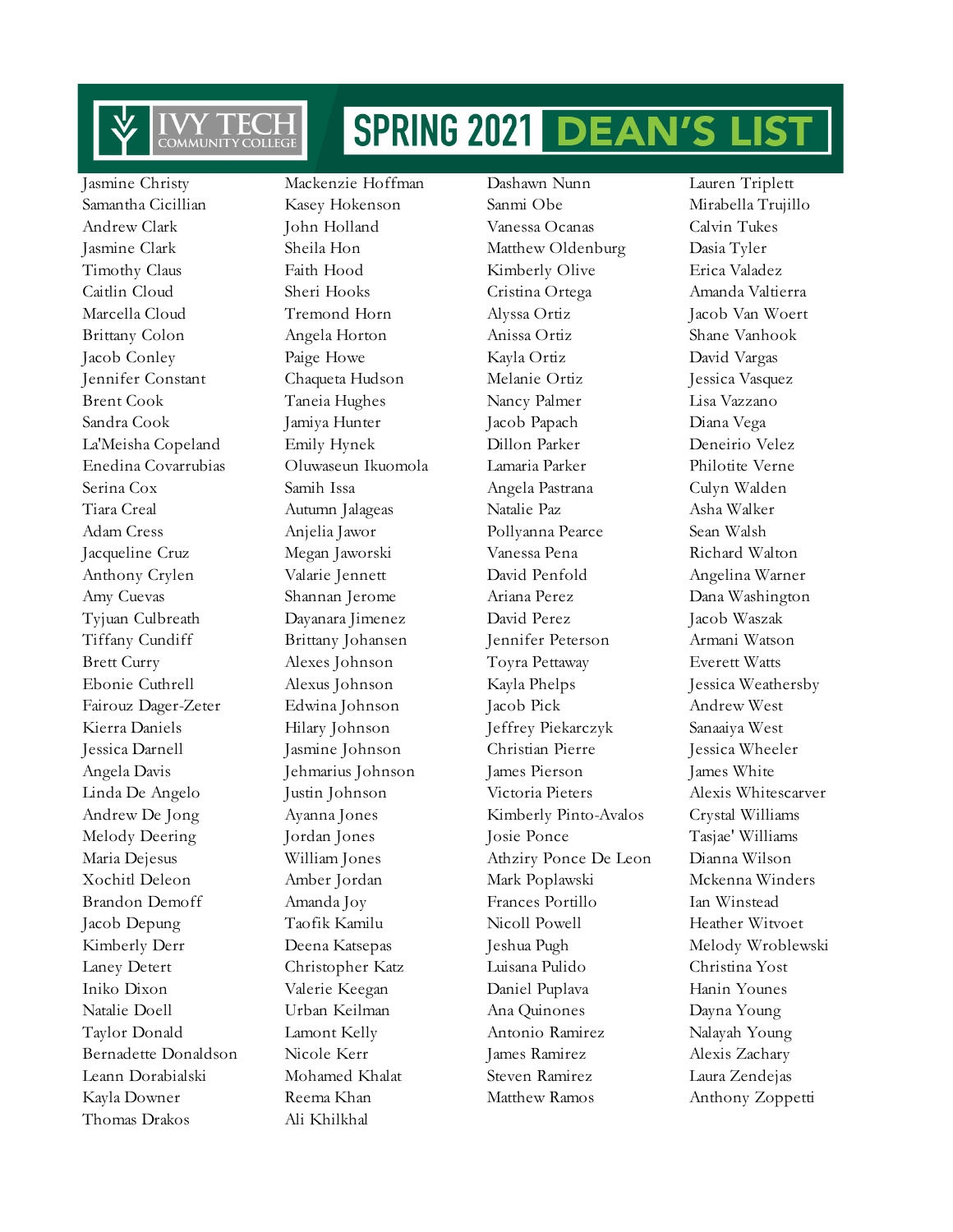# **Lawrenceburg**

Cheryl Abplanalp Ian Denny Neal Inskeep Heather Ronnebaum Heather Adams Grace Dickerson Nile Jones Kristen Rose Carrie Ahaus Matthew Dickson Emily Keller Anna Schmidl Maci Alston Jennifer Dieckmann Michael Kilby Renee Schneider Jessica Anderson Krissy Downey Kenneth Kincart Zachary Schoenberger Carrie Ankenman Ashley Draffen Maria King Sandy Seals Steven Antrobus Dillon Drees Dustin Lakins Sarah Seals Alexis Bagby Jessica Duvall Samantha Lakins Matthew Sedler Rick Baker Meghan Earls Kyle Land Kayla Self Terri Baker Rebecca Eckel Rebecca Leach Alisha Short Ciara Baldrick Joshua Eckstein Christina Lewis Elizabeth Sigmon James Balting Scott Engle Jonah Long Tameeka Sizemore Alexis Banta Colin English Shannon Lonneman Tommy Slone Daniel Barkdoll Riley Erickson Phillip Looby Faith Smith Jennifer Bastian Timothy Fairfield Ashley Love Michael Spears Mollie Baxter Katelyn Faulkner Chelsea Lovins Latoya Spencer Maggie Bearden Maria Franks Nichole Lozier Elias Spurlock Nicole Becker Madison Freson Amanda Mangold Jessica Starkey Melissa Betancourt Destiny Fronk Bobby Mangold Leah Steiner Olivia Beverly Abby Galle Gwendolynn Martin Matthew Steinmetz Caleb Bischoff-Niese Julia Garrison Whitney Martin Amy Stenger Alejandra Blanco Sean Gifford Kyla Mattingly Chassidy Stewart Charli Bolton Hunter Gray Hailey Mcadams Malissa Stott Krista Bowman Jacob Gray Evan Mcmillin Samuel Strom Alexa Brehm Kylie Grote Britt Mcwilliams Brody Taylor Sydney Brennen Danielle Grubbs Hunter Meister Jared Teaney Donald Brice Brittany Haas Rebecca Merida Amanda Thompson Kristin Buckingham Quentin Hackman Elizabeth Miller Jessica Tinch Michael Bunten Sara Hale Patrick Mitchell Ava Tischbein Savannah Burke Sarah Hale Dillon Mock Zoey Turner John Busha Robert Hall Rachel Monroe Katie Vetter Daniel Carbaugh James Hardig Andrew Muenchen Andrew Vollman Susana Carrillo Reyes Dyllan Harlow Emil Naydenov Christina Vorbroker Casey Castle Jessica Harrison Dru Niedenthal Jessica Wainscott Allyson Catching Jaclyn Hart Sandra Nutty Makki Walton Courtney Caudill Lisa Hartman Amy Ogg Courtney Wanstrath Lauren Caudill Veronica Hartman Lacy Osborne Breanna Waterman Anna Chaney Ashley Hartsburg Wyatt Otte Amber Watkins Chaddrick Chenault Felicity Hendren Bailey Pate Laura Watson

Krystal Cheyney Myles Henninger Jon Perkins Corrie Weaver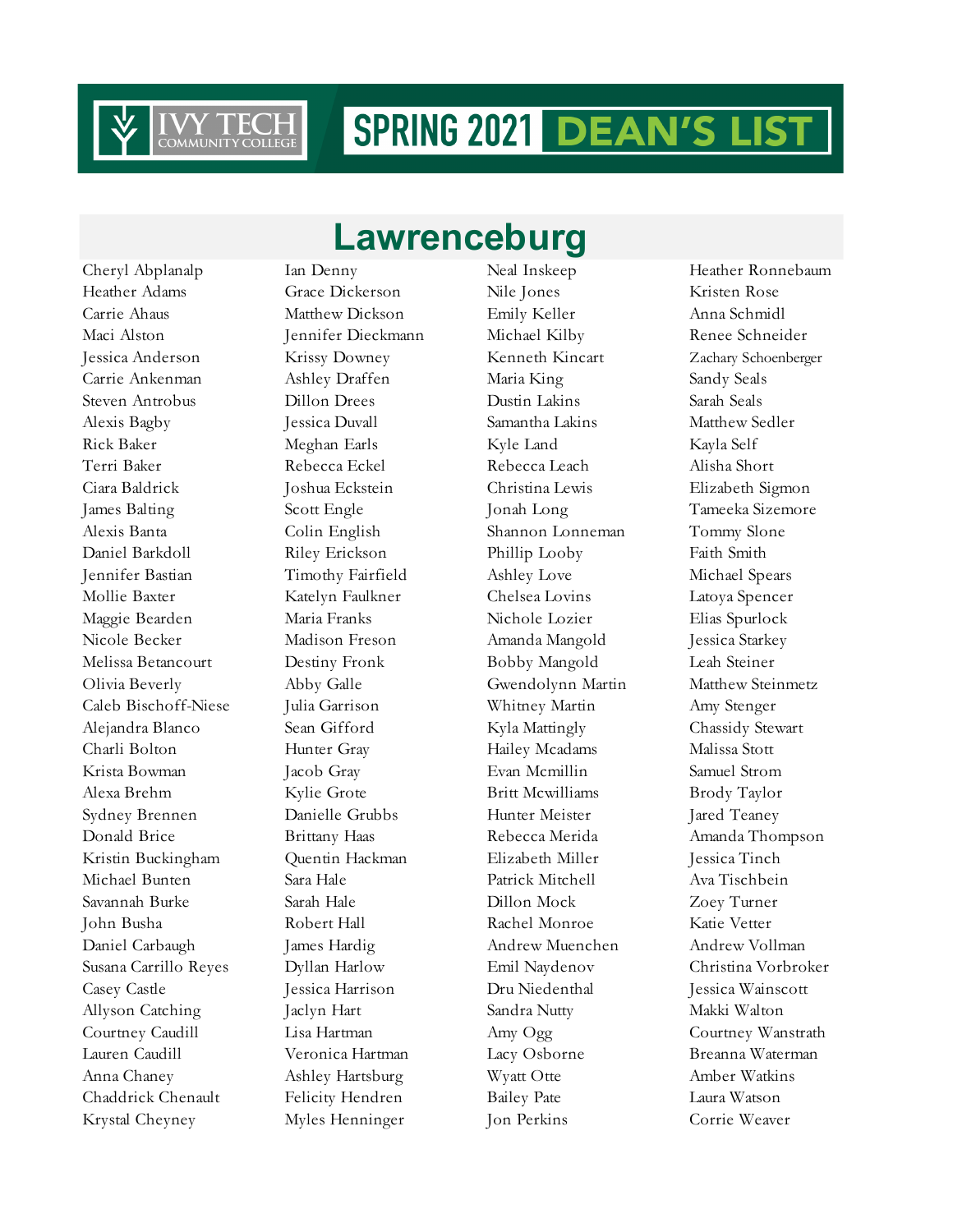

Sophatra Colegate Christian Herring Clarice Peters Greta Westermeyer Rebecca Collins Kayla Hess Wyatt Pettit Tyler Williams Emily Combs Alexa Hockersmith Ariel Pevlor Jucinda Willoughby Hannah Couch Claire Holt Gerald Pflum Kyle Willoughby Payton Craig Briana Hoppes Katie Poole Ciara Wisman Douglas Craven Angela Hudepohl Rachael Porter Jennifer Wolter Emerson D'Agostino Victoria Hudson Kathryn Powell Shelby Wood Cole Davidson Jeff Hunter Melissa Richardson Michael Woulms Toby Day **Emily Hurr** Bethany Roberts Leah Wright Colleen Deaton Sarah Hussung Alexis Rollins Aimee Wyatt

# Jenna Chipman Nicole Herbert Latasha Perry Ethan Webb

SPRING 2021 DEAN'S LIST

Makayla Felda

Kailey Beaver Allison Foerg Kristofer Mill Michael Sandy Theresa Beck Sara Garnica Oliver Morales Kevin Servin Mark Bender Deanna Glover Timothy Nikitaras Caitlin Shidler Elizabeth Bilvin Lera Good David Noel Teresa Shilling Angela Boer Nathan Gundrum Cassidee Perry Warren Shively David Boucher Linda Gutierrez Vera Andrea Raymer Jana Skiles Morgan Brown Katie Hanley John Michael Remitar Vanessa Smith Lori Canada Kyle Hopkins Jocelyn Reyes Vikie Sorrell Zachary Carden Keaton James Lizbeth Reyes Angella Sparks Jennifer Corcoran Tyler Keeler Tate Robertson Evan Ulery Cheyenne Crider Ashlee Keller Nakisha Robinson Hanna Weldon Samantha Davis Abby Larrison Jocelyne Rodriguez Jessa Wilhelm Naara De Jesus Jesse Maze Carol Sanchez Timothy Yancy

# **Madison**

**Logansport**

Brittany Babbitt Shannahan Gardner Starr Madrill Jeffery Rose Jeremey Bailey Lindsay Gibson Yasmin Mann Tasha Rose Lindsey Baker Amanda Griffin Karen Mannix Cheryl Rossi Huy Malini Balasubramaniyam Helen Hamilton Troy Marion Stephanie Roth Jacob Banet Zaria Hamilton-Gomez Anastasia Mcdaniel Cadie Roush Gaberille Bear Derrick Harms Josiah Miracle Cheyenne Royce Jessica Beavers Louise Harpole Caileigh Morgan Lance Sever Joseph Binford Kacie Harris Danna Morgan Shelby Short Matthew Binzer Macayla Hatchel Joshua Motsinger Kristen Sizemore Blendena Blanton Ciara Helm Lorri Nicholson Ashley Smith Gracie Block Bradley Hendrix Lynn Nutley Carrie Smith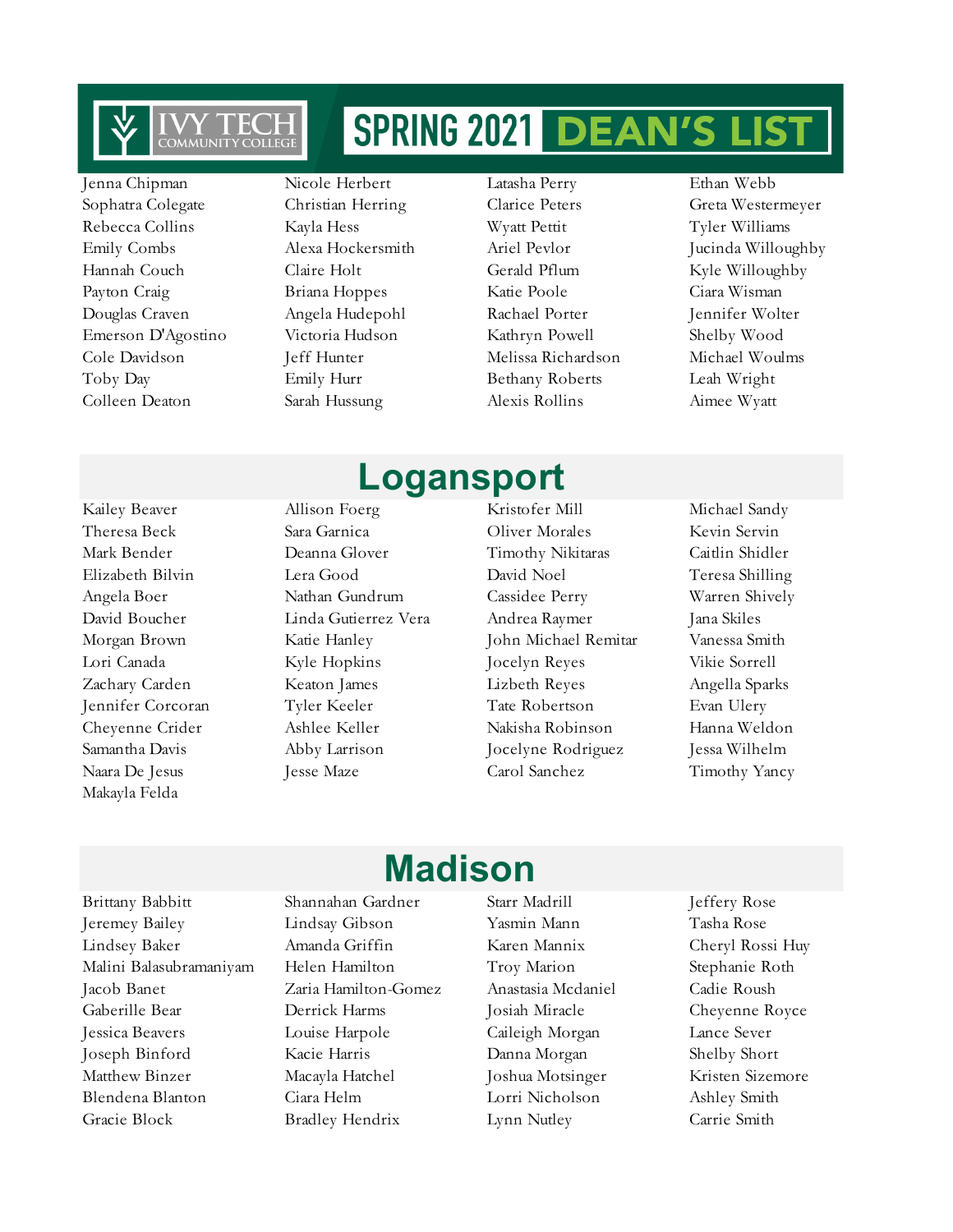

# SPRING 2021 DEAN'S LIST Jamie Boldery John Higgins Adedolapo Obawomiye Kamryn Smith

Demitrius Boyd Jessica Higgs Oluwaseun Onifade Katie Sowers Matt Brawner Abigayle Hislop Blake Owens Kevin Sparks Amanda Briner Kristine Hoffman Taryn Parr Jessica Steinbach Hunter Browning William Holland Weldonna Perry Joseph Stewart Chad Bryant Alyssa Hornsby Chelsey Peters Josie Stogsdill Tristan Bullock Thresa Huff Kami Pettit Martina Stokes Alyssa Bush Morgan Huttsell Sean Pickel Steven Stokes Jenna Callis Sharon Huttsell Samantha Pierce Besanna Storey Brandy Campbell James Jackson Hunter Pomeroy Lori Turner Edward Cleary Amber Killey Robin Prather Lauryn Tuttle Savannah Coffey Kalle Kimbrell Christine Pritchard Chance Uebel Kamryn Dicks Tina Kinirsky Sebastian Pulliam Deborra Vanderpohl James Ellegood Samantha Lacey Riley Pyles Heather Vogel Tori Feltner Ryan Lamb Cameron Rampy Natalie Walls Kayla Fitzgerald Dobs Laymon Jennifer Randall Jason Watson Tristan Fox Lillian Leach Grayson Rhoten Ashlyn White David French Joshua Limbach-Feaster Sarah Rivera Elizabeth Williams

Katherine Galbreath Susan Lothridge Kelby Rogers William Wray

# **Marion**

Skyla Abrams Joseph Diiorio Steven Keene Whitney Ragon Alvaro Aguillon Beltran Hayley Dulworth Bridget Kelley Hannah Rhamy Alana Aguirre Amy Engstrom-West Amanda Kilgore Sara Richey Christine Ailes Autumn Espy Suzanne Kintzel Cole Ridgeway Monica Alexander Ashley Evans Amanda Kirby Elizabeth Root Keauna Allen Brandon Evans Avianna Kucinskas Jenna Ropp Autumn Alter Lake Faulkner Sydney Kuhns Kennedy Ross Stephen Alter Nyshawnn Flemons Madison Landrum Kendall Samsel Nikki Andrews Angela Fuller Erik Laughlin Dominica Sandridge Cody Argerbright Roger Gallaway Zakia Lewis Kristy Saylors Moara Armagh Mikaela Gardner Maddison Louck Carrie Schmit Mary Bailey Casey Garrett Latoya Love Jessica Sellers Taylor Banner Jamie Garza Aislinn Lowe Kayleigh Shearer Katie Banter Elizabeth Gilmer Julie Lusher Isaac Shelby Cody Bass Ashley Goddard Merissa Lynch Daniel Shrout Jesse Beal Lecedric Green Tyler Mackessy Zachary Skeens Lisa Bennett Shelby Grumpp Maggie Mann Blake Smith Karen Borror Megan Guy Massinda Marsh Whitney Stipp Gentry Bowman Andrea Hall Kolby Mauck Kaylee Strean Katlyn Bradford Althera Harmon Taylor Middleton Jason Suman Kourtney Bragg Samantha Harrell Kristin Miles Taylor Suman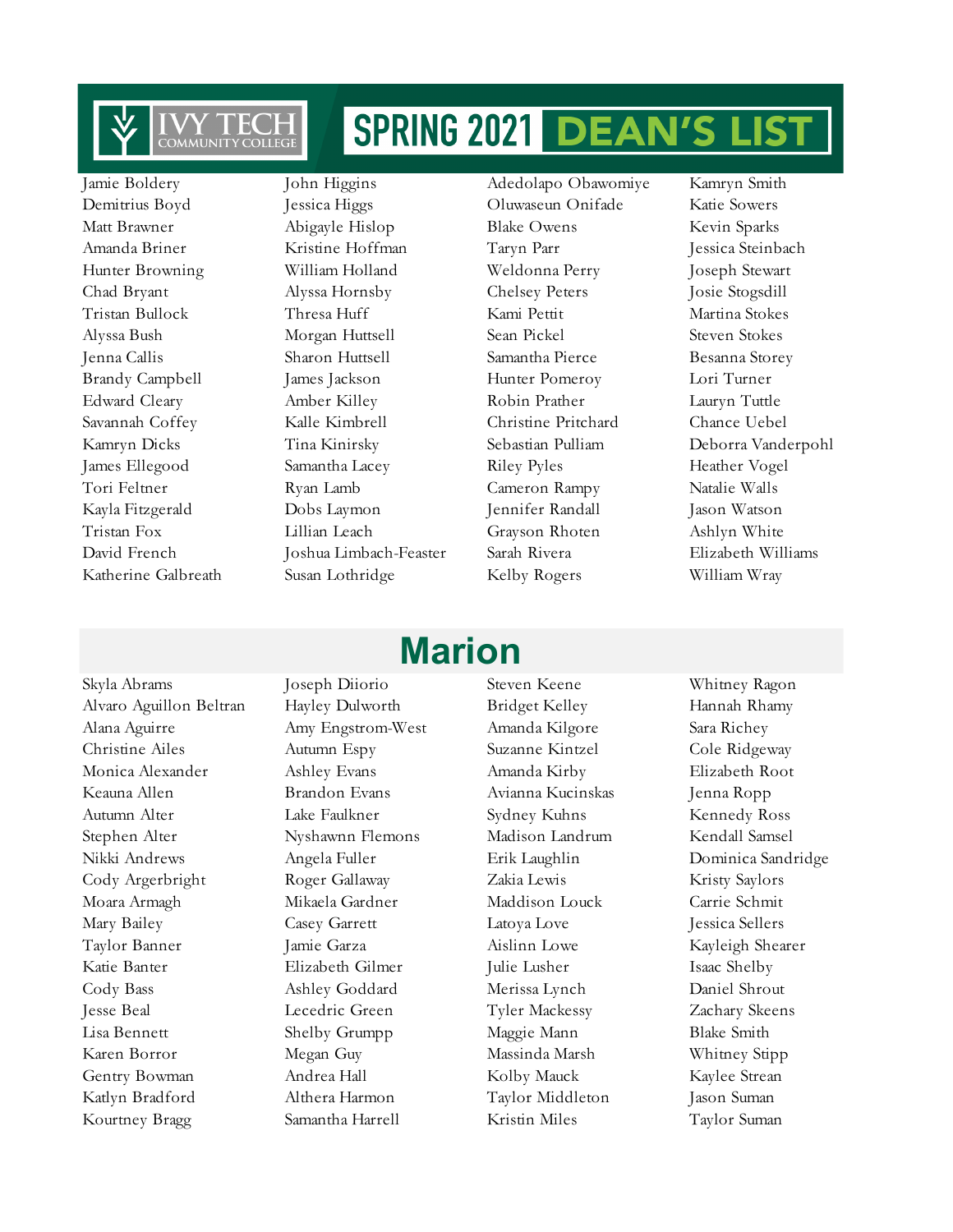

Vanessa Brown April Harris Margaret Miles Samantha Swann Olivia Bryant Cerridwen Harris Jessica Millikan Morgan Taylor Bailey Burcroff Dawn Harris Melissa Miltenberger Heather Teegarden Will Canada Tawni Harvey Josiah Mitchell Curtis Thomason Alexandria Christman Kelly Hawkins Zoe Mitchell Jenna Thurman Deena Clark Madison Hecox Chelsea Moorer Andrea Trader Jared Clark Ellie Hobbs Hailey Morris Jacob Trader Tom Clark Kennedy Honeycutt Samantha Mundy Bethany Vanerman Ashley Clem Jennifer Hoover Eli Murphy Autumn Wagner Maria Contreras Heather Houlihan Megan Musgrave Aden Walberry Nakesha Cook Mason Huffman Makenzie Nelson Melissa Warmath Marcy Coulter Cynthia Inman Miranda Niemann Grace Weesner Amy Cramer Spencer Jarrell Meghan Orrell Sean Wert Morgan Cross Amy Jenkins Brigett Phillips I'Jeanna Westbrook Cathy Cruz Kody Johnson Carolina Phillips Brock White Cyandra Cummings Stephanie Johnson Jera Plank Tyler Worthington Joshua Dickensheet Judy Julius Bibiana Puckett Doug Zumbrun

SPRING 2021 DEAN'S LIST

# **Michigan City**

Alyssa Deluca Lindsey Kirkham

James Alexander David Deman Sabrina Kuzmin Lisa Rudnick Nadja Allen Carina Eichelberger Toni Lee-Davis Stephen Rudnick Mirvat Aoun Morgan Fridenmaker Jacqueline Martin Destiny Schimmel Fernando Avila Angel Fuller Hollie Moffitt Keisha Smith Brandi Baird Gabrielle Garbacik Jennifer Moisan Crystal Sobus Sara Banghart Laura Gerhardt Ioanna Molina Simona Stantcheva Hina Bhatia Dorothy Godby Megan Murphy Kellie Sturgeon Serena Birmingham Elizabeth Goddard Thelma Namuchimba Casandra Timm Unique Blakely Ashli Hale Onjay Nelson Ona Torres Jacquelyn Brown Trevor Hammons Devin Newton Isabella Troxell Lucille Burgess Destiny Harvey Shelby Nichols Dawn Wall Justin Chadwick Jodi Hill Stephanie O'Dell Anthony Whitcomb Mikayla Chase Keandre Hill Aaron Osenkarski Peter Wong Justine Clark Jaleel Houston Justin Perrine Nichole Woods Macayla Cowen Alexander Kelley Janice Pyke Torres Neidra Wright Tiffany Cummings Kaitlyn Kiley Christopher Richardson Jessica Zarobinski

# **Muncie**

Alex Abbott Steve Dudley Roger Litton Katelyn Shaffer Valerie Abel Kerri Duke Kelly Livingston Drew Shirey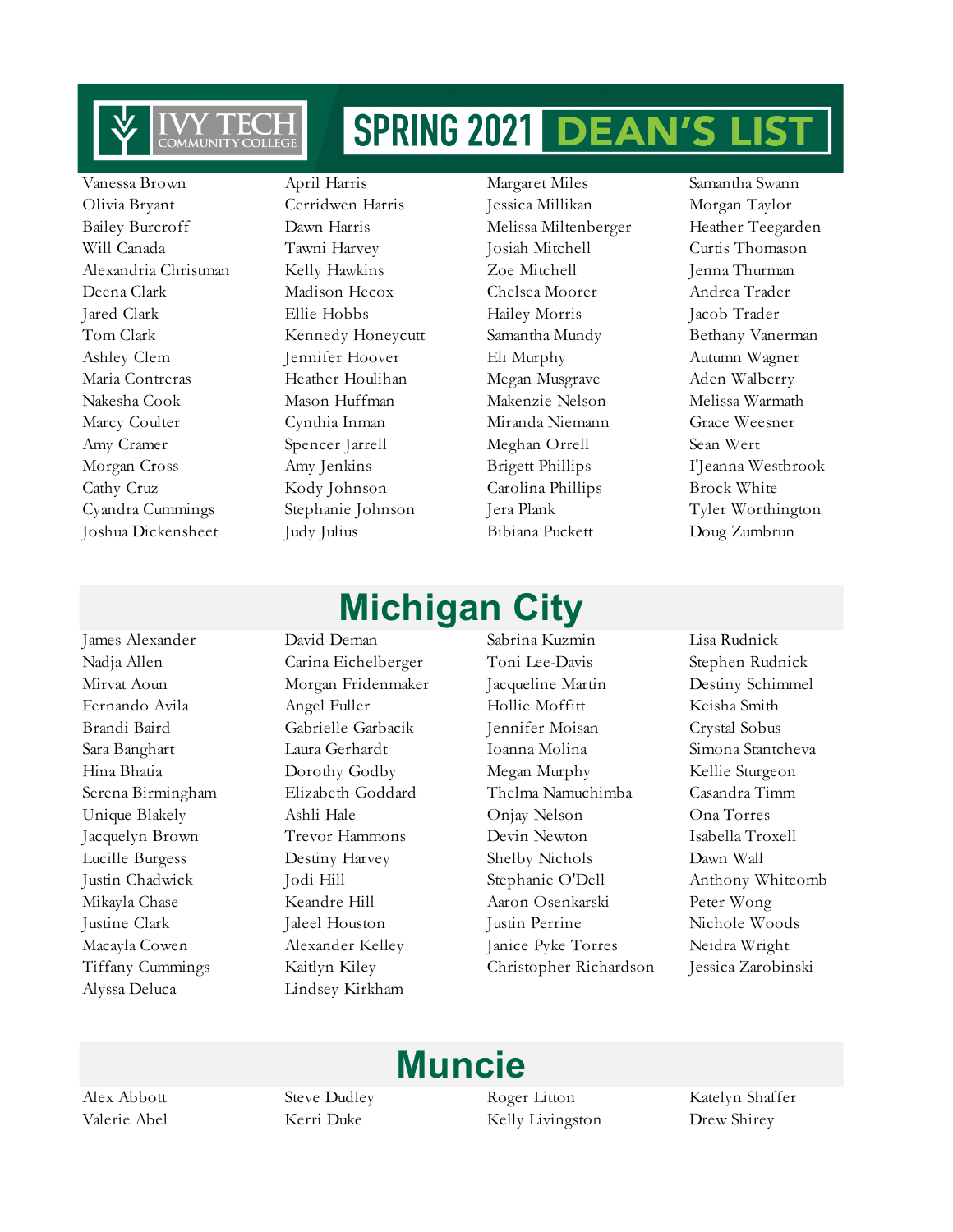

Julianne Ackerman Kurt Echelbarger Elizabeth Lovett Jenna Short Dawn Adams Joseph Elam Carrie Lutton Shane Shortall Dillan Addington Joel Fearin Reece Lynn Lilly Simmons Gage Adkins John Felgenhauer Corbin Maddox Mary Sinkewiz Amber Akam Julia Fields Payton Maher Angela Smith Sulaf Al-Khatib Stacie Fisher Kaleb Mallory Benjamin Smith Cameron Alberts Tamara Fitzpatrick Sophia Manor Brandon Smith Amanda Alcott-Herr David Flowers Derek Marcum Kiley Smith Karman Alford Tori Folkner Monica Markley Megan Smith Brett Allison Devin Foltz Sydney Marlow Rylee Smith Brody Anderson Samuel Forrest Jermaine Marshall Jianna Sosa Stephen Anderson Ainslee Fox Nicholas Marshall Kylee Sparks Stacey Archey Alexis Fox Eva Martin Brandi Spence Jacqueline Asher Trenten Fritz Mindy Martin Brandtley Spicer Andrea Ashley Abagayle Furchner Mary Mason Mark Sproles Frank Aviah Waritsara Gamble Kristin May Ashlyn Standfest Joshua Bachman Lindsley Gaskill Taylor May Molly Steed Sarah Bailey Darla Gaskins Hannah Mccoin Brittany Steinbrunner Shawna Bailey Chance George Sam Mccollum Stephen Steinhall Philip Ballinger Rachel Girton Angela Mccowan Amanda Stephens Ashley Bandy Linsey Goens Kari Mccreery Caleb Stephens Keirsten Bankson Jessica Goff Scotty Mcdowell Cassie Stevens Ronald Barkdull Devon Green Roy Mcgaha Maria Stevens Darian Barnard Michelle Griffith Caitlin Mcintyre Abbagayle Stewart Suzanne Batdorff Jessica Gropp Devin Mckinley Bryten Stewart Christina Bates Kristen Gudger Kegan Mcneeley Cassie Stewart Philip Baughey Cory Gunter Wendy Meek Calli Stigleman Jay Beeman Abigail Gunther Gretchen Messersmith Crystal Stone Lisa Beeson Sarah Hahn Ashley Miller Martina Stoops Sufia Begum Trisha Hale Keith Miller Emma Stovall Jaden Bell Jacob Hamby Mark Miller Madelyn Stratton Jill Belser Brian Hamilton Tony Miller Haley Strombeck Brent Benematti Maria Hancock Devon Mitchell Paul Sullivan Peyton Benematti Amelia Hartman Izabella Mitchell Noah Swink Jade Bennie Ryan Hartsook Kalli Moffett Donald Taylor Melissa Billings Valerie Hartup Quinton Moore Jessica Tevalan Elise Bittinger Amy Hartwell Zachery Moore Carter Tharp Austin Black Eden Hathaway Ashley Morgan Constance Thomas Emily Blackford Sydney Hatter Emily Morrow Ashley Thompson Adrian Blackwell Taylor Havens Jamie Moynihan Nichole Thompson Zeb Bolinger Brooke Hay-Roe Susan Moynihan Brandon Thrasher Lindsey Bond Caitlin Hayden Molly Murphy Decoriey Tilford

Christine Abercrombie Kiersten Ebersole Jennie Longsworth Erin Shively Meghan Bookout Maci Hearn Ashley Musick Lillian Tingler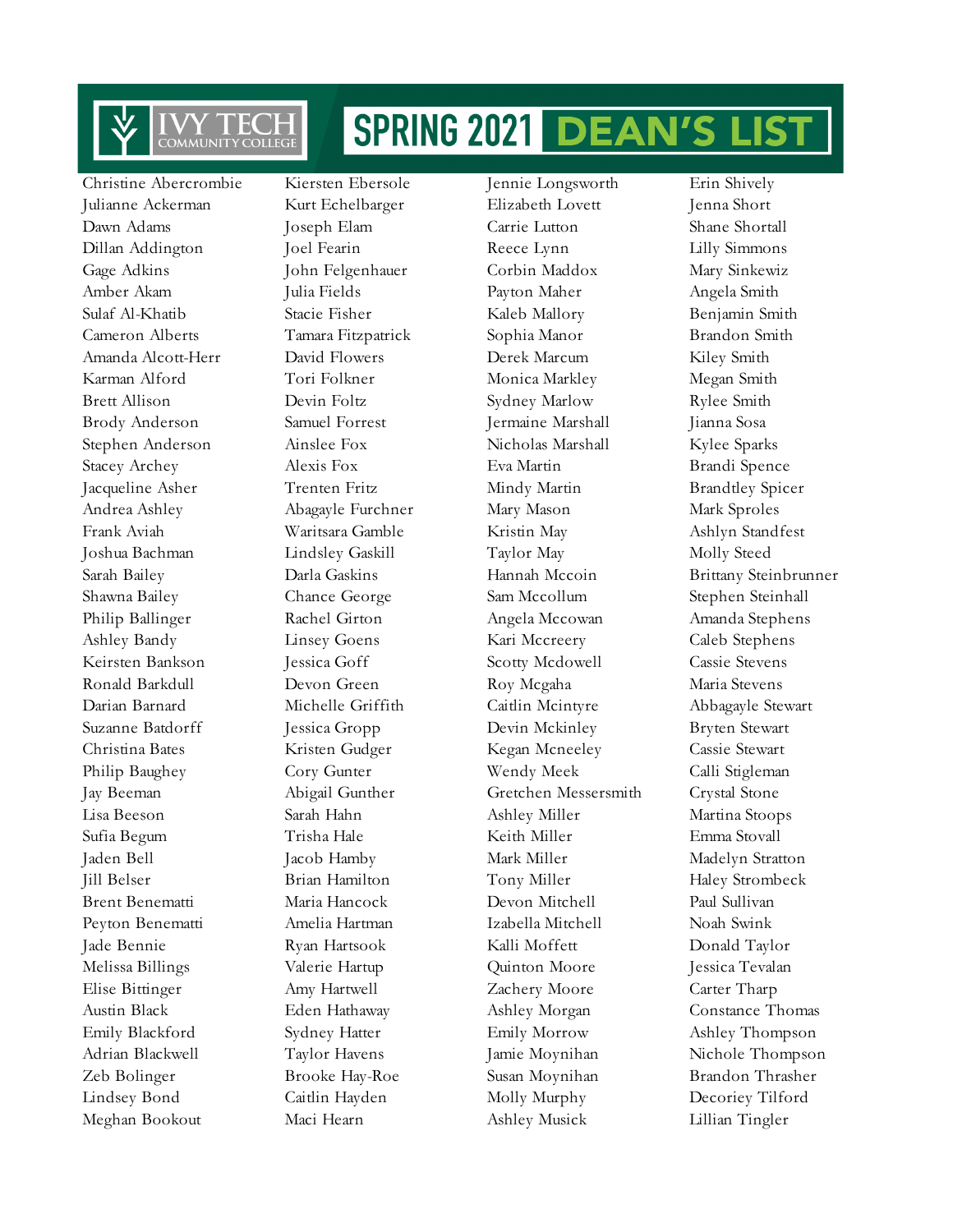

James Burgess William Hofer Danielle Perlich Breonna Vargas Samantha Bussear Sierra Holmes Katherine Perry Beverly Vaught Jiao Butcher Corey Holt Matt Perry Jessica Walden John Carr Erin Humphrey Cheyenne Pitts Nichole Walls Nicole Casler Megan Hutton Christopher Pitts Kinsey Ward Justin Cassidy Jordan Irelan Riley Porter Aaron Waters Trey Castillo Christina Irvin Celeste Prairie-Devoss John Waters

Taylor Bounin Gabrielle Helton Sarah Myers Mckenzie Todd Kimberly Davies Abigail Jordan Nohemi Romero Kaitlin Wisel

Peggy Bradbury Emily Henderson Lauren Nelson Andrea Tondu Kyler Bragg Samantha Hendrix Nhung Nguyen Charlie Tortorello Mary Brand Carlos Hernandez Nicholas Nguyen Kaitlyn Tracy Sidni Breese Colton Herriford Diana Nickol Lindsey Treadwell Kara Brenneman Crystal Hess Rebekah Noble April Trent Brian Brewer Jacob Hiatt Jessicca Northcutt Steven True Holly Briggs Devlin Hicks Sydney Nuckols James Truelove Kimberly Brogan Jacob Hicks Ansonia O'Neil Sky Turpin Kay Brokering John Hicks Jack Osborne Casey Tutterrow Katherine Broussard Kayla Hicks David Ostrowski Zoe Unger Storie Brown David Hildreth Kari Parker Erica Ussery Teresa Brown Nicole Hill Priyankkumar Patel Kennedy Van Dyke Megan Bryson Erica Himes Nyah Pearson Joshua Vance Allen Buck Kevin Hitchell Carlos Peralta Sarah Vance Hannah Butler Vanessa Paola House Whitney Perry Holly Walker Marguerita Campbell Claiborne Houser James Phillips Ryleigh Walker Landon Carpenter Ashley Howard Nicole Phillips Amanda Wallace Amanda Carr Levi Huddleson Marybeth Pierce Mackenzie Wallace Cierra Cecil Mikaelyn Irving Sean Printke Tamara Waters Katlyn Chalfant Louis Jackson Clayton Puetzer Macey Weitzel Zebediah Clark Katelynn James Kevin Purrone Mahaylah Wentz Coby Cline Youngmin Jang Cassidi Qualls Wendy Werner Maria Clough Carley Jefferson Annalynn Ramirez Katie Westfall Caitlyn Colglazier Elizabeth Jennings Hunter Randolph Kerra White Dylan Combs Boyce Johnson Diana Rangel Jim Whitenack Kaitlin Conaway Cassandra Johnson Matt Rasmussen Dalton Whitworth Chelsea Constant Chessa Johnson Dionne Ray Angela Wiggs Emma Cook Devon Johnson Allan Raymundo Elizabeth Wilcox Austin Cooper Jennifer Johnson Joni Rees Mitchell Wiley Grady Cox Kaitlyn Johnson Jacob Regala Holly Wilhite Steven Craig Kirk Johnston Miranda Remy Sara Wilkinson Andrew Cross Abby Jones Joseph Riester Winter Willauer Hannah Curtis Alexander Jones Valerie Rigney Seth Williams Scott Dance Danielle Jones Kristy Robbins Max Williamson Ashley Davidson Jayla Jones Chris Rogers Rodney Winkle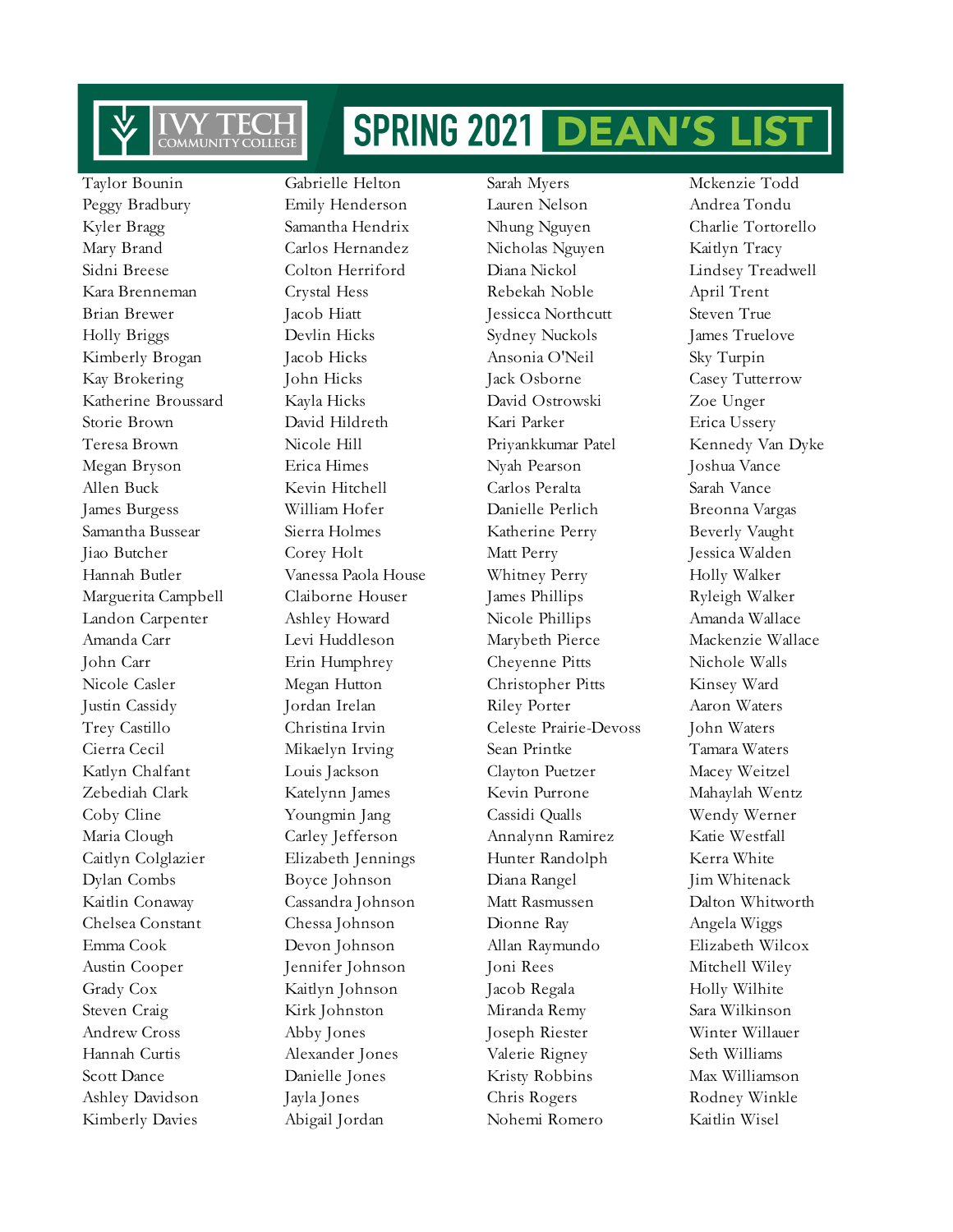

Dawn Davis Kiona Kellams Devin Root Ashleigh Woolums Erica Davis Holly Kerr Raean Rosenthall Brandon Wright Elisabeth Dehart Kaine Kinsey Eliot Rudie Daryn Wright Monte Detro Kelsie Kollars Karlee Rumfelt Dustin Wright Brittaney Dillon Allyson Lehman Dustin Sapp Carrie Young Hailey Dodson Carolyne Lehman Brianna Sayne Regina Young Jason Donati Linda Lewis Skylar Scharrer Rhea Zachary Lexah Dornick David Lines Christine Servan Alta Zimmerman Jessica Dudley Alexis Litton Christina Severino

SPRING 2021 DEAN'S LIST

David Dickerson Kyley Lees Katie Sanchez Ruby-Kathleen Wright

# **New Castle**

Jennifer Bergen Joah Fairchild Jessica Lee Derek Orr Brittney Bisel Madison Forsberg Donna Lee-Adams Sonja Piercy

Hannah Baker Kelsay Davidson Chelsi Jackson Jacob Newby Brittany Butterfield Andrew Froedge Lauren Lowe Samantha Poe Courtney Caudill Ashlee Grocox Cheyenne Mason Amanda Stamper Roxie Chambers Jordan Guffey Brett Matney Heather Tait Cheyanne Chilton Jody Hampton Lauren Mcdonald Tracy Weidner

# **Peru**

Dawn Gatliff Kurt Vader

# **Richmond**

Alexis Abernathy Paula Fogel-Ducksworth Allen Paul Martin Megan Saylor Danny Adams Rodney Foreman Madeline Martin Larry Schmidt Grant Adams Brooklyn Fox Tierney Mathews Andrew Schroeder Paige Allen Lauren Franke Jonice Mayberry Stephen Schubert Tyler Allen Josiah Free Nadia Mayberry Nathaniel See Amelia Amrhein Zachariah Fuller-Mccreery Breana Mcclanahan Ashley Shafer Torrey Amrhein Whitlee Garrison Shaun Mcdougle Lawrence Shaw Joshua Austin Takoyama Gibbs Erin Mcdugle Cassy Shives Dakota Babbs Helen Gleason Jeanette Mcfarland Matthew Sloan Jamie Baker Brandi Goad Rebecca Mcintosh Allie Smith Christopher Ball Diana Gonzales Jennifer Mcnabb Craig Smith Krystle Ballenger Dezirae Goodwin Kylie Mcpherson Katlynn Smith Noah Barnes Erika Gorton Brooklyn Mcqueen Penny Smoker

Travis Abercrombie Emily Fodrea Charles Marshall Alexis Sargent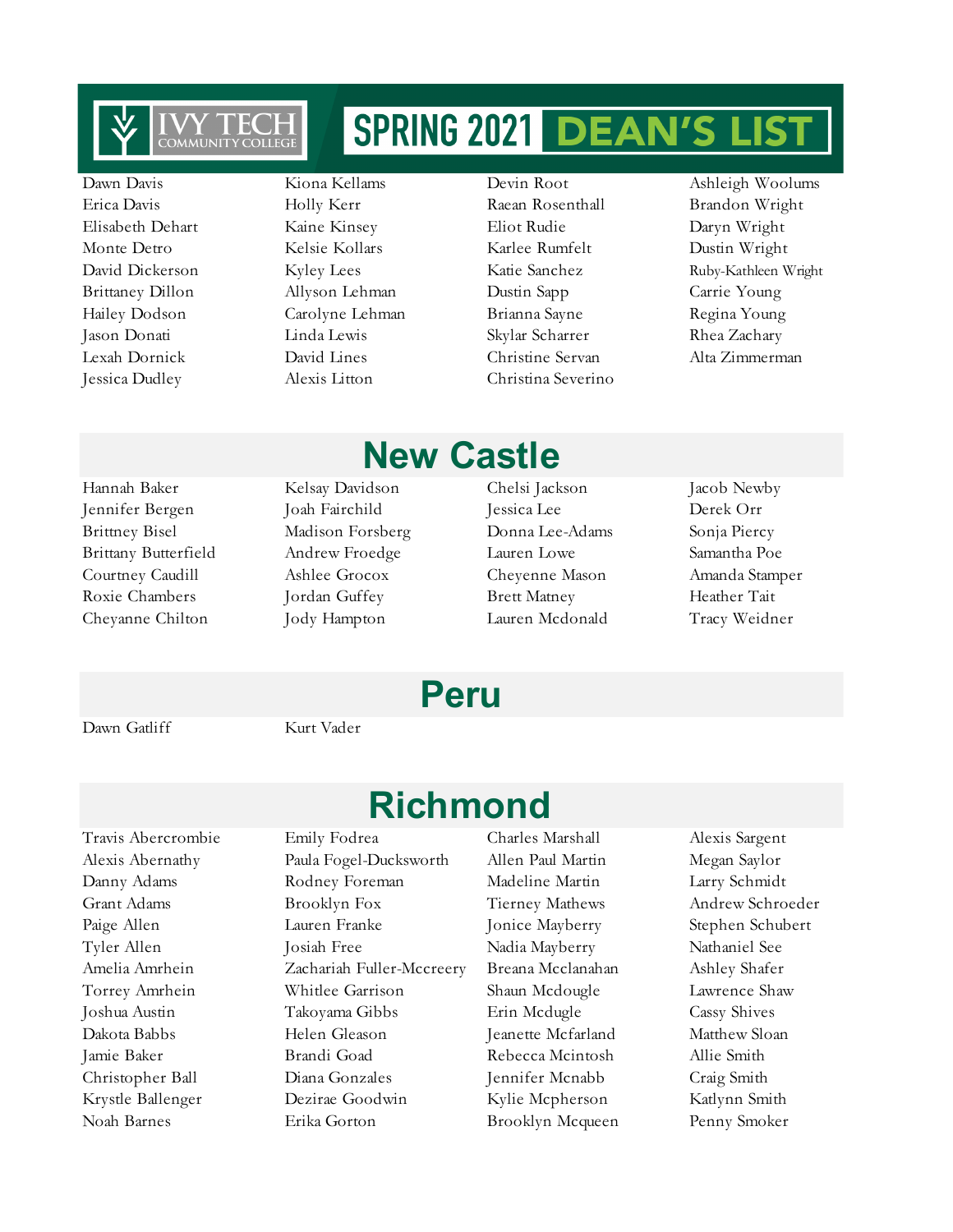

# SPRING 2021 DEAN'S LIST

Jeramy Beasley Katie Guenther Russell Mengedoht Jamie Sparks Chloe Beaty Desirea Gulde Rachel Metzger Jessica Sparks Crystal Bell Amanda Haager Aimee Meyer Robert Sparks Vanessa Bellar Adam Hackler Madalyn Mikesell Lloyd Spicer Alexis Bercaw Logan Hamilton Aaron Miller Michelle Spicher Caitlin Bills Kailey Harless Elizabeth Miller Carson Spitler Kendra Bills Glen Harpring Kamille Mills Chauncey Springer Crystal Black Catherine Harris Tyler Minier Namfon Srithong Kyle Blackford Kimberly Harrison Destini Mitchell Alexis Stanley Bailey Blades William Hatton Hocine Mockbel Garrett Steele Dustin Bolser Cody Havens Ashley Moore Marissa Steele William Booher Charles Haworth Tashina Moore Tara Stewart Brittany Bowden Essie Haworth Chelsie Mull Herman Steyn Brian Bradburn Erica Hebert Dillon Murphy Jacob Stinson Eric Brown Kimberly Herrmann Joshua Myers Michael Stone Maize Browning Kala Hibbard Sarah Myers Emma Strate Debra Burdette Janelle Hill Abigail Nicholson Ashley Taper Charles Burress Kirk Hoey Nicole Nikirk Erica Taylor Cadan Cain Joe Hoffman Kayla Noah Aaron Thomas Michelle Catron Haylee Huffman Lexi Nutty Joseph Tolton Cora Cheshire Jacob Isaacs Mary Oconnor Kasey Tyree Amy Clarkston Kayleigh Jenkins Yahaira Pantoja Jennifer Van Dyke Brianna Coddington Diana Jenkinson Olivia Parker Drew Vanwinkle Jaidlyn Coffman Derek Johnson Shyanna Pasay Gregory Wade Connor Coleman Heather Johnson Ridhi Patibandla Judith Waller Zachary Collins Derek Jones Krystal Patmore Nicholas Walsh Katie Coyle Dieudonne Kalisa Mindy Patrick Shelby Walters Sarah Coyle Bonnieva King Megan Payne Amber Walton Chance Creech Kimberly King John Pequignot Jacob Walton Ashley Crownover Erin Kovach Jordan Peters Brooklyn Webb Michelle Dafler Michael Krause Terry Pierson Ashley Wellere Brittany Davidson Sherri Kuhn Jasmine Plough Catherine Wetzel Janelle Davidson Annah Kuykendoll Courtney Pollard Tosha Wharton Brayden Davis Jessica Lahman Joshua Powell Zackary White Colton Davis Cherokee Lakes Justin Powell Kristin Williams Gracie Davis Cheltsi Lambert Tina Pulley Whitney Williams Samantha Delucio Aiza Lane Karen Querin Olivia Wilson Dustin Dice Gary Lawrence Mattea Quisenberry Martel Winburn Haley Dickson Andrew Lee Courtney Railsback Christina Winters

Lisa Bates Kelly Green Michaela Meece Derick Snodderly Taylor Burden Jazmine Hileman Hue Nguyen Michaela Sunderhaus Angellia Calico Peggy Holsapple Megan Nolte Brenden Thompson Mandy Carmichael Sara Horn Courtney Nunez Sundance Thompson Brittany Clark Molly Jackson Angela Owens Marie Solange Uwamariya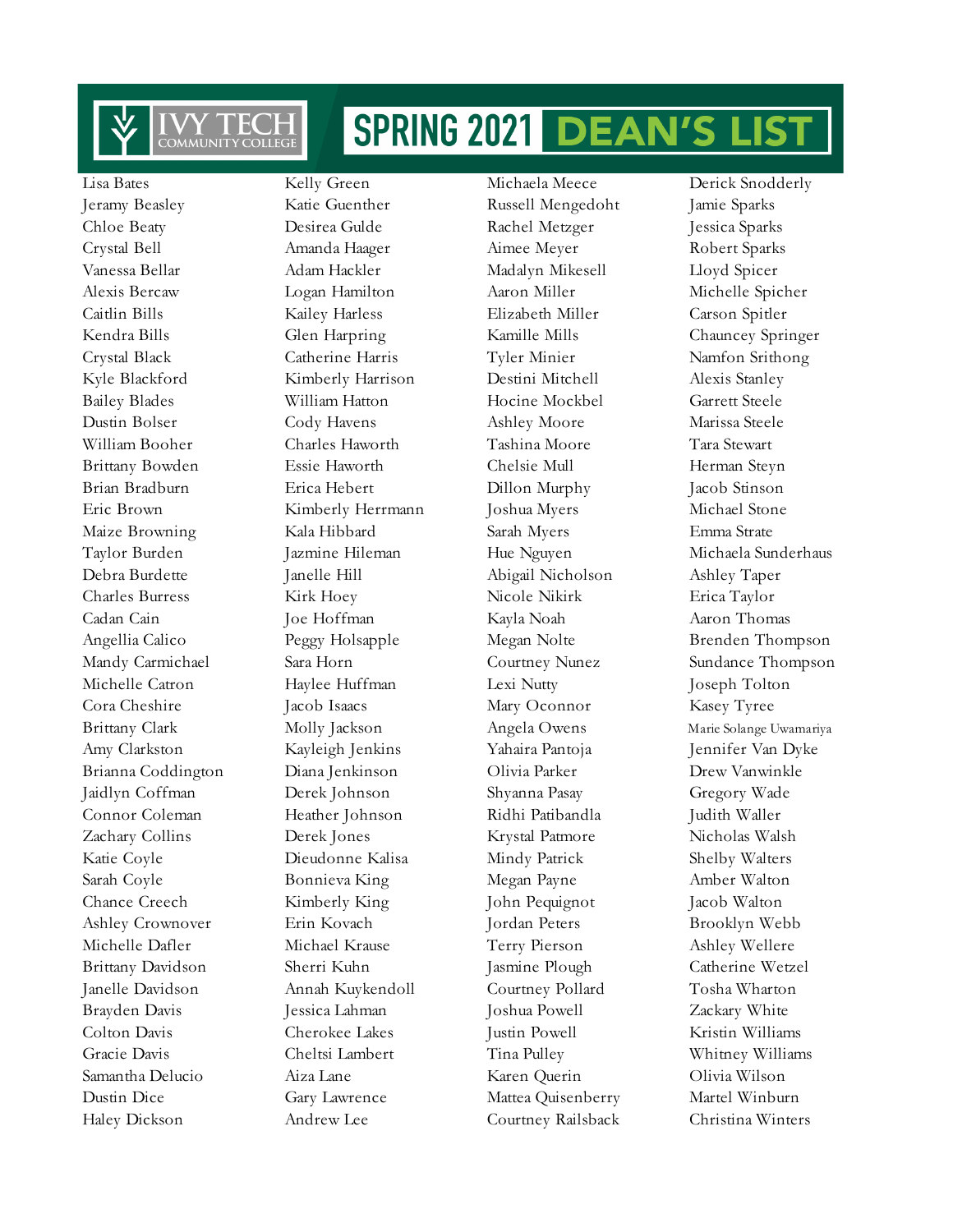

Destiny Driskill Jordan Lee Douglas Richardson Jeannine Winters Gwendolyn Durham Mitchel Legg Samantha Richmond Chase Wisner Danielle Ely Michael Lephew Nicole Ricker Michael Witters Victoria Emery Lindsey Limburg Edwin Roberts James Wolfe Craig English Amanda Lingg Hannah Rodgers Josh Woodward Dustiny English Sarah Logan Brittney Rohrer Dawn Woolley Damon Ewry Rogelio Lopez-Cruz Devon Ronan Stacy Wright Noah Federico Kimberley Lovins Suzanne Runkle Thomas Young Charles Ferguson Michael Lowe Danielle Russo Kathleen Yuellig Karen Ferrario Erin Loyd Kaleb Sabados Moises Zacatelco Sandra Fields Ciera Mackie Matthew Sams Jessica Ziglar Brad Fisher Michaela Marburger Peter Sangster

SPRING 2021 DEAN'S LIST

# **Sellersburg**

Makenna Baughman Corrina Gilbert Melissa Mcclure Sierra Simler

Miranda Abney Jaime Farabee Sarah Lilly Evan Ryan Daniella Adams Sakyia Farris Charles Lind Krista Ryan Blaine Adkins Sara Fetz Adrielle Lock Tabatha Sample Shawn Akemon Joshua Fields Ashley Loew Crystal Sanders Vanessa Alcantar Susannah Figueroa Jessica Longest Karen Saunders David Alexander Matthew Flispart Ann Lopez Brandon Saylor Jake Allard-Taylor Samantha Flores Anna Lopp Angela Schindler Oechsli Allen Benjamin Forbes Rachel Lorett Andrew Schmalfeldt Zachary Allen Kacey Ford Jessica Loy Monica Schmidt Timothy Allwine Devin Foreman Julie Lucas Jennifer Schrader Chastity Anderson Kylee Fox-Walag Cleneth Lumenario Stephanie Schroeder Griffin Anderson Alyssa Franklin Mark Mahan Ben Schutt Tasha Anderson Alexander Franklin-Collier Nasreldin Mahdi Chad Schweitzer Jessica Appel Kaitlyn Frazier Emily Malone Ashley Scott Bright Asante Allison French Carrie Mann Jessica Scott Adrienne Asher Daniel Friedrich Sophie Marker Savanna Selwitz April Ausmus Amanda Frye Miguel Marques-Chumaccuo Claudia Sewell Janice Bagby Emily Fulkerson Stacee Marshall Zackary Shaffer Tiara Baines Alyson Gallagher Amanda Martin Shaina Shaw William Baird Mary Garrett Kayla Martin Clint Shawler Charlotte Baker Brooklyn Garrison Michael Martin Garrett Sheely Kristine Baker Trena Gates Otis Mater Emily Sheffield Jessica Balmer Shelena Gaus Maria Matthews Amber Shelton Joseph Barnes Cassandra Gentry Aaron Mattingly Linnie Shelton Dwight Barnette Denise Gentry Kaitlyn Mattingly Renee Shelton Lesly Barnette Taulton Gentry Carla Maurer Kelcee Shepherd Bailey Basham Zane Gentry Kimberly May Hailey Shields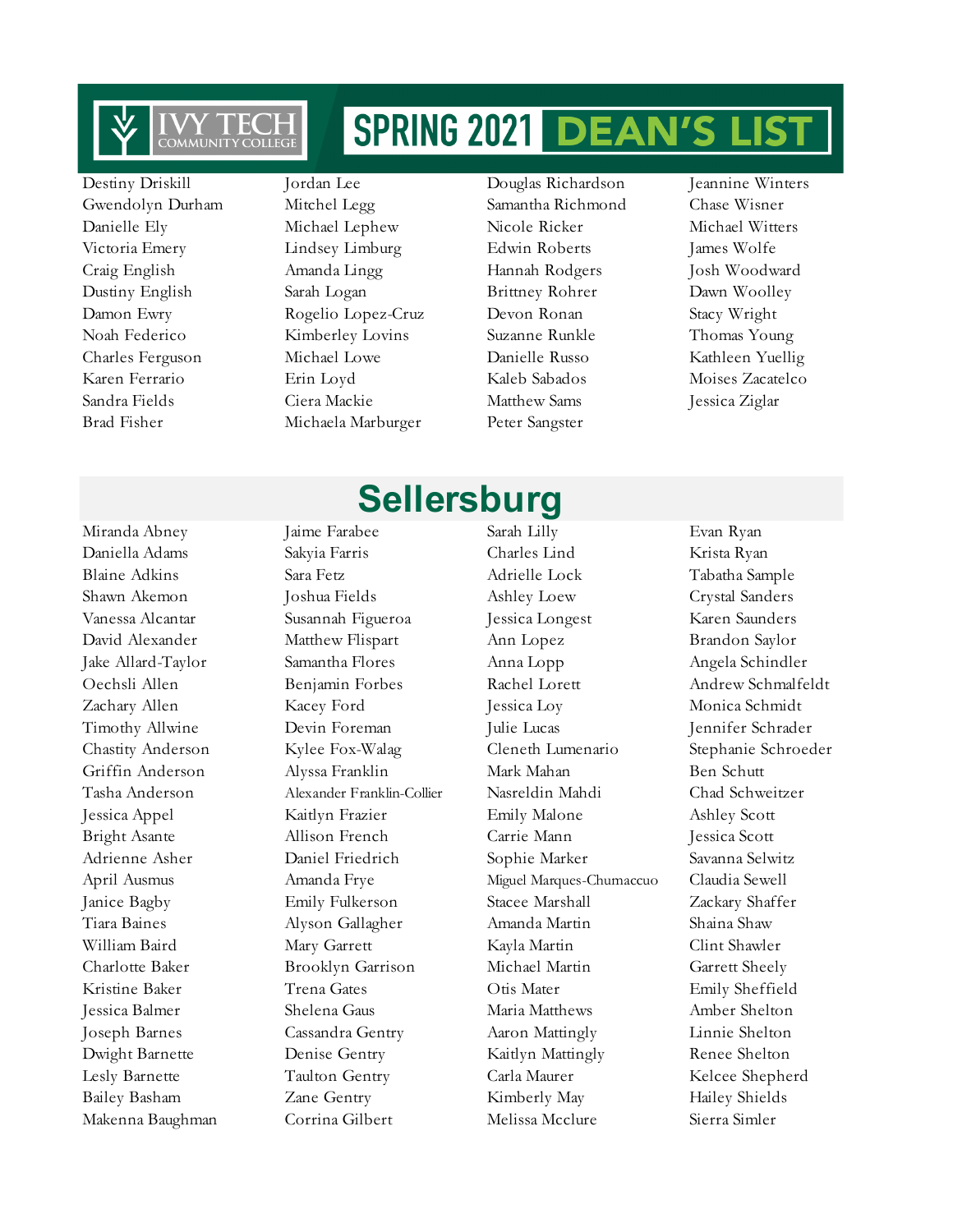

Eddy Baxter Blake Glaab Kaitlyn Mcconahay Francesca Simmons Joseph Behr Faith Glover Hannah Mckinley Jacob Sims Miranda Bernd Christopher Goldsmith Jordan Mcneely Joselyn Smeltzer Justin Bishop Tiffany Goleman Madelyn Mcrae Aaron Smith Todd Bishop Lucia Gonzalez Juan Medina Anthony Smith Joseph Bolan James Griffin Rylee Miller Marrisha Smith Jessica Brewer Charles Hall Kirsten Morton Kaleigh Stewart Larry Brewer Preston Hall Cynta Mudd Madison Stewart Jaylin Busick Jacey Harding Jordis Nasby Sondra Stricker Neil Chapman Vikki Hoke Lauren Norris Tracy Taylor

Jami Christopher Adam Holland Melissa Noseworthy Tijah Terry

Camille Bayer Amanda Glover Robert Mcintosh Shawneen Simmons Erica Bell Kyra Godinez Marissa Mckinney Keegan Sizemore Nina Belton Samantha Goins Alyssa Mcleland Jayden Skaggs Melissa Benebig Kimberly Golden Mackenzie Mcnames Arielle Skinner Matilyn Blackman Michael Goodman Letitia Mendez Carlie Smith Peggy Blankenburg Keaton Goss Rhiannon Meyer Danny Smith Makayla Blanton Amy Gregory Katelynn Miller David Smith Emil Boguszewski Laura Greishaw Kelly Miller Keith Smith Meagan Boone Alyse Grigg Ted Miller Lindley Sneed Megan Bostock Ronny Grimes Halley Mills Robert Snelling Madison Boulineau Alexis Guernsey Nicholas Mitchell Ceaira Sorrell Isaac Bowen Sveindis Guernsey Shelbie Mitchell Kelley Sosa Amber Bowman Christopher Gumm Matthew Monroe Tara South Isaac Bowman Gracie Hadley Elizabeth Moore Deborah Stemmle Sam Bozeman Amber Hager Savannah Moran Kaleb Stephens Emma Branham Kathrine Hale Taylor Morgan Samuel Stermer Lucas Brewer Shari Hall Deborah Mullins Jess Stiller Maria Brodfehrer Robert Hambaugh Stacey Mullins Paul Stiller Angie Brown Samantha Hambaugh Micah Muneoka Alana Stivers Christian Buchholz Erica Hampton Christel Murphy Emma Stone Lois Burgess Parker Handiboe Jayson Murphy James Stotridge William Burns Bayley Harbeson Brett Musch Jeffrey Stotridge Katelin Burton Mckenna Harbin Dayton Nale Markki Stotridge Hannah Bussey Tierney Harkness Jon Neace Emma Strotman Preslei Butt Holly Harris Michael Neace Ashton Stroud Spencer Byrd Kristi Harris Lacey Nelson Noah Stumler Melvin Cabrera Ortega Michael Haynes Paul Nelson Savannah Sturgeon Kole Caldwell Eric Hazelwood Shalana Nelson Zachary Sullivan Cassie Campbell Sarah Hendrick Sydney Newton Irish Sumner William Cantelli Christian Herald Anh Ngo Kiley Swain Whitney Carroll Mary Hicks Tuyetnhi Angel Nguyen Megan Swartz Adam Carter Wyatt Hoehn Emma Niemann Shayla Tate Hosanna Casanova Candice Hoffman Ulises Nieto Hernandez Presley Taylor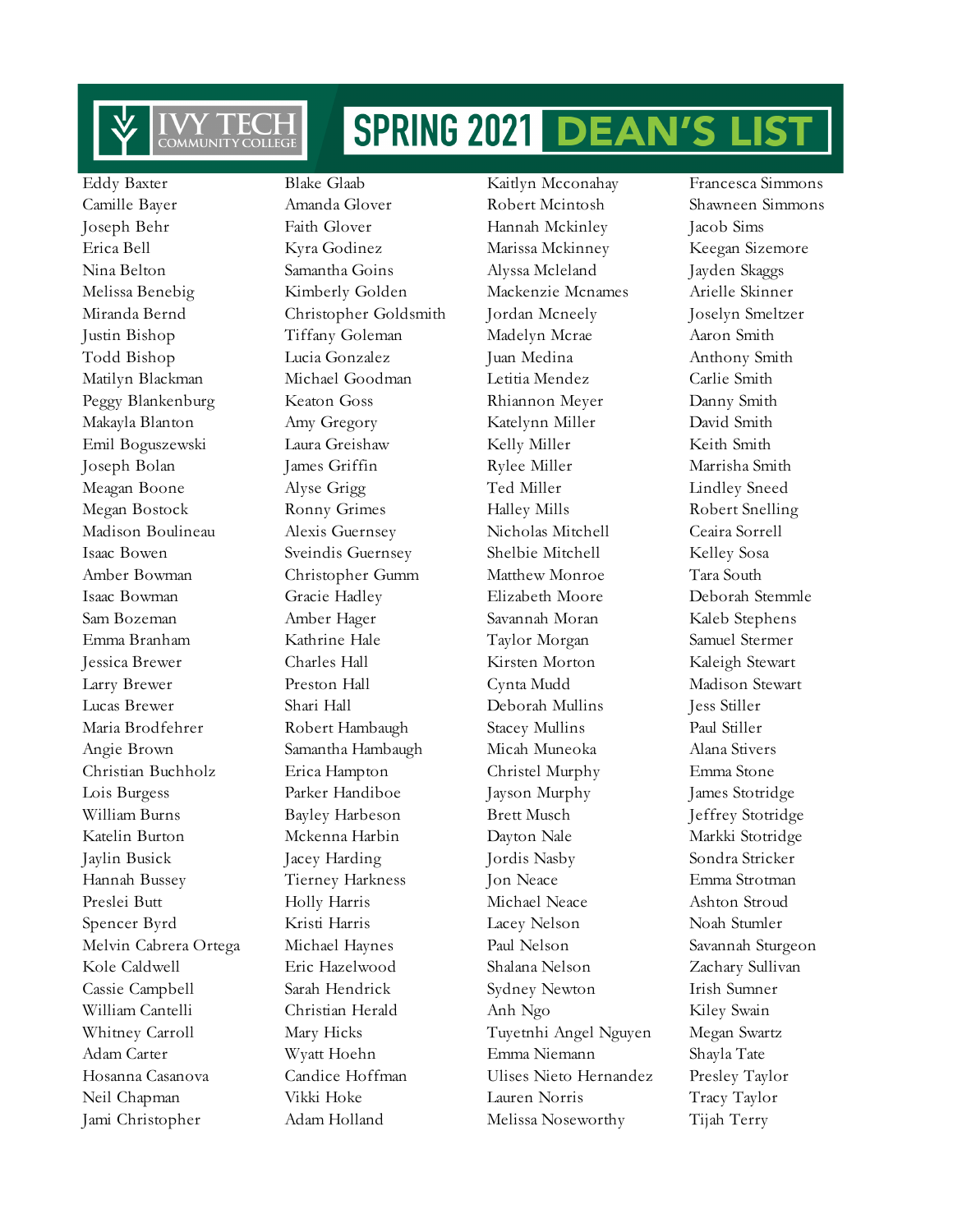

Keila Cleveland Jessica Holstein Elizabeth Olin Stephen Tharp Eric Duvall Rachael Klinstiver Rachel Rhodes Meg Wike

Grace Cobb Austin Hopkins Aung Oo Tiffany Thieneman Caitlin Coker Kori Horn Yajaira Osorio Jenna Thomas Courtney Cole Nicholas Horn Melissa Oyler Raymond Thomas Rachel Cole Erin Hubbart Elmer Padilla Alana Thompson Brit Coleman Lana Huber Matthew Pamplin Allison Thompson Christopher Collins Anna Huddleston Nicholas Parker Robin Thompson Christopher Collins Emily Huff Courtney Parks Kaeleigh Thulier Al Conley Destiny Hughes Savannah Patrick Sebastien Tides Daniel Contreras Kelsi Hunt Kate Patterson Aaron Tomita Shawna Coomer Victoria Hunter Abigail Peacock Kathline Torres Brent Coomes Courtney Huntington Susan Peggs Matthew Trader Brandi Corbett Brooklynn Hutchinson Anayeli Peralta Kylie Tran-Low Ashanti Cordell Serah Isabel Chasity Perry Ilse Trierweiler Alyssa Cosens Cathern Jackson-Finley Grant Petty Wade Trierweiler Jessica Coultas Aaliyah Jacobs Sarah Petty Braxton Troutman Lacie Cox Taylor James Kelsey Peyton Gabriel True Richard Coyle Jodi Jenkins Diana Pina Zavala Tyler Tscheulin Amanda Craig Jason Jent Maribeth Pirtle Katie Tuggle Houston Craig Meah Jessup Baylie Plank Kailee Tulacz Angel Cravens Ashley Johnson Trisha Rose Plata Abigail Turner Colton Crawford Brittany Johnson Toni Pohlman Carizma Underwood-Moore Mary Crosby Ciarra Johnson Lisa Ponton Stephanie Valdez Brian Davis Clarence Johnson Lisa Popeck Chloe Vanhorn Christopher Davis Eden Jones Monica Posada Toledo Rhonda Vanmeter Dustin Davis Tyler Jones Kara Potter Rachel Verkuilen Elisia Davis Alfredo Juarez Nicholas Probus Jadyn Vessels Victoria Davis Isis Kaelin Joseph Proctor Jill Walker Marilyn Davison Devin Kaiser Jonathan Provines Pamela Walker Michael Dearborn Jonathan Kallembach Robert Purdy Shane Wallen Jessica Deckard George Kamenetski Chelcie Ragsdale Meghan Webb Julie Decker Madison Kay Willow Rainey Cole Weeks Michael Denison Dustin Keith Samuel Rances Emilee Wellman Kelsey Devers Samuel Kelley Skyler Rankin Hailey Wendelgast Yolanda Diaz Kara Kelton Dustin Ratliff Mary Werner Jessica Dixon Danya Kemp Morgan Ray Mason Wernik Shelby Dobson Julie Kemp Katelyn Raymer Charlotte West Nathan Dotterweich Haley Kidd Karyn Reams Nicollette Wethington Seth Drew Jordan Kight Devin Reas Alexandria Whalin Cecile Dreyer Michael Killey Cheri Receveur Charity Whitcomb Ann Dryer Martina King Erika Reeves Ellen White Kelsey Duncan Bijou Kisula Megan Reid Danielle Whitehouse Jessie Durham Hailey Klink Threse Reutman Mekenzie Wiers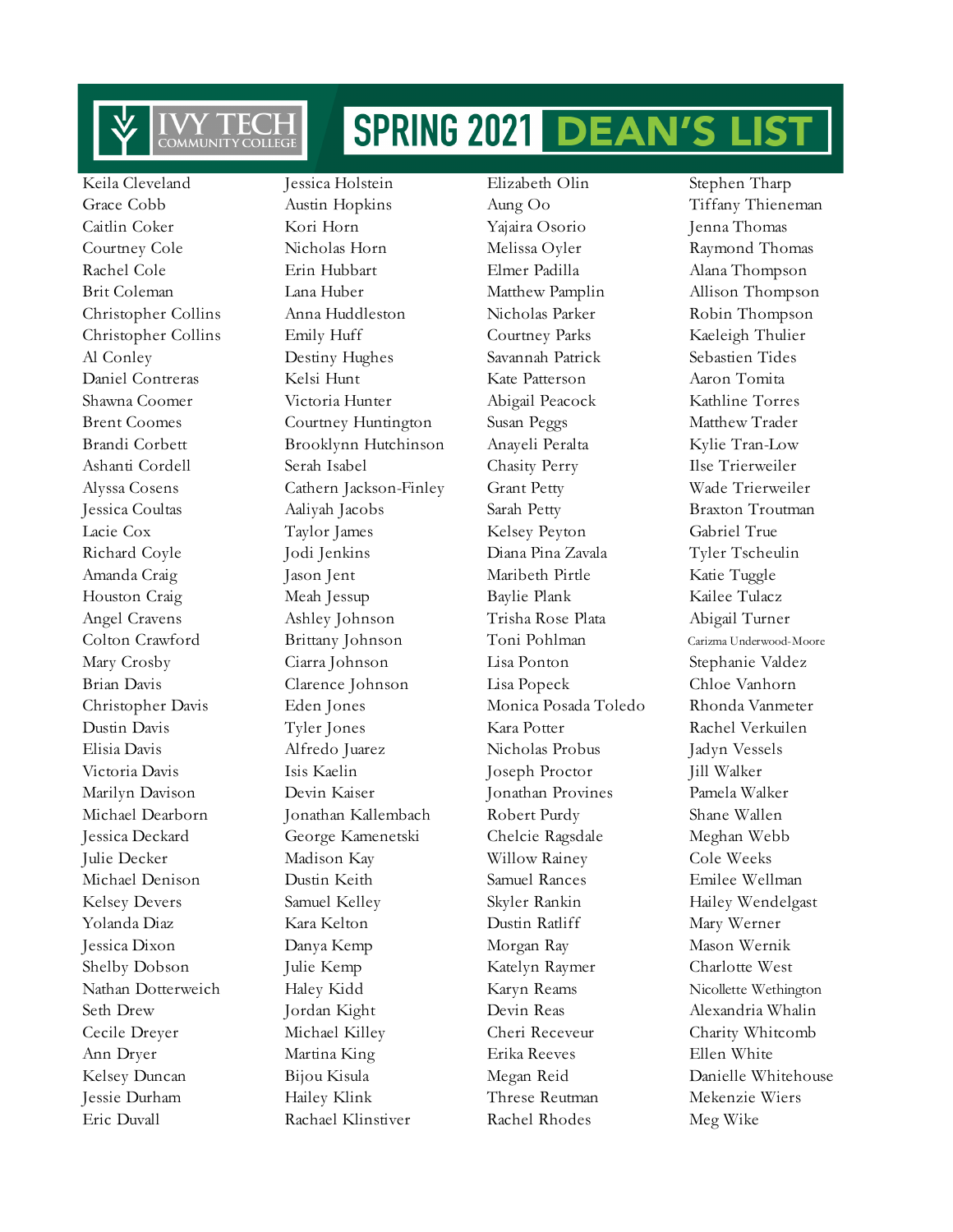

Lance Faith Danielle Licerio

Isaac Dyer Katie Koehler Kodi Righthouse Catherine Wilcox Audrey Easler Jacob Korff Charles Rigsby Amber Wilder Joni Edwards Alyssa Krankvich Adam Risner Blake Wilkerson Madison Eger Kelly Krausen Xavier Rivera Taylon Wilkinson Amanda Elliott Garrett Krouse Jeannine Roberts Anastasia Willes Brittney Elliott Monica Kruer Joseph Roberts Jessica Williams Eric Elliott Eric Kruse Sonya Roberts Breanna Wilson Hannah Elliott Synthia Kykhounkham Justice Robey Cassie Wilson Deanna Ellis Zachary Lambertus Elizabeth Roig-Martinez Taylor Wisniewski Kelsey Elmore Laiken Lancaster Jennifer Rojas Amber Woods Shelby Elswick Kayla Larson Bailey Roll Steven Woods Makayla Eskridge Scott Latham Chris Roll Ashley Wright Kaylee Estrada Nikki Leavell Roger Roth Emilea Wright Angel Evans James Lee Amber Rowe Stefanie Wright Ashley Faircloth Gage Lewis Jennie Rowe Ronele Yates Hillary Faith Tessa Lewis Patricia Rush Tammy Young

# **South Bend/Elkhart**

Flor Acevedo Katlyn Dolomon Lucy Kiruki Gabriel Poyser Michael Acevedo Abigail Doorn Dawson Klaer Jennifer Presler Becky Adams Johnathen Dowell Brock Kocielko Lisa Pryor Giovanni Aguilar Briana Downing Heather Koehl Desarea Pugh Jasmine Aguilar Kalista Drake Taylor Koselak Justice Pummill Laurie Aitkens Paula Drummond John Kramer Madyson Quick Zeinab Al-Najafi Gina Dunn Siria Kresser Dawn Quimby Victoria Alalade Madeline Durbin Laura Kroetz Hanna Quintana Samuel Alameda Kevin Durham Sky Kruger Armando Quintanilla Karla Alamilla John Dyczko Theresa Kubiak Sarah Ramirez Andre Alburitel Stephanie Efigenio Martinez Stephenie Kuhl Leslie Ramm Sarah Alfadhl Patricia Elliott Rachel Kulish Wendi Replogle Yousef Algaradi Sha'Lyia Ellis Allison Kunert Ian Richards Mai Alkahder Sydney Emmans Daniel Kurtz Neil Richardson Ameen Alkotob Alexis Ennis Aimee Lands Anthony Rincon Julie Alleshouse Amy Ernsperger Sarah Lane Stephanie Risner Afkar Alnuaimi Lindsey Erxleben Mark Lantz Thelma Robles Sanchez Marcie Alpers-Fett Alexis Eslinger Elizabeth Layman Keyna Rodgers Afrah Alsaaidi Maribel Espinoza Reyes Jonathan Leblanc Julie Rodriguez Jacqueline Alvarado Jennifer Estep Jarod Leckrone Sarah Rodriguez Daniel Alvarez Melissa Estrada Sarah Leeper Hope Rogers Alejandra Amador Corona Angela Eubanks Emma Lehman Catherine Rojas Nyricia Anderson Ashley Evans Devin Leiser Devin Rounds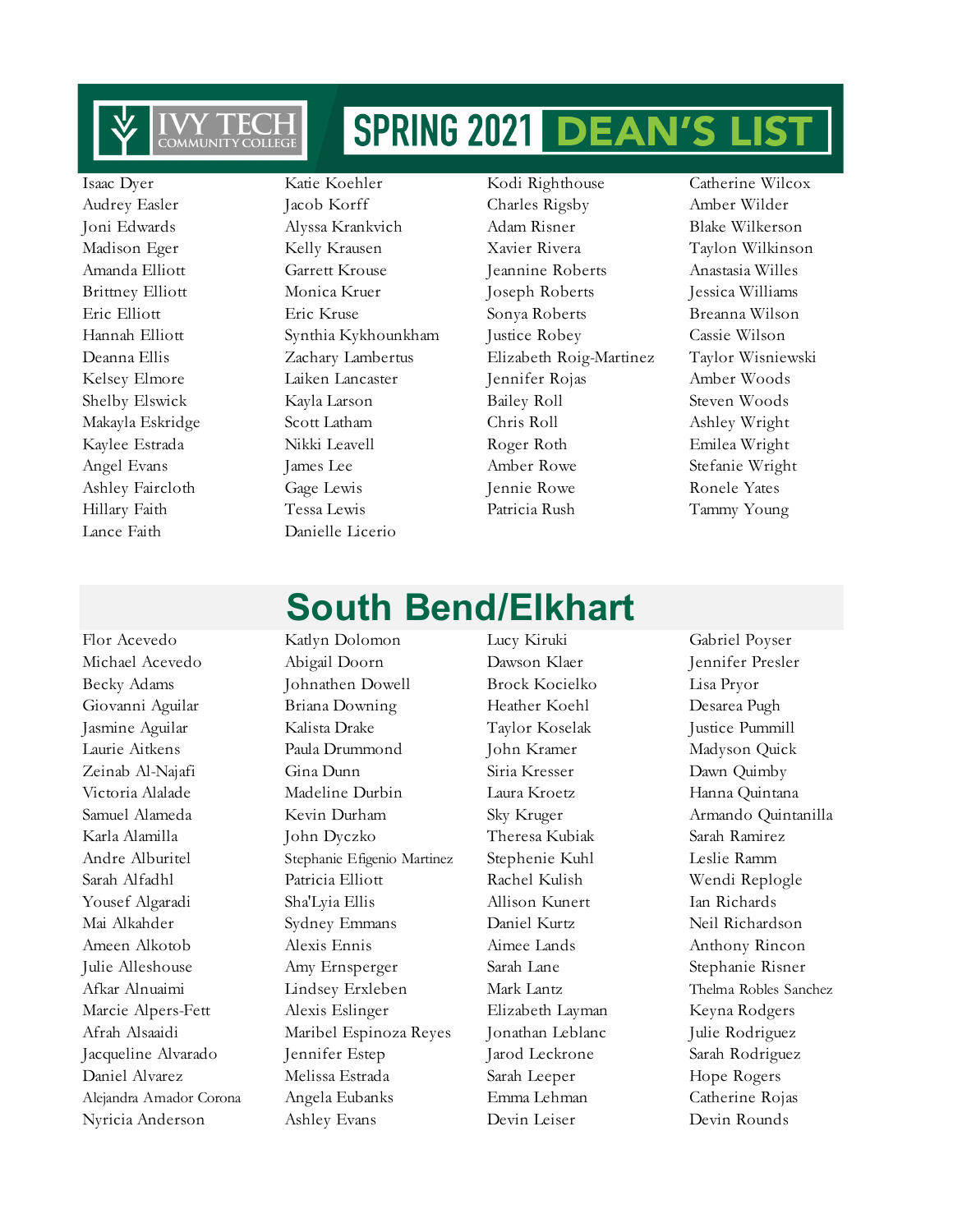

# Makayla Annis Chidi-Ebere Ezekiel Jamie Lemasters Maizie Roupp

# SPRING 2021 DEAN'S LIST

Jessica Arevalo Bedolla Sonia Fabian Drenda Lengacher Matthew Row Todd Armstrong Kena Feaman Craig Lenig Alfredo Rubio Angel Arousell Cassandra Feece Josephine Leon Garcia Audra Russell Sierra Arriaga Stephanie Ferro Lindsey Les Ashley Sajda Matthew Atherton Tressa Fidler Samantha Lesure Heather Salazar Taylor Axsom Rebecca Filley Angelica Lewis Adrian Sanchez James Bagarus Matthew Fisk Joey Lewis Anabel Sanchez Crystal Baldwin Drew Fletcher Andreana Liew-Spilger Paul Sanchez Joshua Balko Angela Flores Rodriguez Daniel Lindenlaub Abigail Sandifur Zoe Barker Joseph Formato Amanda Lindke Baylie Sangabriel Kelly Barrett **Interpretental Francisco Fraling** Dennis Listenberger Natalie Santiago Allison Bartalone Connie Franklin Markus Liubicevas Paola Sarmiento Kim Bassett Amanda Frantz Scott Longacre Brianne Sauers Lisa Bates Matthew Fraser Daniel Longoria Tamika Saunders Eben Batz Andrew Freehan Christina Lopez Rosas Lisa Schaefer Keana Baylis Amanda Freeze Lindsay Lowman Jacqueline Schaetzle Baylee Beatty Jaclyn Freyenberger Jose Loza Emily Schoen Chad Bell Nicole Frye Jennifer Lozano-Lopez Grace Schoolman Ileana Beltran Joseph Funk Svitlana Lozovskaya Jennifer Schrock Leah Bender Christa Gabrielson Christopher Lubelski Rachel Schrock Joshua Beneker Angeline Garcia Molly Luckenbach Brooke Scofield Margaret Bennett Carlos Garcia Jami Ludington Griffin Scott Matthew Bergman Mariela Garcia Amy Macias Jacqueline Seider Vallerie Bermea Michele Garcia Ana Maldonado Mark Selner Kandina Bernhard Andrea Garcilazo Roger Manga Hannah Sergio Wayne Berry Tia Gates Emily Maoga Nathanael Shafer Katlyn Biddinger Ashley Geist Cara Marietta Mariia Shapovalova Kimberly Birk Michael Germann Sierra Marine Chimmy Sharp Kourtney Bitting Brittany Gervais Emily Marks Jaime Shedd Kyla Blackburn Jonathan Gill Lori Martinez Holden Shelley William Blackburn Tim Gilley Marissa Martinez Michelle Shelly Riley Blanford Sheila Gingerich Nicole Martinez Krystal Shock Zachary Blankenship Parker Girard Anastasia May Meredith Siade Hailey Boal Jason Girten Dominic Mburu Susan Sikorski Haley Bodle Agnes Githiri John Mburu Chana Silver Sarrah Bonner Troy Glover Jessica Mccourt Nannette Simms Zachary Bontrager Brenda Goebel Gregory McDowell-Dresden Jacob Sipes Jasmine Boone Malinda Goins Lily Mcguire Melanie Sloman Jessica Bordeau Maramjit Gojra Anita Mcintyre April Slone Leighton Borkholder Maria Gonzalez Amy Mckinney Brittany Slough Monica Borsodi Samson Goodnow Joshua Mckinney Autumn Smith Olivia Borysiak Summer Gorske Abigail Mclinden Haley Smith Juan Botello Noah Gotha Joel Mclinden Mark Smithberger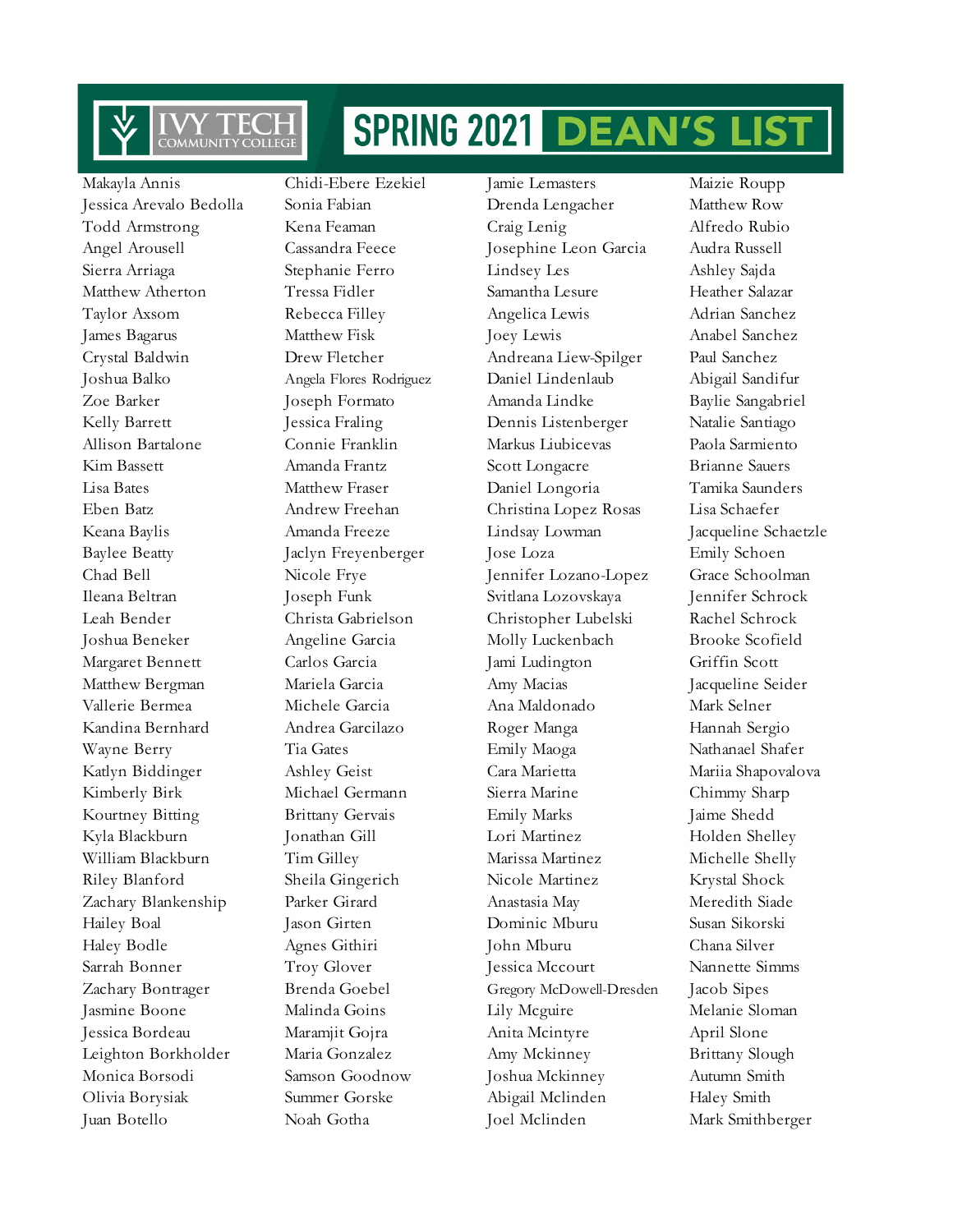

Ginger Bowling Abigail Graham Tristan Mcneal Samuel Smyth

Daniele Charriere Autumn Higbee John Newman Samuel Villalva Huerta

Alissa Boykins Nashallete Graham Jolyn Mcqueen Anastasia Solache David Bravo Larry Grant Scott Meek Natalie Solberg Tiffany Breden Savanna Greene Sarah Mendoza Shannon Solliday Rebecca Breining Dustin Greer Rachael Mercado Misty Somers Robert Brennan Brandon Griffin Lisa Merrick Cynthia Soto John Brewer Nicholas Griffin Paul Mertz Kristin Speed Amber Briesacker Tamara Griffin Kevin Metcalf Naomi Speicher Marquitta Britt Rachel Griffith Makenna Mikel Calie Speth Haley Broge Bailey Grise Fonda Miller Jacob Stafford Jennifer Brooks Deana Grounds Haley Miller Rachel Stanfield Josiah Brooks Austin Groves Hannah Miller Jacqueline Stasiak Antonio Brown Shelby Grunden Kenneth Miller Heather Stavedahl Keara Brown Daniel Guevara Kristin Miller Jennefer Stephens Krystal Brown Isaac Gunter Tatum Miller Taya Stewart Gabriella Browning Ryan Haas Ashley Milligan Magical Stickler Randi Buchanan Zakary Haas David Mills Molly Stoltzfus Jennifer Buckley Ashley Hajdaj Craig Minear Elizabeth Stout Brandi Budde Sydney Hale Jocelyn Minix Daniel Suarez Melean Broderick Budzinski Stephen Hall Olivia Minnes Travis Taber Olivia Bunn Inger Hamilton Carrie Minnick Aaron Taberski Shawna Burgess Theresa Hammond Max Mishler Adrienne Taylor Luke Burns Sarah Hanje Nicholas Missos Darius Taylor Andrew Busch Kerrin Hansen Payton Mock Erin Taylor Claude Butnaru Darriann Hanson Lucas Montano Kierstan Taylor James Buzas Heather Hapner Josephine Montoya Tyler Thibodeaux Anija Bynum Michele Harman Madison Moretti Ariel Thomas Vanessa Calderon Storm Harman Mekenna Mrozinski John Thompson Landon Caldwell Sujea Harris Russell Mueller Rikki Thompson Rachel Caldwell Teonna Harris Natalie Mullen Rebecca Tibbles Sarah Calvert Toby Harris Susan Murillo Castro Loredana Tirri Spano Angelica Calzada Zachary Harris Dennis Muriuki Hannah Toole Jacob Camacho Kassandra Hattery Andrew Murray Christian Torres Christopher Campbell Ashley Hayes Jill Myers Jennifer Towne Giselle Campos Julie Heater Muranda Myers Mariam Traore Taylor Carl Karolyn Heighway April Nadolny Casey Triolo Cristina Carmona Heather Hensley Racheal Nansikombi Nhanh Try Alexis Carnegie Adam Herendeen Eric Napper William Tullos Omar Castro Madison Hernandez Armelle Shelsa Ndemanou I Dongmo Nziga Uwera Mercedes Cazares Maximiliano Hernandez Victoria Ndovie Zachary Van Nevel Anahi Ceballos Jorge Hernandez-Walton Amanda Neal Catherine Vance Mechelle Celie William Herring Kathleen Nemec Jessica Vardaman Joel Chadburn Clacy Heston Priscilla Nerio Sabrina Veich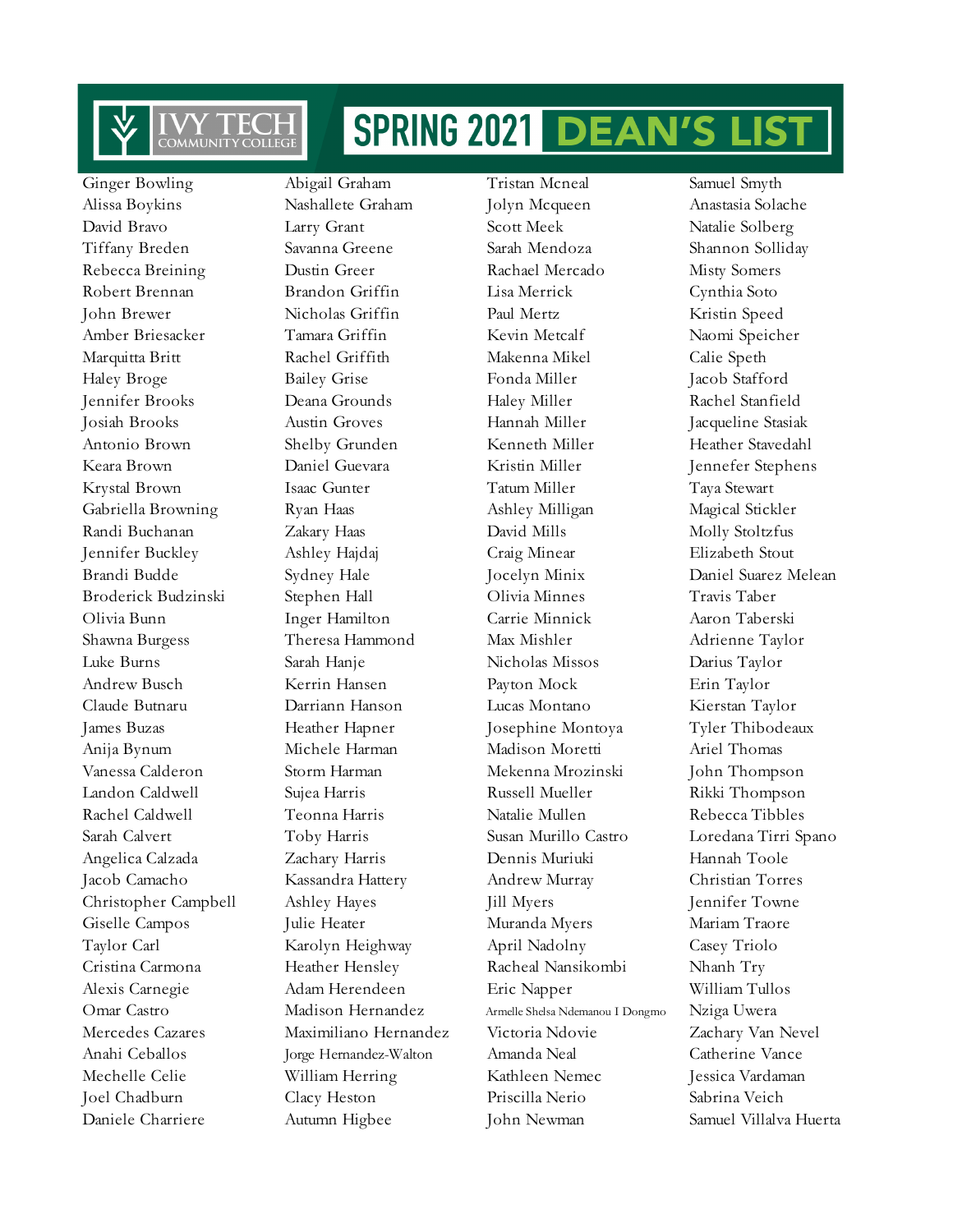

## Linda Chiddister Barry Lee Hill Lucy Ngugi Kristi Vogler Laura Chiquito Reyes Taylor Hill Ngoc Nguyen Mark Voors Nicholas Christensen Elizabeth Hoffer Tasha Nicks Cameron Wade Aaron Chupp Savannah Holdcroft Garret Nisley Nicole Walker Austin Chupp Joseph Hollenbach Jessica Noffsinger Heather Wallace Michael Chupp Madeline Hoover Paul Norem Cole Walters Courtney Ciupinski Brittany Huffman Aileen Norton Ashlee Wardlow Willard Clark Myrian Huicochea Serena Novick Larry Warren Shaun Clarke Kalin Hunsaker Eder Nunez Ashley Wasson Lauren Cleaves Sarah Hunter Connyr Nusbaum Adam Weaver Andrew Clemons Hayllie Hurtekant Alexander Oatman Nadezhda Weaver Chris Cobb Haneen Hussein Daniella Ocampo Tracy Weaver Garrett Colalillo Sabrina Ibarra Kaleena Odonnell Jessica Weisser Jacob Conn Oluwabukola Idowu Brian Oke Miranda Welch Terence Conroy Samuel Ishimwe Amy Olmstead Brandon Westphal Julio Contreras Citlali Jacobo Dinah Omondi Todd Wetter Robert Cooper Cole Jacobson Ashley Ornatowski Monica Wheeler Britney Copp Karissa Jaeckel Ana Otero-Torres Brendan White Mariana Cornejo Kayla Jaeckel Amber Overkamp Karey White Brandy Cornelius Shannon Jarad Katharine Owsianowski Lynsey White Ryan Correll Caitlyn Jarvis Maria Pacheco Matthew Whitlock Byron Craft Tanasia Jefferies Danielle Parker Monique Whitney Natasha Craft Justin Jenkins Hannah Parker Marcus Wicker James Cross Ashley Johar Amy Parks Maureen Wiegand Emily Crowell Ashley Johnson Travis Parrish Evan Wigley Ashley Cuacuamoxtla Ian Johnson Mansi Patel Jonelle Williams Noemi Cuenca Brittany Johnston Cheyenne Pelis Michael Williams Sri Cutajar Juleika Jones Shih Ming Peng Julie Wilson Skylor Daisy Cole Jordan Ana Perez Jacob Wirt Austin Dale Stanley Joseph Michelle Perez Aguirre Darlene Wirth April Davis Matakala Kaluwe Brenna Perry Angelica Wise Ben Davis Khamron Kannapel Vicki Phillips Tracy Wojtas-Marsh Samantha Davis Hannah Kantz Sunnshyne Pierce Dyami Awon Worthy Samantha De La Mota Anna Kasuboski Amanda Pietsch Noah Wright Ashley Dean Alexander Kasznia Allison Pinter Yi Yang Jennifer Debartolo Adam Keller Avery Plank Alyson Yoder Teresa Deboe David Kelly Isaac Plata Amber Yoder Shelley Deisinger Tamika Kelly Victoria Plencner Brittany York Sydney Demeyer Richard Kelsheimer Joseph Plummer Charles Yost Ashley Dempster Dean Kilmer Torianna Plump Felicia Young Jessica Diaz Bryant King Erica Poley Sara Young Alexis Dibkey Sandra King Nancy Ponce Saite Zhang Savannah Diezel Nicole Kinkaide Daniel Potashov Elizabeth Zimmer

SPRING 2021 DEAN'S LIST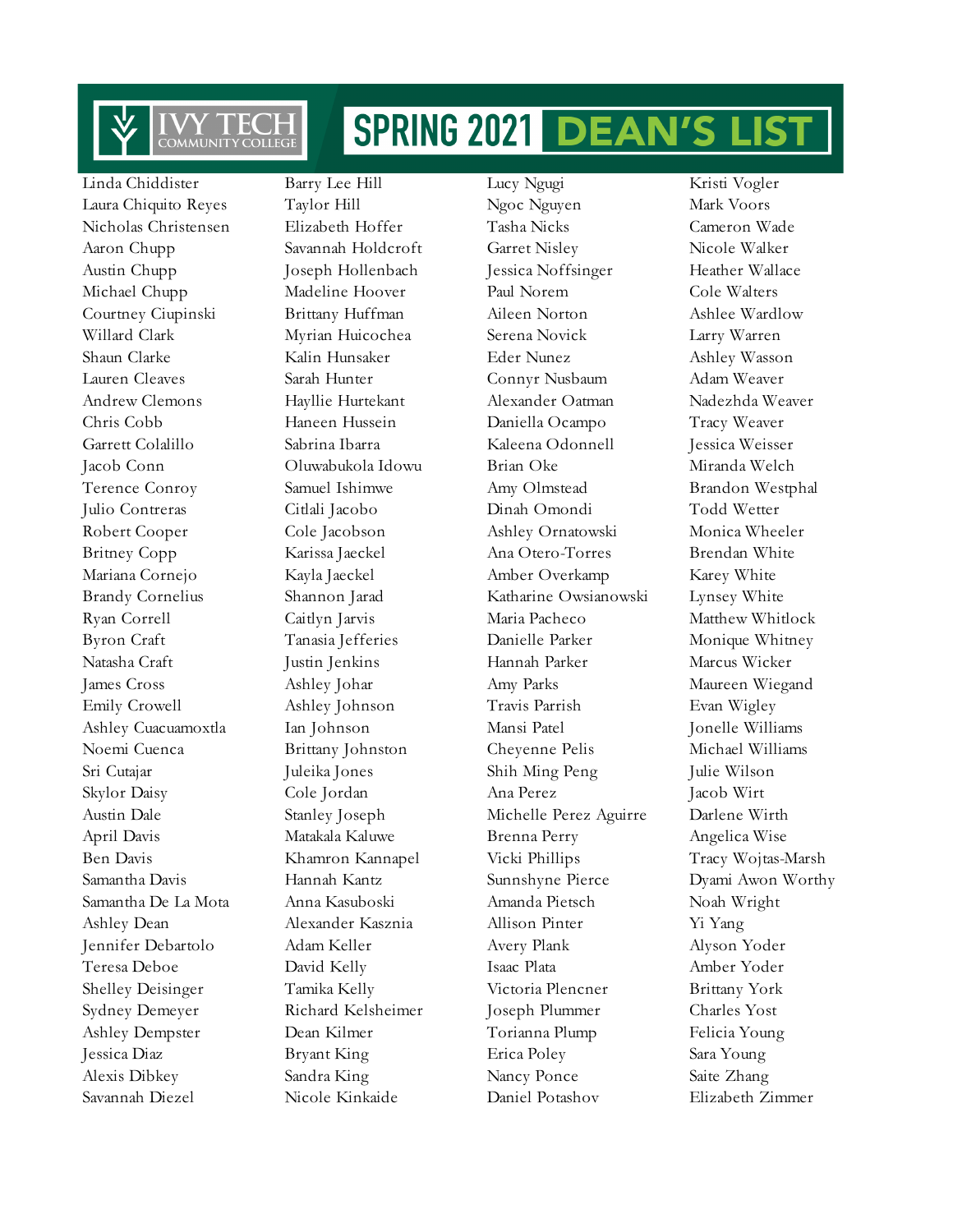

Jody Howard

# SPRING 2021 DEAN'S LIST

# **Tell City**

Patrick Burch Johnnie Keener Derick Saint Derrick Stiles Kaitlynn Green Daniel Robinson Tommy Sebastian Lester Thimling

# **Terre Haute**

Kyle Alford Asjah Fedrick Marceline Land Chasity Sanders Sarah Ali Samuel Feuquay Tori Lane Logan Sanders Lynsey Allee Lillian Fields Christina Laney Lucas Sanders Mark Allen Eric Finup Jerad Lawson Michayla Sanders Nathan Allen John Fischer Alyssa Lego Philisha Sanders Christina Anderson Cotton Fisher Arial Lehman Gurwinder Sangha Rebekah Anderson Jessica Floyd Chenille Lehman Hunter Sarrels Gracie Andrew Samantha Floyd Dillon Leininger Alia Sarris Jordan Anthrop Michael Foglesong Briana Lester Elaine Schultz Hunter Ashton Jaime Followell Hannah Lewis Brandon Scott Amanda Atterson Michael Fontaine Jolene Lister Lyndsay Scott Lauren Aue Alison Francis Annalise Littleton Russell Scott Christopher Austin Justin Frank Kelsey Livvix Logan Searing Sarah Avenatti Elizabeth Franklin Adrienne Llewellyn Breanna Shake Ethan Awbrey Erin Freeman David Long Jennifer Shepard Jasmine Baldwin Kara Frye Noelanie Loomis Abigail Shepherd Michael Ball Christopher Gadberry Matthew Lopez Joanna Sherman Joseph Ballard Karlie Gahimer Chelsea Lucas Alek Shidler Michelle Barnaby Hanna Galbreath-Kaminski Johanna Lumbu Shalynne Sholar Justin Barnard Zoe Gallagher Tim Lunsford Gracie Shook Joshua Barnhart Joseph Gallo Jennifer Lusby Amy Shuler-Dowell Anneth Barongo Aaron Gant Kaci Mack Blaise Shuman Christine Barton Yazmine Gardner Mary Mahurin Wendy Silverstein Jared Basch Jade Gaskins Preston Mallett Alexzandrea Sladek Jeremy Batchelor Lisa Gatewood Lynnea Maloney Jacob Slankard Brian Baumgartner Julia Gatto Denise Mandabach Robert Smiley Kyle Bays Abrahaley Gebreslassie Adam Marrs Haley Smith Bailey Beggs Megan Gibson Tyler Marrs Jakaylee Smith Colton Bell Rachel Gilbert Ross Mason Katelynn Smith Ryan Bennett Thea Gilbert Abby Mathis Mikayla Smith Shailyn Bennett Dawn Gillie Angela May Carrie Smithson Camron Bice Mandy Girdler Matthew Mcadow Melissa Snead Dale Bicknell Lindsay Glover Kara Mccameron Shelli Snyder

Kelly Alford Keirstin Fann Timothy Kuehn Ashley Sanders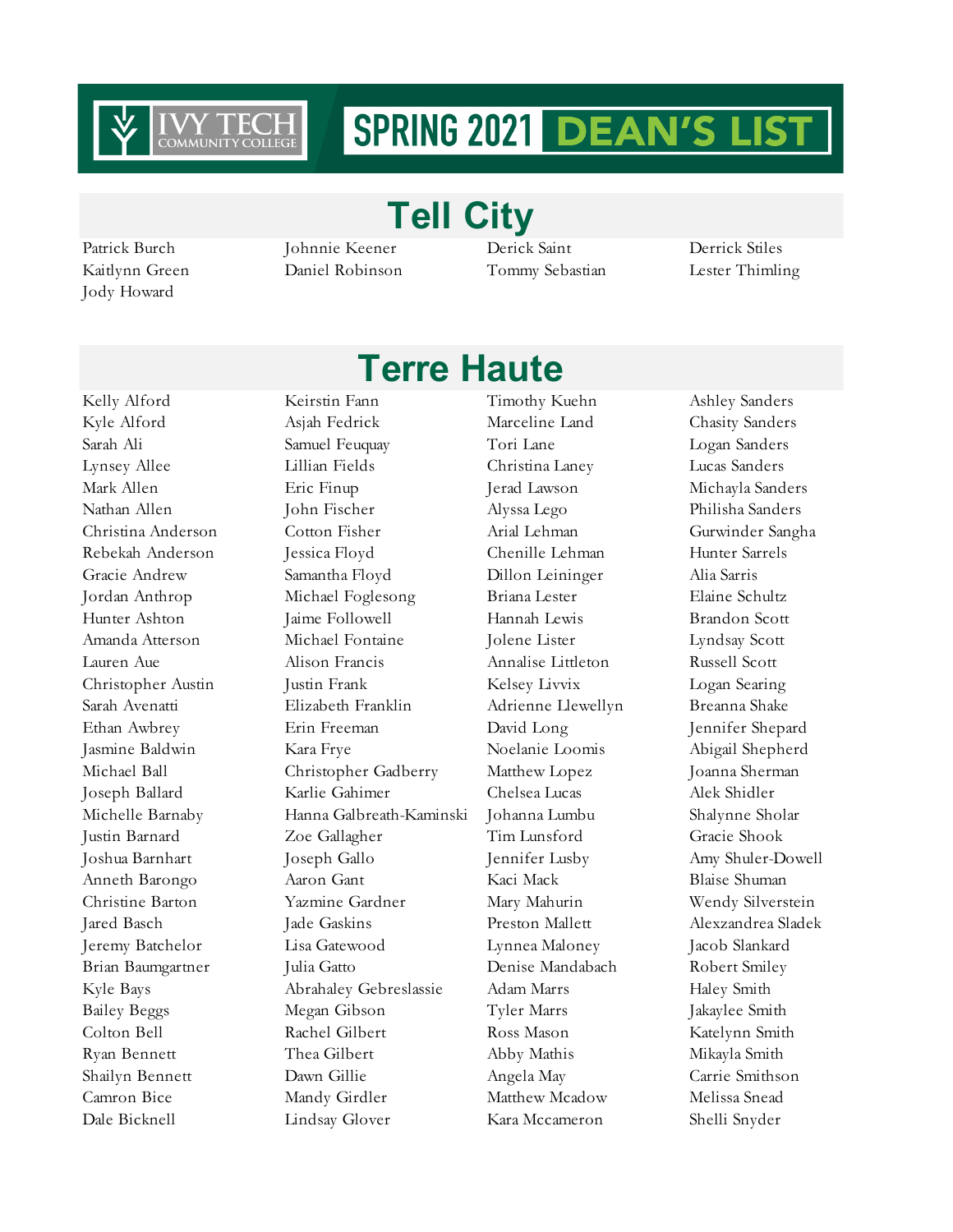

Eliza Blower Ross Good Madeline Mccoy James Sorlie Kirsten Board Jacklyn Gosnell Emily Mccubbins Shyanne Spangler Lacey Bond Herman Gray Morgan Mccumber Bonnie Sparks Teasia Bonner Jayson Grayless Jessica Mcdaniel Hayley Spaulding Nicole Bonomo Trisha Greenwell Stephanie Mcdaniel Cierra Spears Levi Bowers Kaitlyn Griffie Clayton Mcgill Mark Spears Mitchell Bowles Janelle Griffin Kathryn Mcgill Lane Speer Kristina Bradbury Collins Grigsby Christina Mcgovern Madison Speier Jonathan Bradford Erika Grimes Emma Mcintyre Nicholas Spencer Olyvia Bradford James Grimsley Christina Mckee Madeline Spitler Morgan Branaman Kristina Gruner Codey Mcmanus Levi Sprouls Judenia Eleanor Brand Kayla Haase Aubyn Medsker Samantha Squires Kirsten Branson Matthew Hadley Yonatan Mekonen Kenda Stansil Michael Branson Evan Hakman Hannah Michael Macaulen Starns Angela Brocksmith Jessica Hakman Adam Miller Erica Stearley Alexis Brown Casey Halter Brandon Miller Caneesha Steele Jennifer Brown Marina Hamke Catherine Miller Ian Steiner Jeremy Brown Dylan Harbaugh Jenna Miller April Stevens Ronald Brown Maebry Harden Mary Montgomery Spencer Steward Melissa Brush Erin Hardesty Elizabeth Moody Ashton Stewart Nicole Buff Cainan Harper Alexis Moore Brinley Stone Hannah Bullard Ashley Harris Avery Moore Parker Strohm Rebecca Burris Kaitlin Harris Cody Moore Kaeden Strosnider Aliceia Butler Carly Harrison Tayler Moore Anthony Suggs Anthony Butler Christopher Hart Caitlin Moppins Logan Svoboda Ryan Buttrey Abdulla Hashi Emily Mountford Elizabeth Swalls Christian Byrd Ashley Hasler Stephanie Mumma Grayson Swalls Ashley Campbell Tyler Hastings Faith Musgrave Christen Swan Jodi Campbell Morgan Hauk Cody Myles Martha Swan Mary Carlton Sydney Hayes Nickole Napier Ernest Swearingen Chelsea Carnine Albert Head Sarah Nation Christian Swinford Teresa Carson Braylie Head Sierra Neff Sarah Switzer Heather Carter Kayla Heath Jenna Neufeglise Mariah Szekely Rikki Carter Christine Hedden Kathy Newman Danyeil Tabor Olga Castillo Lindsay Hedges Brandy Nicholas Jake Tapper Anna Cerminara Jacklynn Helmick Deanna Nicholas Tyler Terrell Hannah Chandler Robert Helms Shadrak Nichols Marisa Thomas Amanda Channell Meghan Hemond Amber Nicoson Tammra Thomas Zachary Chastain Peyton Henderson Rachel Nicoson Mallory Thurston Isabelle Chilton Hailey Henke Zachary Niehoff Bayley Tichenor Taylor Christy Thomas Henkel Abby Noblitt Justin Tidd Austin Church Paige Hennis Madison Norman Jacqulyn Tincher

Rebecca Bishop Patrick Gofourth Kolton Mccombs Andrea Sons James Clark Jennifer Herman Ethan Norris Chad Tipton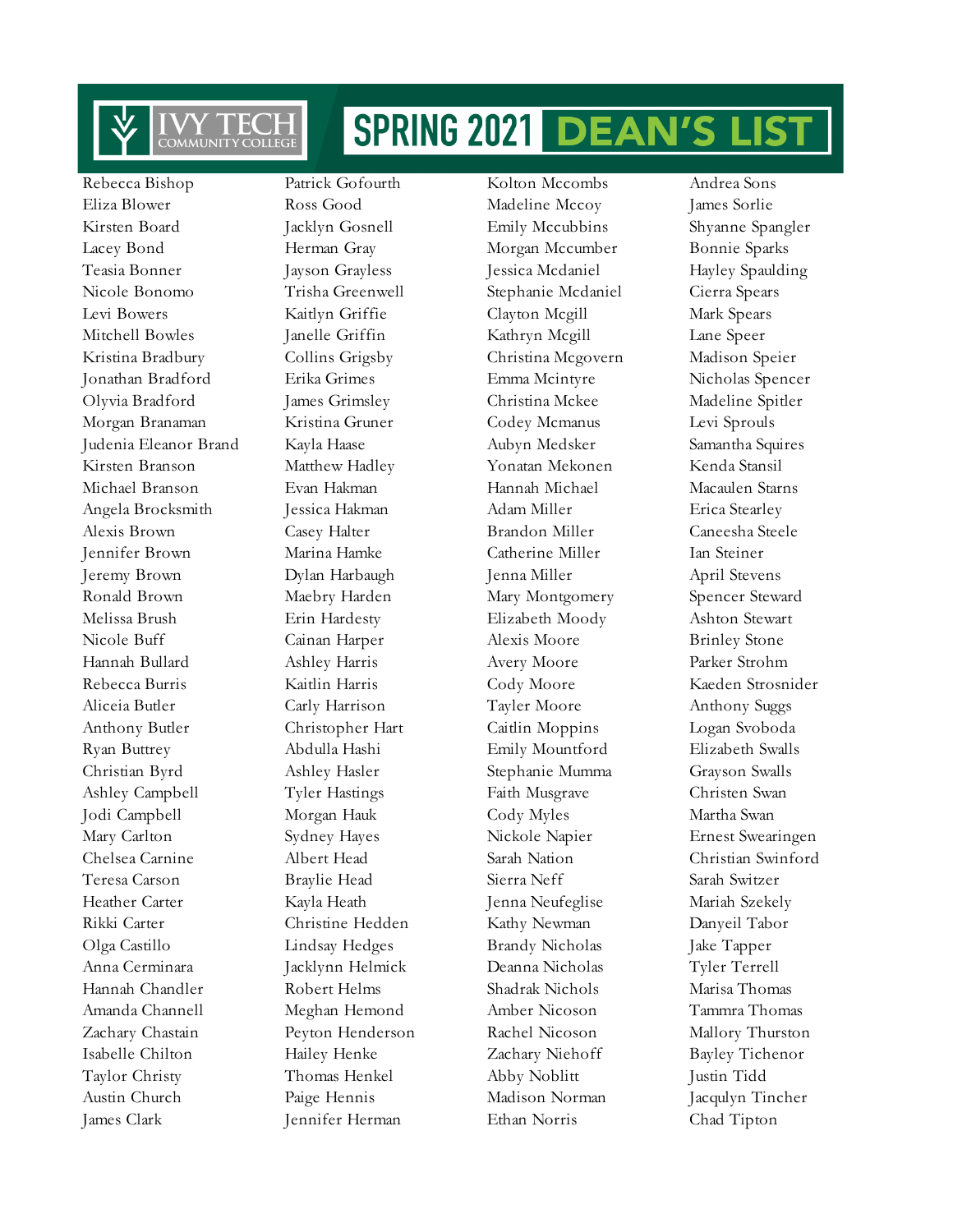

# SPRING 2021 DEAN'S LIST

Jeremy Clark Triston Herrick Hanna Norton Natasha Tipton Korinna Clay Jamie Hickey Adriana O'Neal Denise Titzer Chase Cline Hunter Hicks Katie O'Rourke Hannah Tolbert Joshua Clinkenbeard Jamie Higgins Kayleigh Oberheim Ashley Toney Hannah Close Mckenna Hill Eunice Obuya Lauren Tooker Timothy Cockrell Michaela Hill Sarah Ofsansky Tyler Trainor Miles Coffin Skyler Hill Esohe Oghagbon Clenton Trausch Christopher Cole Zoe Hillyer Ariana Opuszenski Olivia Trausch Dale Colter Rachel Hively Adam Orsburn Olivia Trine Logan Comstock Andrew Hix Aliyah Orten Heather Tuggle Madison Conklin Olivia Hoagland Janet Otte Dustin Turner Jennifer Cottom Logan Hoar Kristin Paauwe Katie Turner Kelsie Crampton Abigail Hoggatt John Pachmayr Randal Underwood Christina Crider Cole Hollingsworth Amber Pardue Christina Valentine Corbin Crosby Rylee Hollingsworth Noah Parr Abigail Vangilder Brianna Crum Chelsea Hoopingarner Tiffany Peacock Destinee Vaughn Hunter Culver Julia Hoopingarner Shawn Pendergraf Jena Vicente Zoe Cunningham Ashlee Horton Kalen Pennington Katelyn Vincent Amy Curtis Cory Horutz Ashley Penrod Chyanne Waldon Johnson Dang Eli Hostetler Rachel Perkins Dylan Walker Ace Danko Elyse Hovis Angela Perry Jennifer Walker Michael Darden Ashlyn Howard Damen Phillips Tori Walker Chloey Darnell Ethan Howard Jerrica Piatt Jason Wallace Evgenia Daugherty Nicholas Hubert Evan Pierce Tylee Wallace Nevaeh Davidson Hunter Huffman Jacob Pike Jeffrey Wang Kasie Davis Jennifer Huffman Madelyn Pirtle Heather Warren Daegan Del Fierro Jasmine Humphrey Hope Price Michael Watson George Delatorre Kelsey Hunt Katie Price Braden Watts Megan Denney Madeline Hunt Caleb Purdy Destiney Weaver Ashlynn Denny Travis Hutchens Hayley Quick Sara Weir Dustin Dirocco Santiago Imeroni Mary Quinn Michael Wells Taylor Dodson Hannah Jackson David Ramazani Quinn Westerhouse Brittni Doll Morgan Jackson Nancy Ramsey Kelcey Wheeler Shannon Dooley Paul Jackson Troy Ramsey Shamara White Kathryn Douglas Arica Jenkins Michael Ray Shannon White Nichole Doyle Sabrina Jenners Beth Reed Brent Whitesell Terry Dressler Collier Jerrell Jessica Reed Stephanie Whitt Callista Droit Adam Johnson Shelby Reed Rachel Wible Amanda Dugger Chelsie Johnson Krista Reeves Jacqueline Wilburn Kaeleb Dusenberry Garrett Johnson Leylei Rendon Brooke Wilkie Ryan Dyer Gracee Johnson Raven Renn Reece Williams Tori Earehart Judy Johnson Robert Reynolds Zane Willis Taylar Earixson Megan Johnson Ayrial Ridgeway Chyenne Wilson

Jonathan Debord Rebecca Hull Macie Plummer Cassandra Wasnidge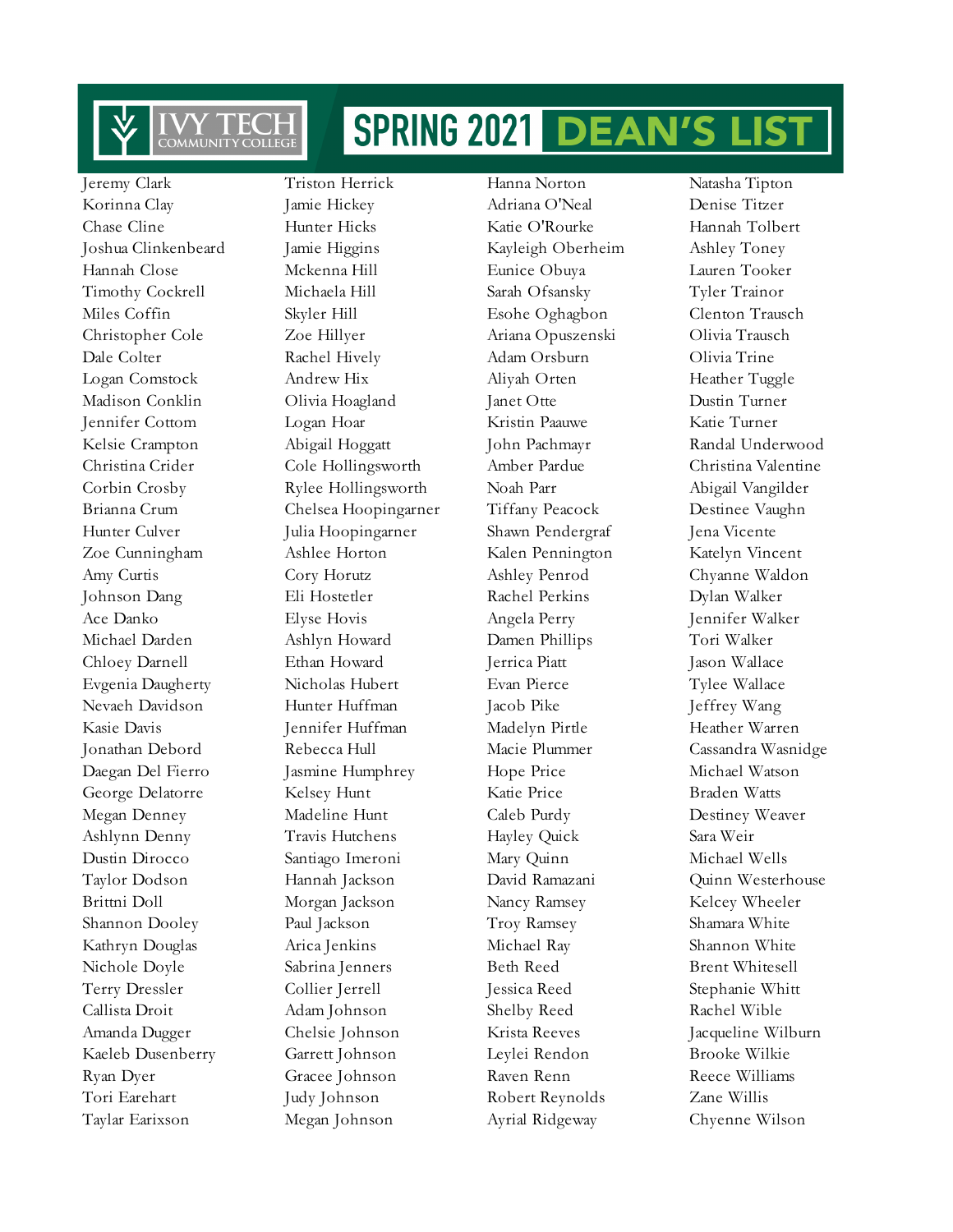

## Olivia Eder Fawn Johnston Jennifer Ridgway Patrick Wilson Chinua Edumanichukwu Reilly Jones Gary Ring Sam Wilson Nicole Egbert Royzell Julian Cassandra Robbins Skylar Wilson Ashton Egnew Tyler Kane Heather Roberts Zachary Word Nikki Eisenhauer Dalton Kastigar Melissa Rodriguez Ashley Wright Christina Eitelberg Holly Kearschner Miguel Rodriguez Kegan Wright Hannah Elliott Leah Kelley Amy Roever Charm Wyatt Madalynn Elliott Cody Kemmerling Jessica Root Emily Yocom Cassidy Ellis Karlie Kent Jonathan Rosas Allen Yocum Melissa Ellis Jeeana Kerns Joshua Ruark Dale Young Noah Emmerich Lesa Key David Rudisel Renny Young Teresa English Yuliya Kim Andrea Ruth Rob Young Devin Epple Samuel Kirby Angellea Salyer John Youngblood Daniel Evans Annette Knight Nickolas Samet Victoria Zachary Heather Fagg Paige Kosinski Monica Sanchez Renee Zigler Rylie Falls Nikolai Kovalenko

SPRING 2021 DEAN'S LIST

# **Valparaiso**

Jon Aaron Kristine Feczko Christopher Little Susan Roberts Lawrence Adair Benjamin Fifield Avery Livingston Noah Robertson Nathaniel Ader Abigail Filbert Ricardo Loera Celeste Robles Kiera Ahearn Caleb Finch Brittany Lopez Kaitlyn Rocchi Charessa Alanis Savanah Fisher Jarred Lopez Rebecca Rodriguez Wanda Albarran Donna Fitzgerald Jason Lopez Maria Rodriquez Nicole Albers Gabriel Fitzgerald Kourtney Lopez Donyel Rogers Yessica Alcala Jotham Fletcher Christi Lozano Ashley Rollins James Alger Julie Floran Noemi Lozano Jaime Roman Stephen Allen Michelle Fox Corinne Lucas Nicholas Romanov Tala Almahaini Timothy Fredenrich Tressa Lucas Ixmucane Rosa Kenneth Amadio Shareeka Freeney Jonah Lucido Rafael Rosario Andrea Anderson Nicholas Freire Robert Lydick Aaron Rosenfeld David Aponte Autumn Friday Shirelta Lyell Emma Rozhon Elaiza Araiza Jodie Friday Lynn Macfeely Joseph Rubarts Brandi Arcuri Joseph Frye Fernando Macias Villarruel Katlyne Ruehl Bridget Armond Genesis Fuentes Kasia Maddox Hailey Ruesch Sonia Arroyo Brian Fulghum Ryan Maerz Paul Runyan Sydney Asher Koren Furman Brett Majcher Christopher Sabie Yolanda Ashley Samuel Ganz Maleyka Maldonado Nancy Sadie Marianne Austin Ayla Garcia Ty Maldonado Collin Saitta Kevin Ayala Samantha Garlach Paula Mangrum Zachary Salakar Elizabeth Azcona Andy Gates Vidhi Mangukiya Ian Salazar Michael Bach Tatum Geer Elizabeth Mantel Drake Samano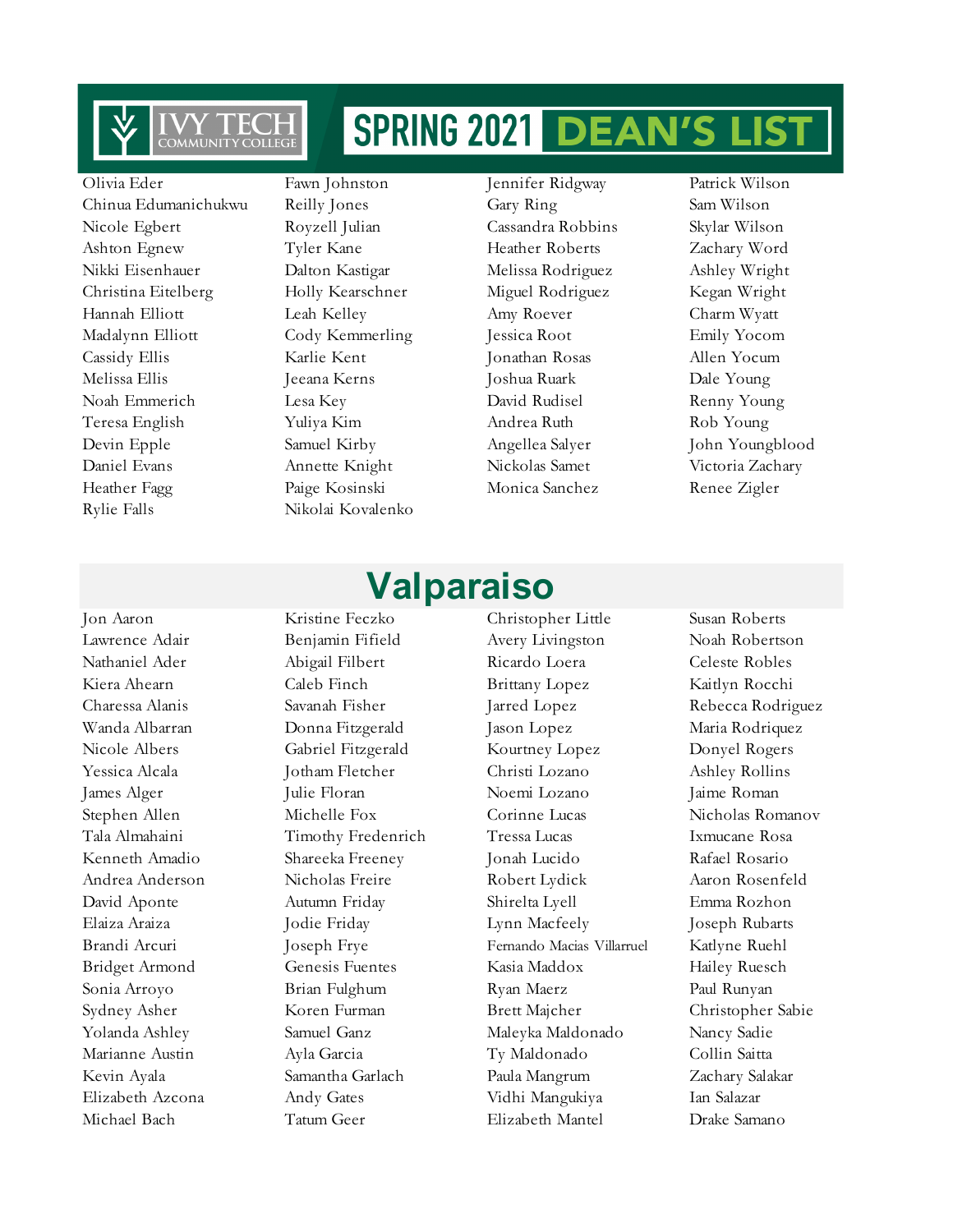

Taylor Backe Jacob Giba Belinda Marrell Dustin Samano

Carson Bakker Courtney Gleason Justin Marshall Veronica Sanchez Alyson Banks Heather Golden Abigail Martin Lesly Sanchez Carrasco Danielle Barnett Alina Gonzalez Jessica Martin Jasper Sanders Kaylee Batzek Emily Gonzalez Daniel Martinez Eric Santillan Marine Bauwens Ranee Gonzalez Jetta Martinez Charlie Saxon Madison Baxter Stephanie Goodenow Alexis Mast Aubrey Schnick Jeremiah Bear Alexandra Goodman Matthew Mattingly Makenna Schnick Robert Belcher Sarah Gose Stephanie Mattson Charlotte Schreck Kaci Bellar Kelly Gossman Alec Matuska Jeremy Schumann Eric Bender Colton Green Tanya Mccall Mackenzie Scott Sharon Bennington Jessica Green Heather Mcconville Vanessa Serratos Jesse Bernal Kristen Green Jill Mcewan Alexander Shaver Steven Bertrand Dana Griffey Elizabeth Mcfalls Jasmine Shelton Samantha Bess Alexander Gring Brent Mcfarland Casey Sheridan Allan Best Joseph Groen Lesley Mcfatridge Nathan Shilt John Binkowski Crystal Gudino Justin Mcgee Jacquelyn Shreve Brandon Blue Tina Gunnum Cecilia Mcginley Shyann Shuter Jennifer Bodnar Harris Gustafson Jeremiah Mckinney Angel Sinaloa Scott Boeckling Haylee Haas Amanda Meadows Abigale Smith Kelly Bogan Tyler Hackey Krista Melvin Denise Smith Jacob Boissy Nadera Hafeez Josephine Mendoza Rachel Smith Harold Boone Sandra Haligarda Lukas Mergenthaler Ronald Smith Alexea Boring Brandi Hall Drew Meyer Tori Smith Rachel Boswell Katherine Hall Kelli Mick Joseph Sokol Shayne Bowen Michael Hallmen Morgan Midkiff Jada Sorrels Gavin Braden Adam Halsey Brianna Mihalich Ron Spear Mary Brazzale Naomi Hamstra Kristen Mijares Jake Spencer Ethan Breitweiser Samuel Hardison Michelle Miles Zachary Spiehler Evan Bright Harlene Haro Rachel Miley Phalon Spies Armando Brignoni Denine Harris Jacob Miller Sydney Stablein Matthew Brito Collin Hartlerode Jennifer Miller Clinton Stacy Christopher Brown Erin Haverstock Mark Miller Patricia Stangel Kevin Brown Christine Hawrot Marlaina Miller Kyra Stater Christian Bryan Kasey Hayne Megan Miller Nathan Stayrook Brianne Bucy Elisha Heflick Natasha Miller Victoria Stefanski Aaron Buechley Mary Heinig Tara Miller Aubrey Stegall Maggie Bukur Tais Henriques Elisha Mills Trevor Stephan Matthew Burgdorf Kirsten Hentschel Kliment Milosevski Andrew Stevenson Suzanne Burge Pedro Hernandez Madeline Miner Matthew Stewart Krystle Burmylo Matthew Higbie Emily Mlechick Stephanie Stewart Laurie Burrell Annika Hines Steven Modory Taesa Stock Kanesha Burtton Jada Hoernig Raya Mohseni Annamarie Stokum Mckenzie Cabe Alyssa Hojnacki Brooke Molden Miranda Stone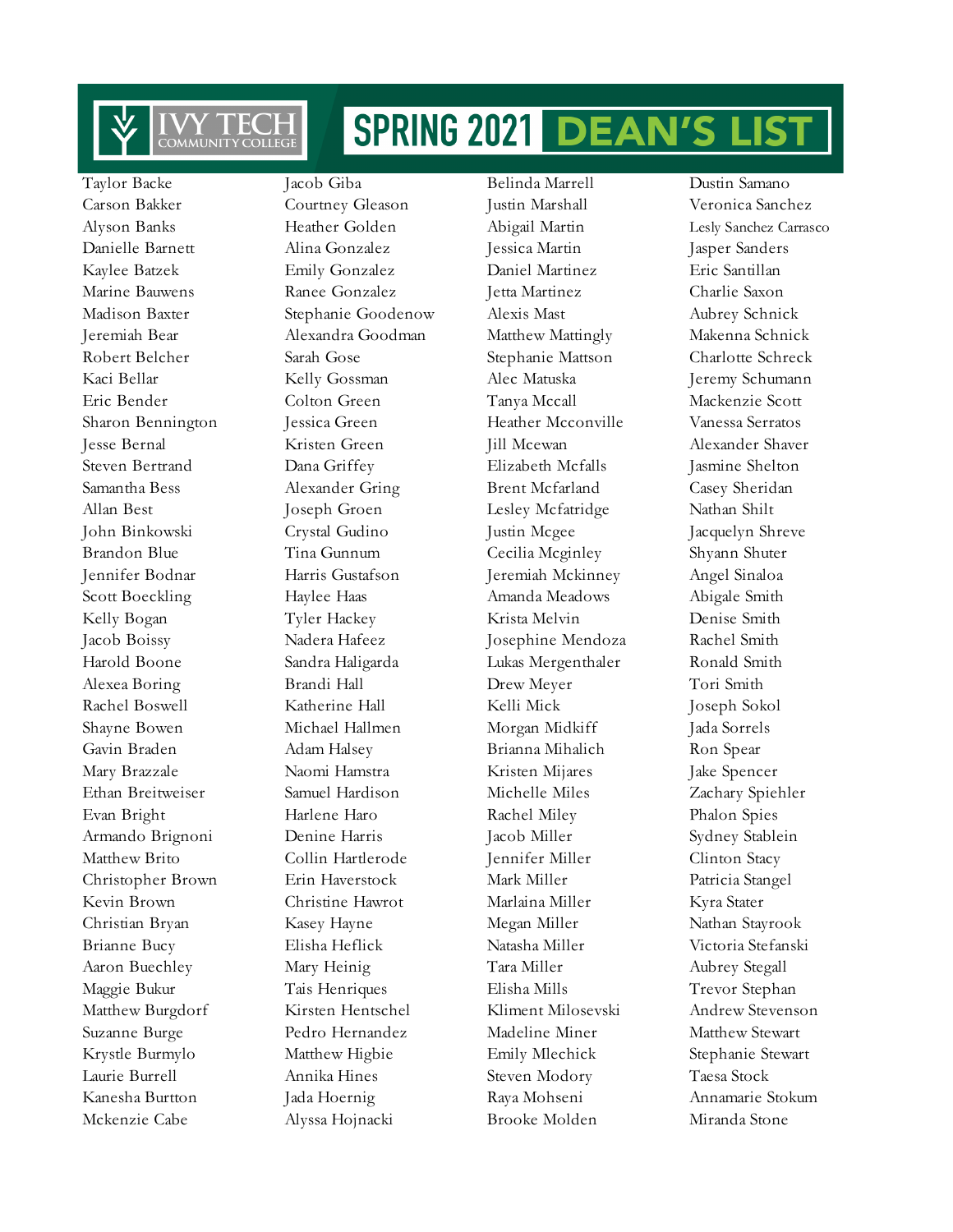

Jordan Chapman Samuel Huddleston Joshua Myers Emmanuel Tepes Jeramie Colby Emily Jacobs Nicholas Newcomb Seth Trimble James Conroy Laquita Johnson Jason Osborne Caleb Vandermeer Jillian Cooney Shelby Johnson Maggie Osterhout Stephan Vantwoud

Yasmin Cabrera Richard Holland David Morales Gianna Stovall

Tabetha Calva Samantha Holland Ronald Morey Kyle Stovall Luis Campos Samantha Holmes Heather Morgan Gabriel Sturm Jordan Cano Daniel Holmquest Mallory Morris Delaney Subart Maggie Carpenter Sharon Holt Rebecca Morris Dana Sudzus Anthony Carter Giobbi Hooper Kayla Moser Shawn Summar Matthew Case Lindsey Hooser Kyle Moskalick Brittney Sutton Edgar Castrellon Mckenzie Horn Claire Mueller Paula Sweitzer Andrew Cernick Edward Howe Nicholas Mullen Michael Talmage Lydia Chambers John Hruskocy Andrew Muller Ivan Tannus Christopher Chaplin Elijah Huddleston Stephanie Mulligan Alexis Tavarez Macy Chayhitz Jonathan Hudson James Nadratowski Brian Thevenin David Cintron Alicia Hull Layla Nasser Jocelynn Thieling Derick Cioni Melanie Isakson Robert Neiswinger Jacklyn Thompson Alexys Clarke Jennifer Isom Nicholas Neligan Caitlynn Tibbetts Rebecca Coates Alessandro Italiano Lindsay Nelson Holly Todd Malinda Coker Cheryl Jabaay Hailey Nevills Nia Trevino Adam Colella Miranda Jacobsen Joshua Noble Guy Trueblood Rhonda Collier Melissa Jaeger Kyle Noland Alan Tuitman Joseph Collins Julieann Jakubowicz Candace Northcutt Suzanne Turner Nolan Collins Denise Jefferson Jackson Nowatzke Angelina Unland Savanah Collins Yessica Jimenez Cabrera Justin Null Emma Uskert Dominique Colunga Emily Jirtle Opeoluwa Omikunle Schyler Utpatel Amie Combs Cassie Johnson Kristen Orshonsky Brittney Uzelac Dakota Comstock Kayley Johnson Maureen Ortiz Daisy Valdez Matthew Corbett Stephanie Johnson Jacob Oswald Tammy Vanvolkenburg Antonio Cossyleon Charles Jones Jonah Oswald Jaclyn Vanwitzenberg Michelle Cottingham Victoria Jones Kellie Ouellette Victoria Vaught Malik Crane Corissa Jordan Logan Ozdyck Grant Vawter Christian Criswell Zachary Jortner Deven Palm Eliza Vega Michael Crowe Draven Joseph Benjamin Panagiotidis Shana Vega Benjamin Crozier Kayli Joseph Adrian Paniagua Vanessa Velez Brianna Cruz Violet Joseph Luis Pantoja Jessica Walczak Alfonso Cuadra Hristina Jovanoska Robert Patterson Jr. Juanita Walker Darianne Cuellar Brooke Juday James Patton Cody Walter Katelynn Culp Fiorella Julkes Ryan Pavlakovic Penny Walters Brianna Dahlgren Lenche Kajmakoska Tina Pavy Julie Ward Christopher Daniel Amber Kansfield Hannah Payton Timothy Warrick Toni Daniels Ashley Kaplan Christopher Peffers Courtney Watson Maximillian Danko Danielle Kardosh Kenyon Peiffer Kevin Watterson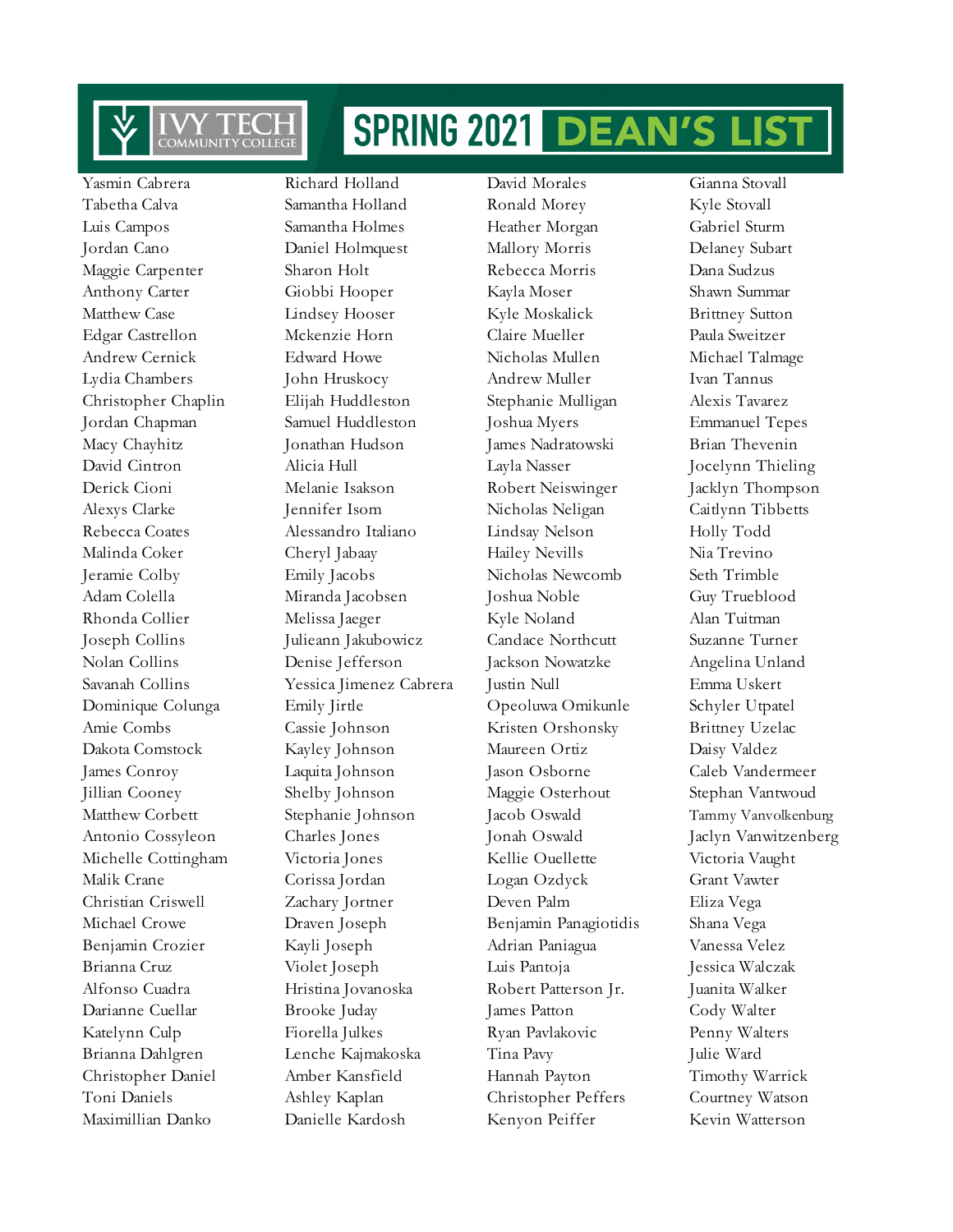

Victor Davila Jennifer Kaste John Pennavaria Laura Webb Caitlynn Day Elsa Kazmierski Graham Pfeifer Peter Webb Adrian Dearmond Megan Keen Bonnie Phelps Bryce Weiler Wyatt Decanter **Dustin Kelley Tina Pickering** Melody Weisberg Taylor Dedic Randy Kelley Lauren Platt Daryl Welch Gabrielle Del Real John Kick Ashland Pollock Alexandra West Rachel Delaurentis Branden Kien Trevell Porter Christine Westlund Michael Derrickson Tyler Kinney Jacob Potts Samantha Weston Jarrayd Deveaux Krista-Fer Knuckey Matthew Preuss Zachariah Whitfield Aubrie Deyoung Kirsten Knutson Rianna Priest Tyler Wickersham Karen Diaz Steven Kokos Jessica Propeck Madyson Wigley Jessica Dickeson Ronald Kooima Caleb Pruitt Nicholas Wilcox Patrick Dixon Paulina Kozaczka Spencer Pruitt Austin Williams Stacy Dollahan Jonathan Krol Austin Quinn Charnise Williams Lola Doolittle Brayden Krsak Elizabeth Rabe Deion Williams Renato Gabriel Dos Santos M Silva Jacob Kwiatkowski Derek Radosevich Justice Williams Rickey Dotson Nathan Kwiatkowski Devin Rae Hannah Williamson James Downey Kyndal La Mar Kyle Rainey Jerrean Williamson Nichole Draia Cheyenne Lambert Tracey Rambo Anabelle Williford Joseph Draus Kristina Lamparter Alyssa Ramos Lisa Willy Ashley Drazan Mona Lane Suzanne Randall Scott Wilmsen Amanda Dubbs Sarah Lane Jessica Ray Arionne Wilson Brandon Dudley Zachary Lane Kristina Razo-Castillo Katherine Winchester Nathan Dugan Alyssa Lant Zong Mei Rearick Jessica Winebrenner Johnny Dujmovich Ciara Lara Raven Rectitud Mason Wireman Tara Durant Katrina Larson Michaela Redlark Garrett Wolf Madelyn Dyman John Lattuada Annacalesta Redweik Connor Wolfe Morgan Eastridge Richard Le Donne Estela Reis Kathleen Woodbury John Eck Roger Leady Stephanie Revere Dylan Woodrick Tucker Ellis Jaya Lee Daniel Reyes Chase Woolen Cristian Eloisa Garrett Leman John Reynolds William Word Connor English Joshua Lemler Samantha Reynolds Tess Worley Amanda Erickson Ethan Lesko Morgan Rhoda Clara Yos Aubrey Eriks Vernie Liaw Shakayla Rhymes Athena Yost David Esquivel Bradford Lindemer Jacob Richard Torey Young Jillian Evans Mercy Lindley Bob Richardson Paige Zander Jenise Expose' Samuel Lindquist Lana Richardson Justin Zasada Ezzlee Faitz Kelcie Lindsey Carly Rivera

# **Warsaw**

Kristie Barr Brittany Griepentrog Jarrett Martin Denisse Sanchez Alysha Bellamy Sandra Handrich Mikayla Marz Joseph Schmitt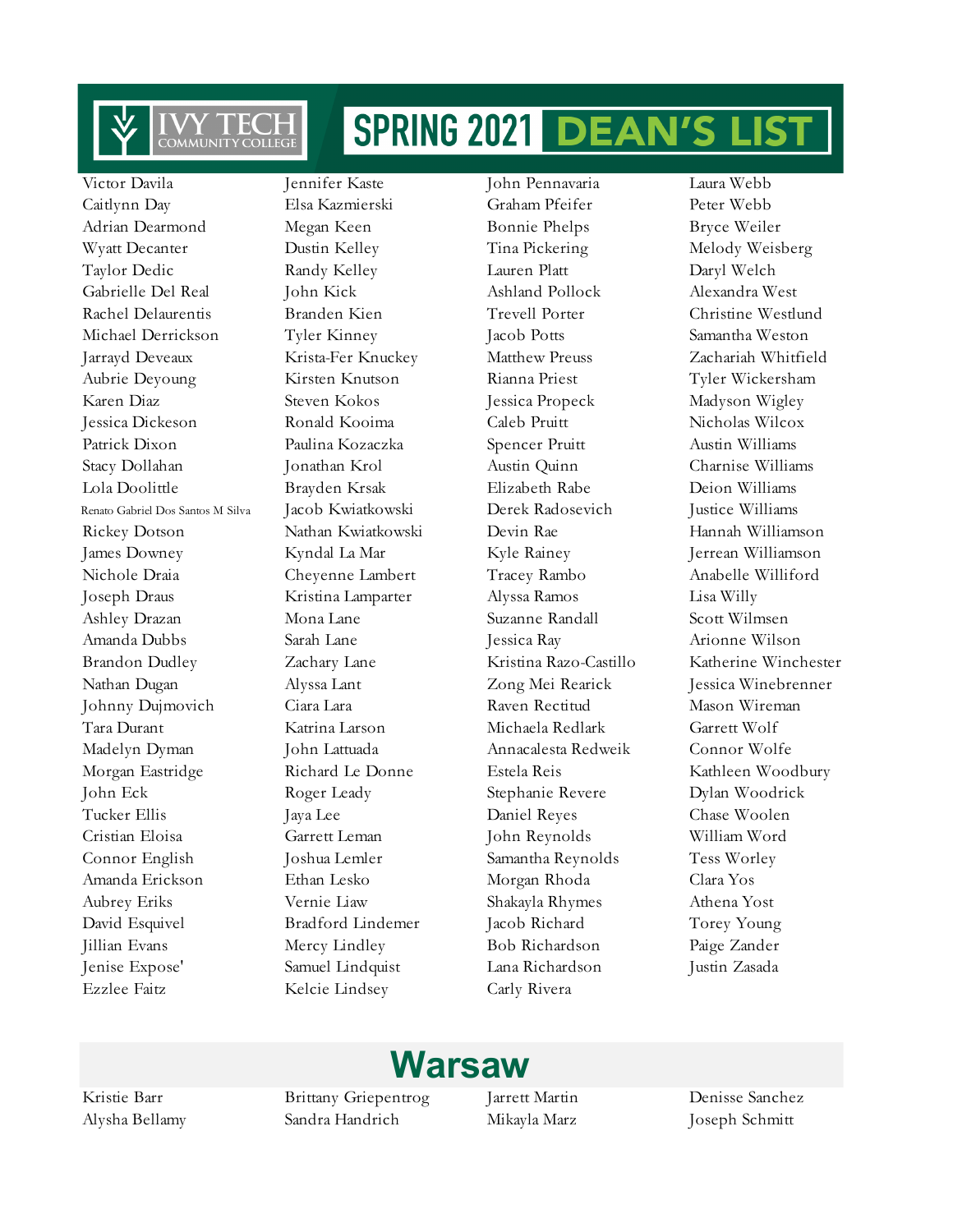

Jalynne Greer Sarah Marsh

Victoria Gill Austin Marlow Timothy Roe Brooklyn Zolman

Briana Berry Alexcis Hanna Hannah Mccarty Nicole Schooley Sheri Bontrager April Harrison Courtney Mcclure Karla Schraw Shane Bradley Matthew Haussmann Sophia Mcmillan Ashley Shafer Pierce Brandon Dakota Hayes Ramiro Mendoza Carmen Shaw Jacob Brewer Matthew Hefner Alex Miller Ericka Shepherd Michelle Butts Kristen Heiman Benjamin Montalbano Savannah Shepherd Hilda Cantu Sara Hochstetler Amber Moore Amanda Shoemaker Cheyenne Carpenter Mona Howell Joshua Moreland Angela Sincroft Misti Casinger Amber Hunt Kimberly Morgan Jesmine Slone Leann Chupp Bethany Hussung Allison Mosher Albert Smith Dannie Davis Magaly Jimenez Crystal Munson Kurt Smith Sarah Davis Sean Johnston Lillian Myers John Spangle Alyssa Decker Crystal Juarez Brittany Norton Breyden Stankovich Owen Delee Bennett Kauffman Jonathan Ortiz-Sanchez Ellen Steinbrook Faith Delp Alayna Kelley Joanna Palacios Mellisa Steininger Abigail Deuter Katie Kern Amber Patino Holli Szeman Breanna Diaz Emily Kitson Kieli Perkins Alex Vankirk Amanda Dines Cody Kline Abigail Phagan Evangelina Vega Megan Dues Jessika Knepp Naomi Phillips Brittany Victor Zachery Elswick Levi Krider Isaiah Pierce Riley Weitzel Jasmine England Whitley Krider Joshua Porter Michael Williams Alexi Ewing Hope Lehman Gabriel Potter Nicolas Wilson Jesse Flores Gretchen Lenfestey Sara Pritchard Kalynn Workman Rodolfo Flores Alex Llewellyn Gwyneth Rice Michael Young Elizabeth Frantz Heather Maierle Maria Rodriguez Sarah Youngs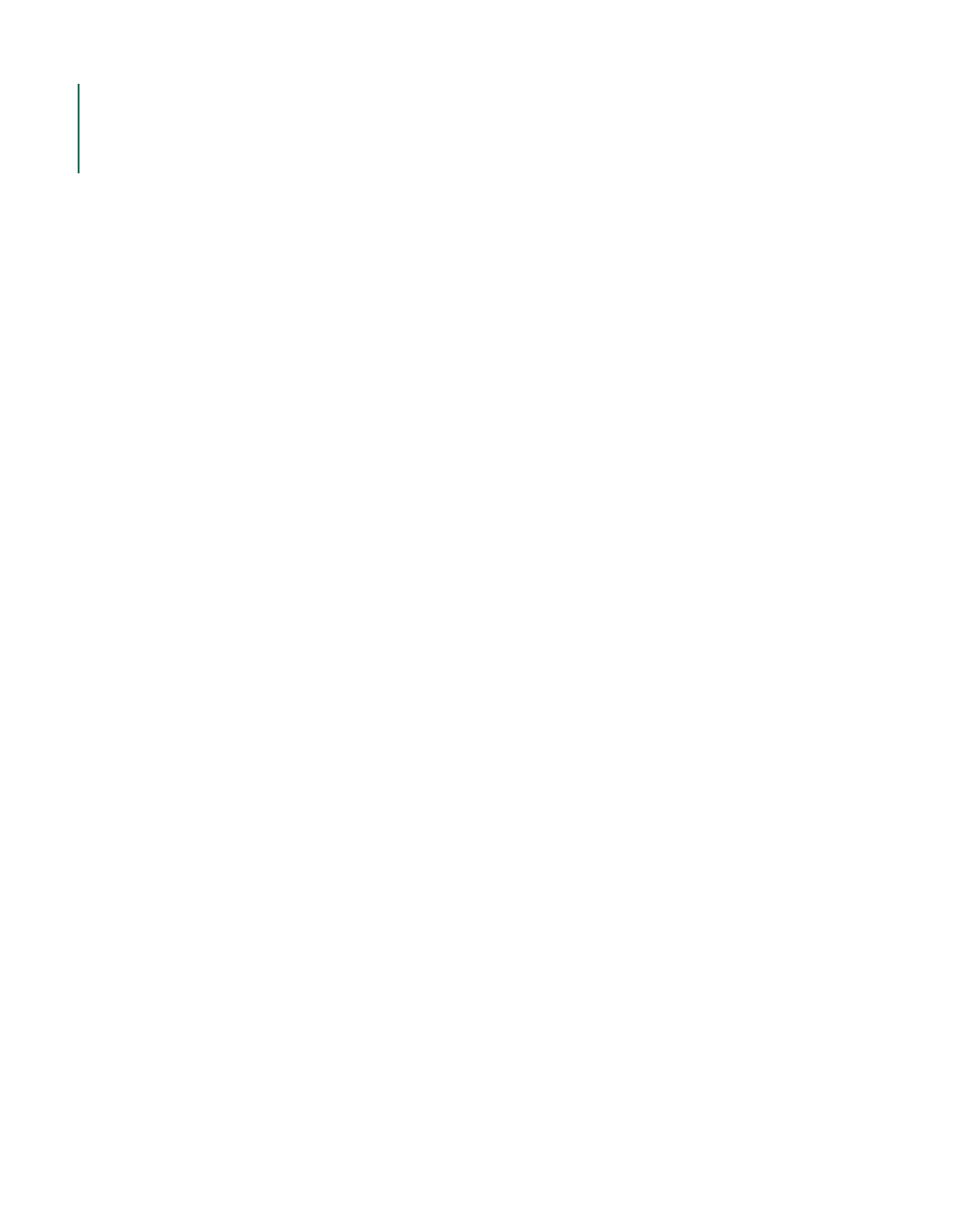$\mathbf{I}$  $T_{\rm eff}$  Tegmeyer-Rodriguez-Rodriguez-Rodriguez-Rodriguez-Rodriguez-Rodriguez-Rodriguez-Rodriguez-Rodriguez-Rodriguez-Rodriguez-Rodriguez-Rodriguez-Rodriguez-Rodriguez-Rodriguez-Rodriguez-Rodriguez-Rodriguez-Rodriguez-Rod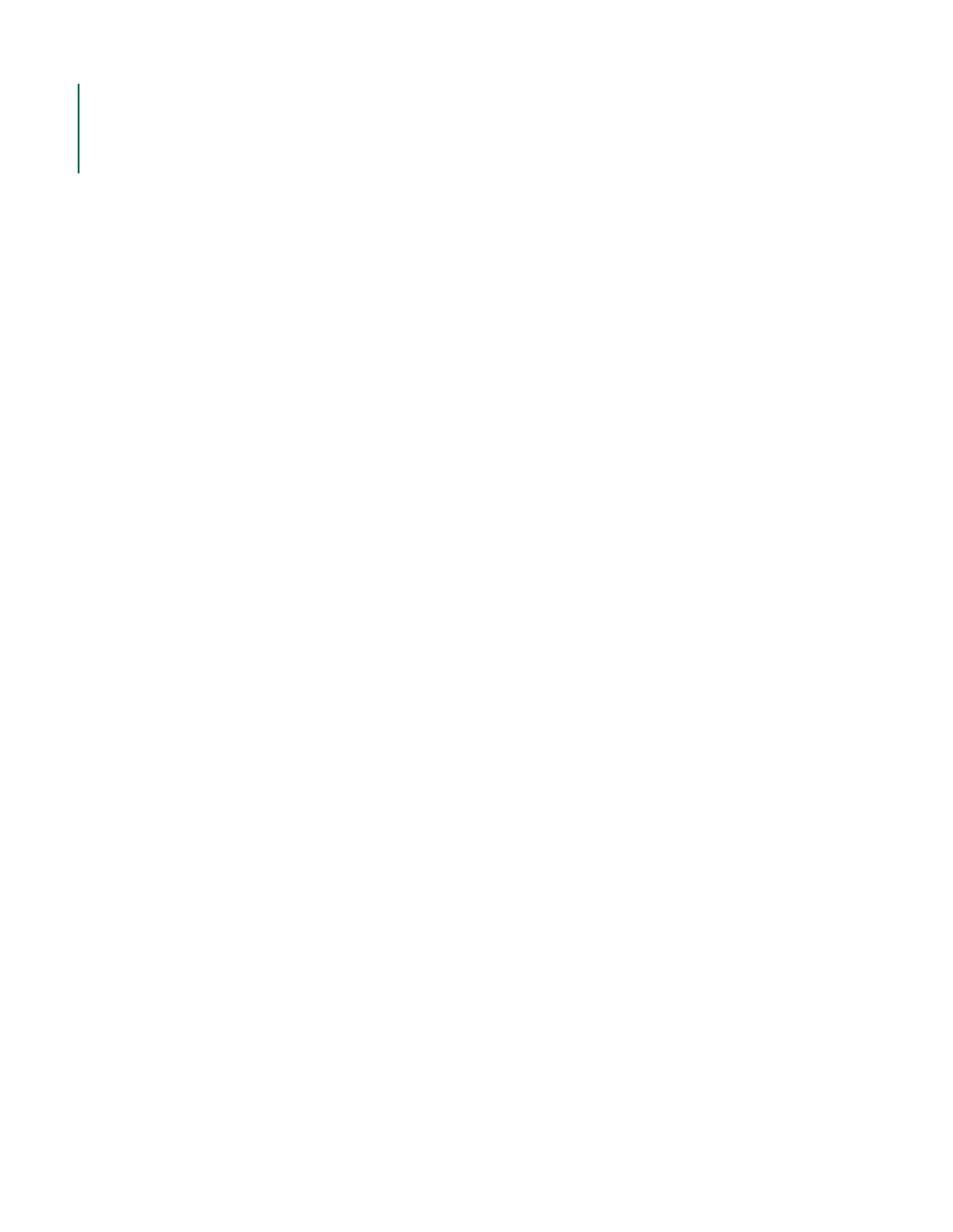$\overline{\phantom{a}}$  $\label{eq:2.1} \mathcal{A}(\mathcal{A})=\mathcal{A}(\mathcal{A})\mathcal{A}(\mathcal{A}).$